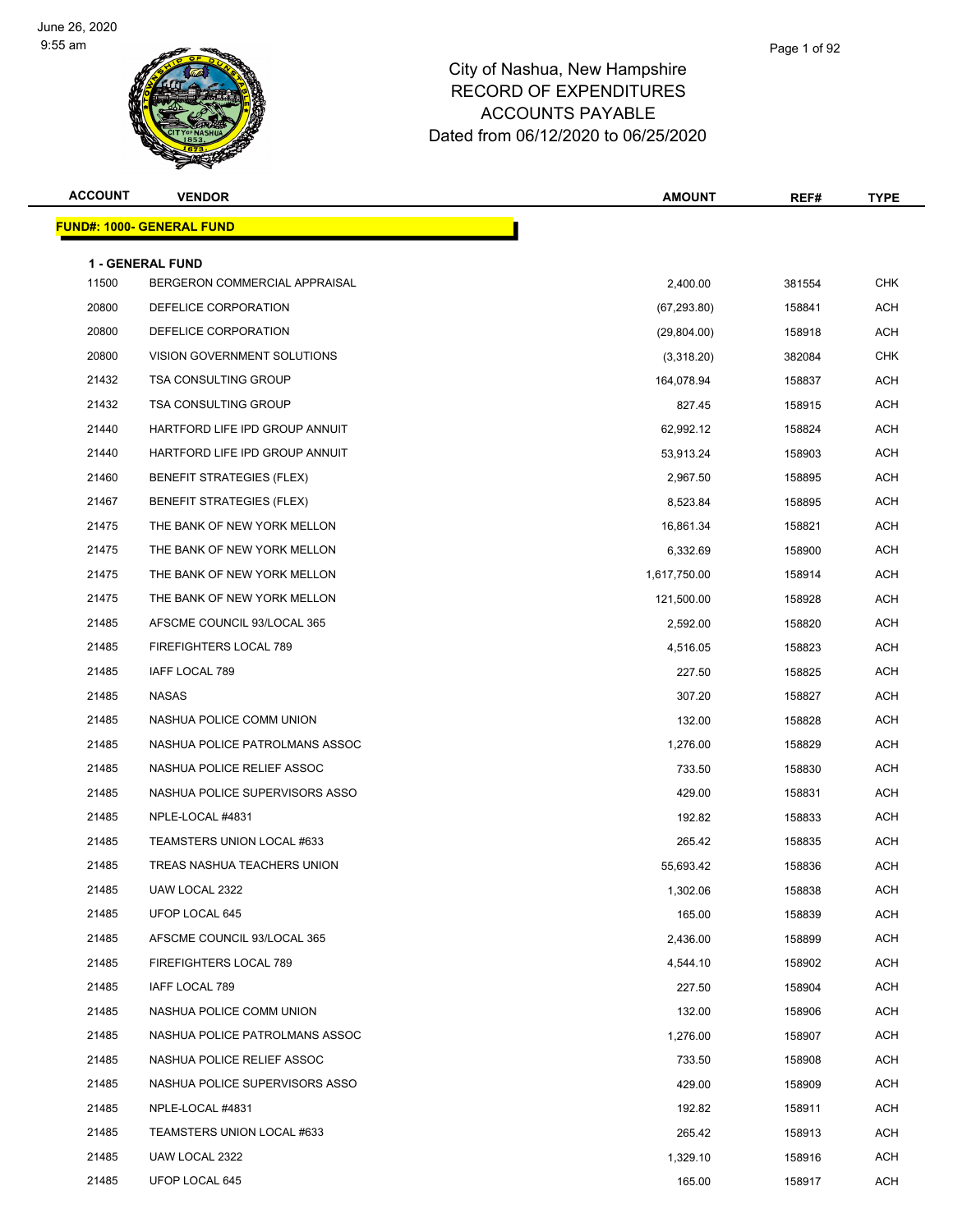

| <b>ACCOUNT</b> | <b>VENDOR</b>                                      | <b>AMOUNT</b> | REF#   | <b>TYPE</b> |
|----------------|----------------------------------------------------|---------------|--------|-------------|
|                | <u> FUND#: 1000- GENERAL FUND</u>                  |               |        |             |
|                |                                                    |               |        |             |
| 21485          | 1 - GENERAL FUND<br>AMERICAN FEDERATION OF TEACHER | 487.00        | 381465 | <b>CHK</b>  |
| 21490          | UNITED WAY OF GREATER NASHUA                       | 898.77        | 381476 | <b>CHK</b>  |
| 21490          | UNITED WAY OF GREATER NASHUA                       | 185.92        | 382063 | CHK         |
| 21495          | <b>WAGE ASSIGNMENT</b>                             | 300.00        | 158826 | <b>ACH</b>  |
| 21495          | <b>WAGE ASSIGNMENT</b>                             | 259.00        | 158834 | <b>ACH</b>  |
| 21495          | <b>WAGE ASSIGNMENT</b>                             | 300.00        | 158905 | <b>ACH</b>  |
| 21495          | <b>WAGE ASSIGNMENT</b>                             | 259.00        | 158912 | ACH         |
| 21495          | <b>WAGE ASSIGNMENT</b>                             | 1,111.50      | 381466 | <b>CHK</b>  |
| 21495          | <b>WAGE ASSIGNMENT</b>                             | 100.00        | 381467 | <b>CHK</b>  |
| 21495          | <b>WAGE ASSIGNMENT</b>                             | 149.76        | 381468 | CHK         |
| 21495          | <b>WAGE ASSIGNMENT</b>                             | 155.00        | 381469 | <b>CHK</b>  |
| 21495          | <b>WAGE ASSIGNMENT</b>                             | 104.00        | 381470 | <b>CHK</b>  |
| 21495          | <b>WAGE ASSIGNMENT</b>                             | 226.00        | 381471 | CHK         |
| 21495          | <b>WAGE ASSIGNMENT</b>                             | 1,160.31      | 381472 | <b>CHK</b>  |
| 21495          | <b>WAGE ASSIGNMENT</b>                             | 11.54         | 381473 | CHK         |
| 21495          | <b>WAGE ASSIGNMENT</b>                             | 311.88        | 381474 | <b>CHK</b>  |
| 21495          | <b>WAGE ASSIGNMENT</b>                             | 120.22        | 381475 | <b>CHK</b>  |
| 21495          | <b>WAGE ASSIGNMENT</b>                             | 1,111.50      | 382053 | CHK         |
| 21495          | <b>WAGE ASSIGNMENT</b>                             | 100.00        | 382054 | <b>CHK</b>  |
| 21495          | <b>WAGE ASSIGNMENT</b>                             | 155.00        | 382055 | CHK         |
| 21495          | <b>WAGE ASSIGNMENT</b>                             | 104.00        | 382056 | <b>CHK</b>  |
| 21495          | <b>WAGE ASSIGNMENT</b>                             | 25.00         | 382057 | <b>CHK</b>  |
| 21495          | <b>WAGE ASSIGNMENT</b>                             | 226.00        | 382058 | CHK         |
| 21495          | <b>WAGE ASSIGNMENT</b>                             | 1,130.24      | 382059 | <b>CHK</b>  |
| 21495          | <b>WAGE ASSIGNMENT</b>                             | 11.54         | 382060 | CHK         |
| 21495          | WAGE ASSIGNMENT                                    | 311.88        | 382061 | CHK         |
| 21495          | <b>WAGE ASSIGNMENT</b>                             | 135.25        | 382062 | CHK         |
| 21538          | NASHUA TEACHERS UNION                              | 6,404.58      | 158832 | <b>ACH</b>  |
| 21538          | NASHUA TEACHERS UNION                              | 59.01         | 158910 | <b>ACH</b>  |
| 21780          | <b>CITY OF NASHUA</b>                              | 5,350.14      | 382018 | <b>CHK</b>  |
| 21780          | CITIZENS BANK, NA                                  | 5,697.86      | 382094 | <b>CHK</b>  |
| 21780          | DEGEIS, ROBERT                                     | 272.20        | 382095 | <b>CHK</b>  |
| 21780          | DRESSLER, ALEX M &                                 | 5,698.94      | 382096 | <b>CHK</b>  |
| 21780          | FALKOWSKI, ERINN B                                 | 1,461.18      | 382097 | <b>CHK</b>  |
| 21780          | FOURNIER, ROGER L & DIANE C                        | 4,251.90      | 382098 | <b>CHK</b>  |
| 21780          | FRASCA TITLE, LLC                                  | 3,589.31      | 382099 | <b>CHK</b>  |
| 21780          | NICHOLSON, MATTHEW D                               | 2,687.36      | 382100 | <b>CHK</b>  |
| 21921          | STATE OF NH -MV                                    | 19,567.68     | 158813 | <b>ACH</b>  |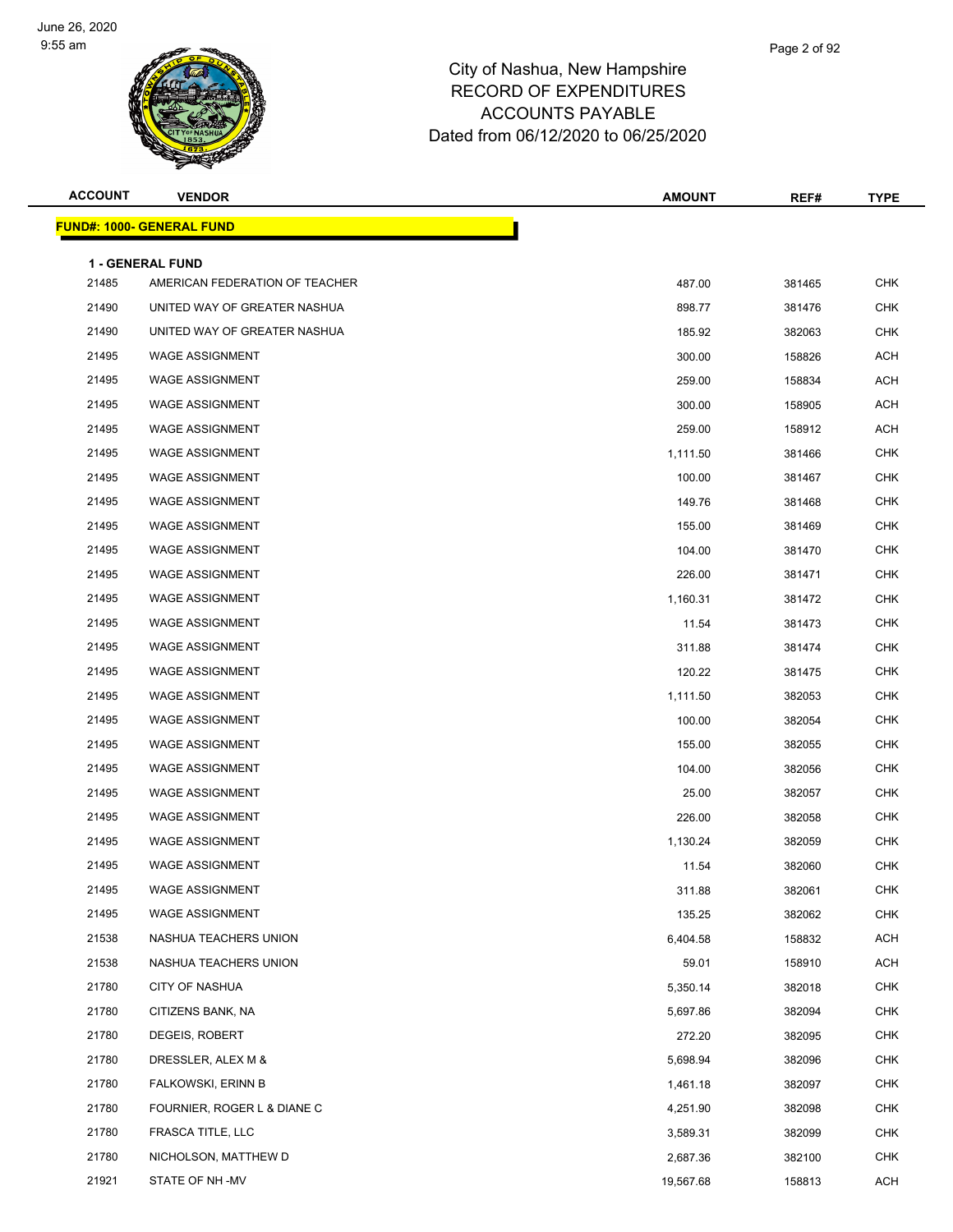

| <b>ACCOUNT</b>     | <b>VENDOR</b>                                       | <b>AMOUNT</b>  | REF#   | <b>TYPE</b> |
|--------------------|-----------------------------------------------------|----------------|--------|-------------|
|                    | <b>FUND#: 1000- GENERAL FUND</b>                    |                |        |             |
|                    | 1 - GENERAL FUND                                    |                |        |             |
| 21921              | STATE OF NH-MV                                      | 24,857.88      | 158814 | <b>ACH</b>  |
| 21921              | STATE OF NH-MV                                      | 7,716.83       | 158816 | <b>ACH</b>  |
| 21921              | STATE OF NH-MV                                      | 24,003.16      | 158818 | <b>ACH</b>  |
| 21921              | STATE OF NH-MV                                      | 31,876.14      | 158842 | ACH         |
| 21921              | STATE OF NH-MV                                      | 31,111.02      | 158892 | <b>ACH</b>  |
| 21921              | STATE OF NH-MV                                      | 35,324.63      | 158894 | <b>ACH</b>  |
| 21921              | STATE OF NH-MV                                      | 10,464.38      | 158897 | <b>ACH</b>  |
| 21921              | STATE OF NH-MV                                      | 23,015.72      | 158898 | <b>ACH</b>  |
| 21921              | STATE OF NH-MV                                      | 22,296.89      | 158919 | <b>ACH</b>  |
| 21921              | STATE OF NH-MV                                      | 15,662.53      | 158929 | <b>ACH</b>  |
|                    | <b>TOTAL 1 - GENERAL FUND</b>                       | \$2,328,113.18 |        |             |
| <b>101 - MAYOR</b> |                                                     |                |        |             |
| 61100              | PETTY CASH                                          | 90.57          | 382065 | CHK         |
|                    | <b>TOTAL 101 - MAYOR</b>                            | \$90.57        |        |             |
| <b>103 - LEGAL</b> |                                                     |                |        |             |
| 61100              | WB MASON CO INC                                     | 44.98          | 381725 | <b>CHK</b>  |
|                    | <b>TOTAL 103 - LEGAL</b>                            | \$44.98        | .      |             |
|                    | 107 - CITY CLERK                                    |                |        |             |
| 55307              | <b>SUSAN LOVERING</b>                               | 43.05          | 158871 | <b>ACH</b>  |
| 61100              | <b>SUSAN LOVERING</b>                               | 45.57          | 158871 | <b>ACH</b>  |
|                    | <b>TOTAL 107 - CITY CLERK</b>                       | \$88.62        |        |             |
|                    | <b>109 - CIVIC &amp; COMMUNITY ACTIVITIES</b>       |                |        |             |
| 56207              | <b>TANGLED ROOTS</b>                                | 500.00         | 382031 | <b>CHK</b>  |
| 56207              | VIBE YOGA, LLC                                      | 113.00         | 382034 | <b>CHK</b>  |
| 56207              | <b>COMMUNITY MUSIC SCHOOL</b>                       | 500.00         | 382039 | <b>CHK</b>  |
| 56207              | SYMPHONY NEW HAMPSHIRE                              | 500.00         | 382048 | <b>CHK</b>  |
|                    | <b>TOTAL 109 - CIVIC &amp; COMMUNITY ACTIVITIES</b> | \$1,613.00     |        |             |
|                    | <b>120 - TELECOMMUNICATIONS</b>                     |                |        |             |
| 55109              | CONSOLIDATED COMMUNICATIONS                         | 1,006.03       | 381491 | <b>CHK</b>  |
| 55109              | <b>FIRSTLIGHT</b>                                   | 2,001.72       | 381496 | <b>CHK</b>  |
| 55109              | LANGUAGE LINE SERVICES                              | 385.00         | 381629 | <b>CHK</b>  |
|                    |                                                     |                |        |             |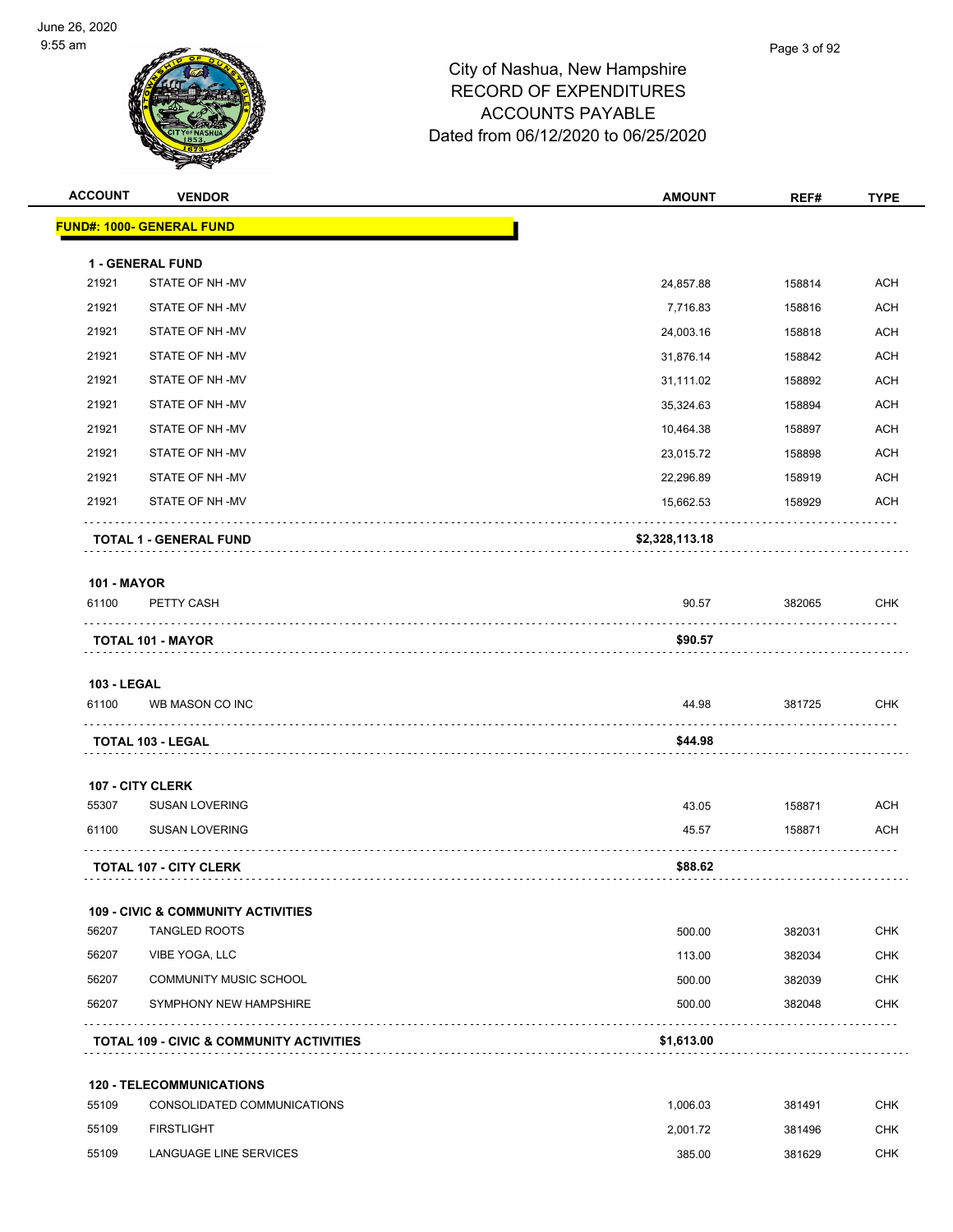

| <b>ACCOUNT</b> | <b>VENDOR</b>                             | <b>AMOUNT</b> | REF#   | <b>TYPE</b> |
|----------------|-------------------------------------------|---------------|--------|-------------|
|                | <b>FUND#: 1000- GENERAL FUND</b>          |               |        |             |
|                | <b>TOTAL 120 - TELECOMMUNICATIONS</b>     | \$3,392.75    |        |             |
|                | <b>122 - INFORMATION TECHNOLOGY</b>       |               |        |             |
| 53142          | ADMINS INC                                | 950.00        | 158844 | ACH         |
| 53142          | <b>CLEARSKY CONSULTING</b>                | 1,520.00      | 381570 | <b>CHK</b>  |
| 54407          | FRONTLINE TECHNOLOGIES GRP LLC            | 4,444.89      | 158857 | <b>ACH</b>  |
| 54407          | PITNEY BOWES GLOBAL FIN SVCS              | 418.50        | 381506 | <b>CHK</b>  |
| 54421          | CONWAY TECHNOLOGY GROUP                   | 39.69         | 381577 | <b>CHK</b>  |
| 54428          | <b>CLEARSKY CONSULTING</b>                | 7,500.00      | 381570 | <b>CHK</b>  |
| 71221          | AMAZON CAPITAL SERV (CITY ACH)            | 2,658.03      | 158921 | <b>ACH</b>  |
|                | <b>TOTAL 122 - INFORMATION TECHNOLOGY</b> | \$17,531.11   |        |             |
|                | <b>126 - FINANCIAL SERVICES</b>           |               |        |             |
| 42200          | <b>CINDY LOU ADKINS</b>                   | 175.20        | 381531 | <b>CHK</b>  |
| 42200          | AT&T SERVICES INC                         | 58.20         | 381542 | <b>CHK</b>  |
| 42200          | AUTOMOTIVE TITLING CORP                   | 369.40        | 381544 | <b>CHK</b>  |
| 42200          | <b>BENITO NIEVES AVILES</b>               | 34.00         | 381545 | <b>CHK</b>  |
| 42200          | <b>STEPHANIE BURKE</b>                    | 22.00         | 381559 | <b>CHK</b>  |
| 42200          | ANTONINA COBB                             | 17.60         | 381572 | <b>CHK</b>  |
| 42200          | DARCAR OF PARAMOUNT INC                   | 157.20        | 381583 | <b>CHK</b>  |
| 42200          | DENISE M DODIER                           | 267.00        | 381587 | <b>CHK</b>  |
| 42200          | <b>BRUNO DOS SANTOS</b>                   | 42.20         | 381589 | <b>CHK</b>  |
| 42200          | MICHAEL A DUPREY                          | 46.00         | 381591 | <b>CHK</b>  |
| 42200          | <b>JASON FEATHER</b>                      | 11.20         | 381597 | CHK         |
| 42200          | <b>MAURICE R FOURNIER</b>                 | 74.00         | 381602 | <b>CHK</b>  |
| 42200          | <b>NUR KAMAL</b>                          | 12.60         | 381627 | CHK         |
| 42200          | <b>LIBERTY UTILITIES ENERGY</b>           | 506.60        | 381631 | CHK         |
| 42200          | <b>GERARD MCINERNEY</b>                   | 71.94         | 381644 | CHK         |
| 42200          | TIMOTHY MCMAHON                           | 11.00         | 381646 | <b>CHK</b>  |
| 42200          | <b>VALERIE M MUSTO</b>                    | 140.60        | 381649 | <b>CHK</b>  |
| 42200          | <b>GARY OBRIEN</b>                        | 529.00        | 381664 | <b>CHK</b>  |
| 42200          | MICHAEL ROSENBLUM                         | 21.20         | 381681 | <b>CHK</b>  |
| 42200          | <b>GERALD SAMPSON</b>                     | 78.00         | 381685 | <b>CHK</b>  |
| 42200          | <b>KEVIN O SAYERS</b>                     | 24.40         | 381692 | <b>CHK</b>  |
| 42200          | PAVEL Y TATASHIN                          | 226.00        | 381709 | <b>CHK</b>  |
| 53467          | MAILINGS UNLIMITED                        | 968.26        | 158925 | ACH         |
| 55607          | <b>MAILINGS UNLIMITED</b>                 | (88.30)       | 158925 | ACH         |
| 61100          | WB MASON CO INC                           | 34.68         | 381725 | <b>CHK</b>  |
| 61235          | LINDENMEYR MUNROE                         | 2,175.00      | 381632 | <b>CHK</b>  |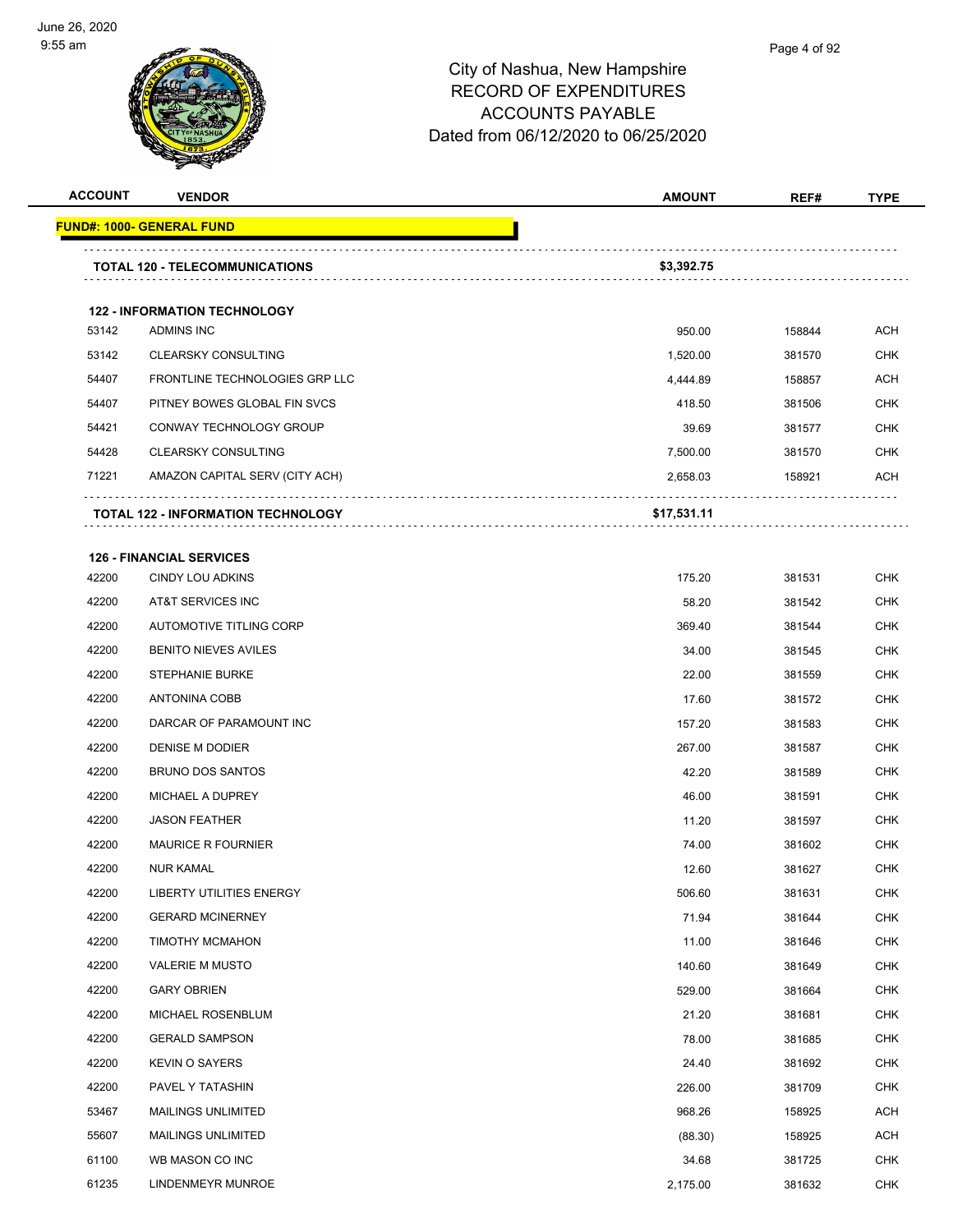

| <b>ACCOUNT</b> | <b>VENDOR</b>                         | <b>AMOUNT</b> | REF#   | <b>TYPE</b> |
|----------------|---------------------------------------|---------------|--------|-------------|
|                | <u> FUND#: 1000- GENERAL FUND</u>     |               |        |             |
|                |                                       |               |        |             |
|                | <b>TOTAL 126 - FINANCIAL SERVICES</b> | \$5,984.98    |        |             |
|                | <b>129 - CITY BUILDINGS</b>           |               |        |             |
| 54114          | <b>DIRECT ENERGY BUSINESS</b>         | 127.56        | 158923 | ACH         |
| 54114          | <b>LIBERTY UTILITIES - NH</b>         | 80.52         | 382067 | <b>CHK</b>  |
| 54114          | LIBERTY UTILITIES - NH                | 264.53        | 382069 | <b>CHK</b>  |
| 54141          | PENNICHUCK WATER WORKS INC            | 679.81        | 382078 | <b>CHK</b>  |
| 54243          | <b>HAJOCA CORPORATION</b>             | 12.61         | 381610 | <b>CHK</b>  |
| 54243          | HUFF & GAUTHIER INC                   | 140.00        | 381616 | <b>CHK</b>  |
| 54243          | TOTAL AIR SUPPLY INC                  | 154.66        | 381716 | <b>CHK</b>  |
| 54280          | HOME DEPOT CREDIT SERVICE 3065        | 199.48        | 381613 | <b>CHK</b>  |
| 54280          | STANLEY ELEVATOR CO INC               | 352.00        | 381699 | <b>CHK</b>  |
| 61428          | AMAZON CAPITAL SERV (CITY ACH)        | 59.88         | 158845 | <b>ACH</b>  |
| 61428          | AMAZON CAPITAL SERV (CITY ACH)        | (59.88)       | 158921 | ACH         |
|                | <b>TOTAL 129 - CITY BUILDINGS</b>     | \$2,011.17    |        |             |
|                | <b>130 - PURCHASING</b>               |               |        |             |
| 55500          | THE TELEGRAPH                         | 3,596.60      | 381514 | <b>CHK</b>  |
| 55500          | UNION LEADER CORPORATION              | 1,181.80      | 381519 | <b>CHK</b>  |
| 55500          | MASSACHUSETTS MUNICIPAL ASSOC         | 675.00        | 381648 | <b>CHK</b>  |
| 61242          | WB MASON CO INC                       | 360.50        | 381725 | <b>CHK</b>  |
|                | <b>TOTAL 130 - PURCHASING</b>         | \$5,813.90    |        |             |
|                | <b>140 - PINEWOOD CEMETERY</b>        |               |        |             |
| 54280          | THE COLLINS GROUP INC                 | 108.90        | 381713 | CHK         |
|                | <b>TOTAL 140 - PINEWOOD CEMETERY</b>  | \$108.90      |        |             |
|                | 142 - WOODLAWN CEMETERY               |               |        |             |
| 54107          | MCLAUGHLIN OIL CO                     | 76.52         | 381645 | <b>CHK</b>  |
| 54236          | INNOVATIVE SECURITY SOLUTION          | 899.00        | 381619 | <b>CHK</b>  |
| 54280          | AMAZON CAPITAL SERV (CITY ACH)        | 80.51         | 158845 | <b>ACH</b>  |
| 54280          | AMAZON CAPITAL SERV (CITY ACH)        | 128.97        | 158921 | <b>ACH</b>  |
| 54280          | F W WEBB COMPANY                      | 100.98        | 381594 | <b>CHK</b>  |
| 54280          | HOME DEPOT CREDIT SERVICE 3065        | 250.73        | 381613 | <b>CHK</b>  |
| 54280          | NASHUA WALLPAPER CO INC               | 27.98         | 381652 | CHK         |
| 54280          | SITEONE LANDSCAPE SUPPLY LLC          | 50.07         | 381694 | <b>CHK</b>  |
| 54280          | PHILIP J STYLIANOS INC                | 88.00         | 381702 | <b>CHK</b>  |
| 54280          | THE COLLINS GROUP INC                 | 159.56        | 381713 | <b>CHK</b>  |
| 54399          | HUFF & GAUTHIER INC                   | 111.85        | 381616 | <b>CHK</b>  |
|                |                                       |               |        |             |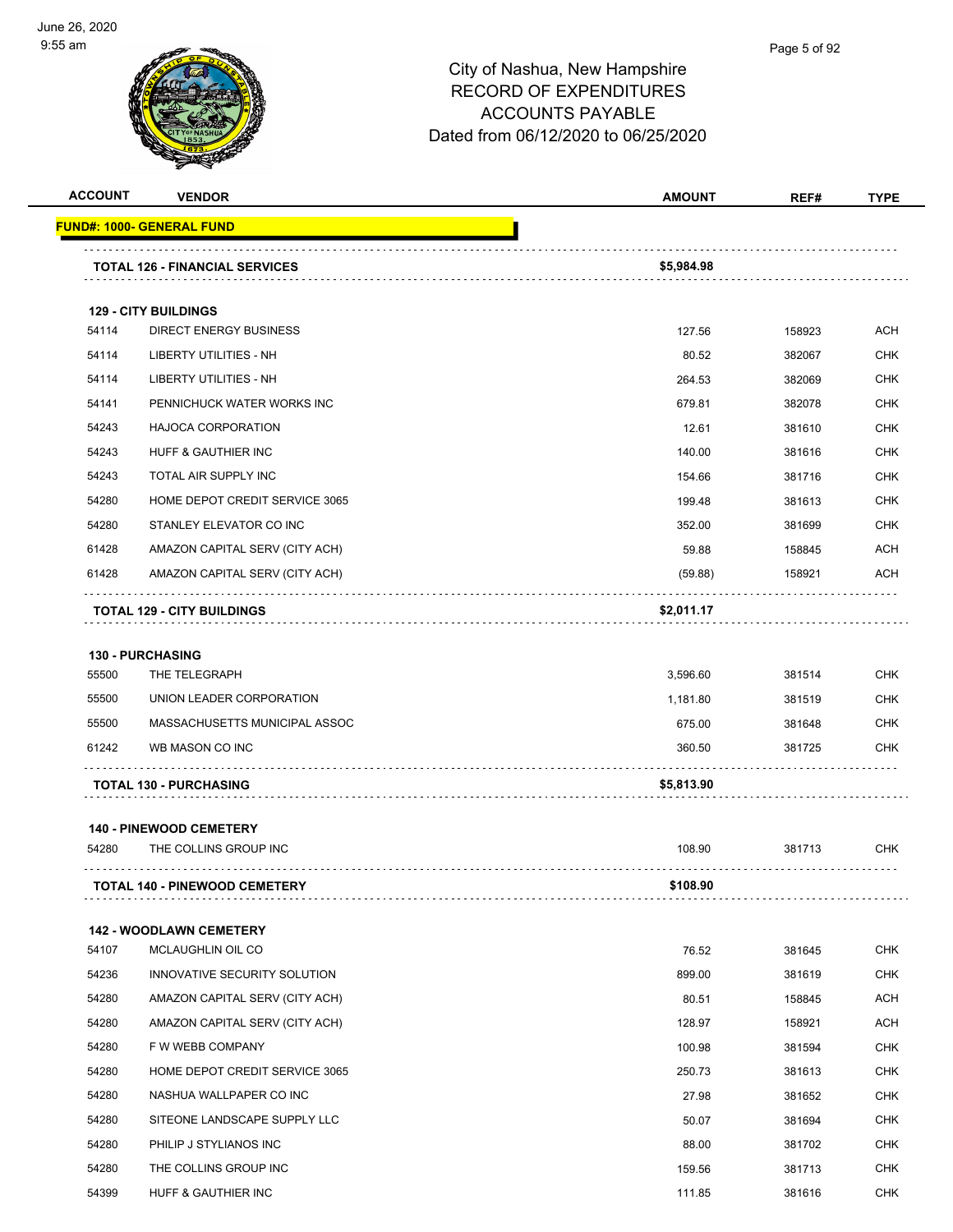

| <b>ACCOUNT</b> | <b>VENDOR</b>                                                            | <b>AMOUNT</b> | REF#   | <b>TYPE</b> |
|----------------|--------------------------------------------------------------------------|---------------|--------|-------------|
|                | <b>FUND#: 1000- GENERAL FUND</b>                                         |               |        |             |
|                |                                                                          |               |        |             |
| 54399          | <b>142 - WOODLAWN CEMETERY</b><br><b>MASI PLUMBING &amp; HEATING INC</b> | 356.00        | 381641 | <b>CHK</b>  |
| 54399          | ROBERT W CHAMPAGNE                                                       | 3,792.50      | 381680 | <b>CHK</b>  |
| 54600          | <b>BEST FORD</b>                                                         | 57.36         | 381555 | <b>CHK</b>  |
| 61300          | DENNIS K BURKE INC                                                       | 424.03        | 381584 | <b>CHK</b>  |
|                | <b>TOTAL 142 - WOODLAWN CEMETERY</b>                                     | \$6,604.06    |        |             |
|                |                                                                          |               |        |             |
| 54114          | <b>144 - EDGEWOOD &amp; SUBURBAN CEMETERIES</b><br><b>BOT L GAS INC</b>  | 380.76        | 381556 | <b>CHK</b>  |
| 54141          | PENNICHUCK WATER WORKS INC                                               | 125.20        | 381505 | <b>CHK</b>  |
| 54280          | HOME DEPOT CREDIT SERVICE 3065                                           | 319.20        | 381613 | <b>CHK</b>  |
| 54487          | NASHUA OUTDOOR POWER EQUIPMENT                                           | 51.81         | 381651 | <b>CHK</b>  |
| 61300          | DENNIS K BURKE INC                                                       | 472.00        | 381584 | <b>CHK</b>  |
| 61538          | TIMS TURF & LANDSCAPING MATERI                                           | 248.00        | 381715 | <b>CHK</b>  |
|                | <b>TOTAL 144 - EDGEWOOD &amp; SUBURBAN CEMETERIES</b>                    | \$1,596.97    |        |             |
|                |                                                                          |               |        |             |
| 150 - POLICE   |                                                                          |               |        |             |
| 45999          | TREASURER STATE OF NH                                                    | 8,750.00      | 381487 | <b>CHK</b>  |
| 45999          | PAUL FORD                                                                | 69.70         | 381601 | <b>CHK</b>  |
| 45999          | <b>CARLOS LOPEZ</b>                                                      | 286.00        | 381635 | <b>CHK</b>  |
| 45999          | <b>JAMES RUTLEDGE</b>                                                    | 603.00        | 381682 | <b>CHK</b>  |
| 45999          | <b>JOSH R SAHLMAN</b>                                                    | 173.18        | 381684 | <b>CHK</b>  |
| 53135          | DR NICOLE SAWYER PSYD PLLC                                               | 500.00        | 381691 | <b>CHK</b>  |
| 53135          | ST JOSEPHS BUSINESS & HEALTH                                             | 448.70        | 381696 | <b>CHK</b>  |
| 53149          | BROOKLINE ANIMAL HOSPITAL                                                | 1,098.49      | 381558 | <b>CHK</b>  |
| 53999          | AAA CREDIT SCREENING SERV LLC                                            | 150.00        | 381526 | <b>CHK</b>  |
| 54100          | EVERSOUCE-POWER SUPPLY                                                   | 13,158.92     | 381494 | <b>CHK</b>  |
| 54107          | SHATTUCK MALONE OIL CO                                                   | 80.68         | 381508 | <b>CHK</b>  |
| 54114          | LIBERTY UTILITIES - NH                                                   | 60.09         | 382077 | <b>CHK</b>  |
| 54141          | PENNICHUCK WATER WORKS INC                                               | 523.35        | 381505 | <b>CHK</b>  |
| 54243          | J LAWRENCE HALL COMPANY INC                                              | 531.30        | 158867 | <b>ACH</b>  |
| 54280          | J LAWRENCE HALL COMPANY INC                                              | 980.30        | 158867 | <b>ACH</b>  |
| 54280          | <b>B &amp; S LOCKSMITHS INC</b>                                          | 162.94        | 381547 | <b>CHK</b>  |
| 54280          | DEPENDABLE LOCK SERVICE INC                                              | 65.00         | 381585 | CHK         |
| 54280          | <b>FIMBEL GARAGE DOORS</b>                                               | 500.00        | 381599 | <b>CHK</b>  |
| 54280          | HOME DEPOT CREDIT SERVICE 3073                                           | 116.78        | 381614 | <b>CHK</b>  |
| 54280          | THE METRO GROUP INC                                                      | 258.00        | 381714 | CHK         |
| 54600          | <b>BEST FORD</b>                                                         | 137.50        | 381555 | <b>CHK</b>  |
| 54828          | US BANK EQUIPMENT FINANCE                                                | 1,349.31      | 381521 | <b>CHK</b>  |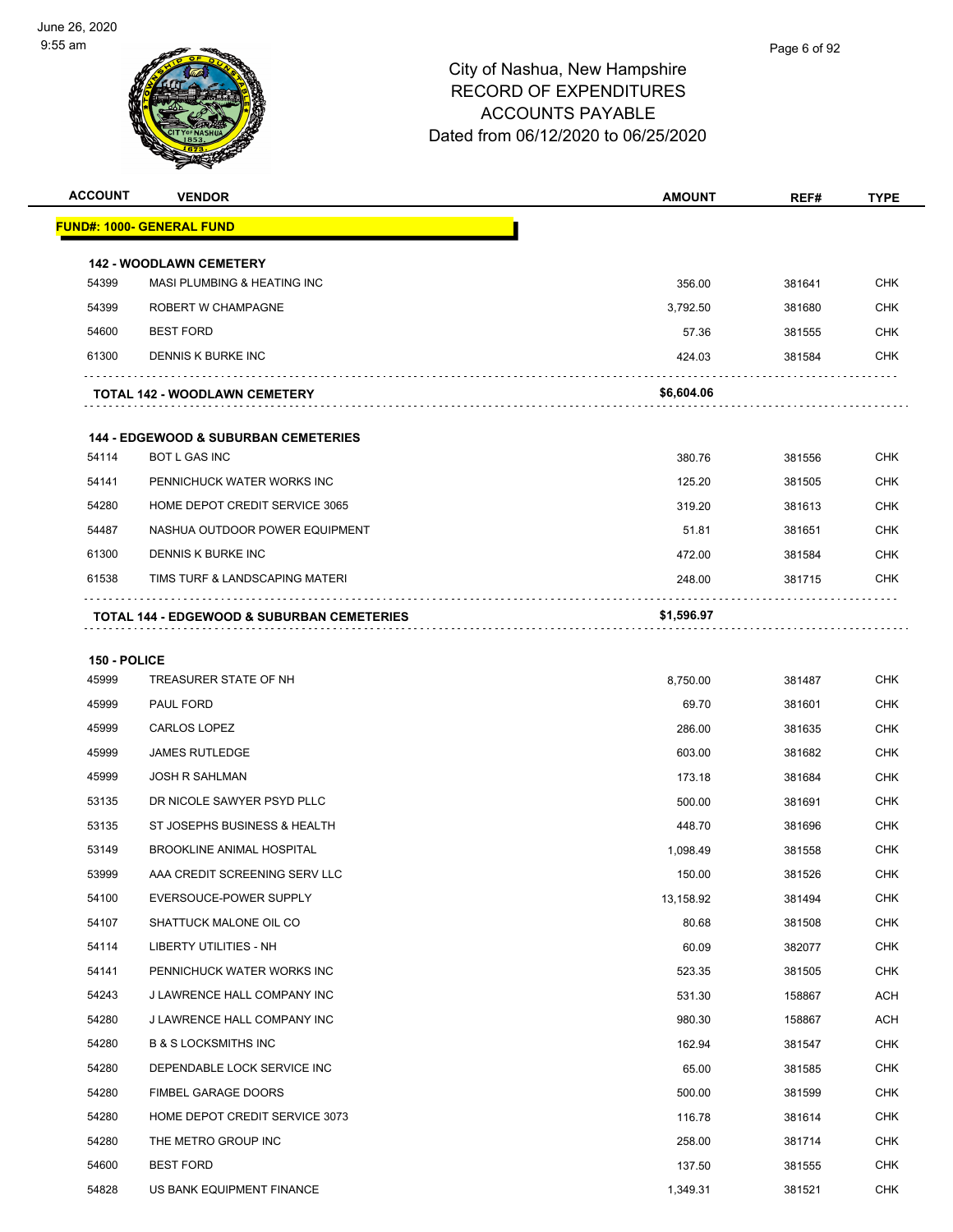

| <b>VENDOR</b>                    | <b>AMOUNT</b>                                                                                                                                                                                                                | REF#                                                                                     | <b>TYPE</b>                                                                            |
|----------------------------------|------------------------------------------------------------------------------------------------------------------------------------------------------------------------------------------------------------------------------|------------------------------------------------------------------------------------------|----------------------------------------------------------------------------------------|
| <b>FUND#: 1000- GENERAL FUND</b> |                                                                                                                                                                                                                              |                                                                                          |                                                                                        |
|                                  |                                                                                                                                                                                                                              |                                                                                          |                                                                                        |
|                                  |                                                                                                                                                                                                                              |                                                                                          | <b>CHK</b>                                                                             |
|                                  |                                                                                                                                                                                                                              |                                                                                          | CHK                                                                                    |
|                                  |                                                                                                                                                                                                                              |                                                                                          | <b>CHK</b>                                                                             |
|                                  |                                                                                                                                                                                                                              |                                                                                          | CHK                                                                                    |
|                                  |                                                                                                                                                                                                                              |                                                                                          | <b>CHK</b>                                                                             |
|                                  |                                                                                                                                                                                                                              |                                                                                          | <b>CHK</b>                                                                             |
|                                  |                                                                                                                                                                                                                              |                                                                                          | CHK                                                                                    |
|                                  |                                                                                                                                                                                                                              |                                                                                          | <b>CHK</b>                                                                             |
| NEW HAMPSHIRE BAR ASSOCIATION    |                                                                                                                                                                                                                              |                                                                                          | CHK                                                                                    |
| TREASURER STATE OF NH            | 75.00                                                                                                                                                                                                                        | 381518                                                                                   | <b>CHK</b>                                                                             |
| PUBLIC SAFETY GROUP              | 499.00                                                                                                                                                                                                                       | 381674                                                                                   | <b>CHK</b>                                                                             |
| USPS-CMRS-PB #14658595           | 500.00                                                                                                                                                                                                                       | 158883                                                                                   | ACH                                                                                    |
| <b>T-MOBILE</b>                  | 102.00                                                                                                                                                                                                                       | 381513                                                                                   | <b>CHK</b>                                                                             |
| ABSOLUTE DATA DESTRUCTION        | 79.50                                                                                                                                                                                                                        | 381529                                                                                   | CHK                                                                                    |
| NASHUA MILLYARD ASSOC INC        | 388.46                                                                                                                                                                                                                       | 381650                                                                                   | <b>CHK</b>                                                                             |
| <b>TRAUMA SERVICES</b>           | 125.00                                                                                                                                                                                                                       | 381718                                                                                   | CHK                                                                                    |
| WB MASON CO INC                  | 1,155.36                                                                                                                                                                                                                     | 381725                                                                                   | CHK                                                                                    |
| <b>BEN'S UNIFORMS</b>            | 2,303.15                                                                                                                                                                                                                     | 381553                                                                                   | <b>CHK</b>                                                                             |
| <b>BEN'S UNIFORMS</b>            | 8,203.00                                                                                                                                                                                                                     | 381553                                                                                   | <b>CHK</b>                                                                             |
| <b>STAR PACKER BADGES</b>        | 588.25                                                                                                                                                                                                                       | 381700                                                                                   | <b>CHK</b>                                                                             |
| ATLANTIC TACTICAL INC            | 2,375.15                                                                                                                                                                                                                     | 381543                                                                                   | <b>CHK</b>                                                                             |
| TACTICAL MEDICAL SOLUTIONS INC   | 686.23                                                                                                                                                                                                                       | 381708                                                                                   | CHK                                                                                    |
| <b>GUIDO MARCHIONDA</b>          | 133.05                                                                                                                                                                                                                       | 381480                                                                                   | <b>CHK</b>                                                                             |
| NEVERETTS SEW & VAC INC          | 399.00                                                                                                                                                                                                                       | 381653                                                                                   | CHK                                                                                    |
| <b>WEX BANK</b>                  | 533.94                                                                                                                                                                                                                       | 381726                                                                                   | <b>CHK</b>                                                                             |
| HOME DEPOT CREDIT SERVICE 3073   | 30.37                                                                                                                                                                                                                        | 381614                                                                                   | <b>CHK</b>                                                                             |
| <b>IMPERIAL DADE</b>             | 313.49                                                                                                                                                                                                                       | 381617                                                                                   | <b>CHK</b>                                                                             |
| CONWAY TECHNOLOGY GROUP          | 1,806.00                                                                                                                                                                                                                     | 381577                                                                                   | <b>CHK</b>                                                                             |
| WB MASON CO INC                  | 31.55                                                                                                                                                                                                                        | 381725                                                                                   | CHK                                                                                    |
| <b>FACTORY MOTOR PARTS</b>       | 511.84                                                                                                                                                                                                                       | 158854                                                                                   | ACH                                                                                    |
| MHQ INC                          | 45.00                                                                                                                                                                                                                        | 158876                                                                                   | ACH                                                                                    |
| <b>BEST FORD</b>                 | 93.10                                                                                                                                                                                                                        | 381555                                                                                   | CHK                                                                                    |
| CARPARTS DISTRIBUTION CENTER,    | 93.06                                                                                                                                                                                                                        | 381564                                                                                   | <b>CHK</b>                                                                             |
| MACMULKIN CHEVROLET INC          | 326.09                                                                                                                                                                                                                       | 381638                                                                                   | <b>CHK</b>                                                                             |
| MANCHESTER HARLEY-DAVIDSON       | 42.99                                                                                                                                                                                                                        | 381639                                                                                   | <b>CHK</b>                                                                             |
| O'REILLY AUTO PARTS              | 190.43                                                                                                                                                                                                                       | 381663                                                                                   | CHK                                                                                    |
| GOVCONNECTION INC                | 170.42                                                                                                                                                                                                                       | 158860                                                                                   | ACH                                                                                    |
| AXIS BUSINESS SOLUTIONS LTD      | 1,202.00                                                                                                                                                                                                                     | 381546                                                                                   | <b>CHK</b>                                                                             |
|                                  | 150 - POLICE<br><b>CAITLIN BOUCHER</b><br>PETER CINFO<br><b>JOSHUA ST ONGE</b><br><b>COMCAST</b><br>CONSOLIDATED COMMUNICATIONS<br>VERIZON WIRELESS-286546928<br>VERIZON WIRELESS-581499451<br>HILLSBOROUGH COUNTY CHIEFS OF | 45.96<br>45.96<br>45.96<br>1,123.45<br>329.89<br>1,094.88<br>619.74<br>25.00<br>1,080.00 | 381477<br>381478<br>381486<br>381490<br>381491<br>381522<br>382079<br>381497<br>381502 |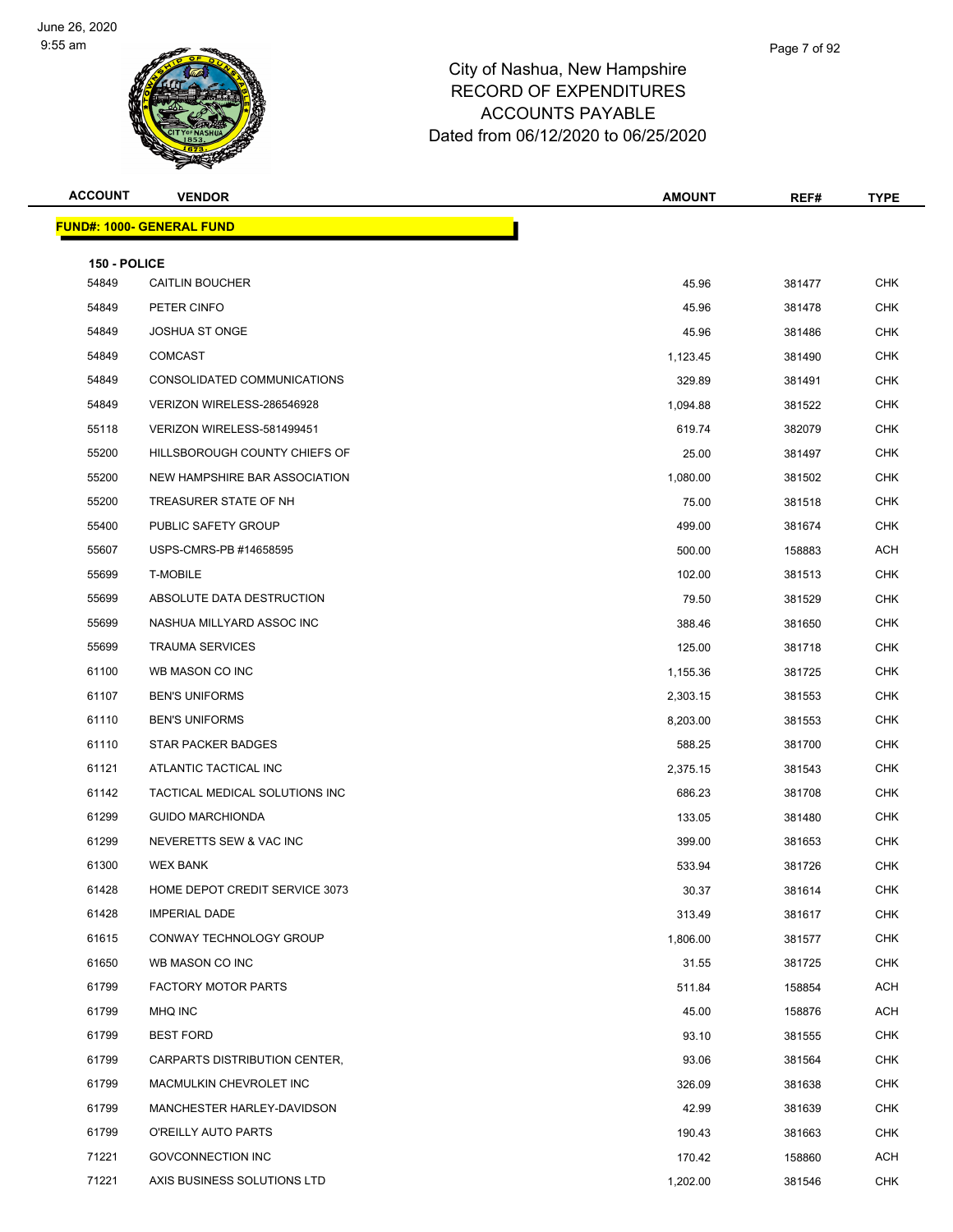

| <b>ACCOUNT</b>             | <b>VENDOR</b>                    | <b>AMOUNT</b> | REF#   | <b>TYPE</b> |
|----------------------------|----------------------------------|---------------|--------|-------------|
|                            | <b>FUND#: 1000- GENERAL FUND</b> |               |        |             |
|                            |                                  |               |        |             |
| 150 - POLICE<br>71400      | SUPER SEER CORPORATION           | 818.80        | 381704 | CHK         |
| 71407                      | <b>JUREK BROTHERS INC</b>        | 2,245.00      | 381626 | CHK         |
|                            |                                  |               |        |             |
|                            | <b>TOTAL 150 - POLICE</b>        | \$60,480.31   |        |             |
|                            |                                  |               |        |             |
| <b>152 - FIRE</b><br>54100 | <b>EVERSOURCE</b>                | 406.30        | 381495 | <b>CHK</b>  |
| 54114                      | <b>DIRECT ENERGY BUSINESS</b>    | 204.55        | 158923 | ACH         |
| 54114                      | LIBERTY UTILITIES - NH           | 424.84        | 382071 | <b>CHK</b>  |
| 54114                      | <b>LIBERTY UTILITIES - NH</b>    | 138.74        | 382072 | CHK         |
| 54141                      | PENNICHUCK WATER WORKS INC       | 637.58        | 381505 | CHK         |
| 54141                      | PENNICHUCK WATER WORKS INC       | 371.36        | 382078 | <b>CHK</b>  |
| 54228                      | <b>JP PEST SERVICES LLC</b>      | 89.00         | 158869 | ACH         |
| 54243                      | PALMER & SICARD INC              | 5,170.50      | 381667 | <b>CHK</b>  |
| 54280                      | CHICK BEAULIEU INC               | 220.00        | 381567 | CHK         |
| 54280                      | <b>HAJOCA CORPORATION</b>        | 293.96        | 381609 | CHK         |
| 54280                      | HOME DEPOT CREDIT SERVICE 3065   | 596.25        | 381613 | <b>CHK</b>  |
| 54600                      | <b>CUMMINS NORTHEAST LLC</b>     | 137.87        | 381581 | CHK         |
| 54600                      | <b>GRANITE STATE GLASS</b>       | 463.00        | 381606 | <b>CHK</b>  |
| 54600                      | MINUTEMAN TRUCKS INC             | 289.22        | 381647 | CHK         |
| 54600                      | NEW ENGLAND KENWORTH             | 38.16         | 381654 | CHK         |
| 54600                      | SANEL NAPA                       | 86.02         | 381689 | <b>CHK</b>  |
| 55200                      | <b>IAFC MEMBERSHIP</b>           | 230.00        | 381498 | CHK         |
| 55200                      | NH ASSOCIATION OF FIRE CHIEFS    | 425.00        | 381504 | <b>CHK</b>  |
| 55699                      | TRUE BLUE CLEANERS               | 417.70        | 381719 | CHK         |
| 61100                      | AMAZON CAPITAL SERV (CITY ACH)   | 121.98        | 158845 | ACH         |
| 61100                      | AMAZON CAPITAL SERV (CITY ACH)   | 170.40        | 158921 | <b>ACH</b>  |
| 61100                      | NEW ENGLAND PAPER & SUPPLY       | 45.00         | 381656 | <b>CHK</b>  |
| 61100                      | WB MASON CO INC                  | 74.53         | 381725 | <b>CHK</b>  |
| 61307                      | NEW ENGLAND KENWORTH             | 108.00        | 381654 | <b>CHK</b>  |
| 61428                      | AMAZON CAPITAL SERV (CITY ACH)   | 48.86         | 158921 | <b>ACH</b>  |
| 61428                      | NEW ENGLAND PAPER & SUPPLY       | 108.99        | 381656 | <b>CHK</b>  |
| 61428                      | WB MASON CO INC                  | 206.69        | 381725 | <b>CHK</b>  |
| 61699                      | AMAZON CAPITAL SERV (CITY ACH)   | 132.98        | 158845 | ACH         |
| 61699                      | <b>REXEL USA INC</b>             | 57.11         | 158879 | <b>ACH</b>  |
| 61699                      | <b>BELLETETES INC</b>            | 24.00         | 381552 | <b>CHK</b>  |
| 61699                      | HOME DEPOT CREDIT SERVICE 3065   | 91.41         | 381613 | <b>CHK</b>  |
| 61699                      | L W BILLS / ALARM ENGINEERING    | 813.92        | 381628 | <b>CHK</b>  |
| 61705                      | MAYNARD & LESIEUR INC            | 480.00        | 381642 | <b>CHK</b>  |
|                            |                                  |               |        |             |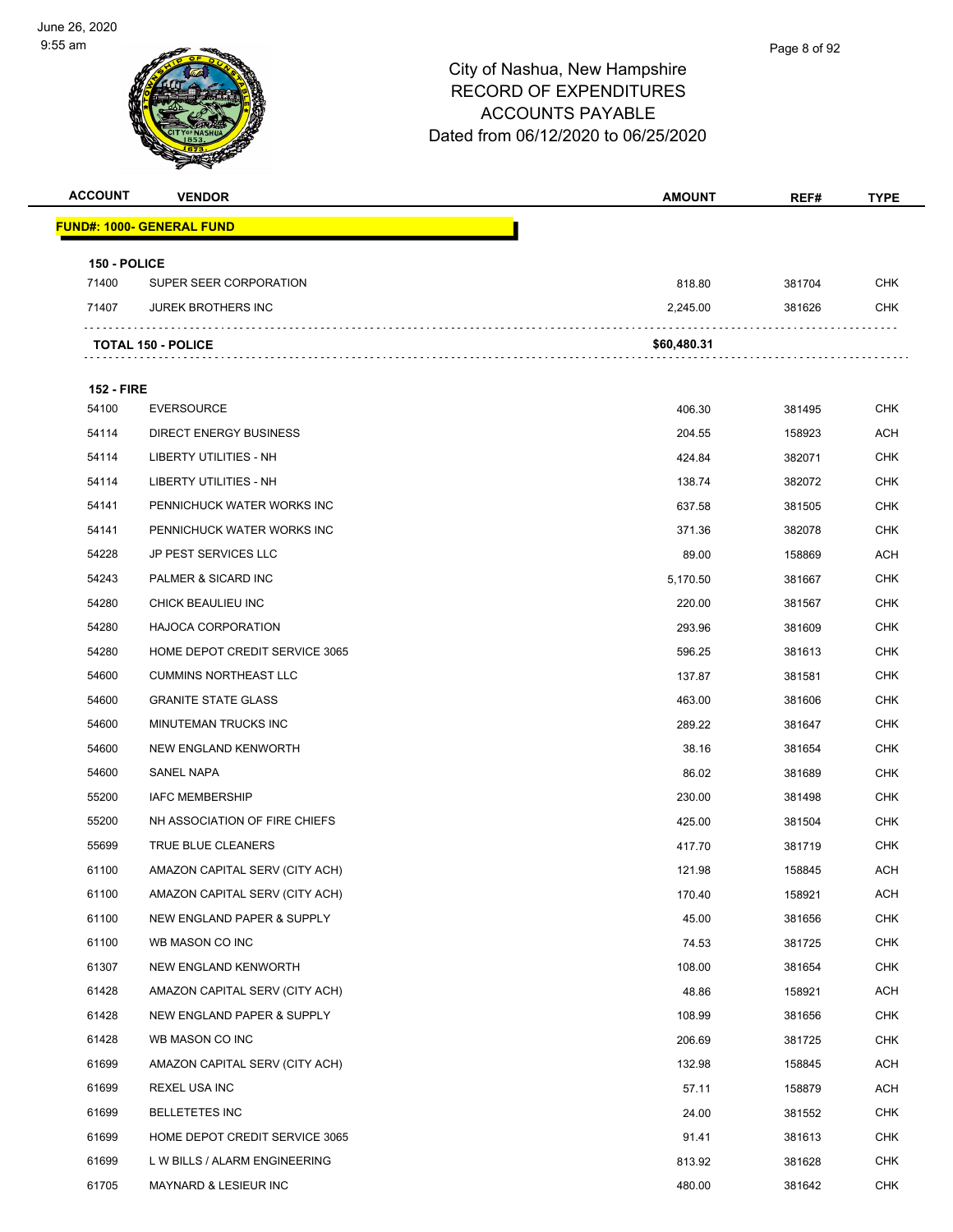

| <b>ACCOUNT</b>    | <b>VENDOR</b>                                 | <b>AMOUNT</b> | REF#   | <b>TYPE</b> |
|-------------------|-----------------------------------------------|---------------|--------|-------------|
|                   | <u> FUND#: 1000- GENERAL FUND</u>             |               |        |             |
| <b>152 - FIRE</b> |                                               |               |        |             |
| 61799             | FIRE TECH & SAFETY OF NEW ENGL                | 576.00        | 158855 | <b>ACH</b>  |
| 61799             | <b>FASTENAL CO</b>                            | 7.00          | 381596 | <b>CHK</b>  |
| 61799             | NEW ENGLAND KENWORTH                          | 175.25        | 381654 | <b>CHK</b>  |
| 71400             | FIRE TECH & SAFETY OF NEW ENGL                | 50.00         | 158855 | <b>ACH</b>  |
| 71400             | <b>BATTERIES PLUS</b>                         | 156.48        | 381550 | <b>CHK</b>  |
| 71432             | OCEAN STATE SIGNAL CO                         | 140.00        | 381665 | <b>CHK</b>  |
| 71999             | AMAZON CAPITAL SERV (CITY ACH)                | 1,499.99      | 158845 | ACH         |
|                   | <b>TOTAL 152 - FIRE</b>                       | \$15,728.64   |        |             |
|                   | <b>157 - CITYWIDE COMMUNICATIONS</b>          |               |        |             |
| 54100             | <b>EVERSOURCE</b>                             | 374.18        | 381495 | <b>CHK</b>  |
| 54243             | AAA ENERGY SERVICE CO                         | 415.29        | 381527 | <b>CHK</b>  |
| 54435             | MOTOROLA SOLUTIONS INC                        | 129.47        | 381501 | <b>CHK</b>  |
| 54435             | AAA ENERGY SERVICE CO                         | 333.66        | 381527 | <b>CHK</b>  |
| 54487             | MOTOROLA SOLUTIONS INC                        | 990.53        | 381501 | <b>CHK</b>  |
| 55118             | VERIZON WIRELESS-581499451                    | 120.03        | 382079 | <b>CHK</b>  |
| 55607             | UNITED PARCEL SERVICE                         | 31.19         | 381520 | <b>CHK</b>  |
|                   | <b>TOTAL 157 - CITYWIDE COMMUNICATIONS</b>    | \$2,394.35    |        |             |
|                   | <b>160 - PW-ADMIN &amp; ENGINEERING</b>       |               |        |             |
| 54114             | <b>LIBERTY UTILITIES - NH</b>                 | 953.71        | 382068 | <b>CHK</b>  |
| 54141             | PENNICHUCK WATER WORKS INC                    | 242.56        | 381505 | <b>CHK</b>  |
| 54141             | PENNICHUCK WATER WORKS INC                    | 70.17         | 382078 | <b>CHK</b>  |
| 54600             | O'REILLY AUTO PARTS                           | 9.18          | 381663 | <b>CHK</b>  |
| 55307             | <b>ROBERT MEUNIER</b>                         | 600.30        | 381679 | <b>CHK</b>  |
| 55699             | PATRICIA A GEDZIUN                            | 550.00        | 158859 | <b>ACH</b>  |
| 61100             | AMAZON CAPITAL SERV (CITY ACH)                | 160.55        | 158921 | <b>ACH</b>  |
| 61100             | WB MASON CO INC                               | 8.79          | 381725 | <b>CHK</b>  |
| 61299             | AMAZON CAPITAL SERV (CITY ACH)                | 115.66        | 158845 | <b>ACH</b>  |
|                   | <b>TOTAL 160 - PW-ADMIN &amp; ENGINEERING</b> | \$2,710.92    |        |             |
| 161 - STREETS     |                                               |               |        |             |
| 54100             | <b>EVERSOURCE</b>                             | 437.60        | 381495 | <b>CHK</b>  |

| <b>54100</b> | EVERSUURUE                 | 437.60 | 381495 | CHK.       |
|--------------|----------------------------|--------|--------|------------|
| 54141        | PENNICHUCK WATER WORKS INC | 742.95 | 381505 | <b>CHK</b> |
| 54200        | LFRT CLEANING SERVICES INC | 855.00 | 381630 | <b>CHK</b> |
| 54228        | JP PEST SERVICES LLC       | 68.00  | 158869 | <b>ACH</b> |
| 54236        | CALLOGIX INC               | 112.00 | 381561 | CHK        |
| 54600        | HOWARD P FAIRFIELD LLC     | 182.81 | 158864 | ACH        |
|              |                            |        |        |            |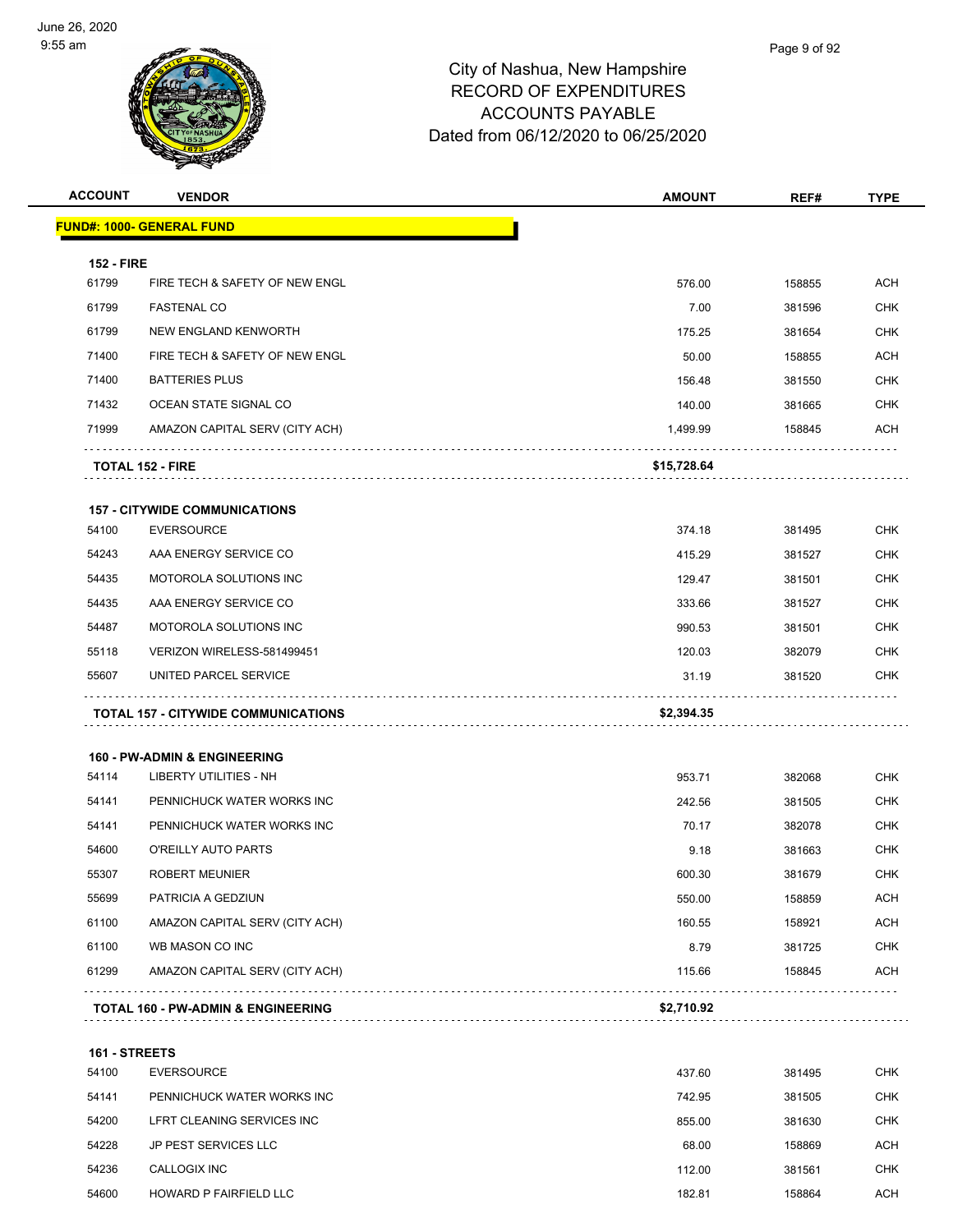

| <b>ACCOUNT</b>         | <b>VENDOR</b>                    | <b>AMOUNT</b> | REF#   | <b>TYPE</b> |
|------------------------|----------------------------------|---------------|--------|-------------|
|                        | <b>FUND#: 1000- GENERAL FUND</b> |               |        |             |
|                        |                                  |               |        |             |
| 161 - STREETS<br>54600 | MCDEVITT TRUCKS INC              | 89.99         | 158874 | <b>ACH</b>  |
| 54600                  | SOUTHWORTH-MILTON INC            | 139.09        | 381509 | <b>CHK</b>  |
| 54600                  | <b>BEST FORD</b>                 | (145.95)      | 381555 | <b>CHK</b>  |
| 54600                  | CARPARTS DISTRIBUTION CENTER,    | (63.48)       | 381564 | <b>CHK</b>  |
| 54600                  | DONOVAN EQUIPMENT CO INC         | 364.79        | 381588 | <b>CHK</b>  |
| 54600                  | <b>FASTENAL CO</b>               | 130.48        | 381596 | <b>CHK</b>  |
| 54600                  | FREIGHTLINER OF NH INC           | 211.97        | 381603 | <b>CHK</b>  |
| 54600                  | <b>INTERSTATE BILLING</b>        | 114.24        | 381620 | <b>CHK</b>  |
| 54600                  | <b>JORDAN EQUIPMENT CO</b>       | 689.88        | 381625 | <b>CHK</b>  |
| 54600                  | NEW ENGLAND KENWORTH             | 250.84        | 381655 | <b>CHK</b>  |
| 54600                  | RELIABLE EQUIPMENT LLC           | 26.33         | 381677 | <b>CHK</b>  |
| 54600                  | <b>SANEL NAPA</b>                | (108.00)      | 381687 | <b>CHK</b>  |
| 54600                  | <b>SANEL NAPA</b>                | 51.60         | 381688 | <b>CHK</b>  |
| 54600                  | <b>TEXTRAIL TRAILER PARTS</b>    | 12.60         | 381712 | <b>CHK</b>  |
| 55118                  | <b>SPOK INC</b>                  | 188.16        | 381510 | <b>CHK</b>  |
| 61107                  | MAGID GLOVE & SAFETY MFG CO.     | 421.76        | 158873 | <b>ACH</b>  |
| 61107                  | ALECS SHOE STORE INC             | 440.00        | 381536 | <b>CHK</b>  |
| 61142                  | UNIFIRST FIRST AID CORPORATION   | 53.45         | 381721 | <b>CHK</b>  |
| 61166                  | <b>BELLETETES INC</b>            | 12.00         | 381552 | <b>CHK</b>  |
| 61166                  | <b>BOT L GAS INC</b>             | 127.00        | 381556 | <b>CHK</b>  |
| 61299                  | <b>CRYSTAL ROCK</b>              | 29.81         | 381493 | <b>CHK</b>  |
| 61299                  | <b>BELLETETES INC</b>            | 179.97        | 381552 | <b>CHK</b>  |
| 61300                  | <b>DENNIS K BURKE INC</b>        | 25,127.43     | 381584 | <b>CHK</b>  |
| 61428                  | BANNER SYSTEMS OF MASSACHUSETT   | 285.74        | 381549 | <b>CHK</b>  |
| 61428                  | NEW ENGLAND PAPER & SUPPLY       | 338.25        | 381656 | <b>CHK</b>  |
| 61507                  | BROX INDUSTRIES INC              | 208.11        | 158848 | ACH         |
| 61507                  | CONTINENTAL PAVING INC           | 3,065.12      | 381576 | CHK         |
| 61542                  | PERMA LINE CORP OF NEW ENGLAND   | 762.70        | 381669 | <b>CHK</b>  |
| 61560                  | <b>BELLETETES INC</b>            | 25.29         | 381552 | <b>CHK</b>  |
| 61560                  | <b>FASTENAL CO</b>               | 354.97        | 381596 | <b>CHK</b>  |
| 61560                  | FENCES UNLIMITED INC             | 254.11        | 381598 | <b>CHK</b>  |
| 61560                  | <b>SWENSON GRANITE WORKS</b>     | 311.00        | 381706 | <b>CHK</b>  |
| 61560                  | TEAM EJP CONCORD NH              | 1,146.97      | 381711 | <b>CHK</b>  |
| 61709                  | IRVING BLENDING AND PACKAGING    | 392.81        | 381621 | <b>CHK</b>  |
| 61799                  | SOUTHWORTH-MILTON INC            | 149.66        | 381509 | <b>CHK</b>  |
| 61799                  | <b>BELLETETES INC</b>            | 12.98         | 381552 | <b>CHK</b>  |
| 71025                  | AMAZON CAPITAL SERV (CITY ACH)   | 327.89        | 158845 | <b>ACH</b>  |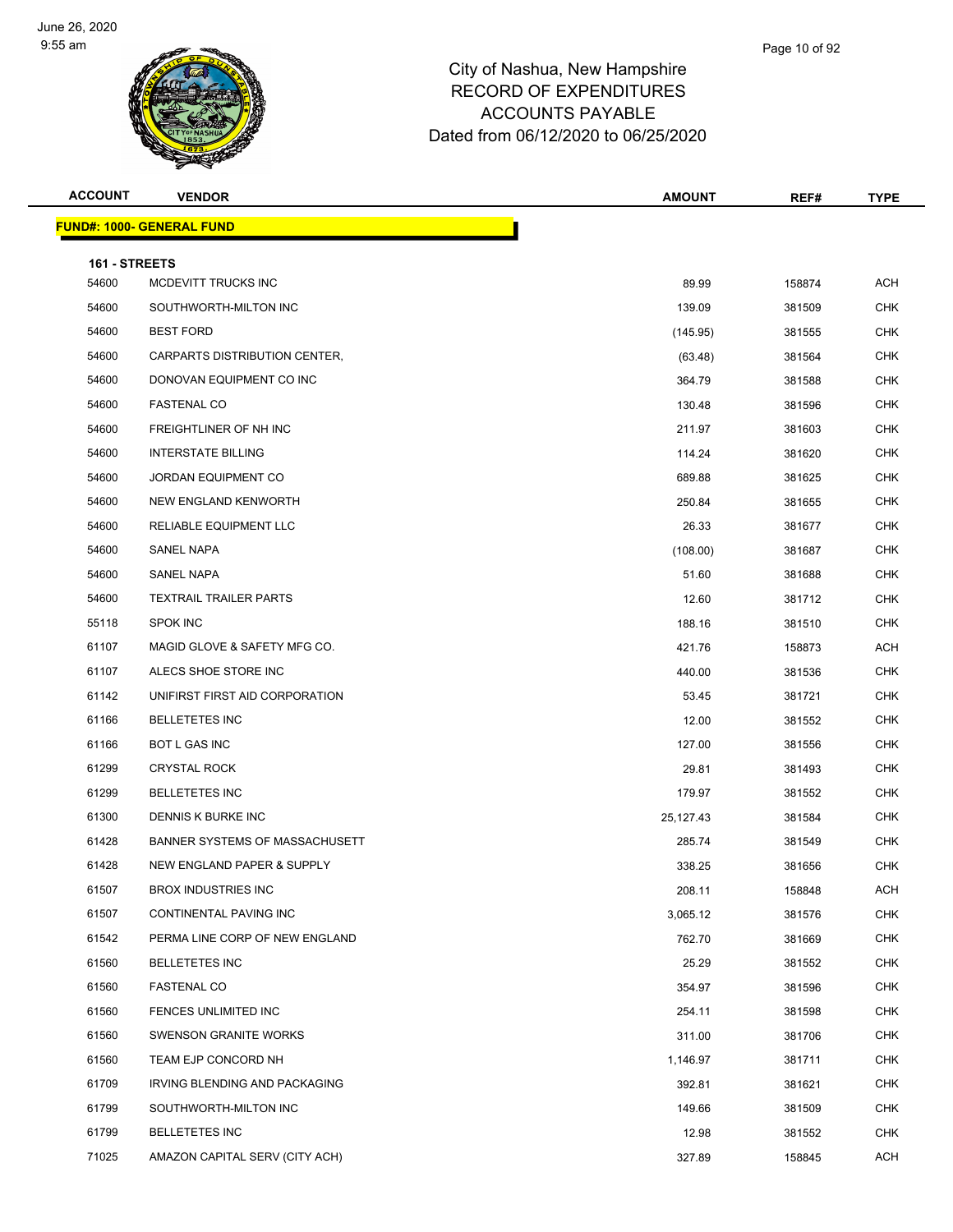

#### Page 11 of 92

| 54100<br>54100 | <b>FUND#: 1000- GENERAL FUND</b><br>TOTAL 161 - STREETS | \$38,377.92 |        |            |
|----------------|---------------------------------------------------------|-------------|--------|------------|
|                |                                                         |             |        |            |
|                |                                                         |             |        |            |
|                |                                                         |             |        |            |
|                | <b>162 - STREET LIGHTING</b>                            |             |        |            |
|                | EVERSOUCE-POWER SUPPLY                                  | 36,692.15   | 381494 | <b>CHK</b> |
|                | <b>EVERSOURCE</b>                                       | 359.40      | 381495 | <b>CHK</b> |
| 54100          | <b>EVERSOURCE</b>                                       | 184.38      | 382066 | CHK        |
|                | <b>TOTAL 162 - STREET LIGHTING</b>                      | \$37,235.93 |        |            |
|                | <b>166 - PARKING OPERATIONS</b>                         |             |        |            |
| 55699          | STANLEY ELEVATOR CO INC                                 | 1,495.00    | 381699 | <b>CHK</b> |
| 61100          | WB MASON CO INC                                         | (37.95)     | 381725 | <b>CHK</b> |
| 61299          | LOWE'S - 3502                                           | 55.04       | 381636 | <b>CHK</b> |
| 71025          | LOWE'S - 3502                                           | 63.59       | 381636 | <b>CHK</b> |
| 71600          | LOWE'S - 3502                                           | 560.81      | 381636 | <b>CHK</b> |
|                | <b>TOTAL 166 - PARKING OPERATIONS</b>                   | \$2,136.49  |        |            |
|                | <b>170 - HYDROELECTRIC OPERATIONS</b>                   |             |        |            |
| 54100          | EVERSOUCE-POWER SUPPLY                                  | 936.92      | 381494 | <b>CHK</b> |
| 54221          | <b>WASTE MANAGEMENT</b>                                 | 458.03      | 381525 | <b>CHK</b> |
| 54221          | CHARLES GEORGE COMPANIES INC                            | 260.78      | 381565 | <b>CHK</b> |
| 55109          | <b>COMCAST</b>                                          | 128.39      | 381490 | <b>CHK</b> |
|                | <b>TOTAL 170 - HYDROELECTRIC OPERATIONS</b>             | \$1,784.12  |        |            |
|                | <b>171 - COMMUNITY SERVICES</b>                         |             |        |            |
| 61100          | PETTY CASH                                              | 9.99        | 381484 | CHK        |
|                | <b>TOTAL 171 - COMMUNITY SERVICES</b>                   | \$9.99      |        |            |
|                | <b>172 - COMMUNITY HEALTH</b>                           |             |        |            |
| 61142          | R & S PHARMACEUTICAL WHOLESALE                          | 0.80        | 158878 | ACH        |
|                | <b>TOTAL 172 - COMMUNITY HEALTH</b>                     | \$0.80      | .      |            |
|                | <b>173 - ENVIRONMENTAL HEALTH</b>                       |             |        |            |
| 55307          | PETTY CASH                                              | 4.06        | 381484 | <b>CHK</b> |
| 61299          | PETTY CASH                                              | 6.99        | 381484 | CHK        |
|                | <b>TOTAL 173 - ENVIRONMENTAL HEALTH</b>                 | \$11.05     |        |            |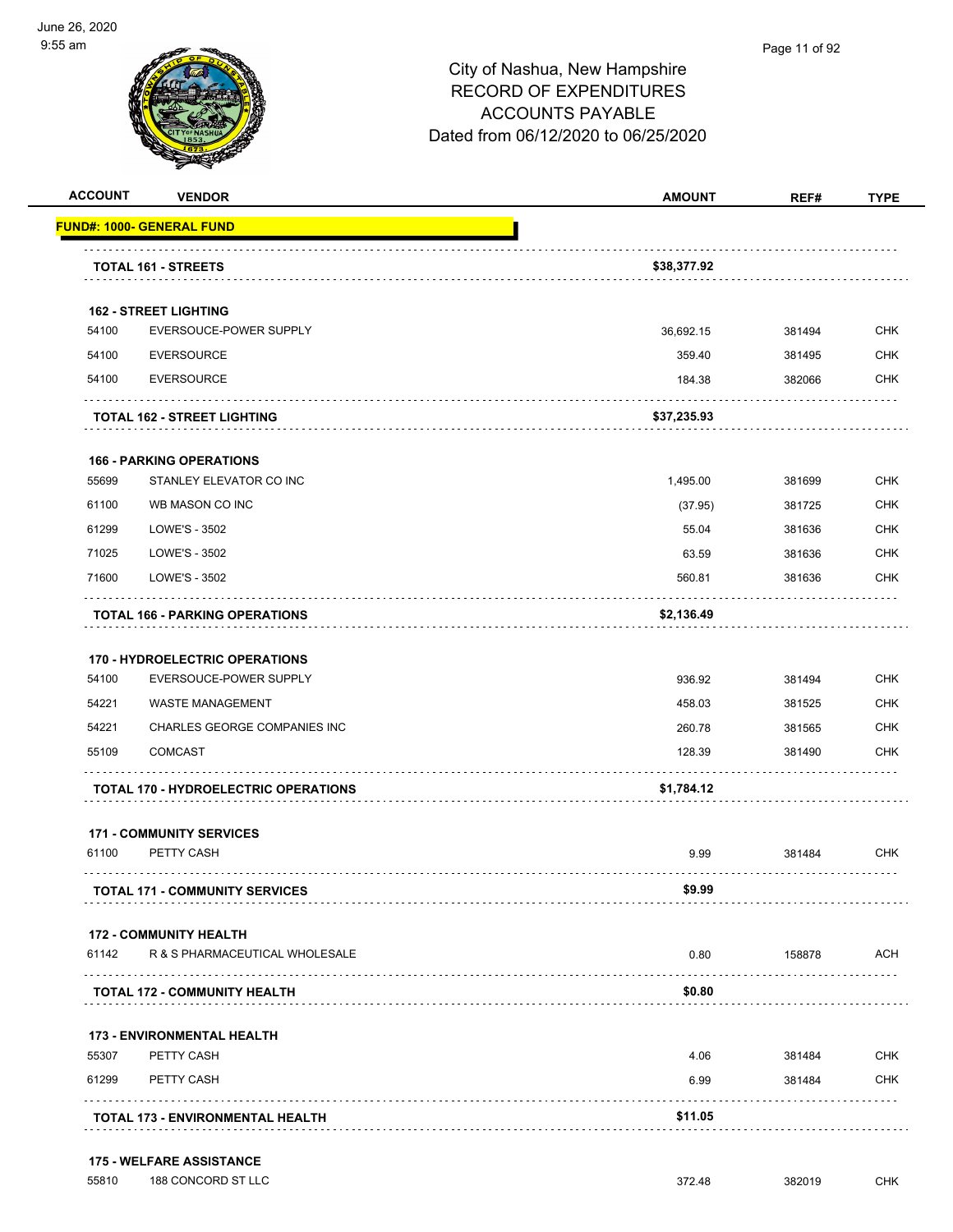

| <b>ACCOUNT</b> | <b>VENDOR</b>                         | <b>AMOUNT</b> | REF#   | <b>TYPE</b> |
|----------------|---------------------------------------|---------------|--------|-------------|
|                | <b>FUND#: 1000- GENERAL FUND</b>      |               |        |             |
|                | <b>175 - WELFARE ASSISTANCE</b>       |               |        |             |
| 55810          | 23-25 TEMPLE ST REALTY LLC            | 500.00        | 382020 | <b>CHK</b>  |
| 55810          | 28-34 RAILROAD SQUARE LLC             | 800.00        | 382021 | <b>CHK</b>  |
| 55810          | 75-77 PINE STREET LLC                 | 720.00        | 382022 | <b>CHK</b>  |
| 55810          | <b>CLOCKTOWER PLACE</b>               | 1,187.00      | 382023 | <b>CHK</b>  |
| 55810          | <b>COUNTRY BARN MOTEL</b>             | 173.42        | 382024 | <b>CHK</b>  |
| 55810          | <b>MWH HOLDINGS LLC</b>               | 650.00        | 382025 | <b>CHK</b>  |
| 55810          | 188 CONCORD ST LLC                    | 372.48        | 382101 | CHK         |
| 55810          | 23-25 TEMPLE ST REALTY LLC            | 1,160.00      | 382102 | <b>CHK</b>  |
| 55810          | 28-34 RAILROAD SQUARE LLC             | 600.00        | 382103 | CHK         |
| 55810          | NASHUA HOUSING AND                    | 351.00        | 382104 | <b>CHK</b>  |
| 55810          | RIVERVIEW GARDEN CO LLC               | 930.00        | 382105 | <b>CHK</b>  |
| 55810          | THE FRONT DOOR AGENCY INC             | 360.00        | 382106 | CHK         |
|                | <b>TOTAL 175 - WELFARE ASSISTANCE</b> | \$8,176.38    |        |             |
|                | <b>177 - PARKS &amp; RECREATION</b>   |               |        |             |
| 44549          | PAUL LACROIX                          | 20.00         | 382091 | <b>CHK</b>  |
| 44549          | <b>SHANDY RUIZ</b>                    | 40.00         | 382007 | <b>CHK</b>  |
| 54100          | EVERSOUCE-POWER SUPPLY                | 3,262.71      | 381494 | <b>CHK</b>  |
| 54100          | <b>EVERSOURCE</b>                     | 32.42         | 381495 | <b>CHK</b>  |
| 54114          | <b>DIRECT ENERGY BUSINESS</b>         | 494.10        | 158923 | ACH         |
| 54141          | PENNICHUCK WATER WORKS INC            | 2,968.31      | 381505 | <b>CHK</b>  |
| 54141          | PENNICHUCK WATER WORKS INC            | 974.18        | 382078 | CHK         |
| 54280          | M & M ELECTRICAL SUPPLY CO INC        | 240.92        | 158872 | ACH         |
| 54280          | AMAZON CAPITAL SERV (CITY ACH)        | 27.72         | 158921 | ACH         |
| 54280          | AIRGAS USA LLC                        | 34.19         | 381534 | CHK         |
| 54280          | ALECS SHOE STORE INC                  | 109.95        | 381536 | <b>CHK</b>  |
| 54280          | ASAP SPRINKLER LLC                    | 667.50        | 381541 | <b>CHK</b>  |
| 54280          | <b>BELLETETES INC</b>                 | 37.95         | 381552 | <b>CHK</b>  |
| 54280          | <b>COUNTRYBROOK FARMS LLC</b>         | 1,117.25      | 381579 | <b>CHK</b>  |
| 54280          | THE DIRT DOCTORS LLC                  | 1,860.00      | 381586 | <b>CHK</b>  |
| 54280          | F W WEBB COMPANY                      | 46.24         | 381594 | <b>CHK</b>  |
| 54280          | <b>FASTENAL CO</b>                    | 610.24        | 381596 | <b>CHK</b>  |
| 54280          | <b>HAJOCA CORPORATION</b>             | 124.65        | 381608 | <b>CHK</b>  |
| 54280          | HOME DEPOT CREDIT SERVICE 3065        | 167.37        | 381613 | <b>CHK</b>  |
| 54280          | JOHNSONS ELECTRIC SUPPLY INC          | 2,828.58      | 381624 | <b>CHK</b>  |
| 54280          | LFRT CLEANING SERVICES INC            | 450.00        | 381630 | <b>CHK</b>  |
| 54280          | PIONEER TREE SERVICE                  | 2,500.00      | 381671 | CHK         |
| 54280          | SITEONE LANDSCAPE SUPPLY LLC          | 1,110.49      | 381694 | <b>CHK</b>  |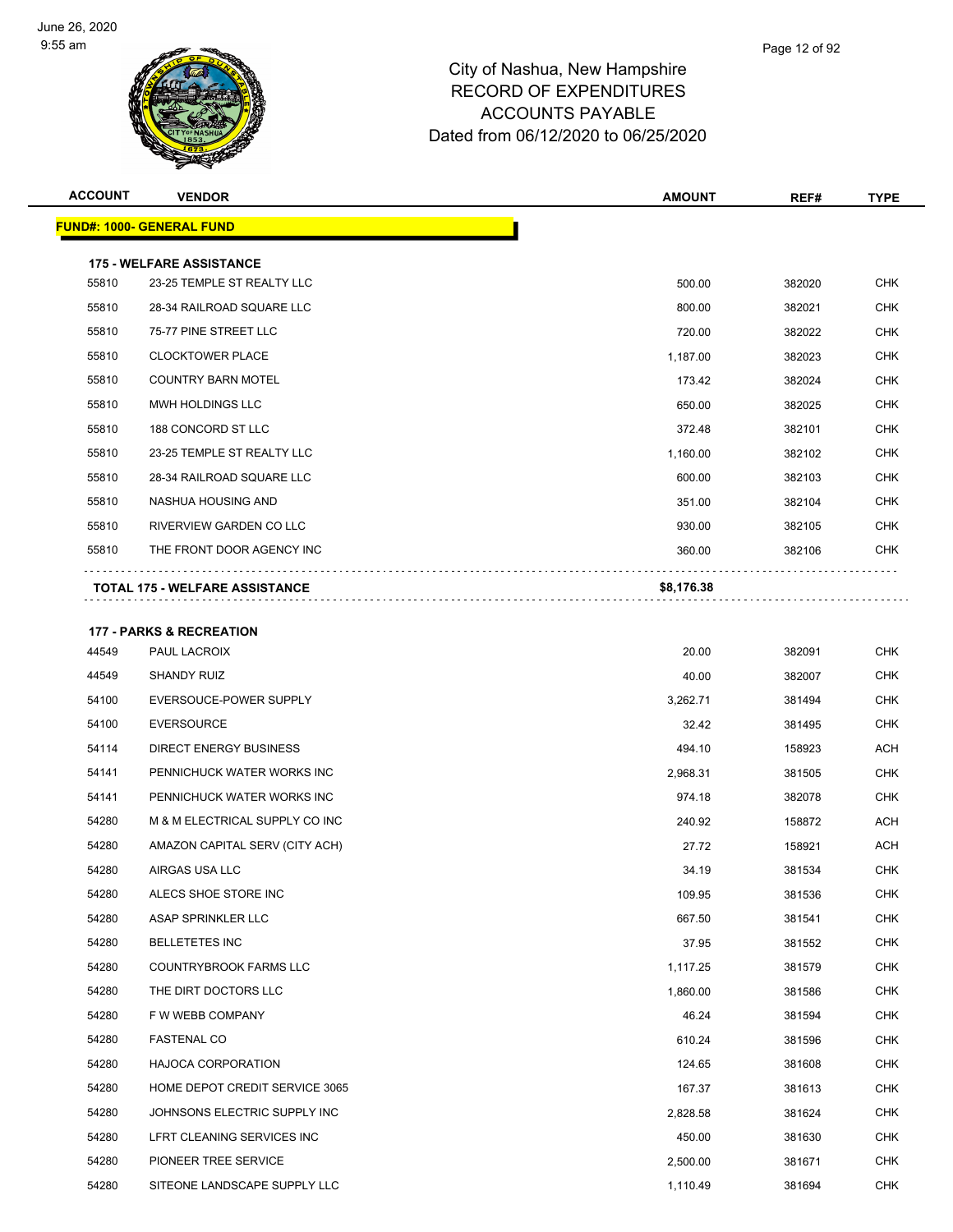

| <b>ACCOUNT</b> | <b>VENDOR</b>                             | <b>AMOUNT</b>       | REF#   | <b>TYPE</b> |
|----------------|-------------------------------------------|---------------------|--------|-------------|
|                | <u> FUND#: 1000- GENERAL FUND</u>         |                     |        |             |
|                | <b>177 - PARKS &amp; RECREATION</b>       |                     |        |             |
| 54280          | UNITED SITE SERVICES NORTHEAST            | 119.00              | 381722 | <b>CHK</b>  |
| 54280          | UNITED SITE SERVICES                      | 301.56              | 381723 | CHK         |
| 54487          | AMAZON CAPITAL SERV (CITY ACH)            | 234.00              | 158921 | <b>ACH</b>  |
| 54487          | DEPENDABLE LOCK SERVICE INC               | 75.00               | 381585 | <b>CHK</b>  |
| 54600          | O'REILLY AUTO PARTS                       | 37.61               | 381663 | <b>CHK</b>  |
| 61114          | SEASONAL SPECIALTY STORES                 | 134.62              | 381693 | <b>CHK</b>  |
| 61299          | <b>BELLETETES INC</b>                     | 103.54              | 381552 | <b>CHK</b>  |
| 61299          | AMAZON CAPITAL SERV (CITY ACH)            | COVID19<br>1,178.84 | 158845 | <b>ACH</b>  |
| 61300          | DENNIS K BURKE INC                        | 1,676.84            | 381584 | <b>CHK</b>  |
| 61705          | <b>MAYNARD &amp; LESIEUR INC</b>          | 188.60              | 381643 | <b>CHK</b>  |
| 61799          | AMAZON CAPITAL SERV (CITY ACH)            | 402.54              | 158845 | <b>ACH</b>  |
| 61799          | <b>FACTORY MOTOR PARTS</b>                | 112.09              | 158854 | ACH         |
| 61799          | <b>BEST FORD</b>                          | 249.91              | 381555 | <b>CHK</b>  |
| 61799          | CARPARTS DISTRIBUTION CENTER,             | 459.28              | 381564 | <b>CHK</b>  |
| 61799          | NASHUA OUTDOOR POWER EQUIPMENT            | 191.79              | 381651 | <b>CHK</b>  |
|                | <b>TOTAL 177 - PARKS &amp; RECREATION</b> | \$25,189.99         |        |             |
|                |                                           |                     |        |             |
| 179 - LIBRARY  |                                           |                     |        |             |
| 54100          | EVERSOUCE-POWER SUPPLY                    | 5,692.22            | 381494 | <b>CHK</b>  |
| 54114          | LIBERTY UTILITIES - NH                    | 541.85              | 382070 | <b>CHK</b>  |
| 54141          | PENNICHUCK WATER WORKS INC                | 173.80              | 382078 | <b>CHK</b>  |
| 54280          | STANLEY CONVERGENT SECURITY               | 314.64              | 381698 | <b>CHK</b>  |
| 54428          | ROCKET.CHAT TECHNOLOGIES CORP             | 1,400.00            | 158927 | ACH         |
| 54428          | <b>JANDI ENTERPRISES INC</b>              | 840.00              | 381623 | <b>CHK</b>  |
| 55607          | PITNEY BOWES GLOBAL FIN SVCS              | 273.60              | 381507 | CHK         |
| 61100          | JENNIFER HOSKING                          | 604.00              | 158924 | <b>ACH</b>  |
| 61299          | AMAZON CAPITAL SERV (CITY ACH)            | 816.37              | 158845 | ACH         |
| 61299          | <b>ALPHAGRAPHICS</b>                      | 89.94               | 381539 | <b>CHK</b>  |
| 61299          | THE COPY SHOP                             | 157.00              | 381578 | <b>CHK</b>  |
| 61807          | INGRAM LIBRARY SERVICES LLC               | 307.44              | 158865 | ACH         |
| 61807          | <b>BAKER &amp; TAYLOR</b>                 | 2,286.77            | 381548 | <b>CHK</b>  |
| 61807          | HARPER COLLINS PUBLISHERS LLC             | 38.97               | 381612 | <b>CHK</b>  |
| 61814          | INGRAM LIBRARY SERVICES LLC               | 56.99               | 158865 | ACH         |
| 61814          | MIDWEST TAPE LLC                          | 834.40              | 158877 | ACH         |
| 61814          | <b>BAKER &amp; TAYLOR</b>                 | 112.67              | 381548 | <b>CHK</b>  |
| 61821          | THE NEW YORK TIMES                        | 1,170.00            | 381503 | <b>CHK</b>  |
| 61830          | <b>OVERDRIVE INC</b>                      | 220.25              | 381666 | <b>CHK</b>  |

68322 AMAZON CAPITAL SERV (CITY ACH) 37.98 37.98 158845 ACH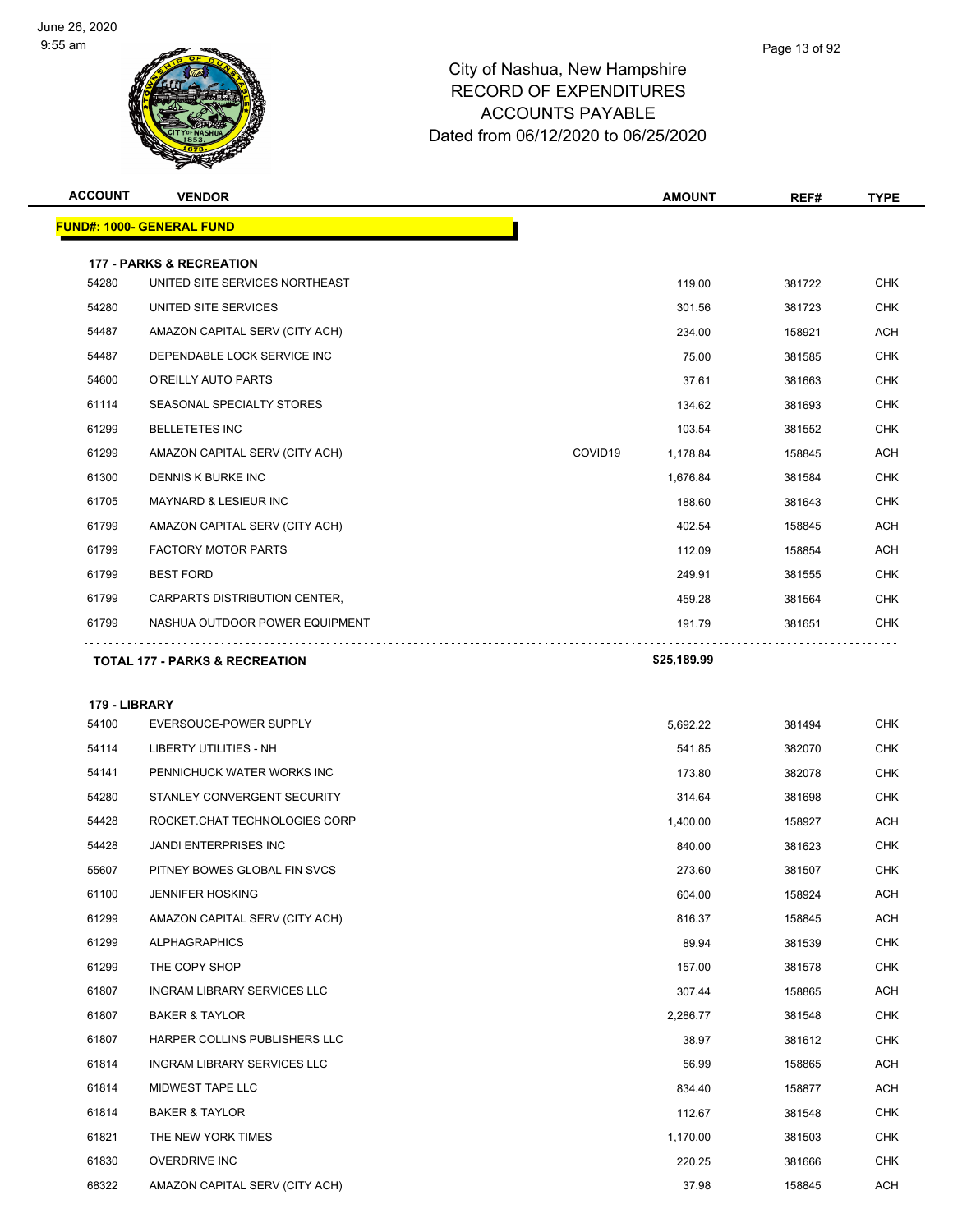

| <b>ACCOUNT</b>         | <b>VENDOR</b>                                                        | <b>AMOUNT</b> | REF#   | <b>TYPE</b>       |
|------------------------|----------------------------------------------------------------------|---------------|--------|-------------------|
|                        | <b>FUND#: 1000- GENERAL FUND</b>                                     |               |        |                   |
|                        |                                                                      |               |        |                   |
| 179 - LIBRARY<br>68322 | AMAZON CAPITAL SERV (CITY ACH)                                       | 41.94         | 158921 | ACH               |
| 71000                  | AMAZON CAPITAL SERV (CITY ACH)                                       | 134.87        | 158845 | ACH               |
| 71221                  | AMAZON CAPITAL SERV (CITY ACH)                                       | 1,642.95      | 158845 | ACH               |
|                        |                                                                      |               | .      |                   |
|                        | TOTAL 179 - LIBRARY                                                  | \$17,788.65   |        |                   |
|                        |                                                                      |               |        |                   |
| 61100                  | <b>181 - COMMUNITY DEVELOPMENT</b><br>AMAZON CAPITAL SERV (CITY ACH) | 53.67         | 158845 | <b>ACH</b>        |
| 61100                  |                                                                      |               |        | ACH               |
|                        | AMAZON CAPITAL SERV (CITY ACH)                                       | 29.99         | 158921 |                   |
| 61100<br>61100         | ANCO SIGNS & STAMPS INC<br>WB MASON CO INC                           | 26.90         | 381540 | CHK<br><b>CHK</b> |
| 61650                  | WB MASON CO INC                                                      | 53.96         | 381725 | CHK               |
|                        |                                                                      | 87.09         | 381725 |                   |
|                        | <b>TOTAL 181 - COMMUNITY DEVELOPMENT</b>                             | \$251.61      |        |                   |
|                        | <b>183 - ECONOMIC DEVELOPMENT</b>                                    |               |        |                   |
| 55200                  | NASHUA MILLYARD ASSOC INC                                            | 2,238.78      | 381650 | <b>CHK</b>        |
|                        | <b>TOTAL 183 - ECONOMIC DEVELOPMENT</b>                              | \$2,238.78    |        |                   |
|                        |                                                                      |               |        |                   |
| <b>191 - SCHOOL</b>    |                                                                      |               |        |                   |
| 52300                  | UNUM LIFE INSURANCE                                                  | 3,332.40      | 381945 | <b>CHK</b>        |
| 53128                  | <b>JACKSON LEWIS LLP</b>                                             | 8,000.00      | 158889 | ACH               |
| 53128                  | WADLEIGH STARR & PETERS PLLC                                         | 738.00        | 381948 | <b>CHK</b>        |
| 53600                  | LEARNWELL                                                            | 425.00        | 381875 | <b>CHK</b>        |
| 53600                  | YOUTH COUNCIL                                                        | 6,132.50      | 381957 | <b>CHK</b>        |
| 53607                  | SOJOURN PARTNERS LLC                                                 | 3,000.00      | 381937 | CHK               |
| 53614                  | <b>AMY MCCARTNEY</b>                                                 | 34.544.00     | 381774 | <b>CHK</b>        |
| 53614                  | <b>CLARK ASSOC</b>                                                   | 74,382.40     | 381804 | <b>CHK</b>        |
| 53628                  | TREASURER STATE OF NH                                                | 75.00         | 381762 | <b>CHK</b>        |
| 53628                  | EDUCATION HEALTH SERVICES LLC                                        | 1,610.00      | 381824 | <b>CHK</b>        |
| 53628                  | HEAVEN SENT HOME CARE LLC                                            | 310.00        | 381849 | <b>CHK</b>        |
| 53628                  | <b>IMPACT APPLICATIONS</b>                                           | 120.00        | 381858 | <b>CHK</b>        |
| 53628                  | METRO GROUP INC                                                      | 845.00        | 381889 | <b>CHK</b>        |
| 53628                  | PROFISHANT INC                                                       | 793.00        | 381912 | <b>CHK</b>        |
| 53628                  | RTM COMMUNICATIONS INC                                               | 68,884.16     | 381921 | <b>CHK</b>        |
| 53628                  | SEACOAST SPEECH & LANGUAGE                                           | 2,635.00      | 381932 | <b>CHK</b>        |
| 53628                  | STATE OF NH CRIMINAL RECORDS                                         | 48.25         | 382049 | <b>CHK</b>        |
| 53628                  | STATE OF NH CRIMINAL RECORDS                                         | 58.25         | 382064 | <b>CHK</b>        |
| 54100                  | <b>EVERSOURCE</b>                                                    | 108,507.56    | 381730 | <b>CHK</b>        |
| 54114                  | DIRECT ENERGY BUSINESS                                               | 16,103.38     | 158888 | ACH               |
|                        |                                                                      |               |        |                   |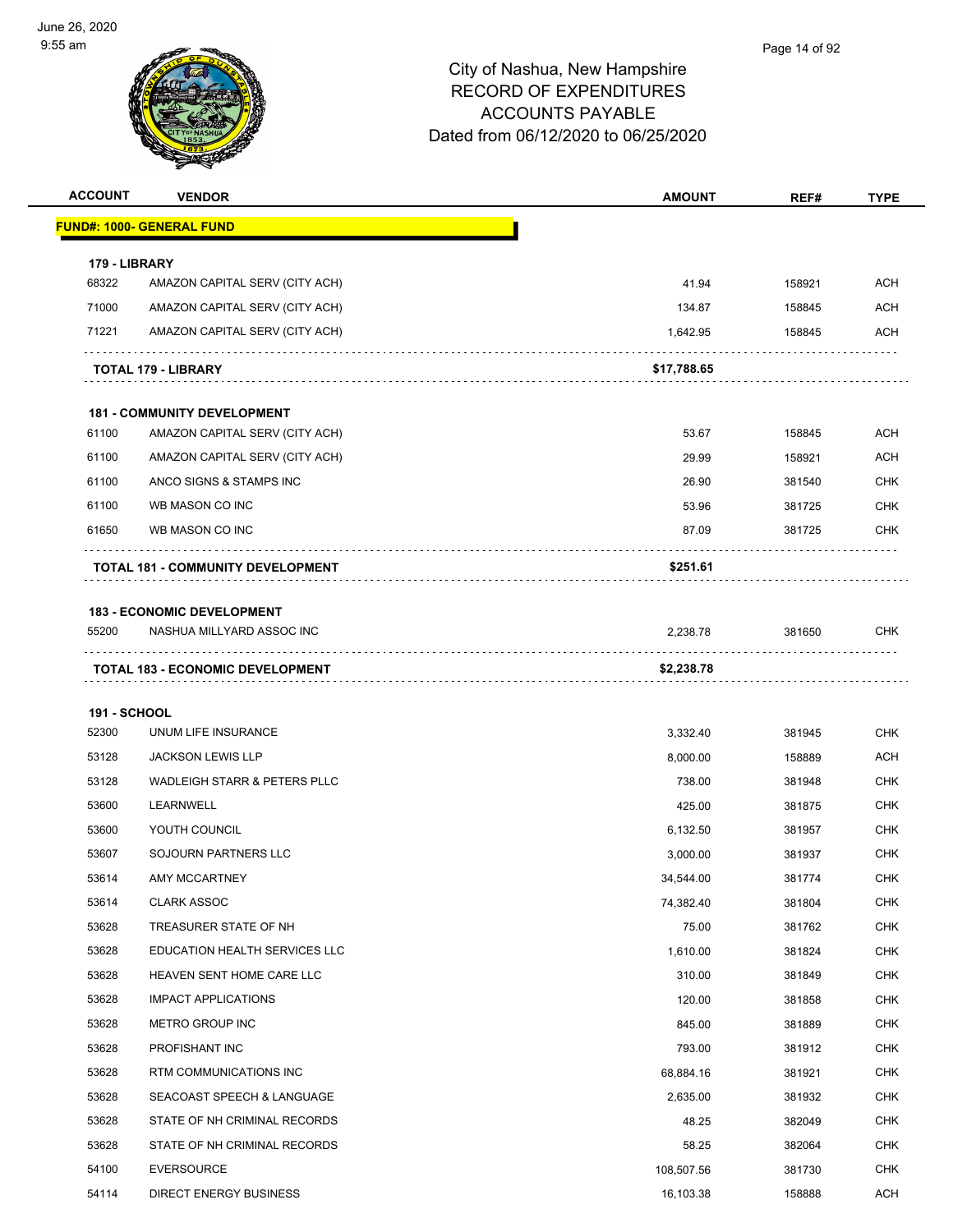

| <b>ACCOUNT</b>               | <b>VENDOR</b>                     | <b>AMOUNT</b> | REF#   | <b>TYPE</b> |
|------------------------------|-----------------------------------|---------------|--------|-------------|
|                              | <u> FUND#: 1000- GENERAL FUND</u> |               |        |             |
|                              |                                   |               |        |             |
| <b>191 - SCHOOL</b><br>54114 | <b>LIBERTY UTILITIES - NH</b>     | 237.71        | 381732 | <b>CHK</b>  |
| 54114                        | LIBERTY UTILITIES - NH            | 1,300.76      | 381733 | <b>CHK</b>  |
| 54114                        | LIBERTY UTILITIES - NH            | 748.84        | 381734 | <b>CHK</b>  |
| 54114                        | LIBERTY UTILITIES - NH            | 806.18        | 381735 | <b>CHK</b>  |
| 54114                        | LIBERTY UTILITIES - NH            | 836.82        | 381736 | <b>CHK</b>  |
| 54114                        | LIBERTY UTILITIES - NH            | 911.47        | 381737 | <b>CHK</b>  |
| 54114                        | LIBERTY UTILITIES - NH            | 907.55        | 381738 | <b>CHK</b>  |
| 54114                        | LIBERTY UTILITIES - NH            | 685.05        | 381739 | <b>CHK</b>  |
| 54114                        | LIBERTY UTILITIES - NH            | 684.49        | 381740 | <b>CHK</b>  |
| 54114                        | LIBERTY UTILITIES - NH            | 254.30        | 381741 | <b>CHK</b>  |
| 54114                        | LIBERTY UTILITIES - NH            | 693.27        | 381742 | <b>CHK</b>  |
| 54114                        | LIBERTY UTILITIES - NH            | 199.48        | 381743 | <b>CHK</b>  |
| 54114                        | LIBERTY UTILITIES - NH            | 466.36        | 381744 | <b>CHK</b>  |
| 54114                        | LIBERTY UTILITIES - NH            | 72.47         | 381745 | <b>CHK</b>  |
| 54114                        | LIBERTY UTILITIES - NH            | 65.37         | 381746 | <b>CHK</b>  |
| 54114                        | LIBERTY UTILITIES - NH            | 63.69         | 381747 | <b>CHK</b>  |
| 54114                        | LIBERTY UTILITIES - NH            | 60.79         | 381748 | <b>CHK</b>  |
| 54114                        | LIBERTY UTILITIES - NH            | 121.16        | 381749 | <b>CHK</b>  |
| 54114                        | LIBERTY UTILITIES - NH            | 560.21        | 381750 | <b>CHK</b>  |
| 54114                        | LIBERTY UTILITIES - NH            | 360.26        | 381751 | <b>CHK</b>  |
| 54114                        | LIBERTY UTILITIES - NH            | 1,501.71      | 381752 | <b>CHK</b>  |
| 54114                        | LIBERTY UTILITIES - NH            | 953.41        | 381753 | <b>CHK</b>  |
| 54114                        | LIBERTY UTILITIES - NH            | 1,005.87      | 381754 | <b>CHK</b>  |
| 54141                        | PENNICHUCK WATER WORKS INC        | 7,923.46      | 381755 | CHK         |
| 54243                        | CONTROL TECHNOLOGIES INC          | 35,734.00     | 381807 | CHK         |
| 54280                        | ARCHIMEDIA SOLUTIONS GROUP LLC    | 19.00         | 381776 | CHK         |
| 54280                        | <b>BELLETETES INC</b>             | 191.05        | 381784 | <b>CHK</b>  |
| 54280                        | BLAINE WINDOW HARDWARE INC        | 503.67        | 381790 | <b>CHK</b>  |
| 54280                        | JOHN M ELLSWORTH COMPANY INC      | 642.60        | 381862 | <b>CHK</b>  |
| 54280                        | NASHUA WALLPAPER CO INC           | 7,383.08      | 381899 | CHK         |
| 54487                        | BEAUREGARD EQUIPMENT INC          | 1,920.38      | 381783 | <b>CHK</b>  |
| 54487                        | CHAPPELL TRACTOR SALES INC        | 10,362.82     | 381803 | CHK         |
| 54487                        | CLEAN-O-RAMA                      | 29,393.87     | 381805 | <b>CHK</b>  |
| 54487                        | <b>TEXTRAIL TRAILER PARTS</b>     | 53.27         | 381941 | <b>CHK</b>  |
| 54600                        | MAYNARD & LESIEUR INC             | 660.04        | 381887 | CHK         |
| 54600                        | SANEL NAPA                        | 526.94        | 381923 | <b>CHK</b>  |
| 55109                        | CONSOLIDATED COMMUNICATIONS       | 1,123.04      | 381491 | <b>CHK</b>  |
| 55109                        | <b>COMCAST</b>                    | 5,724.81      | 381728 | <b>CHK</b>  |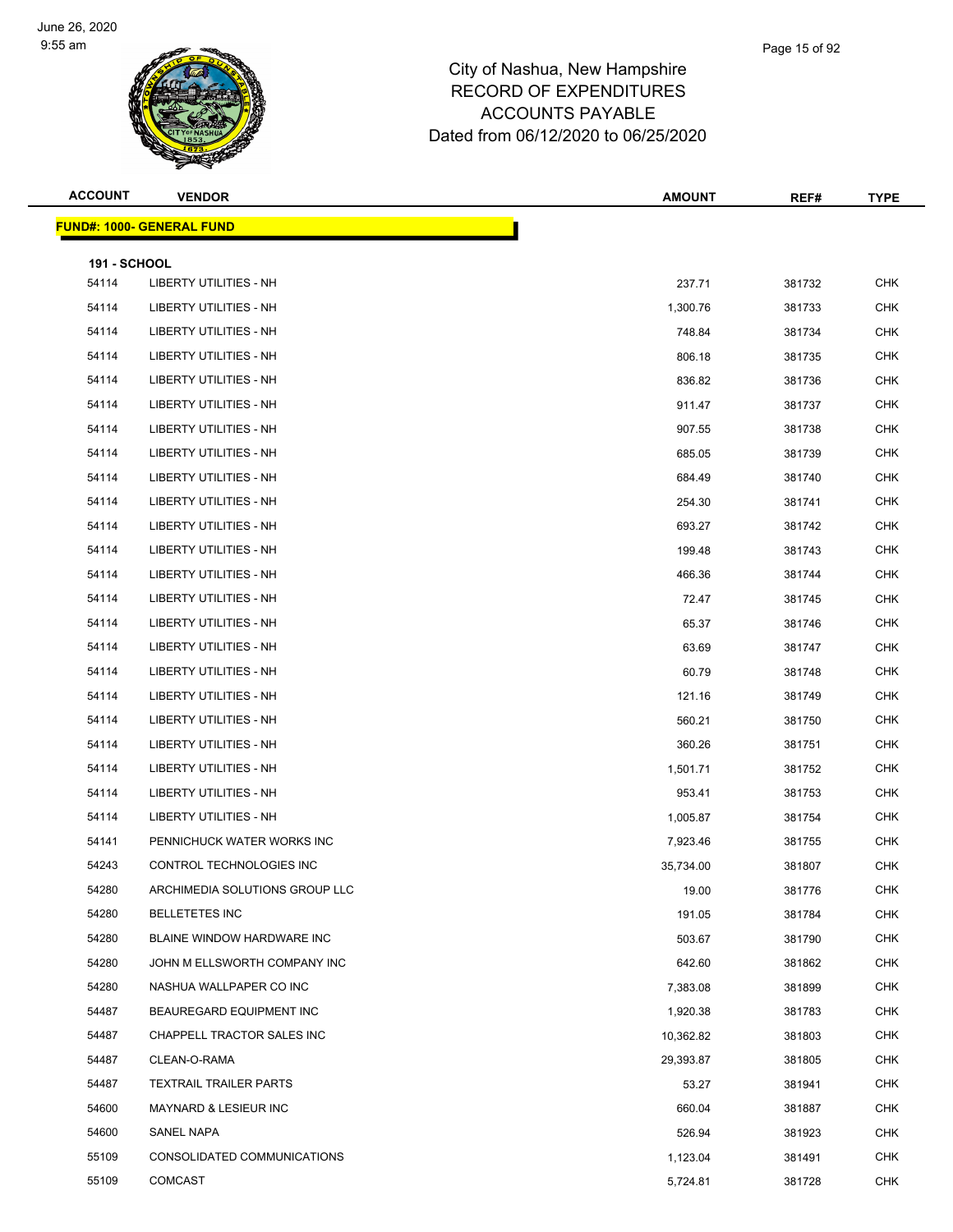

| <b>ACCOUNT</b>               | <b>VENDOR</b>                        | <b>AMOUNT</b> | REF#   | <b>TYPE</b> |
|------------------------------|--------------------------------------|---------------|--------|-------------|
|                              | <b>FUND#: 1000- GENERAL FUND</b>     |               |        |             |
|                              |                                      |               |        |             |
| <b>191 - SCHOOL</b><br>55109 | CONSOLIDATED COMMUNICATIONS          | 101.45        | 381729 | <b>CHK</b>  |
| 55109                        | <b>FIRSTLIGHT FIBER</b>              | 2,281.87      | 381731 | CHK         |
| 55109                        | <b>WINDSTREAM</b>                    | 944.16        | 381764 | <b>CHK</b>  |
| 55300                        | APPA                                 | 750.00        | 381775 | CHK         |
| 55307                        | <b>ANDREW BRAY</b>                   | 33.63         | 381797 | <b>CHK</b>  |
| 55307                        | <b>JOSEPH PARZYCH</b>                | 49.30         | 381907 | <b>CHK</b>  |
| 55400                        | <b>ASHLEY BENOIT</b>                 | 100.00        | 381786 | CHK         |
| 55400                        | <b>BRITTANY LEIDINGER</b>            | 95.00         | 381876 | <b>CHK</b>  |
| 55600                        | THE COPY SHOP                        | 1,051.00      | 381808 | <b>CHK</b>  |
| 55600                        | <b>JOSTENS INC</b>                   | 1,761.06      | 381863 | <b>CHK</b>  |
| 55600                        | SCHOOL DATEBOOKS INC                 | 2,500.87      | 381927 | <b>CHK</b>  |
| 55607                        | QUADIENT LEASING USA INC             | 437.94        | 381759 | CHK         |
| 55642                        | RICHARD DICHARD                      | 88.00         | 381820 | <b>CHK</b>  |
| 55690                        | FIRST STUDENT INC                    | 248,332.26    | 381830 | CHK         |
| 55691                        | FIRST STUDENT INC                    | 258,201.00    | 381830 | <b>CHK</b>  |
| 55694                        | BIRCH BEHAVIORAL THERAPY             | 15,500.00     | 381789 | <b>CHK</b>  |
| 55694                        | <b>BOOTHBY THERAPY SERVICES LLC</b>  | 986.00        | 381793 | CHK         |
| 55694                        | <b>CEDARCREST INC</b>                | 4,158.00      | 381802 | <b>CHK</b>  |
| 55694                        | <b>CREST</b>                         | 78,077.00     | 381812 | <b>CHK</b>  |
| 55694                        | CROTCHED MOUNTAIN REHAB CTR          | 54.72         | 381813 | <b>CHK</b>  |
| 55694                        | DEVEREUX FOUNDATION                  | 7,476.69      | 381819 | <b>CHK</b>  |
| 55694                        | DOCTOR FRANKLIN PERKINS SCH          | 14,611.20     | 381821 | CHK         |
| 55694                        | <b>EASTER SEALS OF NEW HAMPSHIRE</b> | 16,050.00     | 381822 | <b>CHK</b>  |
| 55694                        | EVERGREEN CENTER INC                 | 21,534.30     | 381826 | CHK         |
| 55694                        | <b>GATEWAYS COMMUNITY SERVICES</b>   | 3,240.00      | 381838 | <b>CHK</b>  |
| 55694                        | HILLCREST EDUCATIONAL CENTERS        | 2,720.61      | 381851 | <b>CHK</b>  |
| 55694                        | LANDMARK SCHOOL OUTREACH PROG        | 9,912.60      | 381869 | <b>CHK</b>  |
| 55694                        | LEARNING PREP SCHOOL                 | 6,501.39      | 381874 | <b>CHK</b>  |
| 55694                        | LIGHTHOUSE SCHOOL INC                | 145,261.20    | 381877 | <b>CHK</b>  |
| 55694                        | MELMARK NEW ENGLAND                  | 108,005.08    | 381888 | <b>CHK</b>  |
| 55694                        | MARLENE S MORGAN                     | 150.00        | 381892 | <b>CHK</b>  |
| 55694                        | MOUNT PROSPECT ACADEMY INC           | 32,490.60     | 381894 | CHK         |
| 55694                        | NASHOBA LEARNING GROUP               | 19,570.00     | 381896 | <b>CHK</b>  |
| 55694                        | NASHUA CHILDRENS HOME                | 41,693.60     | 381897 | <b>CHK</b>  |
| 55694                        | REGIONAL SERVICES & EDUCATION        | 44,024.24     | 381917 | <b>CHK</b>  |
| 55694                        | SPAULDING YOUTH CTR                  | 26,593.46     | 381938 | <b>CHK</b>  |
| 55699                        | YOUTH COUNCIL                        | 5,000.00      | 381957 | CHK         |
| 61100                        | MARKET BASKET ACCT 2589096           | 35.73         | 381886 | <b>CHK</b>  |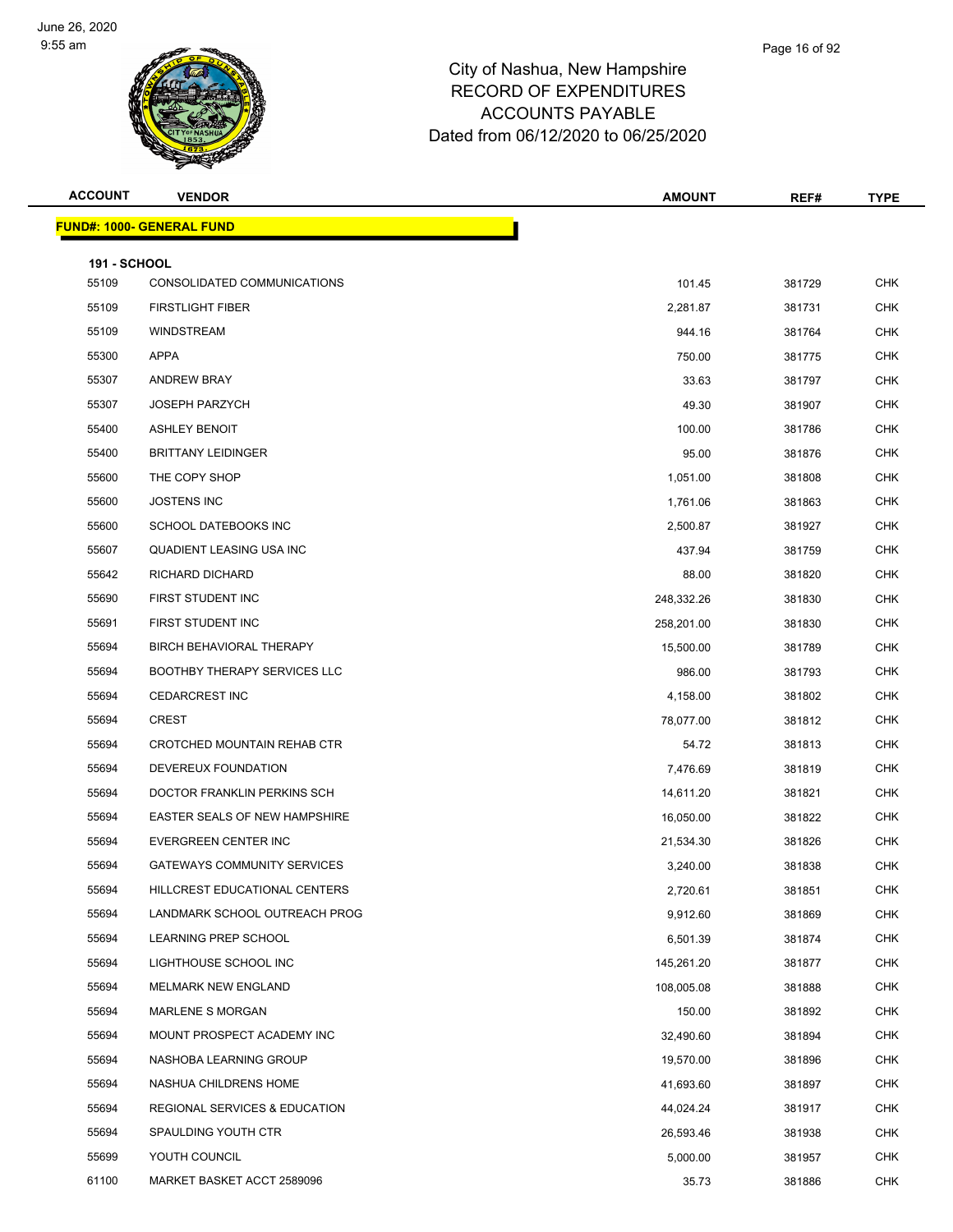

| <b>ACCOUNT</b>      | <b>VENDOR</b>                      | <b>AMOUNT</b> | REF#   | <b>TYPE</b> |
|---------------------|------------------------------------|---------------|--------|-------------|
|                     | <b>FUND#: 1000- GENERAL FUND</b>   |               |        |             |
| <b>191 - SCHOOL</b> |                                    |               |        |             |
| 61100               | KATHY PAETZOLD                     | 53.63         | 381906 | <b>CHK</b>  |
| 61100               | WB MASON CO INC                    | 12,925.63     | 381951 | <b>CHK</b>  |
| 61107               | <b>GLENDALE PARADE STORE</b>       | 511.35        | 381840 | <b>CHK</b>  |
| 61107               | <b>MACH 5 GROUP</b>                | 191.90        | 381882 | <b>CHK</b>  |
| 61107               | WB MASON CO INC                    | 54.99         | 381951 | <b>CHK</b>  |
| 61135               | PETTY CASH                         | 17.82         | 381756 | <b>CHK</b>  |
| 61135               | PETTY CASH                         | 34.74         | 381757 | <b>CHK</b>  |
| 61135               | PETTY CASH                         | 85.84         | 381758 | <b>CHK</b>  |
| 61135               | ACADEMIC THERAPY/HIGH NOON BKS     | 247.50        | 381765 | <b>CHK</b>  |
| 61135               | <b>ACP DIRECT</b>                  | 281.45        | 381766 | <b>CHK</b>  |
| 61135               | <b>BELLETETES INC</b>              | 322.69        | 381784 | <b>CHK</b>  |
| 61135               | <b>ALISON BENNETT</b>              | 158.97        | 381785 | <b>CHK</b>  |
| 61135               | DAVE'S QUALITY DRY CLEANING        | 1,838.85      | 381815 | <b>CHK</b>  |
| 61135               | <b>DEMCO</b>                       | 3,504.54      | 381817 | <b>CHK</b>  |
| 61135               | ELENCO ELECTRONICS INC             | 1,130.25      | 381825 | <b>CHK</b>  |
| 61135               | <b>GLOBAL INDUSTRIAL EQUIPMENT</b> | 1,025.00      | 381841 | <b>CHK</b>  |
| 61135               | <b>GOPHER</b>                      | 13.98         | 381842 | CHK         |
| 61135               | <b>HEALTH EDCO</b>                 | 171.92        | 381848 | <b>CHK</b>  |
| 61135               | <b>HEINEMANN</b>                   | 1,899.14      | 381850 | <b>CHK</b>  |
| 61135               | I.T. INSIDERS                      | 39.95         | 381857 | <b>CHK</b>  |
| 61135               | COMPUTER HUT dba IT INSIDERS       | 299.95        | 381860 | <b>CHK</b>  |
| 61135               | J W PEPPER & SONS INC              | 1,105.65      | 381861 | <b>CHK</b>  |
| 61135               | <b>ERIN KNOETIG</b>                | 249.00        | 381865 | <b>CHK</b>  |
| 61135               | KONICA MINOLTA BUSINESS            | 84.12         | 381866 | <b>CHK</b>  |
| 61135               | LAKESHORE LEARNING MATERIALS       | 160.41        | 381868 | <b>CHK</b>  |
| 61135               | JUDITH LOFTUS                      | 54.00         | 381879 | <b>CHK</b>  |
| 61135               | <b>NASSP</b>                       | 385.00        | 381900 | CHK         |
| 61135               | <b>NELMS</b>                       | 80.00         | 381902 | CHK         |
| 61135               | PAXTON PATTERSON                   | 174.00        | 381908 | <b>CHK</b>  |
| 61135               | PERMA-BOUND                        | 606.57        | 381909 | <b>CHK</b>  |
| 61135               | PROJECTOR LAMP SOURCE DIRECT       | 156.76        | 381913 | <b>CHK</b>  |
| 61135               | REALLY GOOD STUFF LLC              | 449.01        | 381916 | CHK         |
| 61135               | ROCHESTER 100 INC                  | 540.00        | 381919 | <b>CHK</b>  |
| 61135               | SANE                               | 327.35        | 381922 | <b>CHK</b>  |
| 61135               | <b>SARGENT WELCH</b>               | 1,105.73      | 381924 | <b>CHK</b>  |
| 61135               | <b>SCHOOL SPECIALTY</b>            | 10,262.36     | 381930 | <b>CHK</b>  |
| 61135               | SOCIAL STUDIES SCHOOL SERVICE      | 195.82        | 381936 | <b>CHK</b>  |
| 61135               | <b>TEACHER CREATED RESOURCES</b>   | 92.95         | 381940 | <b>CHK</b>  |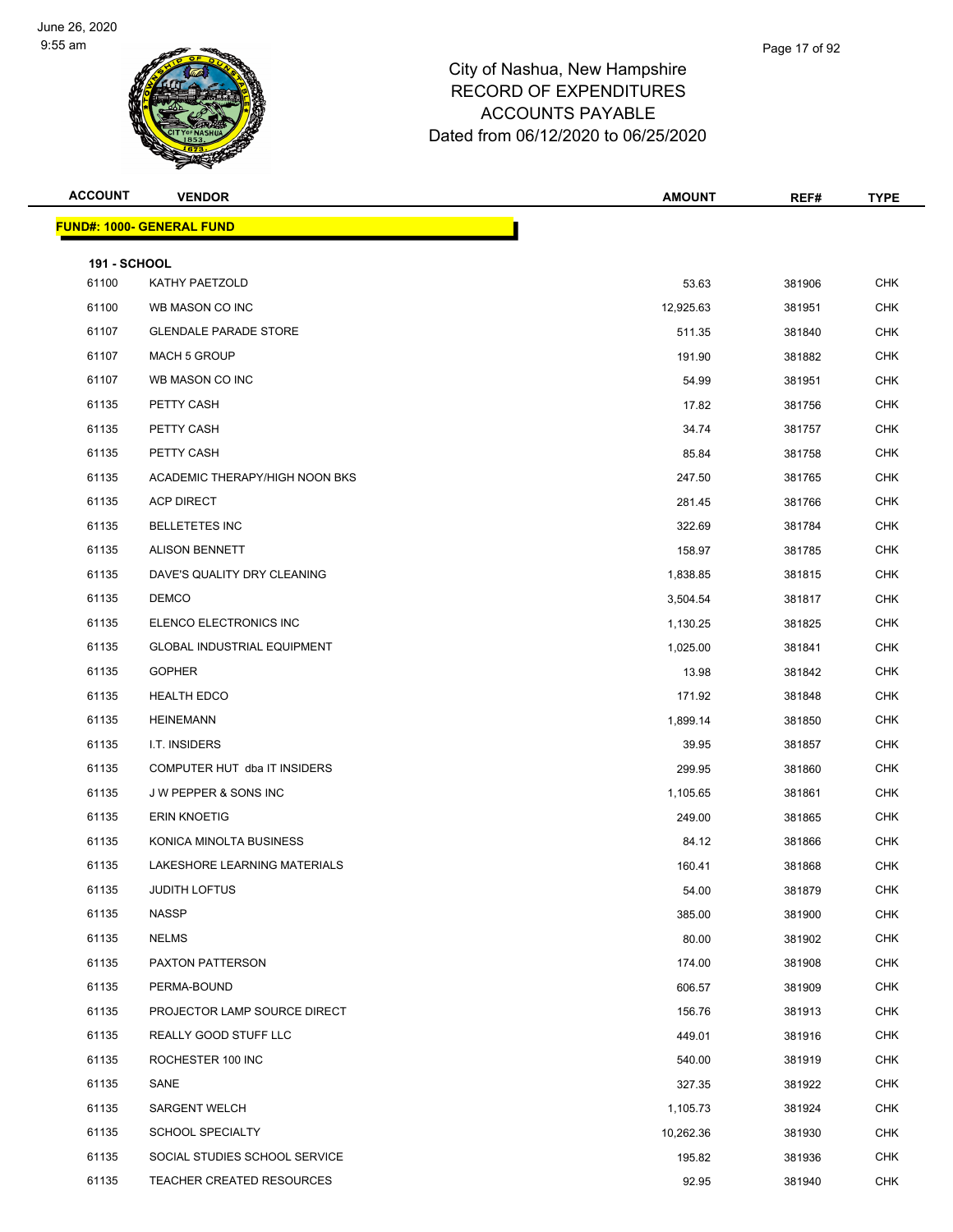

| <b>ACCOUNT</b>      | <b>VENDOR</b>                    |         | <b>AMOUNT</b> | REF#   | <b>TYPE</b> |
|---------------------|----------------------------------|---------|---------------|--------|-------------|
|                     | <b>FUND#: 1000- GENERAL FUND</b> |         |               |        |             |
| <b>191 - SCHOOL</b> |                                  |         |               |        |             |
| 61135               | <b>WAL-MART</b>                  |         | 518.72        | 381949 | <b>CHK</b>  |
| 61135               | WB MASON CO INC                  |         | 14,192.75     | 381951 | <b>CHK</b>  |
| 61135               | <b>WEST MUSIC</b>                |         | 363.29        | 381952 | <b>CHK</b>  |
| 61142               | AED SERVICE AMERICA              |         | 1,350.00      | 381770 | <b>CHK</b>  |
| 61142               | SCHOOL NURSE SUPPLY INC          |         | 1,264.21      | 381928 | <b>CHK</b>  |
| 61142               | WB MASON CO INC                  |         | 419.54        | 381951 | <b>CHK</b>  |
| 61142               | WILLIAM V MACGILL & CO           |         | 1,380.25      | 381953 | <b>CHK</b>  |
| 61299               | ADULT LEARNING CENTER            |         | 125.00        | 381767 | <b>CHK</b>  |
| 61299               | ARCSOURCE INC                    |         | 136.65        | 381777 | <b>CHK</b>  |
| 61299               | <b>FASTENAL CO</b>               |         | 286.34        | 381828 | <b>CHK</b>  |
| 61299               | HOME DEPOT CREDIT SERVICES       |         | 239.85        | 381853 | <b>CHK</b>  |
| 61299               | HOME DEPOT CREDIT SERVICES       |         | 121.44        | 381854 | <b>CHK</b>  |
| 61299               | HOME DEPOT CREDIT SERV           |         | 871.00        | 381855 | <b>CHK</b>  |
| 61299               | MONADNOCK MOUNT SPRING WATER     |         | 18.00         | 381890 | <b>CHK</b>  |
| 61407               | M & M ELECTRICAL SUPPLY CO INC   |         | 590.75        | 158890 | <b>ACH</b>  |
| 61407               | <b>REXEL USA INC</b>             |         | 57.11         | 158891 | <b>ACH</b>  |
| 61407               | AMERICAN TIME & SIGNAL CO        |         | 4,546.22      | 381773 | <b>CHK</b>  |
| 61407               | <b>GRAINGER</b>                  |         | 2,312.90      | 381844 | <b>CHK</b>  |
| 61414               | CAPP INC                         |         | 430.00        | 381799 | <b>CHK</b>  |
| 61414               | F W WEBB COMPANY                 |         | 2,445.80      | 381827 | <b>CHK</b>  |
| 61414               | FW WEBB COMPANY                  |         | 6,949.88      | 381837 | <b>CHK</b>  |
| 61414               | <b>HAJOCA CORPORATION</b>        |         | 9,340.39      | 381846 | <b>CHK</b>  |
| 61421               | <b>BSC INDUSTRIES INC</b>        |         | 76.30         | 381798 | <b>CHK</b>  |
| 61421               | UNITED REFRIGERATION INC         |         | 2,350.87      | 381944 | CHK         |
| 61428               | CLEAN-O-RAMA                     |         | 560.80        | 381805 | <b>CHK</b>  |
| 61428               | <b>IMPERIAL DADE</b>             |         | 2,245.50      | 381859 | <b>CHK</b>  |
| 61599               | <b>BROX INDUSTRIES INC</b>       |         | 338.58        | 158887 | <b>ACH</b>  |
| 61599               | <b>BALCOM BROS INC</b>           |         | 1,610.00      | 381780 | CHK         |
| 61599               | COUSINEAU FOREST PRODUCTS        |         | 1,800.00      | 381811 | <b>CHK</b>  |
| 61599               | NASHUA OUTDOOR POWER EQUIPMENT   |         | 2,887.05      | 381898 | <b>CHK</b>  |
| 61599               | R WHITE EQUIPMENT CENTER INC     |         | 58.00         | 381914 | <b>CHK</b>  |
| 61599               | SITEONE LANDSCAPE SUPPLY LLC     |         | 1,896.71      | 381935 | <b>CHK</b>  |
| 61599               | SPORTS TURF IRRIGATION           |         | 891.00        | 381939 | <b>CHK</b>  |
| 61607               | (SCHOOL ACH) AMAZON CAPITAL SE   |         | 173.88        | 158886 | ACH         |
| 61607               | I.T. INSIDERS                    |         | 1,480.00      | 381857 | <b>CHK</b>  |
| 61607               | WB MASON CO INC                  |         | 21.98         | 381951 | <b>CHK</b>  |
| 61607               | I.T. INSIDERS                    | COVID19 | 668.00        | 381857 | <b>CHK</b>  |
| 61607               | WB MASON CO INC                  | COVID19 | 33.99         | 381951 | <b>CHK</b>  |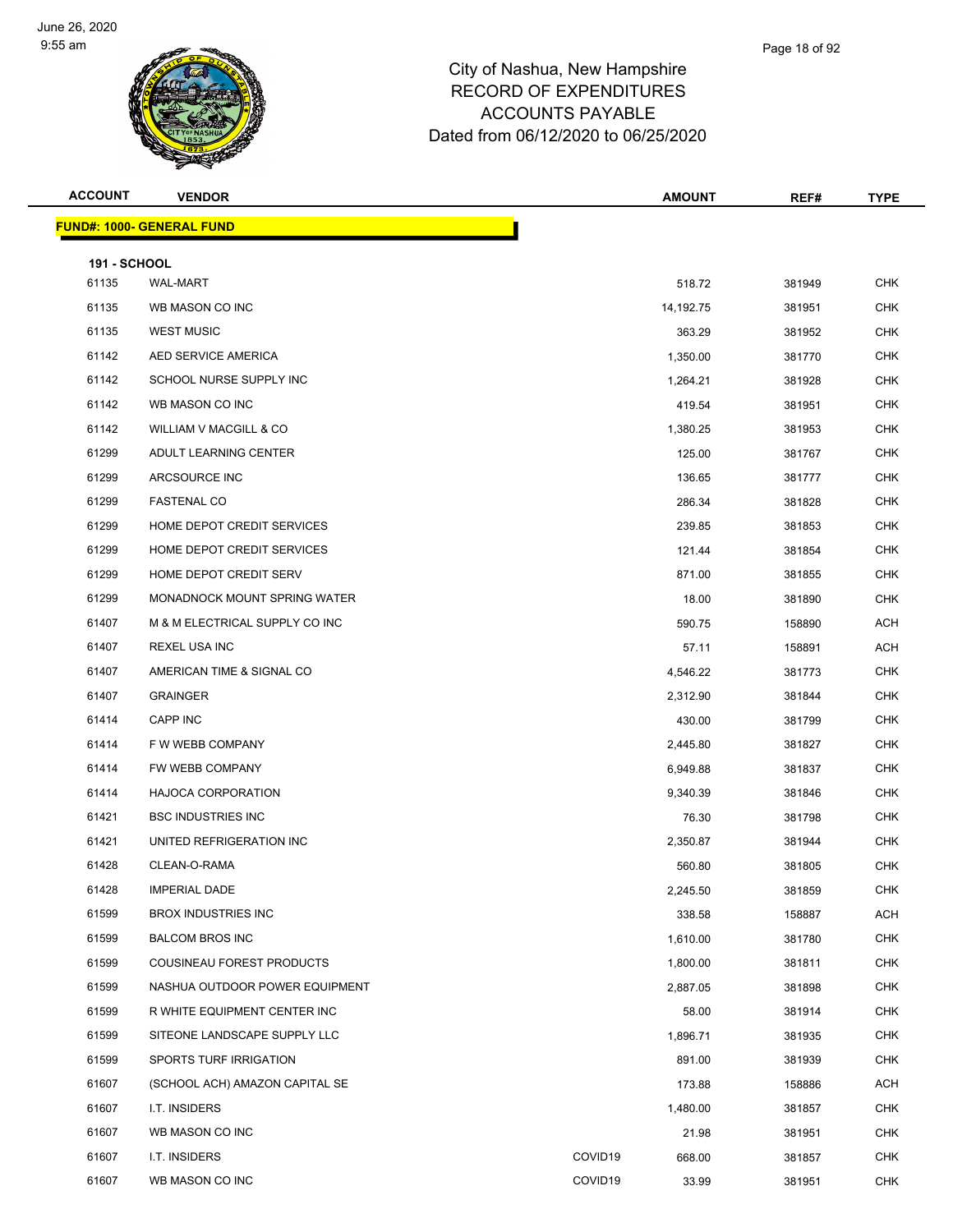

| <b>ACCOUNT</b>      | <b>VENDOR</b>                     |         | <b>AMOUNT</b>  | REF#   | <b>TYPE</b> |
|---------------------|-----------------------------------|---------|----------------|--------|-------------|
|                     | <b>FUND#: 1000- GENERAL FUND</b>  |         |                |        |             |
| <b>191 - SCHOOL</b> |                                   |         |                |        |             |
| 61814               | <b>COUGHLIN COMPANIES LLC</b>     |         | 429.13         | 381810 | <b>CHK</b>  |
| 61814               | <b>FOLLETT LIBRARY RESOURCES</b>  |         | 319.20         | 381833 | <b>CHK</b>  |
| 61814               | FOLLETT SCHOOL SOLUTIONS INC      |         | 884.92         | 381835 | <b>CHK</b>  |
| 61814               | FOLLETT SCHOOL SOLUTIONS INC      |         | 4,953.06       | 381836 | <b>CHK</b>  |
| 61814               | <b>TOADSTOOL BOOKSHOP</b>         |         | 200.68         | 381942 | <b>CHK</b>  |
| 61821               | <b>EBSCO INFORMATION SERVICES</b> |         | 482.36         | 381823 | <b>CHK</b>  |
| 61821               | FOLLETT SCHOOL SOLUTIONS INC      |         | 445.52         | 381836 | <b>CHK</b>  |
| 61821               | <b>TOADSTOOL BOOKSHOP</b>         |         | 52.75          | 381942 | <b>CHK</b>  |
| 61875               | <b>HEINEMANN</b>                  |         | 8,870.50       | 381850 | <b>CHK</b>  |
| 61875               | LAKESHORE LEARNING MATERIALS      |         | 946.06         | 381868 | <b>CHK</b>  |
| 61875               | <b>LEARNING A-Z</b>               |         | 2,061.96       | 381873 | <b>CHK</b>  |
| 61875               | <b>SCHOLASTIC INC</b>             |         | 304.11         | 381926 | <b>CHK</b>  |
| 71221               | (SCHOOL ACH) AMAZON CAPITAL SE    |         | 327.09         | 158886 | ACH         |
| 71221               | HP INC                            |         | 2,536.00       | 381856 | <b>CHK</b>  |
| 71221               | I.T. INSIDERS                     |         | 5,344.60       | 381857 | <b>CHK</b>  |
| 71221               | WB MASON CO INC                   |         | 599.99         | 381951 | <b>CHK</b>  |
| 71221               | I.T. INSIDERS                     | COVID19 | 8,268.00       | 381857 | <b>CHK</b>  |
| 71228               | FRONTLINE TECHNOLOGIES GRP LLC    |         | 6,667.33       | 158857 | ACH         |
| 71228               | I.T. INSIDERS                     |         | 695.00         | 381857 | <b>CHK</b>  |
| 71228               | <b>STEVEN WANTE</b>               |         | 59.90          | 381950 | <b>CHK</b>  |
| 71228               | AXIS BUSINESS SOLUTIONS LTD       | COVID19 | 32.00          | 381778 | <b>CHK</b>  |
| 71800               | SCHOOL OUTFITTERS, LLC            |         | 7,253.47       | 381929 | <b>CHK</b>  |
| 71800               | <b>SCHOOL SPECIALTY</b>           |         | 5,041.00       | 381930 | <b>CHK</b>  |
| 71800               | WB MASON CO INC                   |         | 278.00         | 381951 | <b>CHK</b>  |
| 71999               | (SCHOOL ACH) AMAZON CAPITAL SE    |         | 1,474.40       | 158886 | ACH         |
| 71999               | BEST BUY BUSINESS ADVANTAGE       |         | 422.52         | 381787 | CHK         |
| 71999               | <b>CCS PRESENTATION SYSTEMS</b>   |         | 249.00         | 381801 | <b>CHK</b>  |
| 71999               | HP INC                            |         | 634.00         | 381856 | <b>CHK</b>  |
| 71999               | I.T. INSIDERS                     |         | 1,173.00       | 381857 | <b>CHK</b>  |
| 71999               | M E O'BRIEN & SONS INC            |         | 2,989.48       | 381880 | <b>CHK</b>  |
| 71999               | NASHUA OUTDOOR POWER EQUIPMENT    |         | 8,639.00       | 381898 | <b>CHK</b>  |
| 71999               | <b>VSC INC</b>                    |         | 2,671.00       | 381947 | <b>CHK</b>  |
| 71999               | WB MASON CO INC                   |         | 149.99         | 381951 | CHK         |
|                     | TOTAL 191 - SCHOOL                |         | \$1,747,923.70 |        |             |
|                     |                                   |         |                |        |             |

**TOTAL FUND 1000 - GENERAL FUND \$4,335,433.82**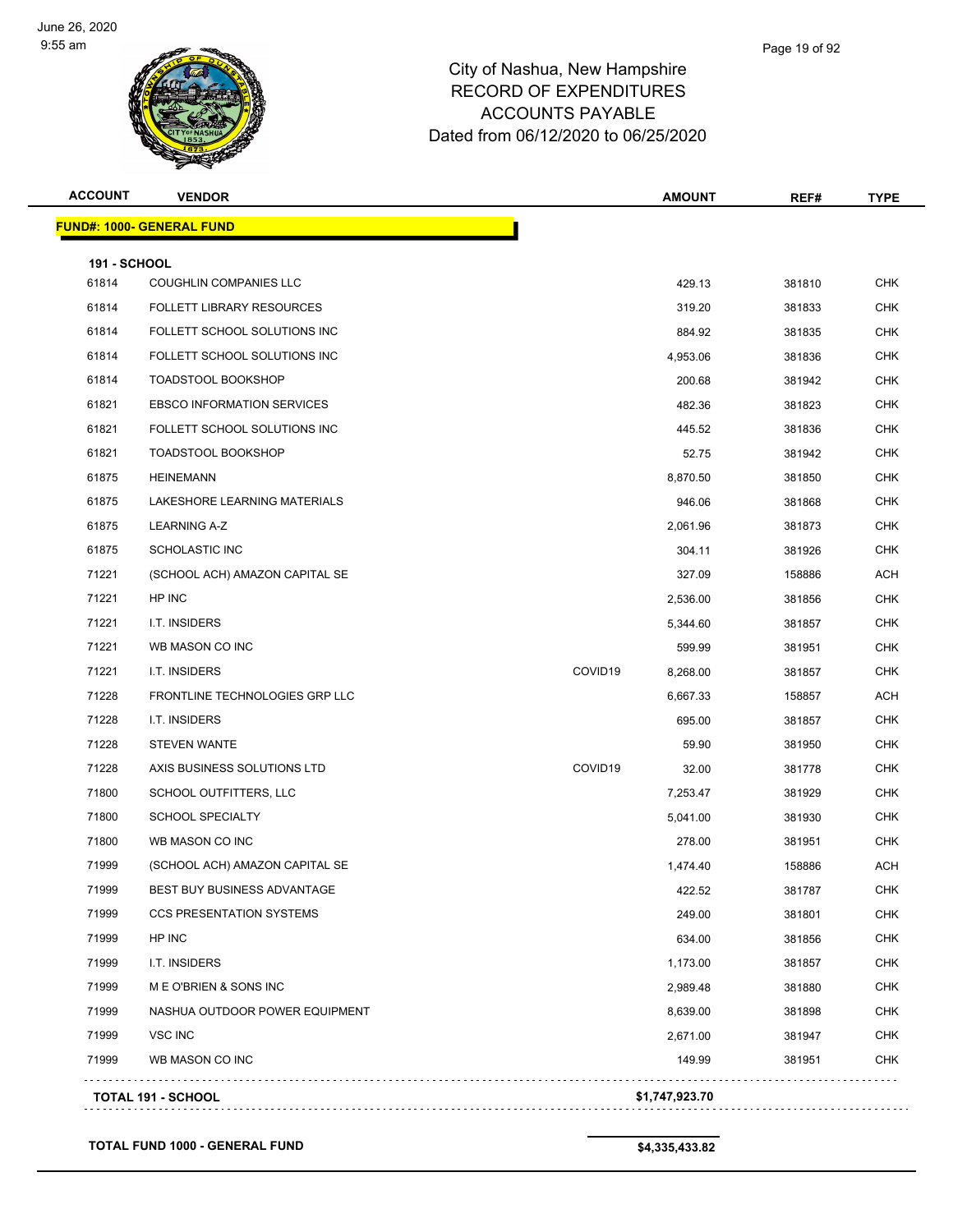-

|                                                                                            |                                                  | City of Nashua, New Hampshire<br><b>RECORD OF EXPENDITURES</b><br><b>ACCOUNTS PAYABLE</b><br>Dated from 06/12/2020 to 06/25/2020 |                          | Page 20 of 92 |                                 |
|--------------------------------------------------------------------------------------------|--------------------------------------------------|----------------------------------------------------------------------------------------------------------------------------------|--------------------------|---------------|---------------------------------|
| <b>ACCOUNT</b><br><b>VENDOR</b>                                                            |                                                  |                                                                                                                                  | <b>AMOUNT</b>            | REF#          | <b>TYPE</b>                     |
| <b>FUND#: 1001- GF-CAPITAL IMPROVEMENTS</b>                                                |                                                  |                                                                                                                                  |                          |               |                                 |
| <b>177 - PARKS &amp; RECREATION</b>                                                        |                                                  |                                                                                                                                  |                          |               |                                 |
| 81100                                                                                      | FORCIER CONTRACTING & BUILDING                   | 1071.77.18.30                                                                                                                    | 20,500.00                | 158856        | <b>ACH</b>                      |
| 81100<br><b>B &amp; S LOCKSMITHS INC</b>                                                   |                                                  | 1071.77.18.30                                                                                                                    | 1,050.00                 | 381547        | <b>CHK</b>                      |
| 81100                                                                                      | HOME DEPOT CREDIT SERVICE 3065                   | 2062.77.17.35                                                                                                                    | 418.22                   | 381613        | <b>CHK</b>                      |
| <b>TOTAL 177 - PARKS &amp; RECREATION</b>                                                  |                                                  |                                                                                                                                  | \$21,968.22              |               |                                 |
|                                                                                            | <b>TOTAL FUND 1001 - GF-CAPITAL IMPROVEMENTS</b> |                                                                                                                                  | \$21,968.22              |               |                                 |
| <b>FUND#: 1010- GF-PRIOR YEAR ENC &amp; ESCROWS</b><br><b>122 - INFORMATION TECHNOLOGY</b> |                                                  |                                                                                                                                  |                          |               |                                 |
| PATRIOT PROPERTIES INC<br>54407<br><b>TOTAL 122 - INFORMATION TECHNOLOGY</b>               |                                                  |                                                                                                                                  | 17,375.00<br>\$17,375.00 | 381668        |                                 |
|                                                                                            |                                                  |                                                                                                                                  |                          |               |                                 |
| <b>152 - FIRE</b><br>53142                                                                 | <b>EMERGENCY SERVICES CONSULTING</b>             |                                                                                                                                  | 3,000.00                 | 158853        |                                 |
| .<br><b>TOTAL 152 - FIRE</b>                                                               |                                                  |                                                                                                                                  | \$3,000.00               |               |                                 |
|                                                                                            |                                                  |                                                                                                                                  |                          |               |                                 |
| <b>160 - PW-ADMIN &amp; ENGINEERING</b><br>54230                                           | <b>BURKE STREET NASHUA LLC</b>                   |                                                                                                                                  | 90.68                    | 381560        |                                 |
| <b>TOTAL 160 - PW-ADMIN &amp; ENGINEERING</b>                                              |                                                  |                                                                                                                                  | \$90.68                  |               | <b>CHK</b><br>ACH<br><b>CHK</b> |
| 161 - STREETS                                                                              |                                                  |                                                                                                                                  |                          |               |                                 |
| 54275                                                                                      | HI WAY SAFETY SYSTEMS INC                        |                                                                                                                                  | 20,379.95                | 158863        | <b>ACH</b>                      |
| <b>TOTAL 161 - STREETS</b>                                                                 |                                                  |                                                                                                                                  | \$20,379.95              |               |                                 |

|       | <b>FUND#: 2100- FOOD SERVICES FUND</b> |       |        |            |
|-------|----------------------------------------|-------|--------|------------|
| 44503 | <b>MELISSA BODI</b>                    | 34.00 | 381792 | <b>CHK</b> |
| 44503 | <b>DEBRA DASILVA</b>                   | 78.40 | 381814 | <b>CHK</b> |
| 44503 | <b>MARIA FISHER</b>                    | 44.05 | 381831 | <b>CHK</b> |
| 44503 | <b>DANIEL GORDON</b>                   | 41.95 | 381843 | <b>CHK</b> |
| 44503 | <b>CAITLIN KREMLER-KULH</b>            | 45.25 | 381867 | <b>CHK</b> |
| 44503 | <b>SUSAN LAVARNWAY</b>                 | 93.75 | 381870 | <b>CHK</b> |
| 44503 | <b>BARBARA MALONEY</b>                 | 51.45 | 381884 | <b>CHK</b> |
| 44503 | <b>CHRISTINA MOTA</b>                  | 30.35 | 381893 | <b>CHK</b> |

44503 MARION NICHOLS 96.90 381903 CHK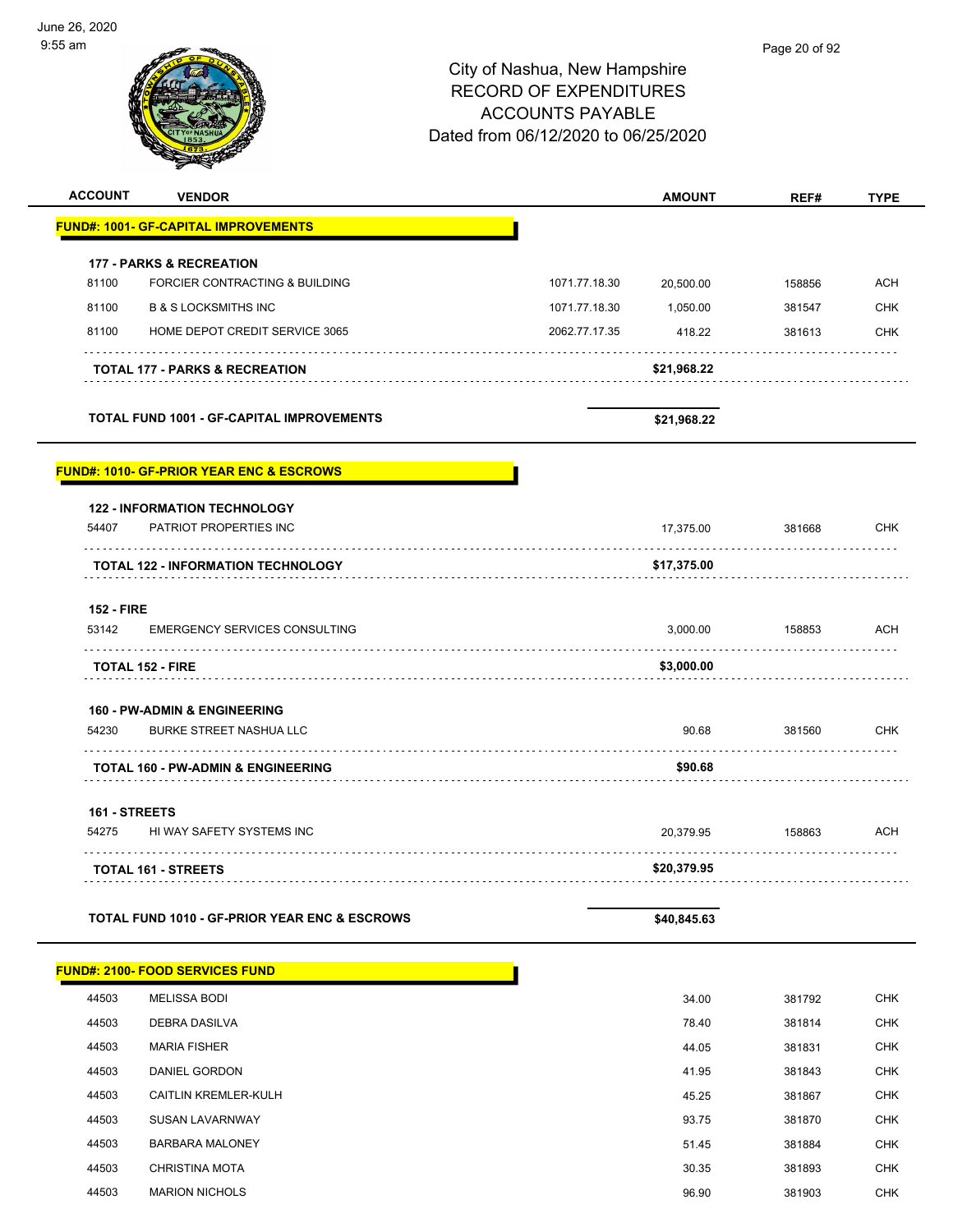

| <b>ACCOUNT</b> | <b>VENDOR</b>                                   | <b>AMOUNT</b> | REF#   | <b>TYPE</b> |
|----------------|-------------------------------------------------|---------------|--------|-------------|
|                | <b>FUND#: 2100- FOOD SERVICES FUND</b>          |               |        |             |
| 44503          | KAMI NOLET                                      | 8.25          | 381904 | <b>CHK</b>  |
| 44503          | CATHERINE PERRAULT                              | 65.55         | 381910 | <b>CHK</b>  |
| 44503          | <b>LINDA RITTENBERG</b>                         | 8.00          | 381918 | <b>CHK</b>  |
| 44503          | <b>CHRISTINE ROSCOE</b>                         | 16.40         | 381920 | <b>CHK</b>  |
| 44503          | <b>WANDA SCHEMBRI</b>                           | 45.20         | 381925 | <b>CHK</b>  |
| 44503          | HEMALATHA SHANMUGAN                             | 21.35         | 381934 | <b>CHK</b>  |
| 44503          | ELINOR WOZNIAKOWSKI                             | 16.75         | 381956 | <b>CHK</b>  |
| 54487          | AFFILIATED HVAC SERVICES LLC                    | 112.00        | 381771 | <b>CHK</b>  |
| 54487          | <b>HOBART SERVICE</b>                           | 938.30        | 381852 | <b>CHK</b>  |
| 55307          | PAMELA CORREA                                   | 42.55         | 381809 | <b>CHK</b>  |
| 55307          | <b>KARYN LAWLESS</b>                            | 433.56        | 381871 | <b>CHK</b>  |
| 55400          | LISA BORDELEAU                                  | 12.00         | 381794 | <b>CHK</b>  |
| 61214          | TREASURER ST OF NH - SURPLUS D                  | 3,266.25      | 381761 | <b>CHK</b>  |
| 61214          | TREASURER STATE OF NH                           | 101.25        | 381763 | <b>CHK</b>  |
| 61214          | <b>BIMBO FOODS BAKERIES INC</b>                 | 925.84        | 381788 | <b>CHK</b>  |
| 61214          | COCA COLA BOTTLING CO                           | 705.50        | 381806 | <b>CHK</b>  |
| 61214          | DEAN FOODS COMPANY                              | 1,127.84      | 381816 | <b>CHK</b>  |
| 61214          | GILLS PIZZA CO                                  | 569.25        | 381839 | <b>CHK</b>  |
| 61214          | <b>M SAUNDERS INC</b>                           | 1,056.45      | 381881 | <b>CHK</b>  |
| 61214          | NATIVE MAINE PRODUCE & SPEC                     | 485.54        | 381901 | <b>CHK</b>  |
| 61214          | NORTHCENTER FOODS                               | 7,572.78      | 381905 | <b>CHK</b>  |
| 61299          | <b>IMPERIAL DADE</b>                            | 801.38        | 381859 | <b>CHK</b>  |
| 71000          | KITTREDGE EQUIPMENT CO - NH                     | 6,939.00      | 381864 | <b>CHK</b>  |
|                | <b>TOTAL FUND 2100 - FOOD SERVICES FUND</b>     | \$25,787.09   |        |             |
|                | <b>FUND#: 2207- ADULT ED/CONTINUING ED</b>      |               |        |             |
| 61299          | FLOWER OUTLET LLC                               | 83.65         | 381832 | <b>CHK</b>  |
|                |                                                 |               |        |             |
|                | <b>TOTAL FUND 2207 - ADULT ED/CONTINUING ED</b> | \$83.65       |        |             |
|                | <b>FUND#: 2222- AFTER SCHOOL PROGRAM</b>        |               |        |             |
| 55690          | FIRST STUDENT INC                               | 1,708.92      | 381830 | <b>CHK</b>  |
|                | <b>TOTAL FUND 2222 - AFTER SCHOOL PROGRAM</b>   | \$1,708.92    |        |             |
|                | <b>FUND#: 2247- CULINARY ARTS</b>               |               |        |             |
| 61135          | MARKET BASKET ACCT 2589096                      | 199.96        | 381886 | <b>CHK</b>  |
|                |                                                 |               |        |             |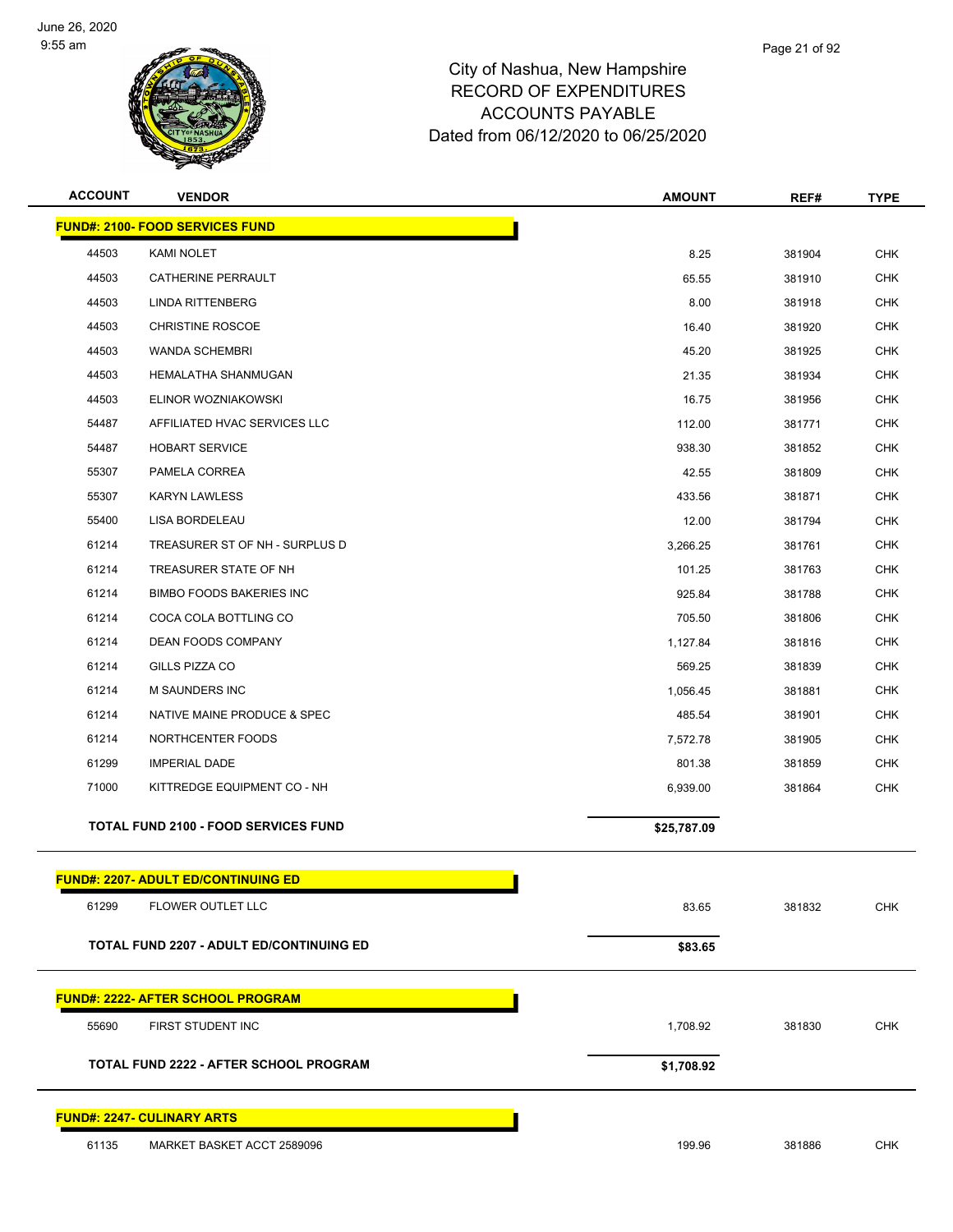

| <b>ACCOUNT</b> | <b>VENDOR</b>                                     | <b>AMOUNT</b> | REF#   | <b>TYPE</b> |
|----------------|---------------------------------------------------|---------------|--------|-------------|
|                | <b>TOTAL FUND 2247 - CULINARY ARTS</b>            | \$199.96      |        |             |
|                | <b>FUND#: 2503- PARKS &amp; REC PROGRAMS FUND</b> |               |        |             |
| 44549          | <b>ALISON ACKROYD</b>                             | 115.00        | 381958 | <b>CHK</b>  |
| 44549          | <b>ALLISA LANDSTEINER</b>                         | 90.00         | 381959 | <b>CHK</b>  |
| 44549          | AMY TEFFT                                         | 70.00         | 381960 | <b>CHK</b>  |
| 44549          | <b>JESSAMYN BAGLEY</b>                            | 160.00        | 381961 | <b>CHK</b>  |
| 44549          | <b>JESSICA BERRY</b>                              | 90.00         | 381962 | <b>CHK</b>  |
| 44549          | <b>ELAINE BIRCH</b>                               | 180.00        | 381963 | <b>CHK</b>  |
| 44549          | <b>SEAN BLOW</b>                                  | 180.00        | 381964 | <b>CHK</b>  |
| 44549          | RACHEL PARKER BROWN                               | 320.00        | 381965 | <b>CHK</b>  |
| 44549          | CATHERINE CLOUTIER                                | 250.00        | 381966 | <b>CHK</b>  |
| 44549          | <b>SHARRON CONNEELY</b>                           | 180.00        | 381967 | <b>CHK</b>  |
| 44549          | <b>ERIN DALY</b>                                  | 70.00         | 381968 | <b>CHK</b>  |
| 44549          | RAMESH DAYALAN                                    | 180.00        | 381969 | <b>CHK</b>  |
| 44549          | LISA DREW                                         | 195.00        | 381970 | <b>CHK</b>  |
| 44549          | ROSEMARY FORD                                     | 125.00        | 381971 | <b>CHK</b>  |
| 44549          | <b>ELIZABETH FOSTER</b>                           | 130.00        | 381972 | <b>CHK</b>  |
| 44549          | <b>BETH FURTADO</b>                               | 90.00         | 381973 | <b>CHK</b>  |
| 44549          | RAENA GOTHAM                                      | 195.00        | 381974 | <b>CHK</b>  |
| 44549          | <b>ERIN GRENIER</b>                               | 180.00        | 381975 | <b>CHK</b>  |
| 44549          | <b>LISA GROPMAN</b>                               | 400.00        | 381976 | <b>CHK</b>  |
| 44549          | ELIZA HALE                                        | 290.00        | 381977 | <b>CHK</b>  |
| 44549          | <b>SHAUNA HANCOCK</b>                             | 90.00         | 381978 | <b>CHK</b>  |
| 44549          | <b>NICOLE HANSON</b>                              | 195.00        | 381979 | <b>CHK</b>  |
| 44549          | ALEX HILL                                         | 125.00        | 381980 | <b>CHK</b>  |
| 44549          | LOAN HUYAH-NGUYEN                                 | 180.00        | 381981 | <b>CHK</b>  |
| 44549          | THOMAS JOHNSTON                                   | 360.00        | 381982 | <b>CHK</b>  |
| 44549          | <b>JULIANE LEARY</b>                              | 90.00         | 381983 | <b>CHK</b>  |
| 44549          | PAUL LESSARD                                      | 125.00        | 381984 | <b>CHK</b>  |
| 44549          | <b>LAUREN LINSCOTT</b>                            | 90.00         | 381985 | <b>CHK</b>  |
| 44549          | LIVE FREE CHIROPRATIC                             | 250.00        | 381986 | <b>CHK</b>  |
| 44549          | <b>KELLEY LONGVAL</b>                             | 180.00        | 381987 | <b>CHK</b>  |
| 44549          | COURTNEY MACDONALD                                | 390.00        | 381988 | <b>CHK</b>  |
| 44549          | <b>TAMI MARSHALL</b>                              | 90.00         | 381989 | <b>CHK</b>  |
| 44549          | <b>JEN MARTINI</b>                                | 130.00        | 381990 | <b>CHK</b>  |
| 44549          | AMY MEDLING                                       | 250.00        | 381991 | <b>CHK</b>  |
| 44549          | <b>NANCI MILLER</b>                               | 270.00        | 381992 | <b>CHK</b>  |
| 44549          | <b>IRAIDA MUNOZ</b>                               | 180.00        | 381993 | <b>CHK</b>  |
| 44549          | CATHERINE MURRAY                                  | 70.00         | 381994 | <b>CHK</b>  |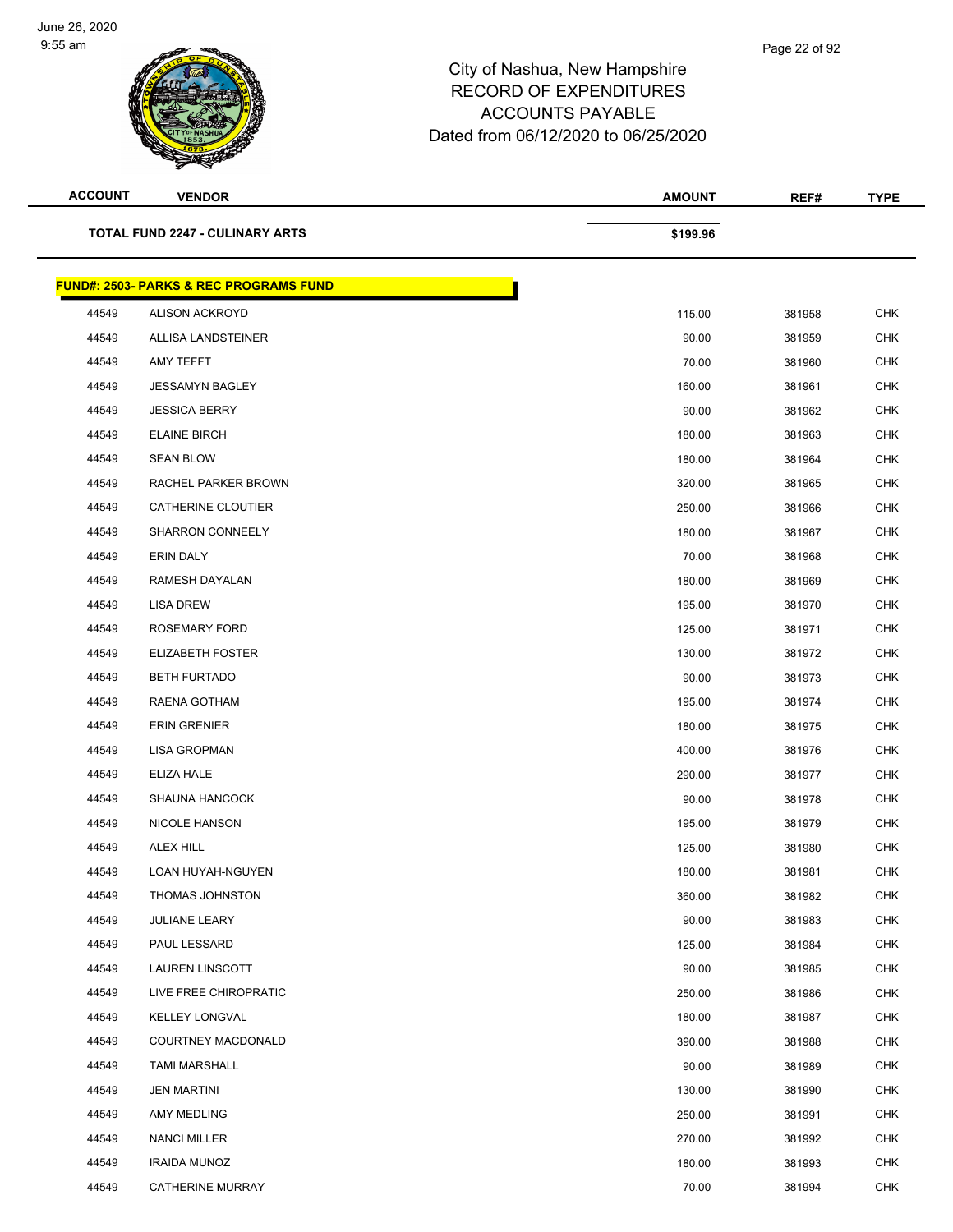

| <b>ACCOUNT</b> | <b>VENDOR</b>                                          | <b>AMOUNT</b> | REF#   | <b>TYPE</b> |
|----------------|--------------------------------------------------------|---------------|--------|-------------|
|                | <b>FUND#: 2503- PARKS &amp; REC PROGRAMS FUND</b>      |               |        |             |
| 44549          | <b>MYRA NIKITAS</b>                                    | 180.00        | 381995 | <b>CHK</b>  |
| 44549          | <b>BETH PARTRIDGE</b>                                  | 130.00        | 381996 | <b>CHK</b>  |
| 44549          | PAVITRA PENMETCHA                                      | 90.00         | 381997 | <b>CHK</b>  |
| 44549          | SURESH PENUMATSA                                       | 340.00        | 381998 | <b>CHK</b>  |
| 44549          | <b>JENNIE PETERSON</b>                                 | 180.00        | 381999 | <b>CHK</b>  |
| 44549          | <b>JAMES PETRILLO</b>                                  | 180.00        | 382000 | CHK         |
| 44549          | <b>NOLEEN PICONE</b>                                   | 400.00        | 382001 | <b>CHK</b>  |
| 44549          | <b>ERIN POINTER</b>                                    | 200.00        | 382002 | <b>CHK</b>  |
| 44549          | <b>ANIL POTLURI</b>                                    | 90.00         | 382003 | <b>CHK</b>  |
| 44549          | <b>JESSICA PRIMO</b>                                   | 340.00        | 382004 | <b>CHK</b>  |
| 44549          | <b>LORI PRUNIER</b>                                    | 125.00        | 382005 | CHK         |
| 44549          | MARIA RUDCHENCK0                                       | 200.00        | 382006 | <b>CHK</b>  |
| 44549          | KATHERINE SHAMBERGER                                   | 160.00        | 382008 | <b>CHK</b>  |
| 44549          | REBECCA SMALL                                          | 180.00        | 382009 | <b>CHK</b>  |
| 44549          | <b>MELISSA SPRAGUE</b>                                 | 90.00         | 382010 | <b>CHK</b>  |
| 44549          | CANDACE SULLIVAN                                       | 90.00         | 382011 | CHK         |
| 44549          | <b>KELLY TRUDEL</b>                                    | 620.00        | 382012 | <b>CHK</b>  |
| 44549          | KARINE TURCOTTE                                        | 270.00        | 382013 | <b>CHK</b>  |
| 44549          | <b>KERRY VARLEY</b>                                    | 180.00        | 382014 | <b>CHK</b>  |
| 44549          | ANGELA WALSH                                           | 180.00        | 382015 | <b>CHK</b>  |
| 44549          | KIM ZAULYCZNY                                          | 130.00        | 382016 | CHK         |
| 44549          | <b>LISA BLANCHARD</b>                                  | 230.00        | 382085 | <b>CHK</b>  |
| 44549          | AMANDA COSTAS                                          | 160.00        | 382086 | <b>CHK</b>  |
| 44549          | ANDREA DONNAN                                          | 70.00         | 382087 | <b>CHK</b>  |
| 44549          | <b>STACY DRIESSEN</b>                                  | 70.00         | 382088 | <b>CHK</b>  |
| 44549          | LAURA GRAUDONS                                         | 320.00        | 382089 | CHK         |
| 44549          | JULIE PICANCO                                          | 70.00         | 382090 | <b>CHK</b>  |
| 44549          | CLARIVEL MARIN DE DRAGAS                               | 70.00         | 382092 | <b>CHK</b>  |
| 44549          | <b>KRISTA PROVOST-TATE</b>                             | 230.00        | 382093 | <b>CHK</b>  |
| 53600          | LONGFELLOW NEW HAMPSHIRE                               | 5,105.00      | 381634 | CHK         |
|                | <b>TOTAL FUND 2503 - PARKS &amp; REC PROGRAMS FUND</b> | \$17,235.00   |        |             |

## **FUND#: 2505- PEG ACCESS CHANNELS FUND** PENNICHUCK WATER WORKS INC 66.15 381505 CHK PENNICHUCK WATER WORKS INC 19.14 382078 CHK JEFF POEHNERT 380.48 381485 CHK AARDVARK THE DEAN OF CLEAN 195.00 381528 CHK ACCESS AV 61,179.00 381530 CHK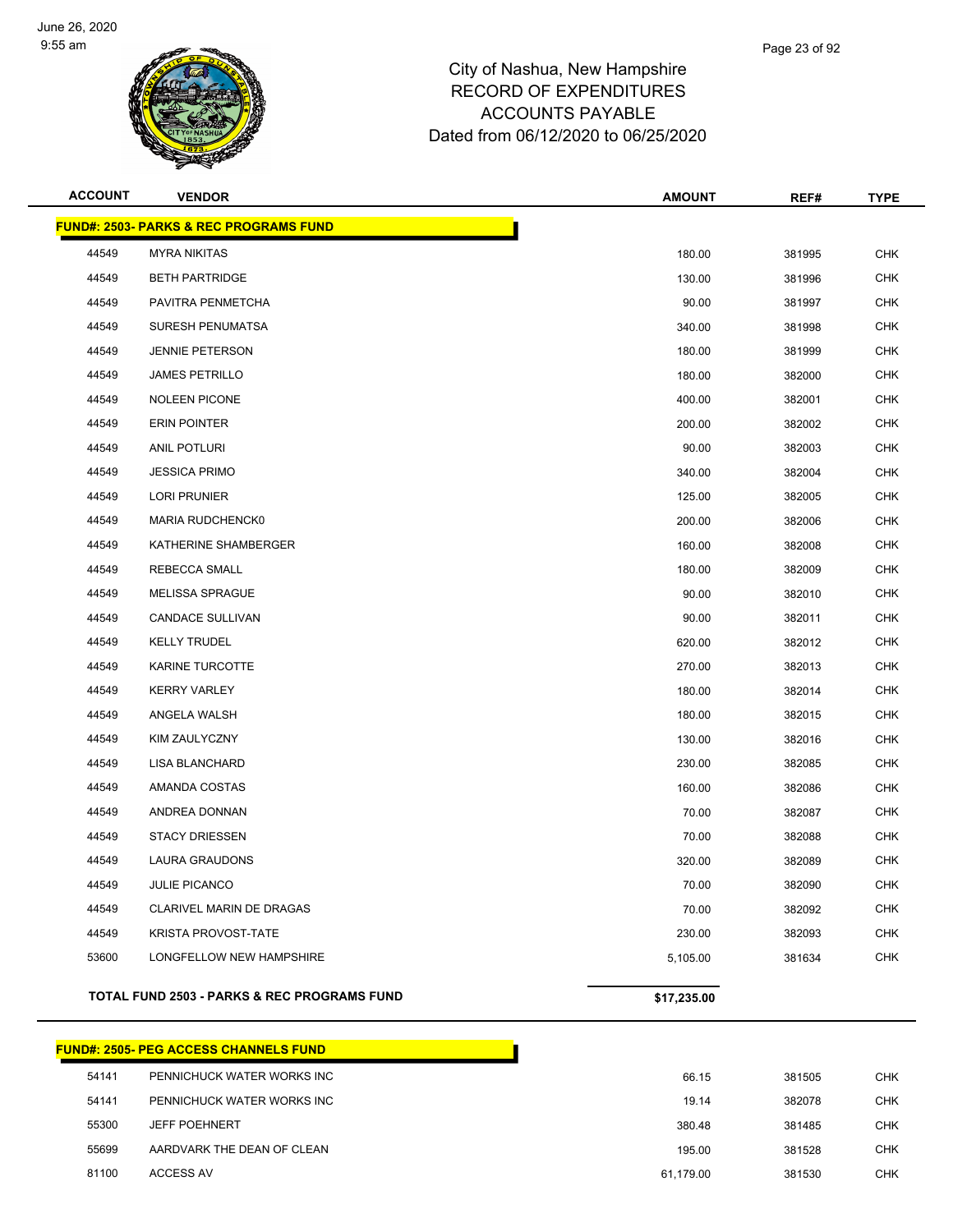| <b>ACCOUNT</b> | <b>VENDOR</b>                                            |               | <b>AMOUNT</b> | REF#   | <b>TYPE</b> |
|----------------|----------------------------------------------------------|---------------|---------------|--------|-------------|
|                | <b>TOTAL FUND 2505 - PEG ACCESS CHANNELS FUND</b>        |               | \$61,839.77   |        |             |
|                | <b>FUND#: 2506- HUNT BLDG FACILITY RENTAL FUND</b>       |               |               |        |             |
| 53628          | <b>COMCAST</b>                                           |               | 88.40         | 381490 | <b>CHK</b>  |
| 54114          | DIRECT ENERGY BUSINESS                                   |               | 218.49        | 158923 | <b>ACH</b>  |
| 54141          | PENNICHUCK WATER WORKS INC                               |               | 92.57         | 382078 | <b>CHK</b>  |
| 54200          | HOMEPLUS CLEANING                                        |               | 250.00        | 381615 | <b>CHK</b>  |
| 54280          | SOUTHERN NH PEST CONTROL                                 |               | 53.00         | 381695 | <b>CHK</b>  |
| 68350          | <b>ALYSE REITANO</b>                                     | COVID19       | 175.00        | 381676 | <b>CHK</b>  |
|                | TOTAL FUND 2506 - HUNT BLDG FACILITY RENTAL FUND         |               | \$877.46      |        |             |
|                | <b>FUND#: 2508- SPECIAL ROAD &amp; HIGHWAY FUND</b>      |               |               |        |             |
| 81704          | S W COLE ENGINEERING INC                                 | 1055.60.15.30 | 10,045.00     | 382082 | <b>CHK</b>  |
|                | <b>TOTAL FUND 2508 - SPECIAL ROAD &amp; HIGHWAY FUND</b> |               | \$10,045.00   |        |             |
|                | <b>FUND#: 3035- FEMA DISASTER ASSIST GRANTS</b>          |               |               |        |             |
| 54200          | LFRT CLEANING SERVICES INC                               | 20.1006.161   | 395.00        | 381630 | <b>CHK</b>  |
| 54821          | THE THRONE DEPOT                                         | 20.1006.106   | 3,192.00      | 382083 | <b>CHK</b>  |
| 55699          | PAULA C COLLINS                                          | 20.1006.156   | 332.60        | 381574 | <b>CHK</b>  |
| 55699          | LANGUAGE LINE SERVICES                                   | 20.1006.156   | 681.71        | 381629 | <b>CHK</b>  |
| 55699          | NORTHEAST DEAF&HARD OF HEARING                           | 20.1006.156   | 110.00        | 381658 | <b>CHK</b>  |
| 61142          | MC ALL CLEAN CLEANERS LLC                                | 20.1006.106   | 7,182.00      | 381537 | <b>CHK</b>  |
| 61142          | <b>GLENN W NIELSEN</b>                                   | 20.1006.106   | 37.43         | 381657 | <b>CHK</b>  |
| 61142          | <b>GRANGER MEDICAL INC</b>                               | 20.1006.300   | 48,333.00     | 158861 | <b>ACH</b>  |
| 61142          | <b>ULINE</b>                                             | 20.1006.300   | 2,574.48      | 158881 | ACH         |
| 61428          | MC ALL CLEAN CLEANERS LLC                                | 20.1006.106   | 4,000.65      | 381537 | <b>CHK</b>  |
| 61428          | HOME DEPOT CREDIT SERVICE 3065                           | 20.1006.152   | 78.32         | 381613 | CHK         |
| 61542          | <b>STADIUM GRAPHICS</b>                                  | 20.1010.166   | 1,325.00      | 381697 | <b>CHK</b>  |
| 61607          | AMAZON CAPITAL SERV (CITY ACH)                           | 20.1010.122   | 187.75        | 158845 | <b>ACH</b>  |
| 68348          | AMAZON CAPITAL SERV (CITY ACH)                           | 20.1010.106   | 278.27        | 158845 | <b>ACH</b>  |
| 71221          | AMAZON CAPITAL SERV (CITY ACH)                           | 20.1010.122   | 12,293.96     | 158921 | <b>ACH</b>  |
| 71410          | AMAZON CAPITAL SERV (CITY ACH)                           | 20.1006.106   | 679.85        | 158845 | <b>ACH</b>  |
| 71410          | AMAZON CAPITAL SERV (CITY ACH)                           | 20.1006.106   | 899.95        | 158921 | <b>ACH</b>  |
| 71410          | <b>FASTENAL CO</b>                                       | 20.1006.106   | 38,080.00     | 381596 | <b>CHK</b>  |
| 71410          | INDUSTRIAL PROTECTION SERVICES                           | 20.1006.106   | 177.70        | 381618 | <b>CHK</b>  |
|                | <b>TOTAL FUND 3035 - FEMA DISASTER ASSIST GRANTS</b>     |               | \$120,839.67  |        |             |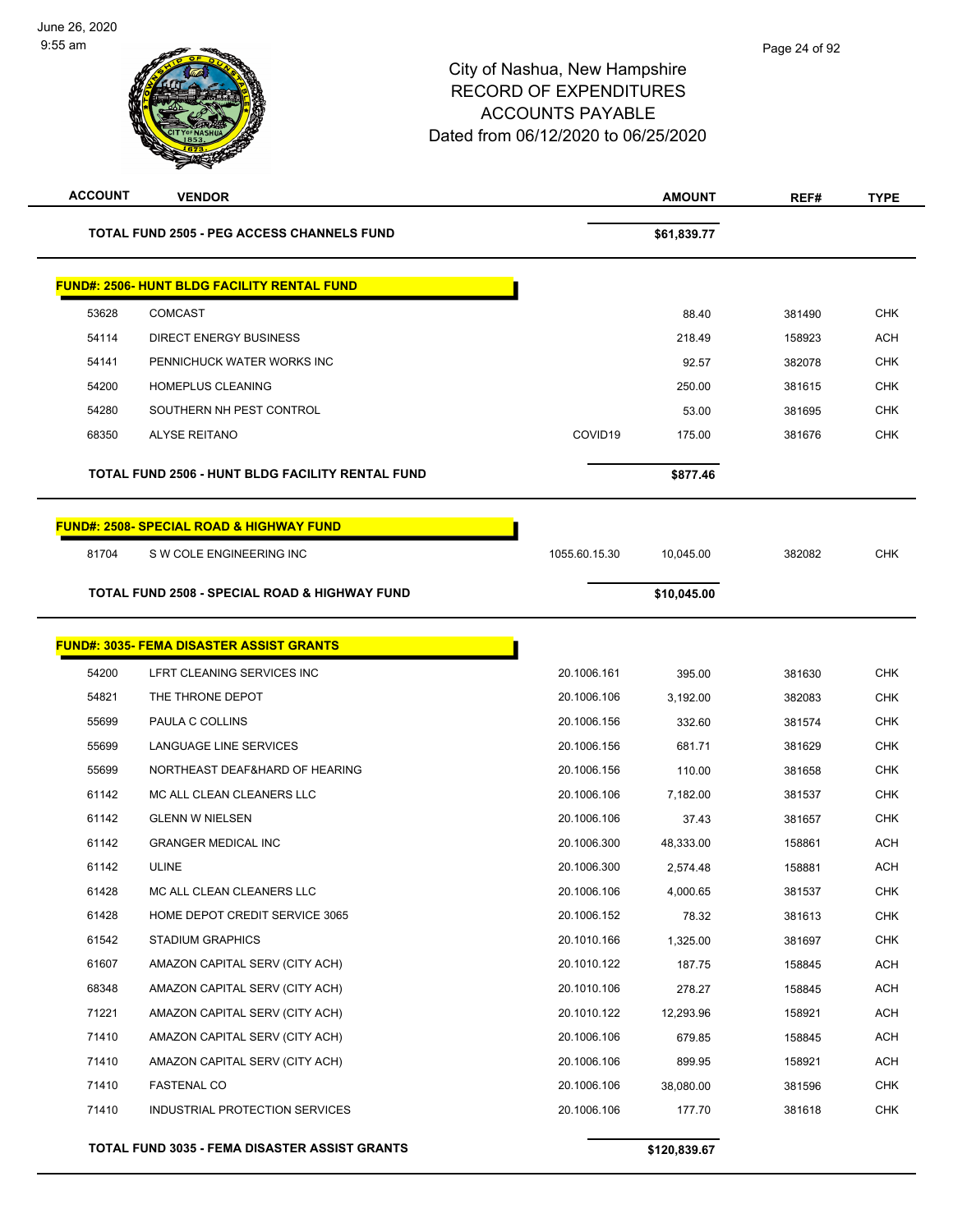

| <b>ACCOUNT</b> | <b>VENDOR</b>                                           |                | <b>AMOUNT</b> | REF#   | <b>TYPE</b> |
|----------------|---------------------------------------------------------|----------------|---------------|--------|-------------|
|                | <b>FUND#: 3068- COMMUNITY SERVICES GRANTS FUND</b>      |                |               |        |             |
| 55300          | <b>MARK MUNROE</b>                                      | 71.1004.20.01  | 26.15         | 381481 | <b>CHK</b>  |
| 55300          | <b>LISA VASQUEZ</b>                                     | 71.1004.20.02  | 26.70         | 381488 | <b>CHK</b>  |
| 61100          | PATRICIA CROOKER                                        | 71.1004.20.01  | 52.93         | 158851 | <b>ACH</b>  |
| 61830          | SURVEYMONKEY INC                                        | 71.1004.20.01  | 300.00        | 381705 | <b>CHK</b>  |
| 61830          | CONSTANT CONTACT INC                                    | 71.1004.20.04  | 714.00        | 381492 | <b>CHK</b>  |
| 68332          | AMAZON CAPITAL SERV (CITY ACH)                          | 71.1004.20.01  | 225.36        | 158921 | <b>ACH</b>  |
| 71000          | PETTY CASH                                              | 71.1004.20.10  | 14.98         | 381484 | <b>CHK</b>  |
|                | <b>TOTAL FUND 3068 - COMMUNITY SERVICES GRANTS FUND</b> |                | \$1,360.12    |        |             |
|                | <b>FUND#: 3070- COMMUNITY HEALTH GRANTS FUND</b>        |                |               |        |             |
| 54221          | <b>STERICYCLE INC</b>                                   | 72.1009.20.02  | 193.83        | 381701 | <b>CHK</b>  |
|                | <b>TOTAL FUND 3070 - COMMUNITY HEALTH GRANTS FUND</b>   |                | \$193.83      |        |             |
|                | <b>FUND#: 3080- COMMUNITY DEVELOPMENT GRANTS</b>        |                |               |        |             |
| 54210          | <b>BELLETETES INC</b>                                   | 2134.81.18.30  | 42.18         | 381552 | <b>CHK</b>  |
|                | TOTAL FUND 3080 - COMMUNITY DEVELOPMENT GRANTS          |                | \$42.18       |        |             |
|                |                                                         |                |               |        |             |
|                | <b>FUND#: 3090- URBAN PROGRAM GRANTS FUND</b>           |                |               |        |             |
| 54210          | 82 CONSTRUCTION LLC                                     | 1092.18.15.39  | 4,000.00      | 158840 | <b>ACH</b>  |
| 54210          | 82 CONSTRUCTION LLC                                     | 1092.18.30.39  | 3,000.00      | 158840 | <b>ACH</b>  |
| 54210          | HAYNER / SWANSON INC                                    | 8410.20.40.401 | 1,622.35      | 158862 | ACH         |
| 54210          | <b>TUSCHER DESIGN GROUP</b>                             | 8410.20.40.401 | 500.00        | 158880 | <b>ACH</b>  |
| 54225          | ALCHEMY LEAD MANAGMENT                                  | 1092.18.20.60  | 2.206.00      | 381535 | <b>CHK</b>  |
| 61100          | <b>BLUE RESERVE WATER</b>                               | 1092.18.10.25  | 74.85         | 381489 | <b>CHK</b>  |
| 69010          | MUNOZ CONSTRUCTION                                      | 8400.20.20.218 | 1,300.00      | 381483 | <b>CHK</b>  |
| 69075          | ADULT LEARNING CENTER                                   | 8400.20.30.305 | 5,273.16      | 381532 | <b>CHK</b>  |
| 69075          | MARGUERITES PLACE INC                                   | 8400.20.30.312 | 2,424.23      | 381640 | <b>CHK</b>  |
|                | TOTAL FUND 3090 - URBAN PROGRAM GRANTS FUND             |                | \$20,400.59   |        |             |
|                | <b>FUND#: 3120- TRANSIT GRANTS FUND</b>                 |                |               |        |             |
| 53107          | <b>GREENMAN-PEDERSEN INC</b>                            | 5339.19.90.02  | 11,746.87     | 381607 | <b>CHK</b>  |
| 54114          | <b>DIRECT ENERGY BUSINESS</b>                           | 5307.20.10.19  | 35.01         | 158923 | <b>ACH</b>  |
| 54141          | PENNICHUCK WATER WORKS INC                              | 5307.20.10.17  | 242.56        | 381505 | <b>CHK</b>  |
| 54141          | PENNICHUCK WATER WORKS INC                              | 5307.20.10.17  | 70.16         | 382078 | <b>CHK</b>  |
| 54141          | PENNICHUCK WATER WORKS INC                              | 5307.20.10.18  | 161.17        | 381505 | <b>CHK</b>  |
| 54280          | DEPENDABLE LOCK SERVICE INC                             | 5307.20.40.20  | 691.05        | 381585 | <b>CHK</b>  |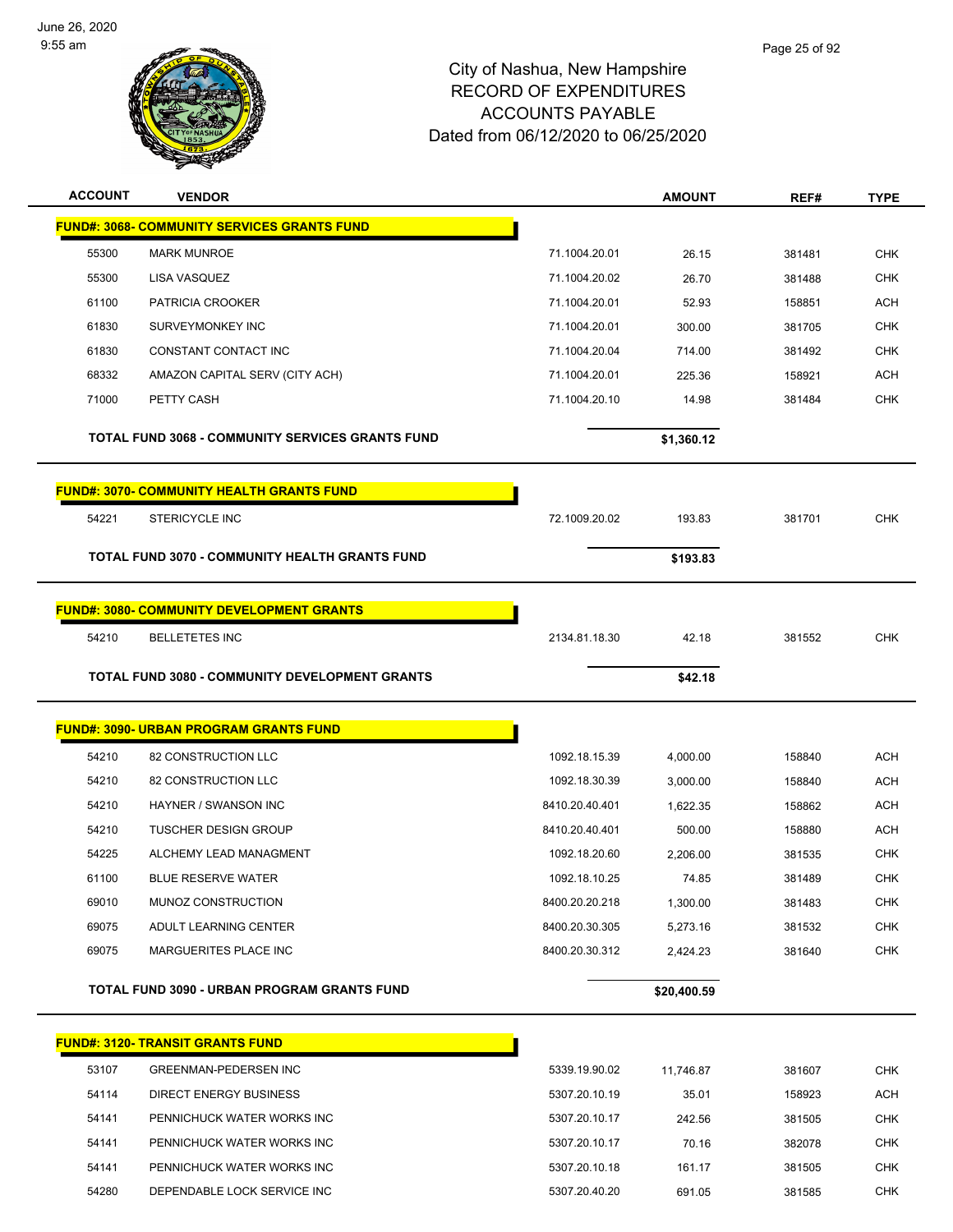

| <b>ACCOUNT</b> | <b>VENDOR</b>                                |               | <b>AMOUNT</b> | REF#   | <b>TYPE</b> |
|----------------|----------------------------------------------|---------------|---------------|--------|-------------|
|                | <b>FUND#: 3120- TRANSIT GRANTS FUND</b>      |               |               |        |             |
| 54600          | <b>BELL AUTO SERVICE</b>                     | 5307.20.40.40 | 75.00         | 381551 | <b>CHK</b>  |
| 55109          | CONSOLIDATED COMMUNICATIONS                  | 5307.20.10.10 | 276.30        | 381491 | <b>CHK</b>  |
| 55699          | JOHNSON CONTROLS SECURITY                    | 5307.20.40.20 | 256.95        | 381499 | <b>CHK</b>  |
| 61100          | WB MASON CO INC                              | 5307.20.10.30 | 495.77        | 381725 | <b>CHK</b>  |
| 61107          | CINTAS #016                                  | 5307.20.40.20 | 70.76         | 381568 | <b>CHK</b>  |
| 61299          | <b>BLUE RESERVE WATER</b>                    | 5307.20.10.10 | 63.00         | 381489 | <b>CHK</b>  |
| 61299          | AMAZON CAPITAL SERV (CITY ACH)               | 5307.20.10.30 | 1,377.49      | 158845 | ACH         |
| 61299          | <b>ALPHAGRAPHICS</b>                         | 5307.20.10.30 | 225.25        | 381539 | <b>CHK</b>  |
| 61299          | CLEAN-O-RAMA                                 | 5307.20.10.30 | 853.20        | 381569 | <b>CHK</b>  |
| 61299          | HOME DEPOT CREDIT SERVICE 3065               | 5307.20.10.30 | 21.16         | 381613 | <b>CHK</b>  |
| 61299          | AMAZON CAPITAL SERV (CITY ACH)               | 5307.20.40.50 | 35.82         | 158845 | <b>ACH</b>  |
| 61299          | HOME DEPOT CREDIT SERVICE 3065               | 5307.20.40.50 | 370.08        | 381613 | <b>CHK</b>  |
| 61299          | <b>SANEL NAPA</b>                            | 5307.20.40.50 | 320.17        | 381687 | <b>CHK</b>  |
| 61300          | <b>CITY OF NASHUA</b>                        | 5307.20.10.30 | 4,718.36      | 381479 | <b>CHK</b>  |
| 61310          | ALTERNATIVE VEHICLE SERVICE GR               | 5307.20.10.30 | 673.45        | 158846 | <b>ACH</b>  |
| 61709          | SAFETY-KLEEN SYSTEMS INC                     | 5307.20.10.30 | 1,082.97      | 381683 | <b>CHK</b>  |
| 61799          | O'REILLY AUTO PARTS                          | 5307.20.40.35 | (78.91)       | 381663 | <b>CHK</b>  |
| 61799          | <b>SANEL NAPA</b>                            | 5307.20.40.35 | 144.50        | 381687 | <b>CHK</b>  |
| 61799          | <b>GRAINGER</b>                              | 5307.20.40.40 | 55.70         | 381605 | <b>CHK</b>  |
| 61799          | HOME DEPOT CREDIT SERVICE 3065               | 5307.20.40.40 | 4.74          | 381613 | <b>CHK</b>  |
| 61799          | O'REILLY AUTO PARTS                          | 5307.20.40.40 | 18.90         | 381663 | <b>CHK</b>  |
| 61799          | QUIRK GM PARTS DEPOT                         | 5307.20.40.40 | 69.45         | 381675 | <b>CHK</b>  |
| 61799          | <b>SANEL NAPA</b>                            | 5307.20.40.40 | 98.96         | 381687 | <b>CHK</b>  |
| 61799          | O'REILLY AUTO PARTS                          | 5307.20.40.50 | 2.62          | 381663 | <b>CHK</b>  |
| 61799          | <b>SANEL NAPA</b>                            | 5307.20.40.50 | 307.97        | 381687 | <b>CHK</b>  |
|                | <b>TOTAL FUND 3120 - TRANSIT GRANTS FUND</b> |               | \$24,486.48   |        |             |

# **FUND#: 3800- SCHOOL GRANTS FUND**

| 53107 | <b>HARRIMAN ASSOCIATES</b>          | 7018.222690.01  | 10.968.75 | 381847 | <b>CHK</b> |
|-------|-------------------------------------|-----------------|-----------|--------|------------|
| 53607 | LEAN IN CONSULTING LLC              | 91.03760.231249 | 2.500.00  | 381872 | <b>CHK</b> |
| 53607 | DAVID MOORE                         | 91.03809.042220 | 1.500.00  | 381891 | <b>CHK</b> |
| 53607 | <b>JACK A GRUBE</b>                 | 91.03900.042210 | 416.25    | 381845 | <b>CHK</b> |
| 53628 | <b>STEVE BLUNT</b>                  | 91.03760.231249 | 1.200.00  | 381791 | <b>CHK</b> |
| 53628 | <b>ERIC K FELDBORG</b>              | 91.03940.042210 | 2.000.00  | 381829 | <b>CHK</b> |
| 53628 | <b>BAY STATE INTERPRETING</b>       | 91.03950.021241 | 52.50     | 381782 | <b>CHK</b> |
| 53628 | <b>BOOTHBY THERAPY SERVICES LLC</b> | 91.03950.022190 | 923.24    | 381793 | <b>CHK</b> |
| 53628 | THE CARROLL CENTER FOR THE BLI      | 91.03950.022190 | 7.358.75  | 381800 | <b>CHK</b> |
| 53628 | LITERACY LEARNING SOLUTIONS         | 91.03950.022190 | 3.287.53  | 381878 | <b>CHK</b> |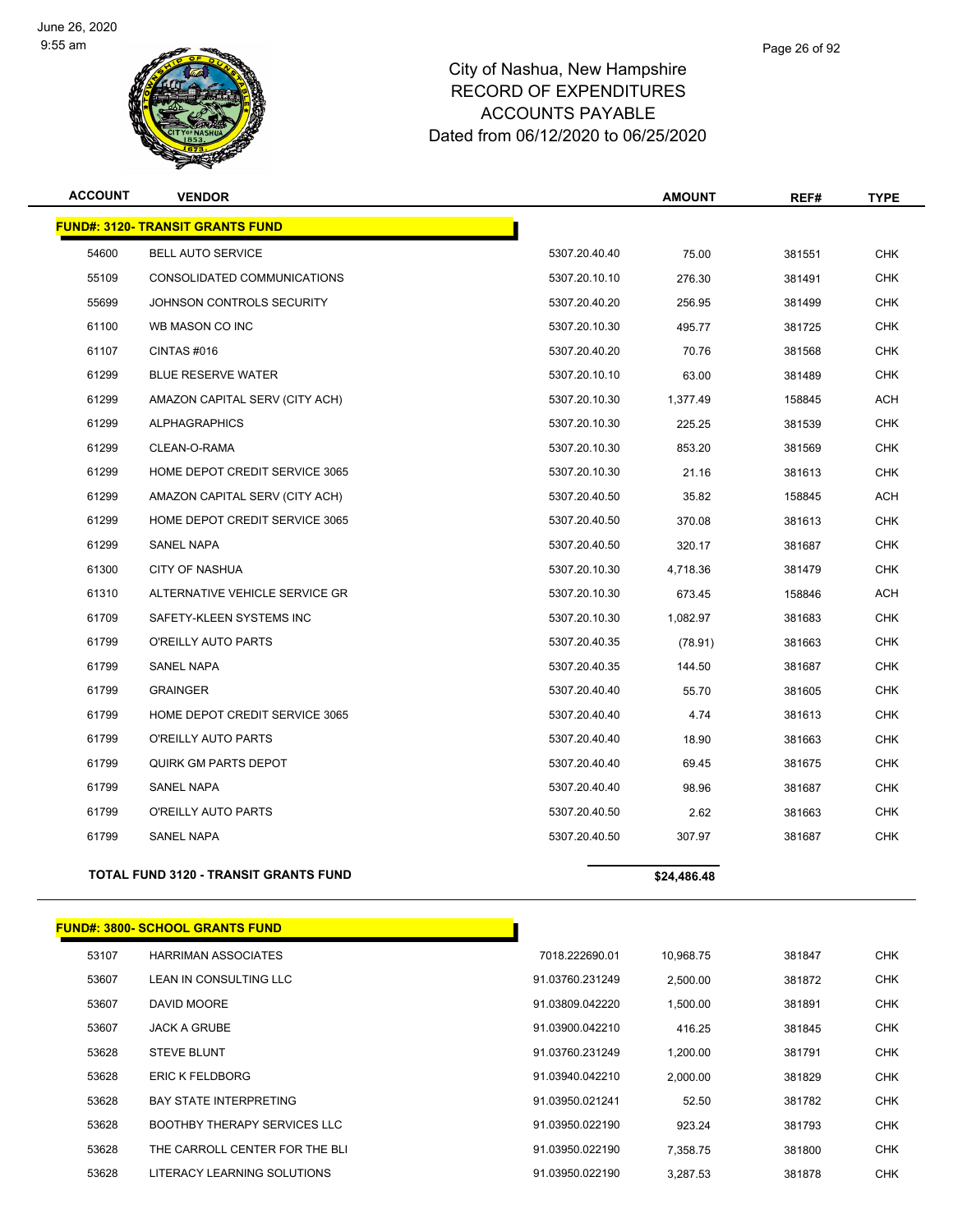

#### Page 27 of 92

#### City of Nashua, New Hampshire RECORD OF EXPENDITURES ACCOUNTS PAYABLE Dated from 06/12/2020 to 06/25/2020

| <b>ACCOUNT</b> | <b>VENDOR</b>                          |                 | <b>AMOUNT</b> | REF#   | <b>TYPE</b> |
|----------------|----------------------------------------|-----------------|---------------|--------|-------------|
|                | <b>FUND#: 3800- SCHOOL GRANTS FUND</b> |                 |               |        |             |
| 53628          | ADVANCED MEDICAL PERSONNEL             | 91.03959.022190 | 2,537.50      | 381768 | <b>CHK</b>  |
| 53628          | ADVANCED MEDICAL PERSONNEL SER         | 91.03959.022190 | 6,982.50      | 381769 | <b>CHK</b>  |
| 55109          | CONSOLIDATED COMMUNICATIONS            | 91.03760.231240 | 186.81        | 381491 | <b>CHK</b>  |
| 55200          | <b>WILLIAM DEVEREAUX</b>               | 91.03900.041300 | 500.00        | 381818 | <b>CHK</b>  |
| 55400          | ELIZABETH BALA                         | 91.03950.021210 | 119.99        | 381779 | <b>CHK</b>  |
| 55400          | <b>CRYSTAL SEAGLE</b>                  | 91.03950.021210 | 119.99        | 381933 | <b>CHK</b>  |
| 55690          | MANCHESTER SCHOOL DISTRICT             | 91.03760.991244 | 712.50        | 381885 | <b>CHK</b>  |
| 55690          | <b>BOYS &amp; GIRLS CLUB OF</b>        | 91.37720.992700 | 3,750.00      | 381796 | <b>CHK</b>  |
| 61135          | WOODWIND & BRASSWIND                   | 91.03499.991160 | 602.25        | 381955 | <b>CHK</b>  |
| 61135          | <b>NANCY MAGUIRE</b>                   | 91.03760.091430 | 319.68        | 381883 | <b>CHK</b>  |
| 61135          | WB MASON CO INC                        | 91.03760.201100 | 271.68        | 381951 | <b>CHK</b>  |
| 61135          | <b>MSC INDUSTRIAL SUPPLY</b>           | 91.03900.041300 | 1,374.38      | 381895 | <b>CHK</b>  |
| 61135          | <b>SARGENT WELCH</b>                   | 91.03900.041300 | 3,287.65      | 381924 | <b>CHK</b>  |
| 61135          | <b>VEX ROBOTICS</b>                    | 91.03900.041300 | 3,036.22      | 381946 | <b>CHK</b>  |
| 61135          | WB MASON CO INC                        | 91.03900.041300 | 643.68        | 381951 | <b>CHK</b>  |
| 61135          | MARKET BASKET ACCT 2589096             | 91.34620.991490 | 27.89         | 381886 | <b>CHK</b>  |
| 61299          | <b>JENNIFER BOUDRIEAU</b>              | 91.03760.151241 | 477.98        | 381795 | <b>CHK</b>  |
| 61299          | WB MASON CO INC                        | 91.03760.231249 | 526.99        | 381951 | <b>CHK</b>  |
| 61807          | PIONEER VALLEY BOOKS                   | 91.03760.091241 | 5,809.00      | 381911 | <b>CHK</b>  |
| 61807          | <b>WILSON LANGUAGE</b>                 | 91.03760.992215 | 350.14        | 381954 | <b>CHK</b>  |
| 61875          | FOLLETT SCHOOL SOLUTIONS INC           | 91.03499.991160 | 851.17        | 381834 | <b>CHK</b>  |
| 61875          | AKJ EDUCATION                          | 91.03760.162210 | 736.20        | 381772 | <b>CHK</b>  |
| 61875          | PIONEER VALLEY BOOKS                   | 91.03760.181100 | 4,018.00      | 381911 | <b>CHK</b>  |
| 61875          | RANDOM HOUSE LLC                       | 91.03760.181100 | 151.06        | 381915 | CHK         |
| 61875          | <b>BARNES &amp; NOBLE INC</b>          | 91.03760.231240 | 19.96         | 381781 | <b>CHK</b>  |
| 71221          | (SCHOOL ACH) AMAZON CAPITAL SE         | 91.03760.201241 | 148.22        | 158886 | ACH         |
| 71221          | (SCHOOL ACH) AMAZON CAPITAL SE         | 91.03900.041300 | 722.99        | 158886 | ACH         |
| 71228          | LEARNING A-Z                           | 91.03779.991260 | 1,800.18      | 381873 | <b>CHK</b>  |
| 71602          | ARCHIMEDIA SOLUTIONS GROUP LLC         | 7018.112690.02  | 36.50         | 381776 | <b>CHK</b>  |
| 71800          | <b>SCHOOL SPECIALTY</b>                | 91.03760.181100 | 1,437.17      | 381930 | <b>CHK</b>  |
| 71800          | WB MASON CO INC                        | 91.03760.181100 | 359.98        | 381951 | <b>CHK</b>  |
| 71800          | <b>SCHOOL SPECIALTY</b>                | 91.03760.201100 | 617.92        | 381930 | <b>CHK</b>  |
| 71999          | <b>TRAK MACHINE TOOLS</b>              | 91.03900.041300 | 9,876.70      | 381943 | <b>CHK</b>  |
| 71999          | <b>VEX ROBOTICS</b>                    | 91.36420.041000 | 6,508.59      | 381946 | <b>CHK</b>  |
|                |                                        |                 |               |        |             |

**TOTAL FUND 3800 - SCHOOL GRANTS FUND \$89,128.49 \$89,128.49** 

#### **FUND#: 4005- TRAFFIC VIOLATIONS FUND**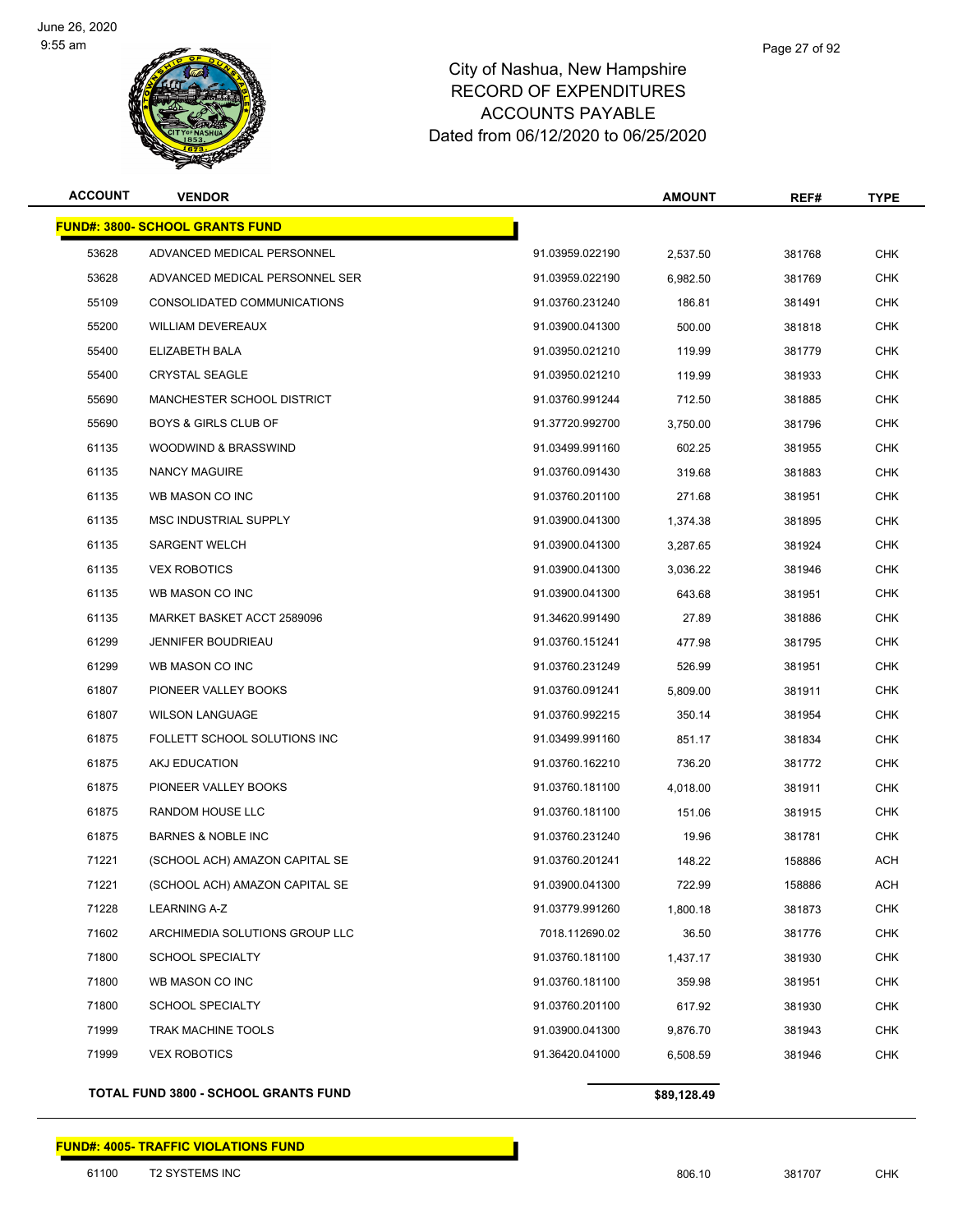| <b>ACCOUNT</b> | <b>VENDOR</b>                                          | <b>AMOUNT</b> | REF#   | <b>TYPE</b> |
|----------------|--------------------------------------------------------|---------------|--------|-------------|
|                | <b>TOTAL FUND 4005 - TRAFFIC VIOLATIONS FUND</b>       | \$806.10      |        |             |
|                | <u> FUND#: 4025- DOJ DRUG FORFEITURE FUND</u>          |               |        |             |
| 54100          | <b>EVERSOURCE</b>                                      | 164.21        | 381495 | <b>CHK</b>  |
| 54899          | LITCHFIELD VANTAGE LLC                                 | 83.34         | 381633 | <b>CHK</b>  |
| 55699          | <b>COMCAST</b>                                         | 319.97        | 381490 | <b>CHK</b>  |
| 55699          | <b>TRANSUNION RISK &amp; ALTERNATIVE</b>               | 175.00        | 381717 | <b>CHK</b>  |
| 56347          | NASHUA YOUTH COUNCIL                                   | 1,476.08      | 381727 | <b>CHK</b>  |
|                | TOTAL FUND 4025 - DOJ DRUG FORFEITURE FUND             | \$2,218.60    |        |             |
|                | <b>FUND#: 4053- FIRE REGIONAL HAZMAT FUND</b>          |               |        |             |
| 71000          | VERIZON WIRELESS-842015493                             | 80.02         | 381523 | <b>CHK</b>  |
| 71000          | BOUND TREE MEDICAL, LLC                                | 522.66        | 381557 | <b>CHK</b>  |
|                | TOTAL FUND 4053 - FIRE REGIONAL HAZMAT FUND            | \$602.68      |        |             |
|                | <u> FUND#: 4080- NASHUA CONSERVATION FUND</u>          |               |        |             |
| 61299          | <b>GATE CITY MONUMENT INC</b>                          | 4,490.00      | 381604 | <b>CHK</b>  |
|                | <b>TOTAL FUND 4080 - NASHUA CONSERVATION FUND</b>      | \$4,490.00    |        |             |
|                | <b>FUND#: 4085- RIVERFRONT PROMENADE TIF FUND</b>      |               |        |             |
| 54280          | THE DOTY GROUP INC                                     | 24,900.00     | 381590 | <b>CHK</b>  |
|                | <b>TOTAL FUND 4085 - RIVERFRONT PROMENADE TIF FUND</b> | \$24,900.00   |        |             |
|                | <u> FUND#: 4090- LIB-LOST/DAMAGED BOOK FINES</u>       |               |        |             |
| 61299          | <b>MARITA KLEMENTS</b>                                 | 130.00        | 382080 | <b>CHK</b>  |
|                | TOTAL FUND 4090 - LIB-LOST/DAMAGED BOOK FINES          | \$130.00      |        |             |
|                | <u> FUND#: 4600- ECON DEV-GREATER NASHUA RLF</u>       |               |        |             |
| 15100          | <b>FAMILY PROMISE OF</b>                               | 25,000.00     | 381595 | <b>CHK</b>  |
| 15100          | <b>JAJABELLES</b>                                      | 4,788.00      | 381622 | <b>CHK</b>  |
| 15100          | NORTON'S CLASSIC CAFE                                  | 20,000.00     | 381662 | <b>CHK</b>  |
| 15100          | LIL' IGUANA CHILDREN'S SAFETY                          | 50,000.00     | 382028 | <b>CHK</b>  |
| 15100          | BOBO'S INDOOR PLAYGROUND                               | 26,500.00     | 382038 | <b>CHK</b>  |
| 15100          | <b>GIANT OF SIAM</b>                                   | 14,700.00     | 382041 | <b>CHK</b>  |
| 15100          | MANCHESTER ACUPUNCTURE STUDIO                          | 6,500.00      | 382042 | <b>CHK</b>  |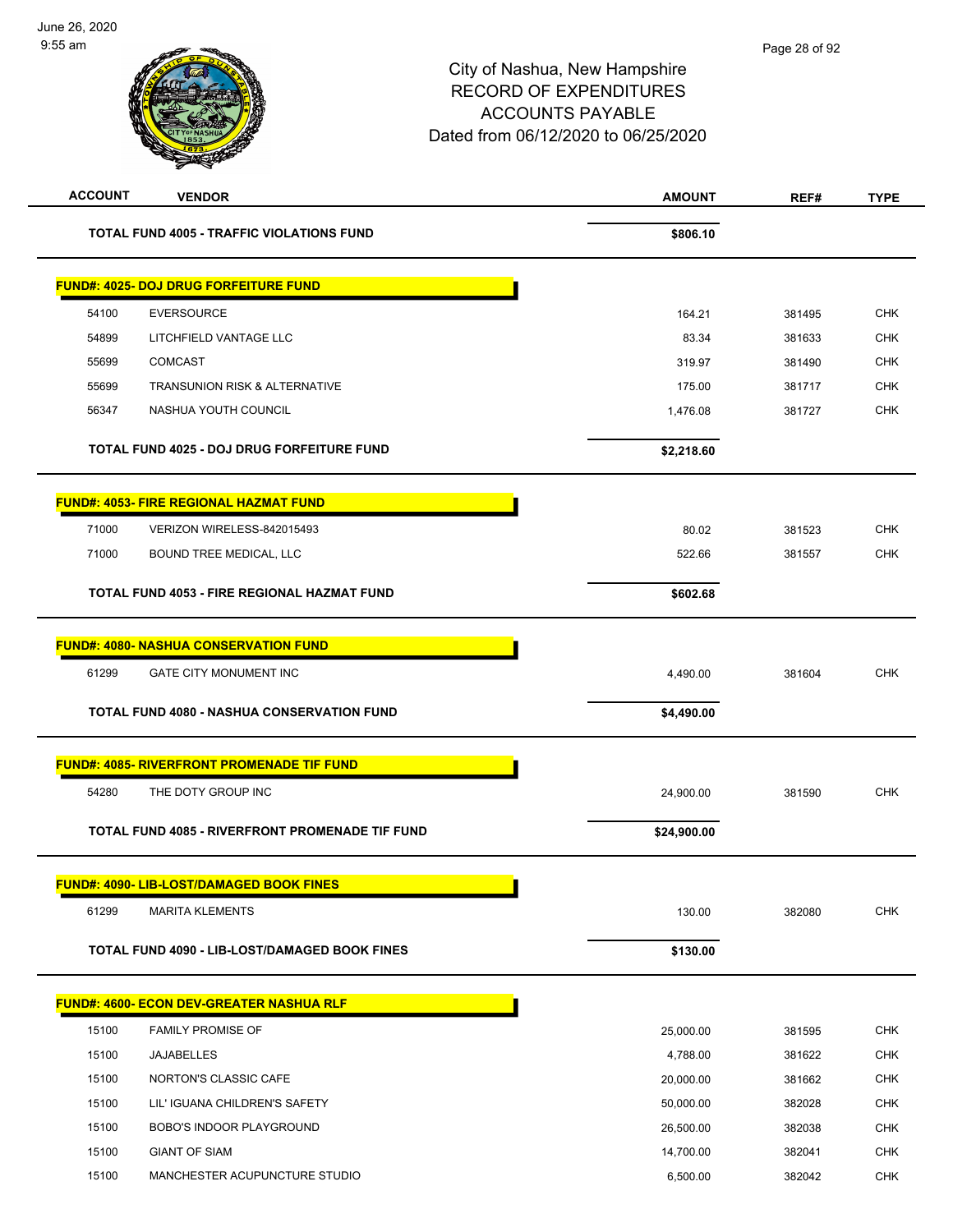

| <b>ACCOUNT</b> | <b>VENDOR</b>                                    |               | <b>AMOUNT</b> | REF#   | <b>TYPE</b> |
|----------------|--------------------------------------------------|---------------|---------------|--------|-------------|
|                | <u> FUND#: 4600- ECON DEV-GREATER NASHUA RLF</u> |               |               |        |             |
| 15100          | PERSIAN RUG GALLERIES INC                        |               | 33,424.00     | 382044 | <b>CHK</b>  |
| 15100          | PINE STREET EATERY, LLC                          |               | 18,000.00     | 382045 | <b>CHK</b>  |
| 15100          | RHUM BAR, LLC                                    |               | 25,000.00     | 382047 | <b>CHK</b>  |
|                | TOTAL FUND 4600 - ECON DEV-GREATER NASHUA RLF    |               | \$223,912.00  |        |             |
|                | <u> FUND#: 5000- CAP PROJECTS-GEN GOVT BLDGS</u> |               |               |        |             |
| 81200          | NORTHPOINT CONSTRUCTION MGMT                     | 2019.29.19.02 | 93,375.05     | 381661 | <b>CHK</b>  |
|                | TOTAL FUND 5000 - CAP PROJECTS-GEN GOVT BLDGS    |               | \$93,375.05   |        |             |
|                | <b>FUND#: 5005- CAP PROJECTS-GEN GOVT</b>        |               |               |        |             |
| 53415          | <b>VISION GOVERNMENT SOLUTIONS</b>               | 2300.32.20.10 | 33,182.00     | 382084 | <b>CHK</b>  |
|                | TOTAL FUND 5005 - CAP PROJECTS-GEN GOVT          |               | \$33,182.00   |        |             |
|                | FUND#: 5100- CAP PROJECTS-ECONOMIC DEV           |               |               |        |             |
| 53142          | FULL CIRCLE CONSULTING LLC                       | 2021.83.18.02 | 250.00        | 158858 | <b>ACH</b>  |
|                | TOTAL FUND 5100 - CAP PROJECTS-ECONOMIC DEV      |               | \$250.00      |        |             |
|                | <u> FUND#: 6000- SOLID WASTE FUND</u>            |               |               |        |             |
| 53107          | SANBORN HEAD & ASSOC INC                         |               | 5,169.49      | 381686 | <b>CHK</b>  |
| 53999          | USDA APHIS WILDLIFE SERVICES                     |               | 4,181.00      | 158843 | <b>ACH</b>  |
| 54141          | PENNICHUCK WATER WORKS INC                       |               | 84.44         | 381505 | <b>CHK</b>  |
| 54280          | AFFILIATED HVAC SERVICES LLC                     |               | 374.00        | 381533 | <b>CHK</b>  |
| 54280          | HOME DEPOT CREDIT SERVICE 3065                   |               | 99.85         | 381613 | CHK         |
| 54600          | AMAZON CAPITAL SERV (CITY ACH)                   |               | 25.99         | 158845 | ACH         |
| 54600          | <b>FACTORY MOTOR PARTS</b>                       |               | 448.36        | 158854 | ACH         |
| 54600          | MCDEVITT TRUCKS INC                              |               | 628.60        | 158874 | ACH         |
| 54600          | SOUTHWORTH-MILTON INC                            |               | 1,782.79      | 381509 | <b>CHK</b>  |
| 54600          | <b>BEST FORD</b>                                 |               | 67.10         | 381555 | CHK         |
| 54600          | <b>CAMEROTA TRUCK PARTS</b>                      |               | 42.11         | 381562 | <b>CHK</b>  |
| 54600          | CARPARTS DISTRIBUTION CENTER,                    |               | 336.27        | 381564 | <b>CHK</b>  |
| 54600          | FREIGHTLINER OF NH INC                           |               | 22.97         | 381603 | <b>CHK</b>  |
| 54600          | IRVING BLENDING AND PACKAGING                    |               | 342.30        | 381621 | <b>CHK</b>  |
| 54600          | NASHUA OUTDOOR POWER EQUIPMENT                   |               | 4.60          | 381651 | <b>CHK</b>  |
| 54600          | NEW ENGLAND KENWORTH                             |               | 248.79        | 381655 | <b>CHK</b>  |
| 54600          | SANEL NAPA                                       |               | 53.43         | 381688 | <b>CHK</b>  |
| 54600          | <b>TEXTRAIL TRAILER PARTS</b>                    |               | 101.13        | 381712 | <b>CHK</b>  |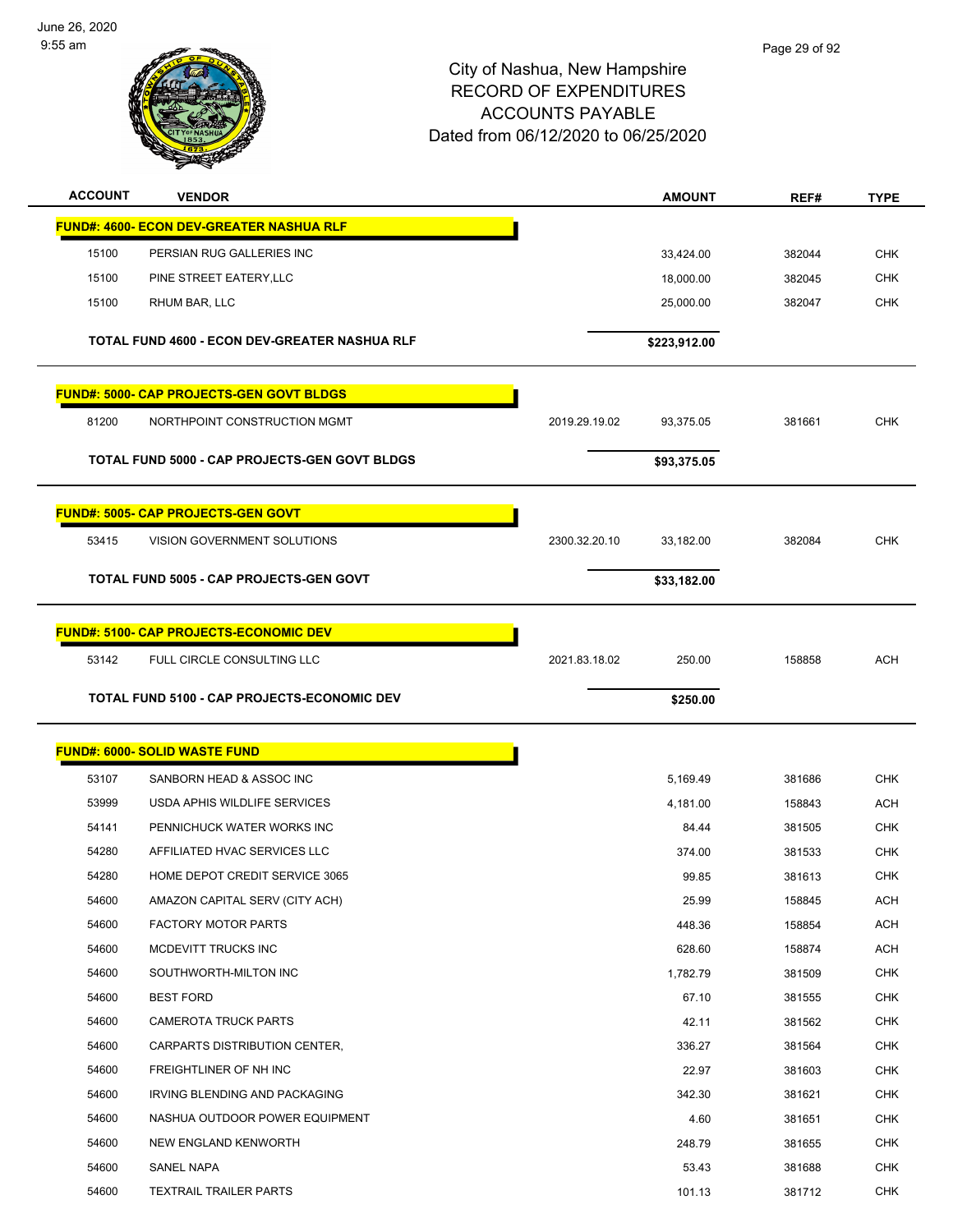

| <b>ACCOUNT</b> | <b>VENDOR</b>                             | <b>AMOUNT</b>             | REF#   | <b>TYPE</b> |
|----------------|-------------------------------------------|---------------------------|--------|-------------|
|                | <b>FUND#: 6000- SOLID WASTE FUND</b>      |                           |        |             |
| 54625          | <b>D &amp; R TOWING INC</b>               | 165.00                    | 381582 | <b>CHK</b>  |
| 55109          | CONSOLIDATED COMMUNICATIONS               | 39.66                     | 381491 | <b>CHK</b>  |
| 55200          | <b>SWANA</b>                              | 223.00                    | 381511 | <b>CHK</b>  |
| 55421          | <b>SWANA</b>                              | 250.00                    | 381512 | <b>CHK</b>  |
| 55699          | CYN ENVIROMENTAL SERVICES                 | 732.50                    | 158852 | ACH         |
| 55699          | <b>INTERSTATE REFRIGERANT</b>             | 846.00                    | 158866 | <b>ACH</b>  |
| 55699          | CALLOGIX INC                              | 48.00                     | 381561 | <b>CHK</b>  |
| 55699          | NORTHEAST RESOURCE RECOVERY               | 2,084.75                  | 381659 | <b>CHK</b>  |
| 55699          | NORTHEAST SCALE CO INC                    | 950.00                    | 381660 | <b>CHK</b>  |
| 55699          | SANBORN HEAD & ASSOC INC                  | 4,625.00                  | 381686 | <b>CHK</b>  |
| 55699          | UNIVERSAL RECYCLING TECH                  | 3,737.40                  | 381724 | <b>CHK</b>  |
| 61100          | WB MASON CO INC                           | 372.82                    | 381725 | <b>CHK</b>  |
| 61107          | UNIFIRST CORPORATION                      | 184.16                    | 381720 | <b>CHK</b>  |
| 61110          | ALECS SHOE STORE INC                      | 109.95                    | 381536 | <b>CHK</b>  |
| 61142          | UNIFIRST FIRST AID CORPORATION            | 33.95                     | 381721 | <b>CHK</b>  |
| 61192          | AMAZON CAPITAL SERV (CITY ACH)            | 152.40                    | 158845 | <b>ACH</b>  |
| 61192          | <b>BELLETETES INC</b>                     | 4.85                      | 381552 | <b>CHK</b>  |
| 61428          | WB MASON CO INC                           | 23.98                     | 381725 | <b>CHK</b>  |
| 61560          | HOME DEPOT CREDIT SERVICE 3065            | 93.46                     | 381613 | <b>CHK</b>  |
| 61705          | PETE'S TIRE BARNS INC                     | 2,183.06                  | 381670 | <b>CHK</b>  |
| 71228          | <b>CREATIVE INFORMATION SYSTEMS</b>       | 6,382.00                  | 381580 | <b>CHK</b>  |
| 81300          | SANBORN HEAD & ASSOC INC                  | 2401.68.20.30<br>1,024.90 | 381686 | <b>CHK</b>  |
|                | <b>TOTAL FUND 6000 - SOLID WASTE FUND</b> | \$38,280.06               |        |             |
|                |                                           |                           |        |             |
|                | <b>FUND#: 6200- WASTEWATER FUND</b>       |                           |        |             |

| 21775 | <b>CATHERINE SCHOFIELD</b>     | 31.94     | 382017 | <b>CHK</b> |
|-------|--------------------------------|-----------|--------|------------|
| 53107 | <b>WRIGHT-PIERCE</b>           | 7,807.41  | 158884 | <b>ACH</b> |
| 54114 | <b>LIBERTY UTILITIES - NH</b>  | 951.19    | 382073 | <b>CHK</b> |
| 54114 | <b>LIBERTY UTILITIES - NH</b>  | 3,681.08  | 382074 | <b>CHK</b> |
| 54114 | LIBERTY UTILITIES - NH         | 63.69     | 382075 | <b>CHK</b> |
| 54114 | LIBERTY UTILITIES - NH         | 62.41     | 382076 | <b>CHK</b> |
| 54141 | PENNICHUCK WATER WORKS INC     | 122.29    | 381505 | CHK        |
| 54141 | PENNICHUCK WATER WORKS INC     | 373.19    | 382078 | <b>CHK</b> |
| 54221 | <b>RESOURCE MANAGEMENT INC</b> | 35,298.66 | 381678 | <b>CHK</b> |
| 54280 | ALOHA OVERHEAD DOORS INC       | 4,231.00  | 381538 | <b>CHK</b> |
| 54300 | TEAM EJP CONCORD NH            | 4,642.70  | 381711 | <b>CHK</b> |
| 54487 | M & M ELECTRICAL SUPPLY CO INC | 371.48    | 158872 | <b>ACH</b> |
| 54487 | XYLEM WATER SOLUTIONS USA INC  | 575.80    | 158885 | <b>ACH</b> |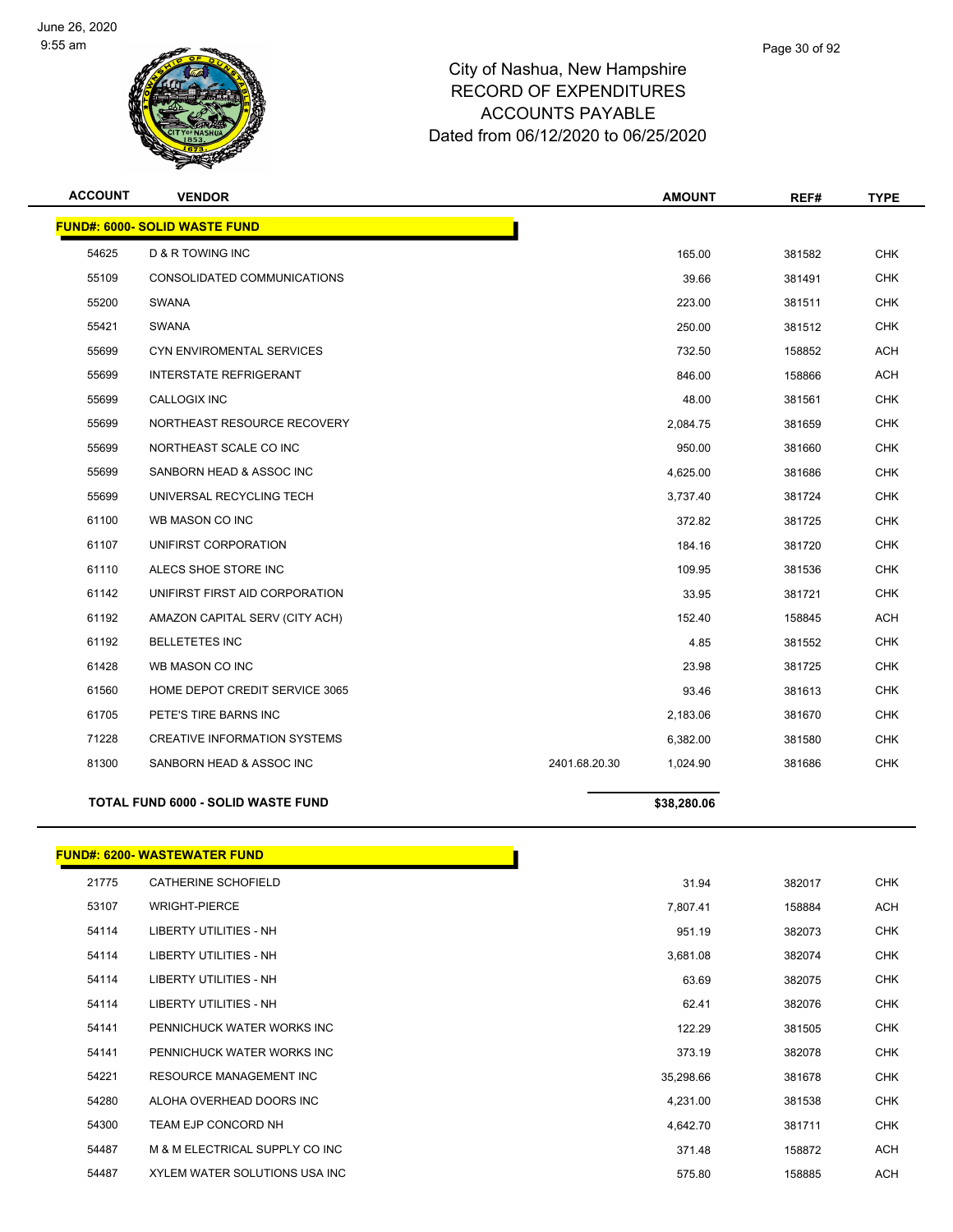

| <b>ACCOUNT</b> | <b>VENDOR</b>                       |               | <b>AMOUNT</b> | REF#   | TYPE       |
|----------------|-------------------------------------|---------------|---------------|--------|------------|
|                | <b>FUND#: 6200- WASTEWATER FUND</b> |               |               |        |            |
| 54487          | DEPENDABLE LOCK SERVICE INC         |               | 2,778.00      | 381585 | <b>CHK</b> |
| 54487          | F W WEBB COMPANY                    |               | 610.67        | 381594 | <b>CHK</b> |
| 54487          | <b>FASTENAL CO</b>                  |               | 642.88        | 381596 | CHK        |
| 54487          | <b>GRAINGER</b>                     |               | 743.20        | 381605 | <b>CHK</b> |
| 54600          | CN WOOD CO INC                      |               | 584.62        | 381571 | <b>CHK</b> |
| 54600          | SANITARY EQUIPMENT CO INC           |               | 935.86        | 381690 | CHK        |
| 55109          | CONSOLIDATED COMMUNICATIONS         |               | 446.98        | 381491 | <b>CHK</b> |
| 55109          | <b>FIRSTLIGHT</b>                   |               | 60.75         | 381496 | CHK        |
| 55118          | VERIZON WIRELESS-342053899-003      |               | 240.06        | 381524 | <b>CHK</b> |
| 55421          | TREASURER STATE OF NH               |               | 50.00         | 381517 | CHK        |
| 55514          | MASSDEP                             |               | 1,700.00      | 381500 | CHK        |
| 55618          | <b>CITIZENS BANK</b>                |               | 1,746.95      | 158849 | ACH        |
| 55699          | JOHNSON CONTROLS INC                |               | 2,780.45      | 158868 | ACH        |
| 55699          | <b>CRYSTAL ROCK</b>                 |               | 251.55        | 381493 | <b>CHK</b> |
| 55699          | CALLOGIX INC                        |               | 160.00        | 381561 | <b>CHK</b> |
| 55699          | CHEMSERVE ENVIRONMENTAL ANALYS      |               | 639.50        | 381566 | CHK        |
| 55699          | FIRST ELECTRIC MOTOR SERVICE        |               | 7,085.00      | 381600 | <b>CHK</b> |
| 55699          | M B MAINTENANCE INC                 |               | 665.00        | 381637 | CHK        |
| 55699          | POWER UP GENERATOR SERVICE CO       |               | 281.25        | 381673 | <b>CHK</b> |
| 55699          | DANIEL TEAGUE                       |               | 200.00        | 381710 | <b>CHK</b> |
| 61100          | WB MASON CO INC                     |               | 530.00        | 381725 | CHK        |
| 61107          | UNIFIRST CORPORATION                |               | 608.80        | 381720 | <b>CHK</b> |
| 61149          | EMD MILLIPORE CORPORATION           |               | 1,745.00      | 381592 | CHK        |
| 61149          | ERA - A WATERS CO                   |               | 562.36        | 381593 | <b>CHK</b> |
| 61156          | <b>BORDEN &amp; REMINGTON CORP</b>  |               | 3,317.40      | 158847 | ACH        |
| 61156          | POLYDYNE INC                        |               | 50,680.22     | 381672 | CHK        |
| 61299          | <b>CHERYL MCNEIL</b>                |               | 50.10         | 381482 | <b>CHK</b> |
| 61299          | COUNTRYBROOK FARMS LLC              |               | 380.00        | 381579 | <b>CHK</b> |
| 61299          | DEPENDABLE LOCK SERVICE INC         |               | 782.28        | 381585 | <b>CHK</b> |
| 61299          | <b>FASTENAL CO</b>                  |               | 64.42         | 381596 | <b>CHK</b> |
| 61299          | <b>GRAINGER</b>                     |               | 132.60        | 381605 | <b>CHK</b> |
| 71000          | <b>CARLSEN SYSTEMS LLC</b>          |               | 6,045.00      | 381563 | <b>CHK</b> |
| 71228          | PITNEY BOWES GLOBAL FIN SVCS        |               | 418.50        | 381506 | <b>CHK</b> |
| 81700          | CONCORD WINWATER WORKS CO           | 1043.69.19.30 | 31,645.66     | 381575 | <b>CHK</b> |
| 81700          | <b>WRIGHT-PIERCE</b>                | 1054.69.19.30 | 6,608.63      | 158884 | ACH        |
| 81700          | DEFELICE CORPORATION                | 2035.69.16.30 | 672,938.00    | 158841 | ACH        |
| 81700          | <b>WRIGHT-PIERCE</b>                | 2035.69.16.30 | 23,326.81     | 158884 | ACH        |
| 81700          | DEFELICE CORPORATION                | 2035.69.16.30 | 674,980.00    | 158918 | ACH        |
| 81700          | METHUEN CONSTRUCTION CO INC         | 2041.69.17.30 | 127,622.52    | 158875 | ACH        |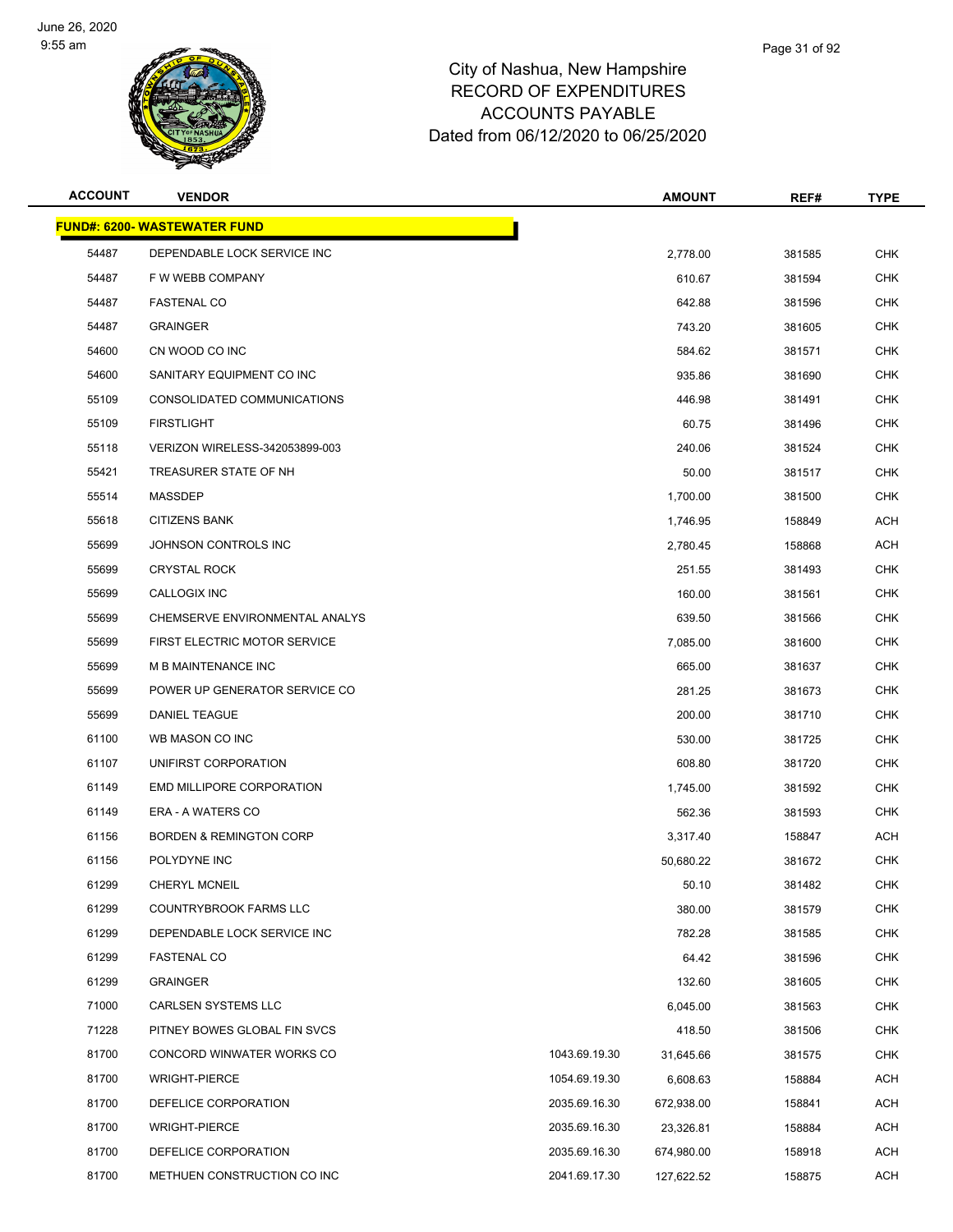

| <b>ACCOUNT</b> | <b>VENDOR</b>                                         |               | <b>AMOUNT</b>  | REF#   | <b>TYPE</b> |
|----------------|-------------------------------------------------------|---------------|----------------|--------|-------------|
|                | <b>FUND#: 6200- WASTEWATER FUND</b>                   |               |                |        |             |
| 81700          | <b>WRIGHT-PIERCE</b>                                  | 2041.69.17.30 | 15,463.97      | 158884 | <b>ACH</b>  |
|                |                                                       |               |                |        |             |
|                | <b>TOTAL FUND 6200 - WASTEWATER FUND</b>              |               | \$1,698,717.83 |        |             |
|                |                                                       |               |                |        |             |
|                | <b>FUND#: 6500- PROPERTY &amp; CASUALTY FUND</b>      |               |                |        |             |
| 54267          | TREASURER STATE OF NH                                 |               | 50.00          | 381515 | <b>CHK</b>  |
| 54267          | TREASURER STATE OF NH                                 |               | 50.00          | 381516 | <b>CHK</b>  |
| 55607          | UNITED PARCEL SERVICE                                 |               | 21.64          | 381520 | <b>CHK</b>  |
| 59120          | USI INSURANCE SERVICES LLC                            |               | 2,550.00       | 158882 | <b>ACH</b>  |
| 61100          | WB MASON CO INC                                       |               | 30.29          | 381725 | <b>CHK</b>  |
| 68360          | THE THRONE DEPOT                                      |               | 100.00         | 382083 | <b>CHK</b>  |
|                | <b>TOTAL FUND 6500 - PROPERTY &amp; CASUALTY FUND</b> |               | \$2,801.93     |        |             |
|                |                                                       |               |                |        |             |
|                | <b>FUND#: 6600- BENEFITS SELF INSURANCE FUND</b>      |               |                |        |             |
| 21520          | COLONIAL LIFE AND ACCIDENT INS                        |               | 2,902.85       | 158822 | <b>ACH</b>  |
| 21520          | COLONIAL LIFE AND ACCIDENT INS                        |               | 567.03         | 158901 | <b>ACH</b>  |
| 45676          | ANTHEM BCBS OF NE                                     |               | (20, 316.71)   | 158817 | <b>ACH</b>  |
| 45676          | ANTHEM BCBS OF NE                                     |               | (99,260.55)    | 158819 | <b>ACH</b>  |
| 45676          | ANTHEM BCBS OF NE                                     |               | (618.56)       | 158922 | <b>ACH</b>  |
| 53452          | <b>LEDDY GROUP</b>                                    |               | 332.80         | 158870 | <b>ACH</b>  |
| 59165          | ANTHEM BCBS OF NE                                     |               | 74,196.50      | 158819 | <b>ACH</b>  |
| 59500          | ANTHEM BCBS OF NE                                     |               | 97,567.00      | 158819 | <b>ACH</b>  |
| 59507          | ANTHEM BCBS OF NE                                     |               | 221,920.57     | 158817 | <b>ACH</b>  |
| 59507          | ANTHEM BCBS OF NE                                     |               | 426,985.59     | 158819 | ACH         |
| 59507          | ANTHEM BCBS OF NE                                     |               | 234,446.17     | 158922 | <b>ACH</b>  |
| 59507          | ANTHEM BCBS OF NE                                     |               | 395,658.89     | 158817 | ACH         |
| 59507          | ANTHEM BCBS OF NE                                     |               | 463,366.09     | 158819 | <b>ACH</b>  |
| 59507          | ANTHEM BCBS OF NE                                     |               | 350,464.39     | 158922 | <b>ACH</b>  |
| 59507          | ANTHEM BCBS OF NE                                     |               | 29,775.34      | 158817 | <b>ACH</b>  |
| 59507          | ANTHEM BCBS OF NE                                     |               | 38,518.53      | 158819 | <b>ACH</b>  |
| 59507          | ANTHEM BCBS OF NE                                     |               | 5,574.52       | 158922 | <b>ACH</b>  |
| 59525          | NORTHEAST DELTA DENTAL                                |               | 49,030.72      | 158815 | <b>ACH</b>  |
| 59525          | NORTHEAST DELTA DENTAL                                |               | 63,485.41      | 158896 | <b>ACH</b>  |
| 59525          | NORTHEAST DELTA DENTAL                                |               | 74,096.84      | 158926 | <b>ACH</b>  |
|                | TOTAL FUND 6600 - BENEFITS SELF INSURANCE FUND        |               | \$2,408,693.42 |        |             |

**FUND#: 7026- CAPITAL EQUIPMENT RESERVE FUND**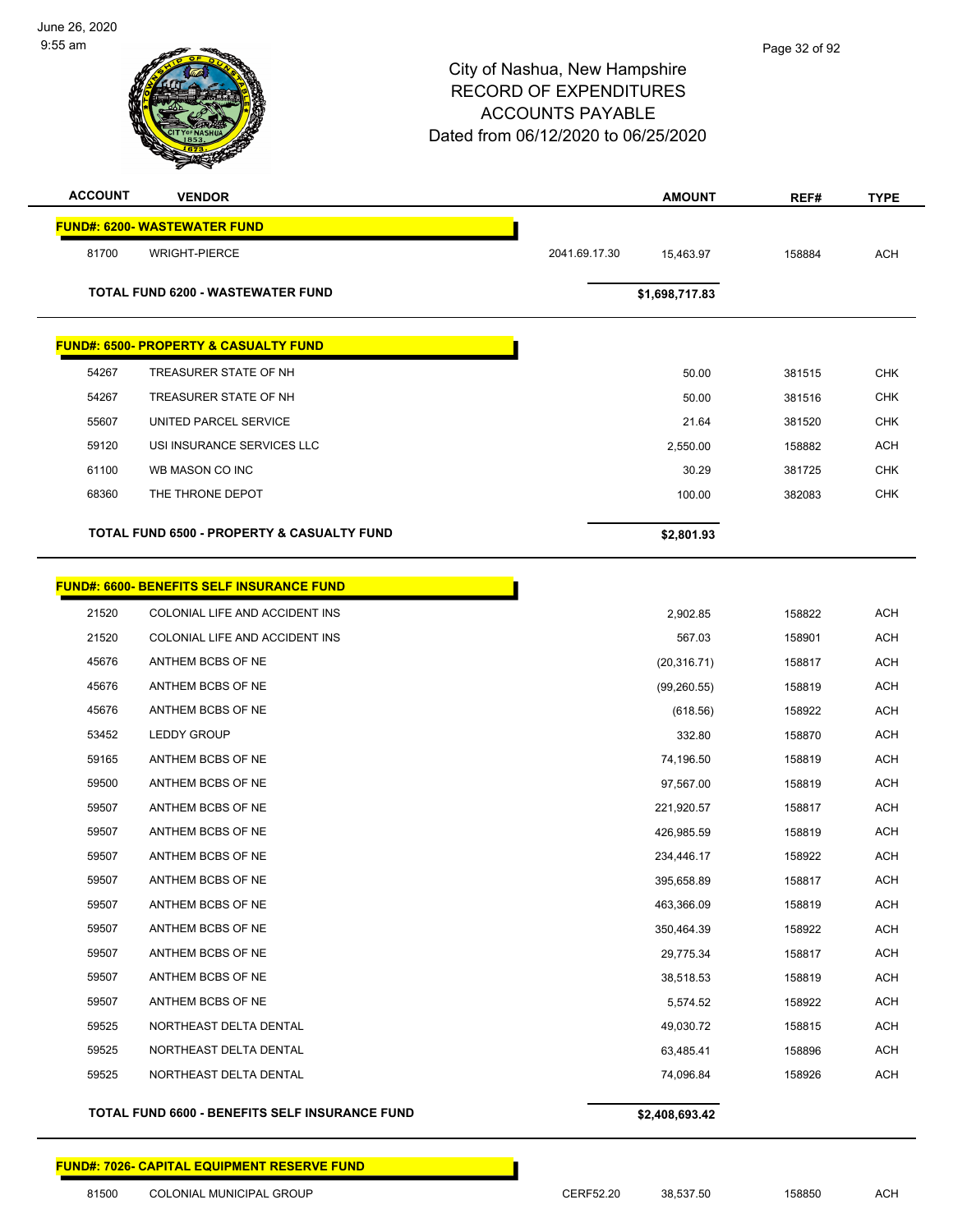| <b>ACCOUNT</b><br><b>VENDOR</b>                     | <b>AMOUNT</b> | REF#   | <b>TYPE</b> |
|-----------------------------------------------------|---------------|--------|-------------|
| TOTAL FUND 7026 - CAPITAL EQUIPMENT RESERVE FUND    | \$38,537.50   |        |             |
| <b>FUND#: 7052- MINE FALLS PARK ETF</b>             |               |        |             |
| 54280<br>SUNBELT RENTALS                            | 1,762.40      | 381703 | <b>CHK</b>  |
| <b>TOTAL FUND 7052 - MINE FALLS PARK ETF</b>        | \$1,762.40    |        |             |
|                                                     |               |        |             |
| <b>FUND#: 7082- DOWNTOWN IMPROVEMENTS ETF</b>       |               |        |             |
| 69055<br>AERIAL MOON YOGA                           | 5,000.00      | 382026 | <b>CHK</b>  |
| 69055<br>PRESTIGE BARBER SHOP                       | 4,000.00      | 382029 | <b>CHK</b>  |
| 69055<br>PROLIFIC INNOVATION                        | 5,000.00      | 382030 | <b>CHK</b>  |
| 69055<br><b>TEMPTATION MEXICAN RESTAURANT</b>       | 5,000.00      | 382032 | <b>CHK</b>  |
| 69055<br><b>TOSTAOS TAPAS BAR</b>                   | 5,000.00      | 382033 | <b>CHK</b>  |
| 69055<br>VIBE YOGA, LLC                             | 5,000.00      | 382035 | <b>CHK</b>  |
| 69055<br><b>WILFRED'S BARBERSHOP</b>                | 5,000.00      | 382036 | <b>CHK</b>  |
| 69055<br><b>GIANT OF SIAM</b>                       | 5,000.00      | 382040 | <b>CHK</b>  |
| 69055<br>NORTON'S CLASSIC CAFE                      | 5,000.00      | 382043 | <b>CHK</b>  |
| RHUM BAR, LLC<br>69055                              | 5,000.00      | 382046 | <b>CHK</b>  |
| 69055<br>HEALTHY QUIT INC                           | 5,000.00      | 382050 | <b>CHK</b>  |
| 69055<br>INDIGO & IVY, LLC                          | 1,650.00      | 382051 | <b>CHK</b>  |
| <b>TOTAL FUND 7082 - DOWNTOWN IMPROVEMENTS ETF</b>  | \$55,650.00   |        |             |
| <b>FUND#: 7504- EDGEWOOD/SUBURBAN MAINT FUND</b>    |               |        |             |
| 61299<br>HARDY DORIC INC                            | 975.00        | 381611 | <b>CHK</b>  |
|                                                     |               |        |             |
| TOTAL FUND 7504 - EDGEWOOD/SUBURBAN MAINT FUND      | \$975.00      |        |             |
| <b>FUND#: 7506- ETF CONTRIB-WOODLAWN CEMETERY</b>   |               |        |             |
| 61299<br>HARDY DORIC INC                            | 585.00        | 381611 | CHK         |
| TOTAL FUND 7506 - ETF CONTRIB-WOODLAWN CEMETERY     | \$585.00      |        |             |
| <b>FUND#: 7549- LIBRARY-MISC LIB DONATIONS</b>      |               |        |             |
| 68322<br>COLLABORATIVE SUMMER LIBRARY               | 355.25        | 381573 | CHK         |
|                                                     |               |        |             |
| <b>TOTAL FUND 7549 - LIBRARY-MISC LIB DONATIONS</b> | \$355.25      |        |             |
| <b>FUND#: 7565- SCHOOL RELATED PROGRAMS-ETF</b>     |               |        |             |
| 61135<br><b>SCHOOL SPIRIT PRODUCTS</b>              | 248.00        | 381931 | CHK         |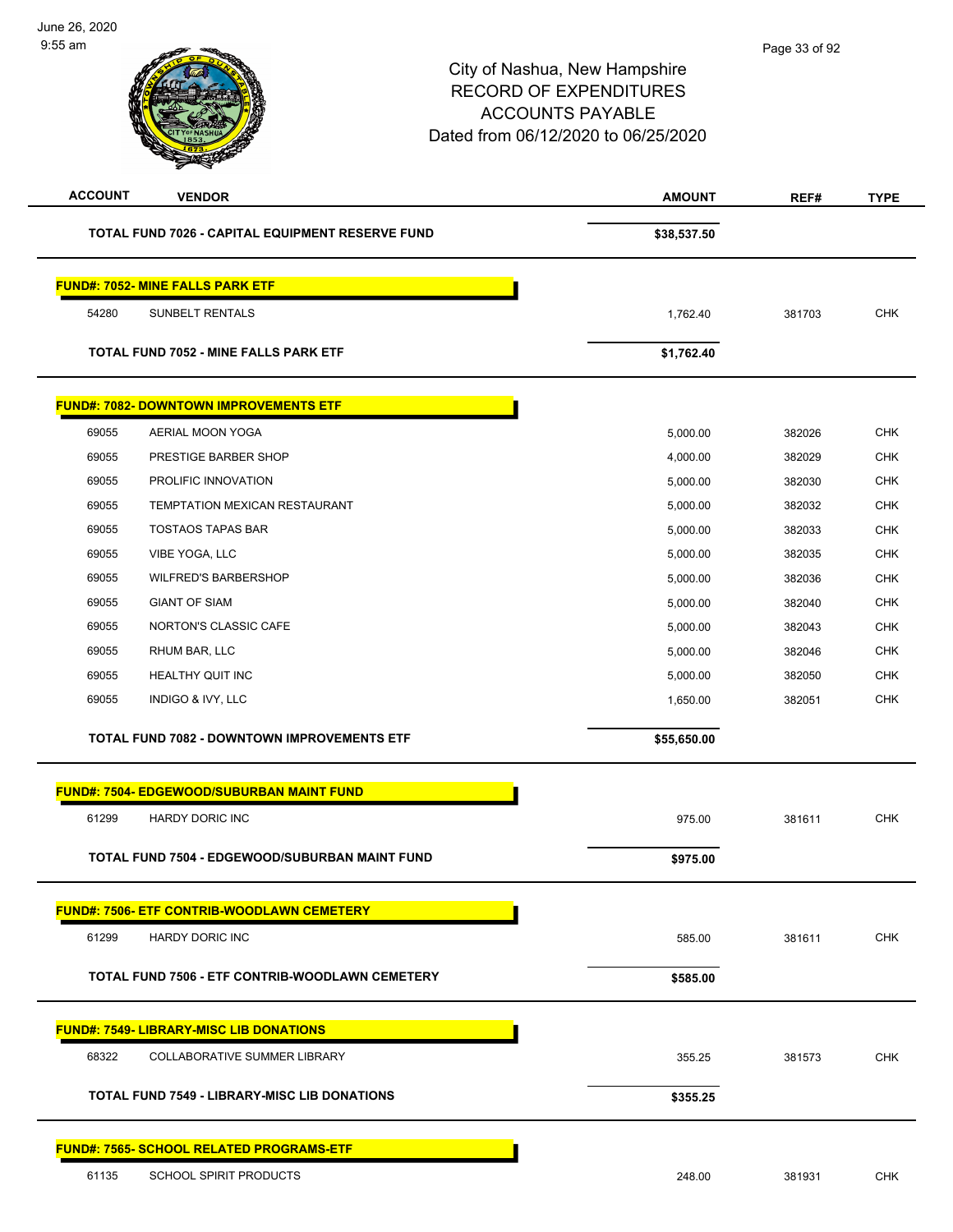| <b>ACCOUNT</b>                                       | <b>VENDOR</b>                                       | <b>AMOUNT</b> | REF#   | <b>TYPE</b> |
|------------------------------------------------------|-----------------------------------------------------|---------------|--------|-------------|
| <b>TOTAL FUND 7565 - SCHOOL RELATED PROGRAMS-ETF</b> |                                                     | \$248.00      |        |             |
|                                                      | <b>FUND#: 8063- LIBRARY-HENRY STEARNS FUND</b>      |               |        |             |
| 61807                                                | <b>INGRAM LIBRARY SERVICES LLC</b>                  | 279.86        | 158865 | <b>ACH</b>  |
| 61807                                                | <b>BAKER &amp; TAYLOR</b>                           | 319.69        | 381548 | <b>CHK</b>  |
| 61830                                                | <b>OVERDRIVE INC</b>                                | 6,779.75      | 381666 | <b>CHK</b>  |
|                                                      | <b>TOTAL FUND 8063 - LIBRARY-HENRY STEARNS FUND</b> | \$7,379.30    |        |             |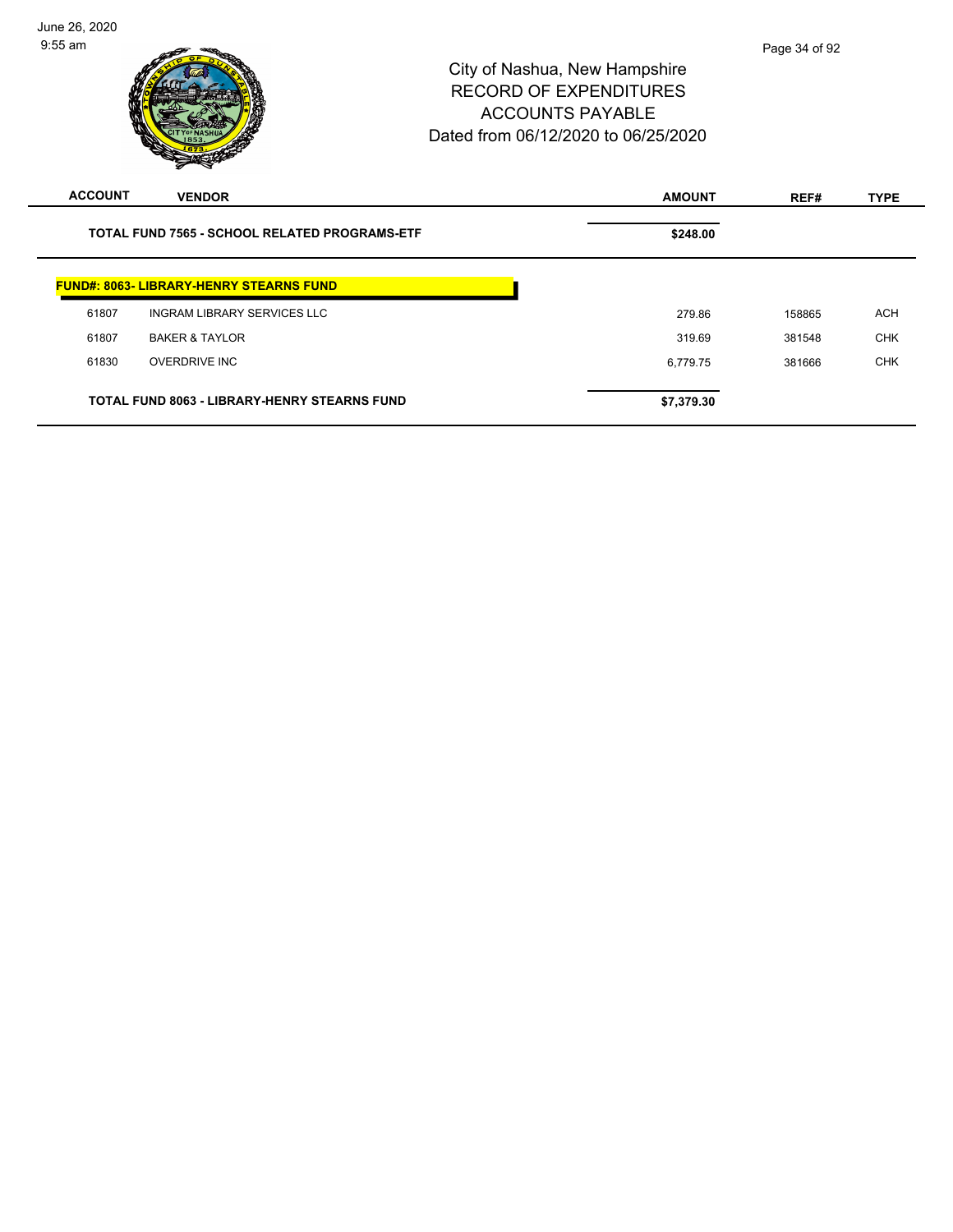

| <b>ACCOUNT</b> | <b>VENDOR</b>                      |                                        | <b>AMOUNT</b><br>REF# | <b>TYPE</b> |
|----------------|------------------------------------|----------------------------------------|-----------------------|-------------|
|                | <b>EXPENDITURE SUMMARY BY FUND</b> |                                        | <b>AMOUNT</b>         |             |
|                | 1000                               | <b>GENERAL FUND</b>                    | 4,335,433.82          |             |
|                | 1001                               | <b>GF-CAPITAL IMPROVEMENTS</b>         | 21,968.22             |             |
|                | 1010                               | <b>GF-PRIOR YEAR ENC &amp; ESCROWS</b> | 40,845.63             |             |
|                | 2100                               | <b>FOOD SERVICES FUND</b>              | 25,787.09             |             |
|                | 2207                               | ADULT ED/CONTINUING ED                 | 83.65                 |             |
|                | 2222                               | AFTER SCHOOL PROGRAM                   | 1,708.92              |             |
|                | 2247                               | <b>CULINARY ARTS</b>                   | 199.96                |             |
|                | 2503                               | <b>PARKS &amp; REC PROGRAMS FUND</b>   | 17,235.00             |             |
|                | 2505                               | PEG ACCESS CHANNELS FUND               | 61,839.77             |             |
|                | 2506                               | HUNT BLDG FACILITY RENTAL FUND         | 877.46                |             |
|                | 2508                               | SPECIAL ROAD & HIGHWAY FUND            | 10,045.00             |             |
|                | 3035                               | FEMA DISASTER ASSIST GRANTS            | 120,839.67            |             |
|                | 3068                               | COMMUNITY SERVICES GRANTS FUND         | 1,360.12              |             |
|                | 3070                               | COMMUNITY HEALTH GRANTS FUND           | 193.83                |             |
|                | 3080                               | COMMUNITY DEVELOPMENT GRANTS           | 42.18                 |             |
|                | 3090                               | URBAN PROGRAM GRANTS FUND              | 20,400.59             |             |
|                | 3120                               | <b>TRANSIT GRANTS FUND</b>             | 24,486.48             |             |
|                | 3800                               | <b>SCHOOL GRANTS FUND</b>              | 89,128.49             |             |
|                | 4005                               | <b>TRAFFIC VIOLATIONS FUND</b>         | 806.10                |             |
|                | 4025                               | DOJ DRUG FORFEITURE FUND               | 2,218.60              |             |
|                | 4053                               | FIRE REGIONAL HAZMAT FUND              | 602.68                |             |
|                | 4080                               | NASHUA CONSERVATION FUND               | 4,490.00              |             |
|                | 4085                               | RIVERFRONT PROMENADE TIF FUND          | 24,900.00             |             |
|                | 4090                               | LIB-LOST/DAMAGED BOOK FINES            | 130.00                |             |
|                | 4600                               | ECON DEV-GREATER NASHUA RLF            | 223,912.00            |             |
|                | 5000                               | CAP PROJECTS-GEN GOVT BLDGS            | 93,375.05             |             |
|                | 5005                               | CAP PROJECTS-GEN GOVT                  | 33,182.00             |             |
|                | 5100                               | CAP PROJECTS-ECONOMIC DEV              | 250.00                |             |
|                | 6000                               | SOLID WASTE FUND                       | 38,280.06             |             |
|                | 6200                               | WASTEWATER FUND                        | 1,698,717.83          |             |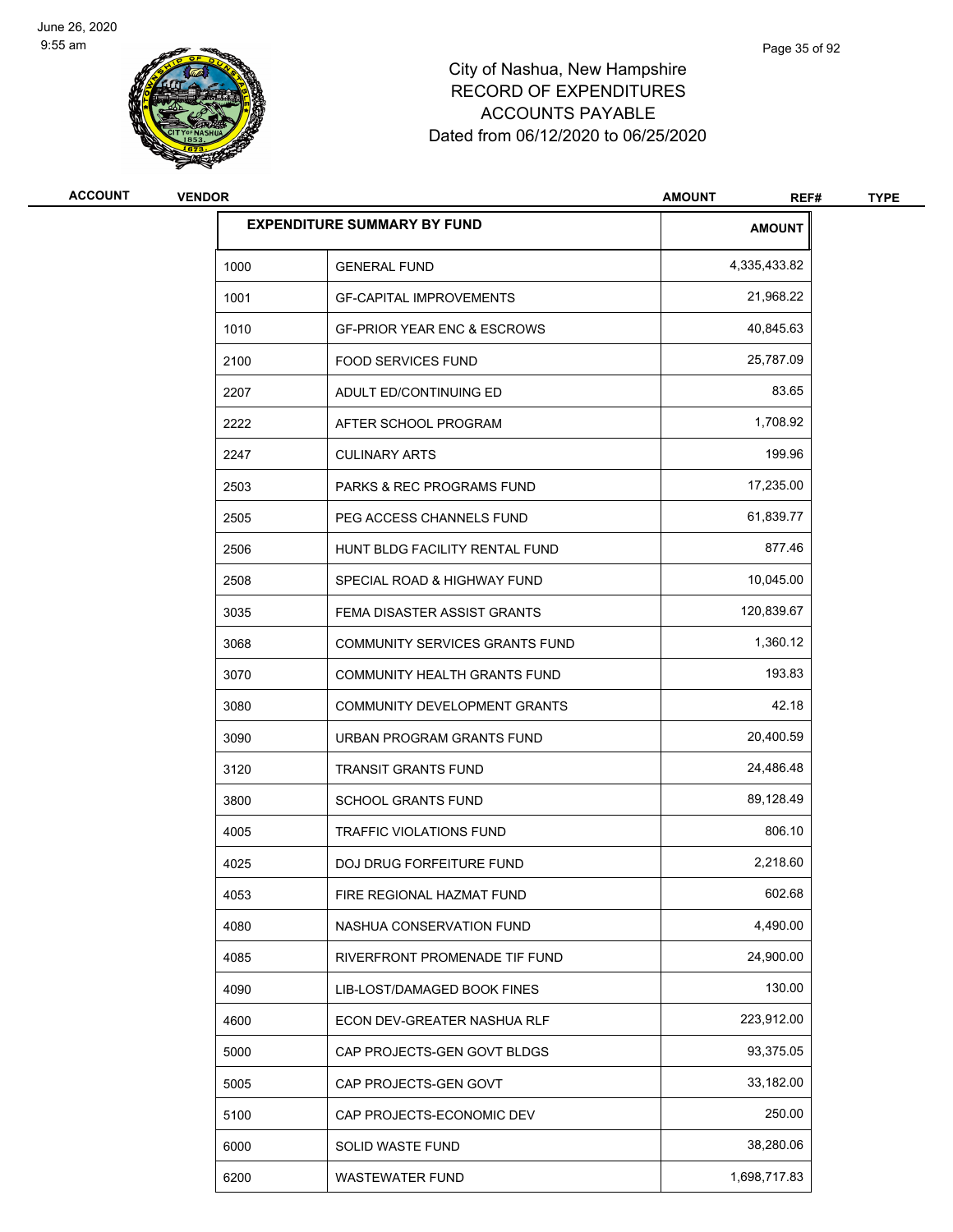

| ACCOUNT | <b>VENDOR</b> |                                    | <b>AMOUNT</b><br>REF# | <b>TYPE</b> |  |
|---------|---------------|------------------------------------|-----------------------|-------------|--|
|         |               |                                    | <b>AMOUNT</b>         |             |  |
|         | 6500          | PROPERTY & CASUALTY FUND           | 2,801.93              |             |  |
|         | 6600          | BENEFITS SELF INSURANCE FUND       | 2,408,693.42          |             |  |
|         | 7026          | CAPITAL EQUIPMENT RESERVE FUND     | 38,537.50             |             |  |
|         | 7052          | MINE FALLS PARK ETF                | 1,762.40              |             |  |
|         | 7082          | DOWNTOWN IMPROVEMENTS ETF          | 55,650.00             |             |  |
|         | 7504          | EDGEWOOD/SUBURBAN MAINT FUND       | 975.00                |             |  |
|         | 7506          | ETF CONTRIB-WOODLAWN CEMETERY      | 585.00                |             |  |
|         | 7549          | LIBRARY-MISC LIB DONATIONS         | 355.25                |             |  |
|         | 7565          | <b>SCHOOL RELATED PROGRAMS-ETF</b> | 248.00                |             |  |
|         | 8063          | LIBRARY-HENRY STEARNS FUND         | 7,379.30              |             |  |
|         | <b>TOTAL:</b> |                                    | 9,410,328.00          |             |  |
|         |               |                                    |                       |             |  |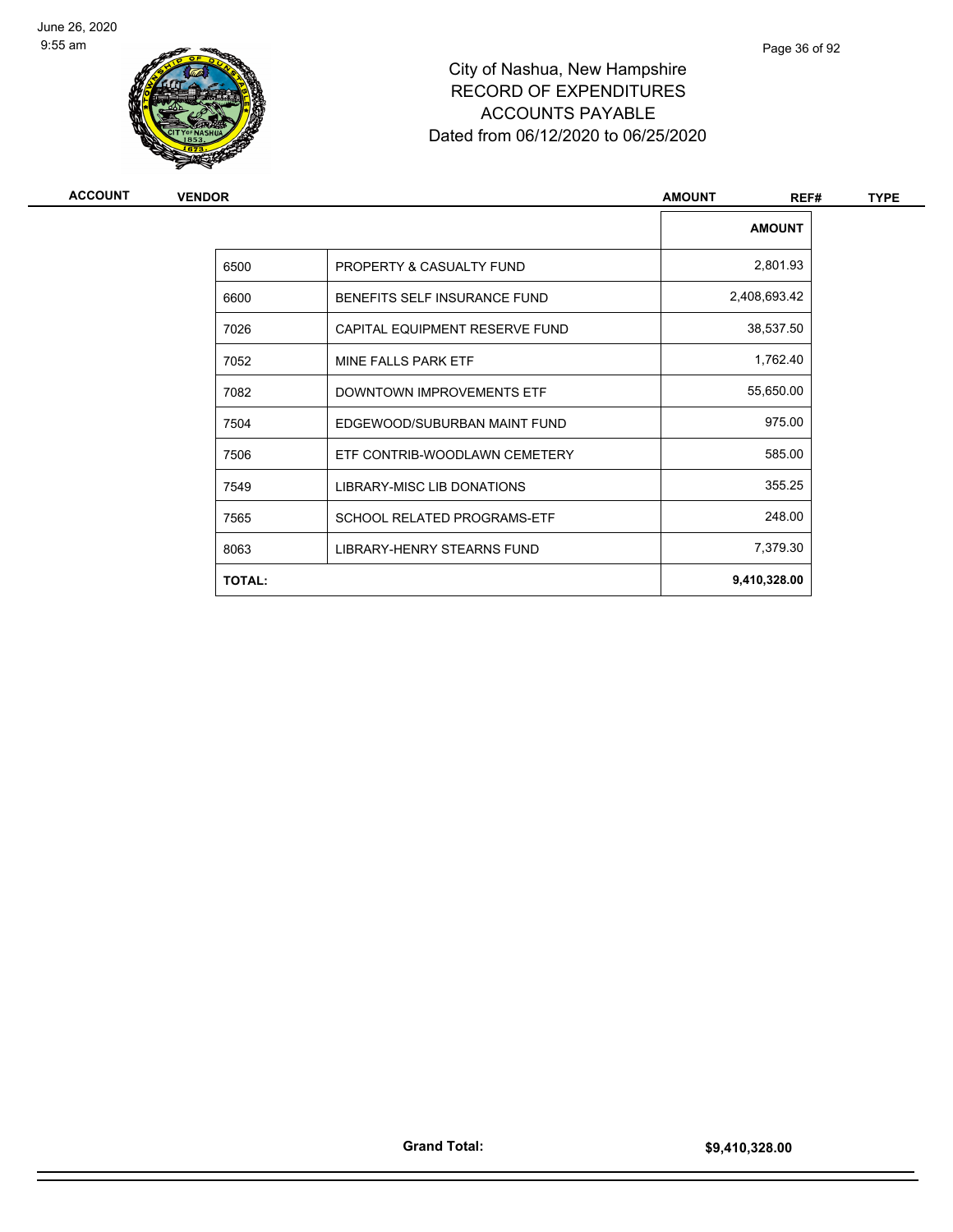

Page 37 of 92

| <b>PAY DATE</b>                   | <b>ACCOUNT</b>                       | <b>DESCRIPTION</b>                       | <b>AMOUNT</b> |
|-----------------------------------|--------------------------------------|------------------------------------------|---------------|
| <b>FUND#: 1000 - GENERAL FUND</b> |                                      |                                          |               |
| 101                               | <b>MAYOR</b>                         |                                          |               |
| 6/18/20                           | 51100                                | ADMINISTRATIVE ASSISTANT II              | 706.55        |
| 6/25/20                           | 51100                                | ADMINISTRATIVE ASSISTANT II              | 706.55        |
| 6/18/20                           | 51100                                | CHIEF OF STAFF                           | 1,754.10      |
| 6/25/20                           | 51100                                | CHIEF OF STAFF                           | 1,754.10      |
| 6/18/20                           | 51100                                | COMMUNICATIONS & SPECIAL PRJ COORDINATOR | 886.00        |
| 6/25/20                           | 51100                                | COMMUNICATIONS & SPECIAL PRJ COORDINATOR | 886.00        |
| 6/18/20                           | 51100                                | CONSTITUENT SERVICES COORDINATOR         | 886.00        |
| 6/25/20                           | 51100                                | CONSTITUENT SERVICES COORDINATOR         | 886.00        |
| 6/18/20                           | 51500                                | <b>MAYOR</b>                             | 2,290.80      |
| 6/25/20                           | 51500                                | <b>MAYOR</b>                             | 2,290.80      |
| 6/25/20                           | 55118                                | TELEPHONE-CELLULAR                       | 150.00        |
|                                   | <b>TOTAL 101 - MAYOR</b>             |                                          | \$13,196.90   |
| 102                               | <b>BOARD OF ALDERMEN</b>             |                                          |               |
| 6/18/20                           | 51100                                | LEGISLATIVE AFFAIRS MANAGER              | 1,578.70      |
| 6/25/20                           | 51100                                | LEGISLATIVE AFFAIRS MANAGER              | 1,578.70      |
| 6/18/20                           | 51200                                | LEGISLATIVE TRANSCRIPTION SPEC           | 353.62        |
| 6/25/20                           | 51200                                | LEGISLATIVE TRANSCRIPTION SPEC           | 353.60        |
| 6/25/20                           | 51500                                | <b>BOARD OF ALDERMEN</b>                 | 17,500.00     |
| 6/25/20                           | 51500                                | <b>SUB TEACHER</b>                       | 1,250.00      |
|                                   | <b>TOTAL 102 - BOARD OF ALDERMEN</b> |                                          | \$22,614.62   |
| 103<br><b>LEGAL</b>               |                                      |                                          |               |
| 6/18/20                           | 51100                                | <b>CORPORATION COUNSEL</b>               | 2.561.50      |
| 6/25/20                           | 51100                                | <b>CORPORATION COUNSEL</b>               | 2,561.50      |
| 6/18/20                           | 51100                                | DEPUTY CORPORATION COUNSEL               | 4,444.50      |
| 6/25/20                           | 51100                                | DEPUTY CORPORATION COUNSEL               | 4,444.50      |
| 6/18/20                           | 51100                                | <b>LEGAL ASSISTANT</b>                   | 2,065.25      |
| 6/25/20                           | 51100                                | <b>LEGAL ASSISTANT</b>                   | 2,065.25      |
| 6/25/20                           | 55118                                | TELEPHONE-CELLULAR                       | 100.00        |
| <b>TOTAL 103 - LEGAL</b>          |                                      |                                          | \$18,242.50   |
| 106                               | <b>ADMINISTRATIVE SERVICES</b>       |                                          |               |
| 6/18/20                           | 51100                                | ADMINISTRATIVE ASSISTANT I               | 735.30        |
| 6/25/20                           | 51100                                | ADMINISTRATIVE ASSISTANT I               | 735.30        |
| 6/18/20                           | 51100                                | ADMINISTRATIVE SERVICES DIRECTOR         | 2,023.90      |
| 6/25/20                           | 51100                                | ADMINISTRATIVE SERVICES DIRECTOR         | 2,023.90      |
| 6/18/20                           | 51100                                | <b>GRANT WRITER</b>                      | 657.80        |
| 6/25/20                           | 51100                                | <b>GRANT WRITER</b>                      | 657.80        |
| 6/25/20                           | 55118                                | TELEPHONE-CELLULAR                       | 125.00        |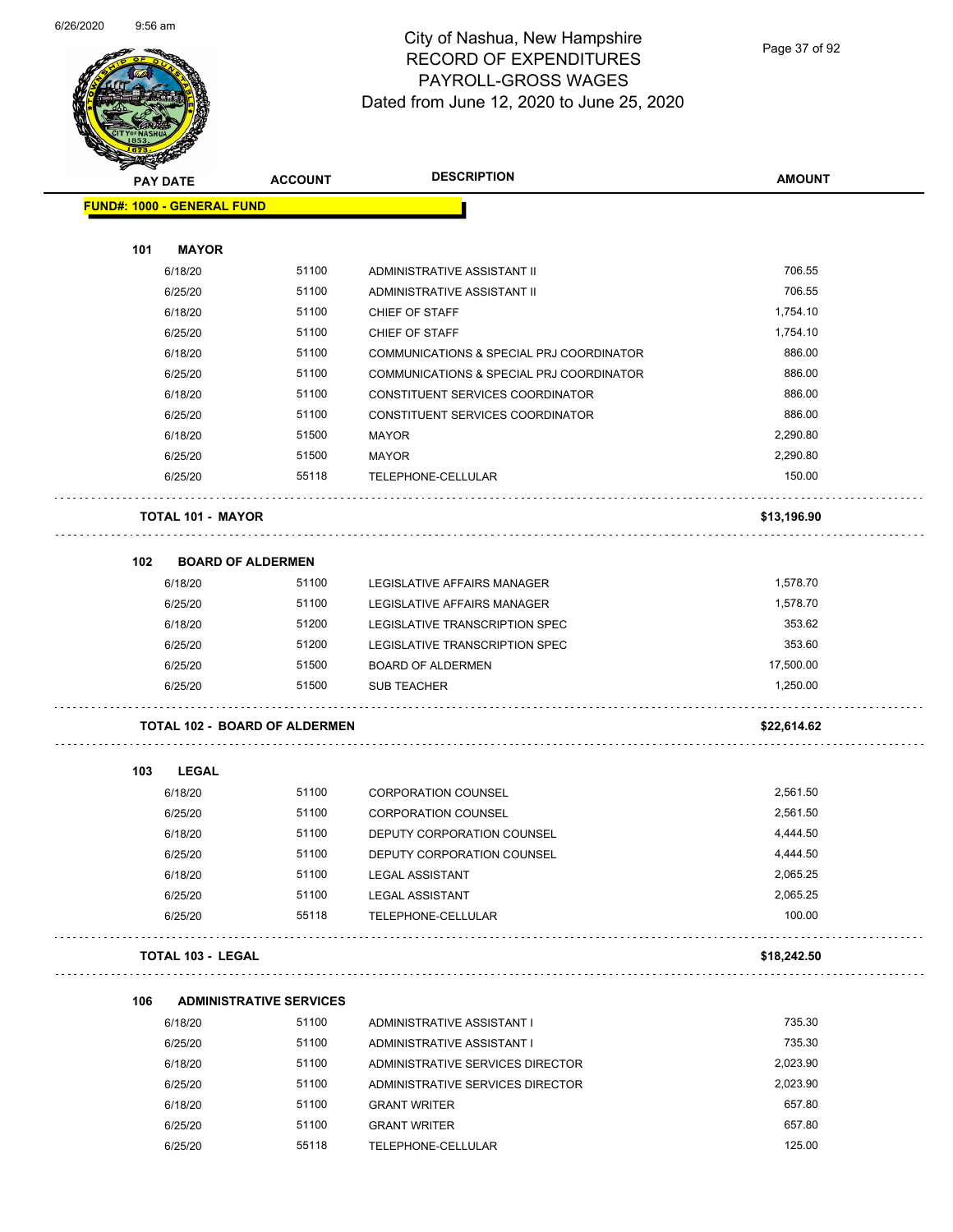| 6/26/2020 |  | $9:57$ am |
|-----------|--|-----------|
|-----------|--|-----------|

Page 38 of 92

| <b>PAY DATE</b>    | <b>ACCOUNT</b>                                   | <b>DESCRIPTION</b>                     | <b>AMOUNT</b>   |
|--------------------|--------------------------------------------------|----------------------------------------|-----------------|
|                    | <b>FUND#: 1000 - GENERAL FUND</b>                |                                        |                 |
|                    | <b>TOTAL 106 - ADMINISTRATIVE SERVICES</b>       |                                        | \$6,959.00      |
|                    |                                                  |                                        |                 |
| 107                | <b>CITY CLERK</b>                                |                                        |                 |
| 6/18/20            | 51100                                            | <b>CITY CLERK</b>                      | 1,897.40        |
| 6/25/20            | 51100                                            | <b>CITY CLERK</b>                      | 1,897.40        |
| 6/18/20            | 51100                                            | <b>CLERK VITAL RECORDS II</b>          | 1,867.50        |
| 6/25/20            | 51100                                            | <b>CLERK VITAL RECORDS II</b>          | 1,867.51        |
| 6/18/20            | 51100                                            | DEPUTY CITY CLERK                      | 1,216.25        |
| 6/25/20            | 51100                                            | DEPUTY CITY CLERK                      | 1,216.25        |
| 6/18/20            | 51300                                            | <b>CLERK VITAL RECORDS II</b>          | 385.17          |
| 6/25/20            | 51300                                            | <b>CLERK VITAL RECORDS II</b>          | 46.68           |
| 6/25/20            | 51400                                            | <b>CITY CLERK TEMP</b>                 | 200.00          |
| 6/25/20            | 51514                                            | <b>ELECTED REGISTRAR MEMBER</b>        | 150.00          |
|                    | <b>TOTAL 107 - CITY CLERK</b>                    |                                        | \$10,744.16     |
| 110                | <b>ARLINGTON ST COMMUNITY CENTER</b>             |                                        |                 |
| 6/18/20            | 51100                                            | ARLINGTON ST COMMUNITY CENTER DIRECTOR | 1,043.55        |
| 6/25/20            | 51100                                            | ARLINGTON ST COMMUNITY CENTER DIRECTOR | 1,043.55        |
| 6/25/20            | 55118                                            | TELEPHONE-CELLULAR                     | 50.00           |
|                    | <b>TOTAL 110 - ARLINGTON ST COMMUNITY CENTER</b> |                                        | \$2,137.10      |
|                    |                                                  |                                        |                 |
| 111                | <b>HUMAN RESOURCES</b>                           |                                        |                 |
| 6/18/20            | 51100                                            | <b>HR SPECIALIST</b>                   | 973.00          |
| 6/25/20            | 51100                                            | <b>HR SPECIALIST</b>                   | 973.00          |
|                    | 51100                                            | <b>HRIS &amp; PAYROLL ANALYST</b>      | 1,297.30        |
| 6/18/20            | 51100                                            | HRIS & PAYROLL ANALYST                 | 1,297.30        |
| 6/25/20            |                                                  | HUMAN RESOURCES DIRECTOR               | 1,907.35        |
| 6/18/20            | 51100                                            |                                        | 1,907.35        |
| 6/25/20            | 51100                                            | HUMAN RESOURCES DIRECTOR               |                 |
| 6/18/20            | 51100                                            | HUMAN RESOURCES MANAGER                | 1,313.50        |
| 6/25/20            | 51100                                            | HUMAN RESOURCES MANAGER                | 1,313.50        |
| 6/18/20            | 51100                                            | PAYROLL ANALYST                        | 2,349.98        |
| 6/25/20            | 51100                                            | PAYROLL ANALYST                        | 2,349.96        |
| 6/18/20            | 51100                                            | PAYROLL MANAGER                        | 1,651.40        |
| 6/25/20            | 51100                                            | PAYROLL MANAGER                        | 1,651.40        |
| 6/18/20            | 51200                                            | ADMINISTRATIVE ASSISTANT I             | 412.29          |
| 6/25/20            | 51200                                            | ADMINISTRATIVE ASSISTANT I             | 432.90          |
| 6/18/20            | 51300                                            | PAYROLL ANALYST                        | 75.98           |
| 6/25/20<br>6/25/20 | 51300<br>55118                                   | PAYROLL ANALYST<br>TELEPHONE-CELLULAR  | 303.94<br>50.00 |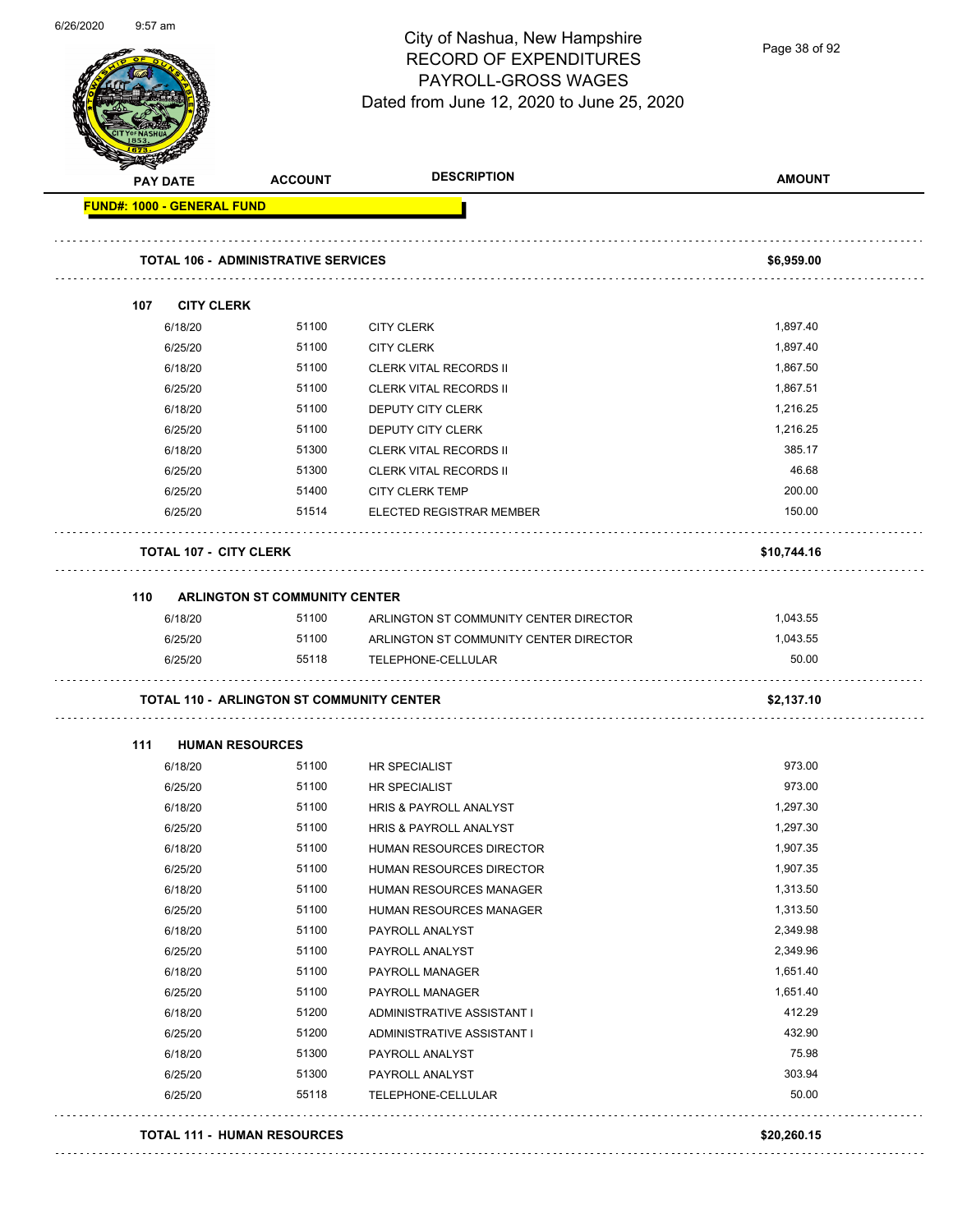

| <b>PAY DATE</b>                   | <b>ACCOUNT</b>                | <b>DESCRIPTION</b>                       | <b>AMOUNT</b> |
|-----------------------------------|-------------------------------|------------------------------------------|---------------|
| <b>FUND#: 1000 - GENERAL FUND</b> |                               |                                          |               |
|                                   |                               |                                          |               |
| 122                               | <b>INFORMATION TECHNOLOGY</b> |                                          |               |
| 6/18/20                           | 51100                         | ADMIN ASSISTANT III                      | 824.10        |
| 6/25/20                           | 51100                         | ADMIN ASSISTANT III                      | 824.10        |
| 6/18/20                           | 51100                         | <b>ENTERPRISE SYS ADMINISTRATOR</b>      | 1,651.40      |
| 6/25/20                           | 51100                         | <b>ENTERPRISE SYS ADMINISTRATOR</b>      | 1,651.40      |
| 6/18/20                           | 51100                         | ERP SYSTEM ADMIN DBA                     | 1,973.35      |
| 6/25/20                           | 51100                         | ERP SYSTEM ADMIN DBA                     | 1,973.35      |
| 6/18/20                           | 51100                         | IT APPLICATIONS ANALYST                  | 1,445.40      |
| 6/25/20                           | 51100                         | IT APPLICATIONS ANALYST                  | 1,445.40      |
| 6/18/20                           | 51100                         | IT DIVISION DIRECTOR                     | 2,427.25      |
| 6/25/20                           | 51100                         | IT DIVISION DIRECTOR                     | 2,427.25      |
| 6/18/20                           | 51100                         | IT INFRASTRUCTURE ANALYST                | 1,334.10      |
| 6/25/20                           | 51100                         | IT INFRASTRUCTURE ANALYST                | 1,334.10      |
| 6/18/20                           | 51100                         | IT MANAGER, INFRASTRUCTURE               | 2,177.35      |
| 6/25/20                           | 51100                         | IT MANAGER, INFRASTRUCTURE               | 2,177.35      |
| 6/18/20                           | 51100                         | IT MANAGER, PROJECT/DEVELOPMENT SERVICES | 1,684.20      |
| 6/25/20                           | 51100                         | IT MANAGER, PROJECT/DEVELOPMENT SERVICES | 1,684.20      |
| 6/18/20                           | 51100                         | IT MANAGER, TECHNICAL SERVICES           | 1,620.45      |
| 6/25/20                           | 51100                         | IT MANAGER, TECHNICAL SERVICES           | 1,620.45      |
| 6/18/20                           | 51100                         | TECHNICAL SPEC II NET SUPPORT            | 1,273.15      |
| 6/25/20                           | 51100                         | TECHNICAL SPEC II NET SUPPORT            | 1,273.15      |
| 6/18/20                           | 51100                         | <b>TECHNICAL SPECIALIST I</b>            | 888.90        |
| 6/25/20                           | 51100                         | <b>TECHNICAL SPECIALIST I</b>            | 888.90        |
| 6/18/20                           | 51100                         | WEB ADMINISTRATOR/GRAPHIC DESINGER       | 983.40        |
| 6/25/20                           | 51100                         | WEB ADMINISTRATOR/GRAPHIC DESINGER       | 983.40        |
| 6/18/20                           | 51300                         | <b>TECHNICAL SPECIALIST I</b>            | 41.67         |
| 6/25/20                           | 51300                         | <b>TECHNICAL SPECIALIST I</b>            | 8.34          |
| 6/25/20                           | 55118                         | TELEPHONE-CELLULAR                       | 234.00        |
|                                   |                               |                                          |               |

**TOTAL 122 - INFORMATION TECHNOLOGY \$36,850.11**

**126 FINANCIAL SERVICES**

| 6/18/20 | 51100 | <b>ACCOUNTANT</b>            | 1,062.30 |
|---------|-------|------------------------------|----------|
| 6/25/20 | 51100 | <b>ACCOUNTANT</b>            | 1,062.30 |
| 6/18/20 | 51100 | ACCOUNTS PAYABLE COORDINATOR | 2,362.36 |
| 6/25/20 | 51100 | ACCOUNTS PAYABLE COORDINATOR | 2,362.39 |
| 6/18/20 | 51100 | ACCOUNTS PAYABLE SUPV        | 1,158.35 |
| 6/25/20 | 51100 | ACCOUNTS PAYABLE SUPV        | 1,158.35 |
| 6/18/20 | 51100 | CFO COMPTROLLER              | 2,664.05 |
| 6/25/20 | 51100 | CFO COMPTROLLER              | 2.664.05 |
| 6/18/20 | 51100 | DEP TREASURER TAX COLLECTOR  | 1.243.25 |
| 6/25/20 | 51100 | DEP TREASURER TAX COLLECTOR  | 1.243.25 |
| 6/18/20 | 51100 | FINANCE AND ADMIN MANAGER    | 888.05   |
| 6/25/20 | 51100 | FINANCE AND ADMIN MANAGER    | 888.04   |
| 6/18/20 | 51100 | <b>MVR CLERK I</b>           | 1.196.66 |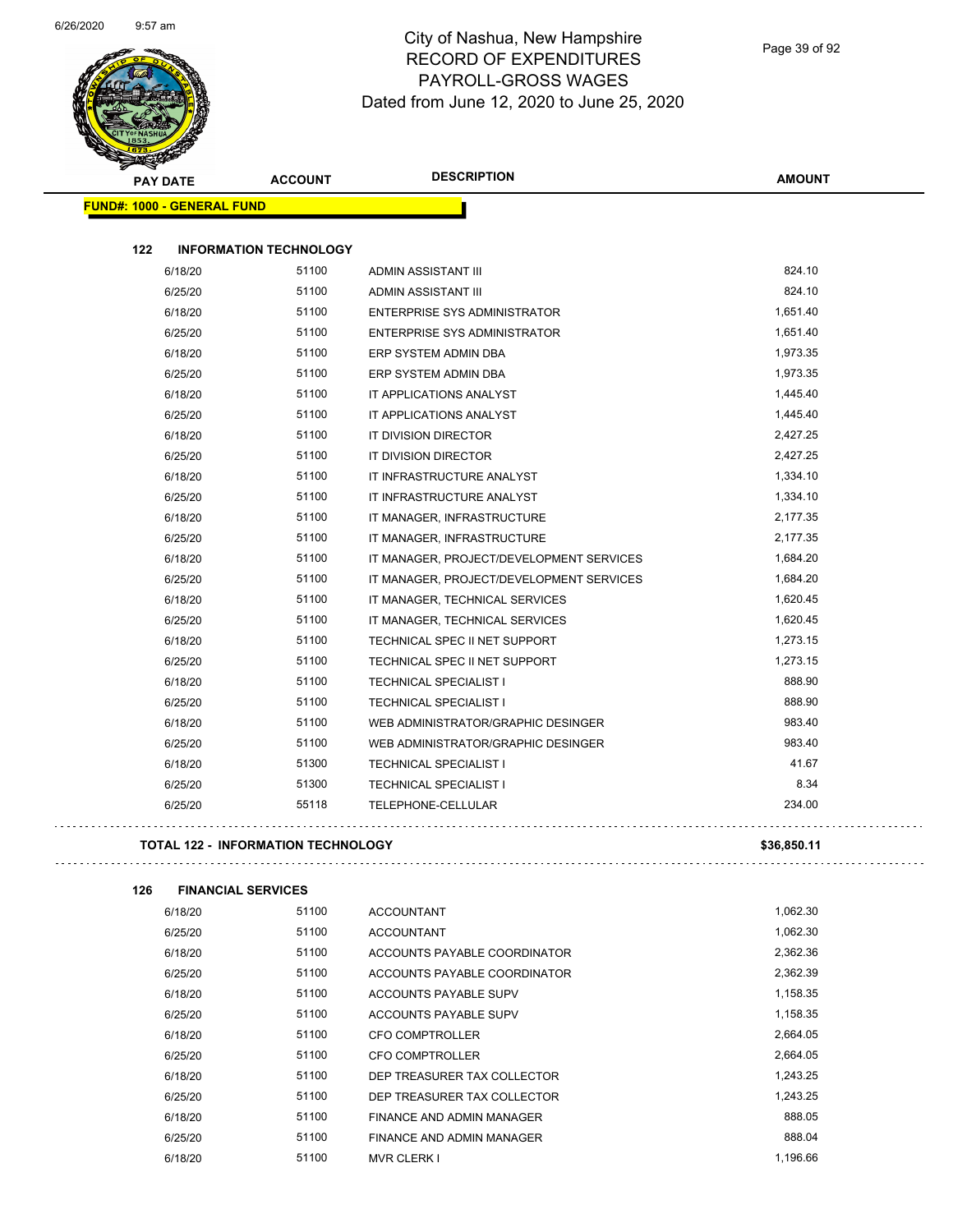

| <b>PAY DATE</b>                   | <b>ACCOUNT</b>                        | <b>DESCRIPTION</b>               | <b>AMOUNT</b> |
|-----------------------------------|---------------------------------------|----------------------------------|---------------|
| <b>FUND#: 1000 - GENERAL FUND</b> |                                       |                                  |               |
|                                   |                                       |                                  |               |
| 126                               | <b>FINANCIAL SERVICES</b>             |                                  |               |
| 6/25/20                           | 51100                                 | <b>MVR CLERK I</b>               | 1,196.69      |
| 6/18/20                           | 51100                                 | MVR CLERK II                     | 1,571.73      |
| 6/25/20                           | 51100                                 | MVR CLERK II                     | 1,571.71      |
| 6/18/20                           | 51100                                 | MVR CLERK III                    | 1,565.40      |
| 6/25/20                           | 51100                                 | MVR CLERK III                    | 1,565.40      |
| 6/18/20                           | 51100                                 | ORDINANCE VIOLATIONS COORDINATOR | 299.55        |
| 6/25/20                           | 51100                                 | ORDINANCE VIOLATIONS COORDINATOR | 299.56        |
| 6/18/20                           | 51100                                 | REVENUE ACCOUNTS SPEC            | 898.05        |
| 6/25/20                           | 51100                                 | REVENUE ACCOUNTS SPEC            | 898.05        |
| 6/18/20                           | 51100                                 | REVENUE COORDINATOR              | 1,103.65      |
| 6/25/20                           | 51100                                 | REVENUE COORDINATOR              | 1,103.65      |
| 6/18/20                           | 51100                                 | <b>SENIOR FINANCE MANAGER</b>    | 1,776.05      |
| 6/25/20                           | 51100                                 | <b>SENIOR FINANCE MANAGER</b>    | 1,776.05      |
| 6/18/20                           | 51100                                 | SENIOR FINANCIAL ANALYST         | 1,268.06      |
| 6/25/20                           | 51100                                 | SENIOR FINANCIAL ANALYST         | 1,268.05      |
| 6/18/20                           | 51100                                 | SR MGR ACCT FIN REPORTING        | 1,381.35      |
| 6/25/20                           | 51100                                 | SR MGR ACCT FIN REPORTING        | 1,381.35      |
| 6/18/20                           | 51100                                 | SUPV VEHICLE REGISTRATION        | 1,282.70      |
| 6/25/20                           | 51100                                 | SUPV VEHICLE REGISTRATION        | 1,282.70      |
| 6/18/20                           | 51100                                 | TREASURER TAX COLLECTOR          | 2,177.35      |
| 6/25/20                           | 51100                                 | TREASURER TAX COLLECTOR          | 2,177.35      |
| 6/18/20                           | 51200                                 | <b>ACCOUNTING TEMP</b>           | 187.50        |
| 6/25/20                           | 51200                                 | <b>ACCOUNTING TEMP</b>           | 180.00        |
| 6/18/20                           | 51200                                 | TRUST ACCOUNTANT PT              | 773.00        |
| 6/25/20                           | 51200                                 | TRUST ACCOUNTANT PT              | 773.00        |
| 6/18/20                           | 51300                                 | <b>MVR CLERK I</b>               | 89.76         |
| 6/25/20                           | 51300                                 | <b>MVR CLERK I</b>               | 33.66         |
| 6/18/20                           | 51300                                 | <b>MVR CLERK II</b>              | 535.95        |
| 6/25/20                           | 51300                                 | MVR CLERK II                     | 228.32        |
| 6/18/20                           | 51300                                 | MVR CLERK III                    | 461.76        |
| 6/25/20                           | 51300                                 | MVR CLERK III                    | 356.44        |
| 6/18/20                           | 51300                                 | REVENUE ACCOUNTS SPEC            | 8.42          |
| 6/18/20                           | 51300                                 | REVENUE COORDINATOR              | 103.48        |
| 6/25/20                           | 51300                                 | REVENUE COORDINATOR              | 134.52        |
| 6/25/20                           | 51400                                 | <b>MOTOR VEHICLE TEMP</b>        | 587.25        |
| 6/25/20                           | 55118                                 | TELEPHONE-CELLULAR               | 50.00         |
|                                   | <b>TOTAL 126 - FINANCIAL SERVICES</b> |                                  | \$52,300.91   |
| 129<br><b>CITY BUILDINGS</b>      |                                       |                                  |               |
|                                   |                                       |                                  |               |

| 6/18/20 | 51100 | <b>BUILDING MANAGER</b> | 1.305.25 |
|---------|-------|-------------------------|----------|
| 6/25/20 | 51100 | <b>BUILDING MANAGER</b> | 1.305.25 |
| 6/18/20 | 51100 | CUSTODIAN I             | 1.282.70 |
| 6/25/20 | 51100 | CUSTODIAN I             | 1.266.02 |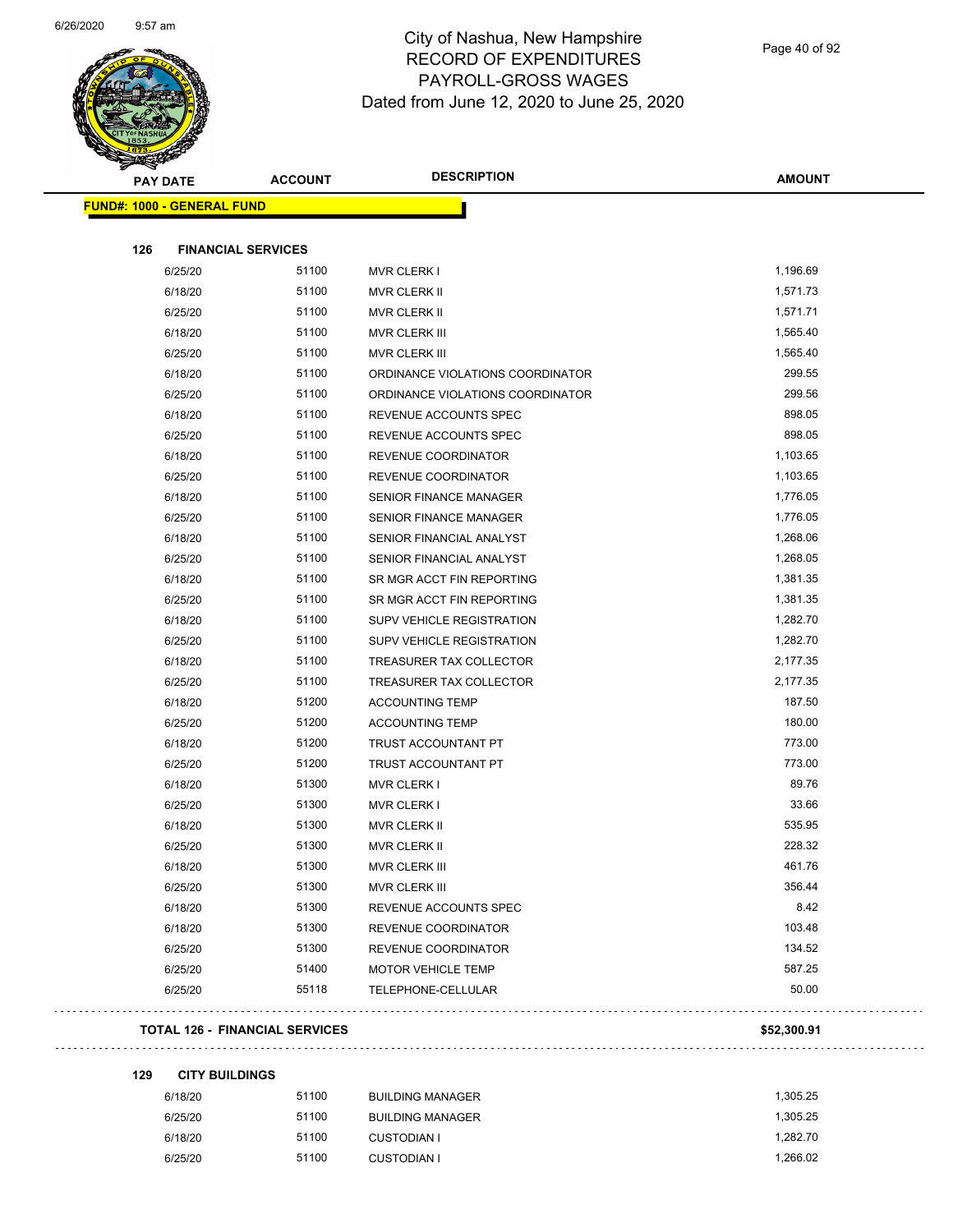

Page 41 of 92

|     | <b>PAY DATE</b>               | <b>ACCOUNT</b>                    | <b>DESCRIPTION</b>             | <b>AMOUNT</b> |
|-----|-------------------------------|-----------------------------------|--------------------------------|---------------|
|     | FUND#: 1000 - GENERAL FUND    |                                   |                                |               |
|     |                               |                                   |                                |               |
| 129 | <b>CITY BUILDINGS</b>         |                                   |                                |               |
|     | 6/18/20                       | 51100                             | <b>ENERGY MANAGER</b>          | 1,403.30      |
|     | 6/25/20                       | 51100                             | <b>ENERGY MANAGER</b>          | 1,403.30      |
|     | 6/18/20                       | 51100                             | MAINTENANCE SPEC               | 1,366.54      |
|     | 6/25/20                       | 51100                             | <b>MAINTENANCE SPEC</b>        | 1,366.55      |
|     | 6/18/20                       | 51200                             | <b>CUSTODIAN I</b>             | 355.66        |
|     | 6/25/20                       | 51200                             | <b>CUSTODIAN I</b>             | 355.67        |
|     | 6/25/20                       | 51300                             | <b>BUILDING MANAGER</b>        | 97.90         |
|     | 6/25/20                       | 51300                             | <b>CUSTODIAN I</b>             | 25.00         |
|     | 6/25/20                       | 55118                             | TELEPHONE-CELLULAR             | 84.00         |
|     |                               | <b>TOTAL 129 - CITY BUILDINGS</b> |                                | \$11,617.14   |
| 130 | <b>PURCHASING</b>             |                                   |                                |               |
|     | 6/18/20                       | 51100                             | PURCHASING AGENT I             | 774.97        |
|     | 6/25/20                       | 51100                             | PURCHASING AGENT I             | 774.96        |
|     | 6/18/20                       | 51100                             | PURCHASING AGENT II            | 962.15        |
|     | 6/25/20                       | 51100                             | PURCHASING AGENT II            | 962.15        |
|     | 6/18/20                       | 51100                             | PURCHASING MANAGER             | 1,776.05      |
|     | 6/25/20                       | 51100                             | PURCHASING MANAGER             | 1,776.05      |
|     | 6/18/20                       | 51200                             | MESSENGER MAIL DISTRIBUTION CL | (0.02)        |
|     | 6/18/20                       | 51300                             | PURCHASING AGENT I             | 7.26          |
|     | 6/18/20                       | 51750                             | MESSENGER MAIL DISTRIBUTION CL | 2,630.88      |
|     | <b>TOTAL 130 - PURCHASING</b> |                                   |                                | \$9,664.45    |
| 131 | <b>HUNT BUILDING</b>          |                                   |                                |               |
|     | 6/18/20                       | 51100                             | HUNT MEMORIAL BLDG & ARTS ADM  | 394.20        |
|     | 6/25/20                       | 51100                             | HUNT MEMORIAL BLDG & ARTS ADM  | 394.19        |
|     |                               | <b>TOTAL 131 - HUNT BUILDING</b>  |                                | \$788.39      |
|     |                               |                                   |                                |               |
| 132 | <b>ASSESSING</b><br>6/18/20   | 51100                             | ASSESSING ADMIN SPEC II CSR    | 1,498.35      |
|     | 6/25/20                       | 51100                             | ASSESSING ADMIN SPEC II CSR    | 1,498.35      |
|     |                               | 51100                             |                                | 1,020.05      |
|     | 6/18/20<br>6/25/20            | 51100                             | ASSESSING ADMIN SPEC III CSR   | 1,020.05      |
|     | 6/18/20                       | 51100                             | ASSESSING ADMIN SPEC III CSR   | 813.45        |
|     | 6/25/20                       | 51100                             | ASSESSOR I<br>ASSESSOR I       | 813.45        |
|     | 6/18/20                       | 51100                             |                                | 1,171.15      |
|     | 6/25/20                       | 51100                             | ASSESSOR II<br>ASSESSOR II     | 1,171.15      |
|     | 6/18/20                       | 51100                             | ASSESSOR III                   | 2,518.80      |
|     | 6/25/20                       | 51100                             | ASSESSOR III                   | 2,518.80      |
|     | 6/18/20                       | 51100                             | DEPARTMENT COORDINATOR         | 806.75        |
|     |                               |                                   |                                |               |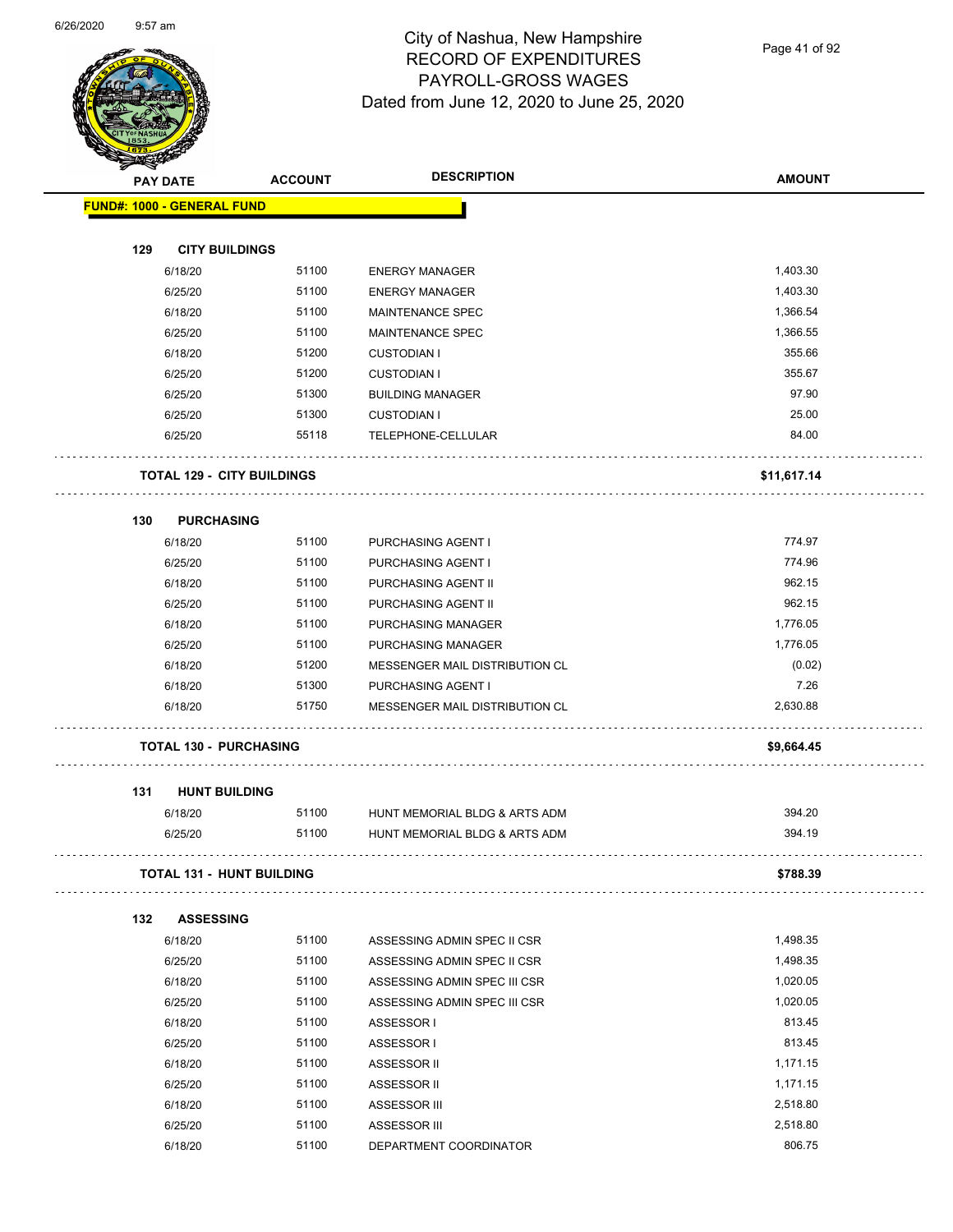

Page 42 of 92

|     | <b>PAY DATE</b>                   | <b>ACCOUNT</b>                            | <b>DESCRIPTION</b>            | <b>AMOUNT</b> |
|-----|-----------------------------------|-------------------------------------------|-------------------------------|---------------|
|     | <b>FUND#: 1000 - GENERAL FUND</b> |                                           |                               |               |
| 132 | <b>ASSESSING</b>                  |                                           |                               |               |
|     | 6/25/20                           | 51100                                     | DEPARTMENT COORDINATOR        | 806.75        |
|     | 6/25/20                           | 51512                                     | <b>CITY CLERK TEMP</b>        | 125.00        |
|     | 6/25/20                           | 51512                                     | ELECTED BOARD MEMBER          | 250.00        |
|     | <b>TOTAL 132 - ASSESSING</b>      |                                           |                               | \$16,032.10   |
| 134 | <b>GIS</b>                        |                                           |                               |               |
|     | 6/18/20                           | 51100                                     | <b>GIS TECHNICIAN II</b>      | 1,199.70      |
|     | 6/25/20                           | 51100                                     | <b>GIS TECHNICIAN II</b>      | 1,199.70      |
|     | TOTAL 134 - GIS                   |                                           |                               | \$2,399.40    |
| 140 |                                   | <b>PINEWOOD CEMETERY</b>                  |                               |               |
|     | 6/18/20                           | 51400                                     | SEASONAL                      | 1,071.00      |
|     | 6/25/20                           | 51400                                     | SEASONAL                      | 1,120.00      |
|     | 6/25/20                           | 51700                                     | SUPERINTENDENT CEMETERY I     | 1,000.00      |
|     | 6/25/20                           | 55314                                     | FIXED RATE MILEAGE ALLOWANCE  | 100.00        |
|     |                                   | <b>TOTAL 140 - PINEWOOD CEMETERY</b>      |                               | \$3,291.00    |
| 142 |                                   | <b>WOODLAWN CEMETERY</b>                  |                               |               |
|     | 6/18/20                           | 51100                                     | <b>GROUNDSKEEPER CEMETERY</b> | 1,480.00      |
|     | 6/25/20                           | 51100                                     | <b>GROUNDSKEEPER CEMETERY</b> | 1,480.00      |
|     | 6/18/20                           | 51100                                     | <b>SUBFOREMAN CEMETERY</b>    | 901.25        |
|     | 6/25/20                           | 51100                                     | SUBFOREMAN CEMETERY           | 901.25        |
|     | 6/18/20                           | 51100                                     | SUPERINTENDENT CEMETERY I     | 1,263.75      |
|     | 6/25/20                           | 51100                                     | SUPERINTENDENT CEMETERY I     | 1,263.75      |
|     | 6/18/20                           | 51300                                     | <b>GROUNDSKEEPER CEMETERY</b> | 152.64        |
|     | 6/25/20                           | 51300                                     | <b>GROUNDSKEEPER CEMETERY</b> | 27.76         |
|     | 6/18/20                           | 51400                                     | SEASONAL                      | 49.00         |
|     |                                   | <b>TOTAL 142 - WOODLAWN CEMETERY</b>      |                               | \$7,519.40    |
| 144 |                                   | <b>EDGEWOOD &amp; SUBURBAN CEMETERIES</b> |                               |               |
|     | 6/18/20                           | 51100                                     | <b>GROUNDSKEEPER CEMETERY</b> | 1,286.25      |
|     | 6/25/20                           | 51100                                     | <b>GROUNDSKEEPER CEMETERY</b> | 1,286.25      |
|     | 6/18/20                           | 51100                                     | SUBFOREMAN CEMETERY           | 778.65        |
|     | 6/25/20                           | 51100                                     | SUBFOREMAN CEMETERY           | 778.65        |
|     | 6/18/20                           | 51100                                     | SUPERINTENDENT CEMETERY II    | 1,282.70      |
|     | 6/25/20                           | 51100                                     | SUPERINTENDENT CEMETERY II    | 1,282.70      |
|     | 6/18/20                           | 51400                                     | SEASONAL                      | 2,009.00      |
|     | 6/25/20                           | 51400                                     | SEASONAL                      | 2,205.00      |
|     | 6/25/20                           | 51700                                     | SUPERINTENDENT CEMETERY II    | 2,027.00      |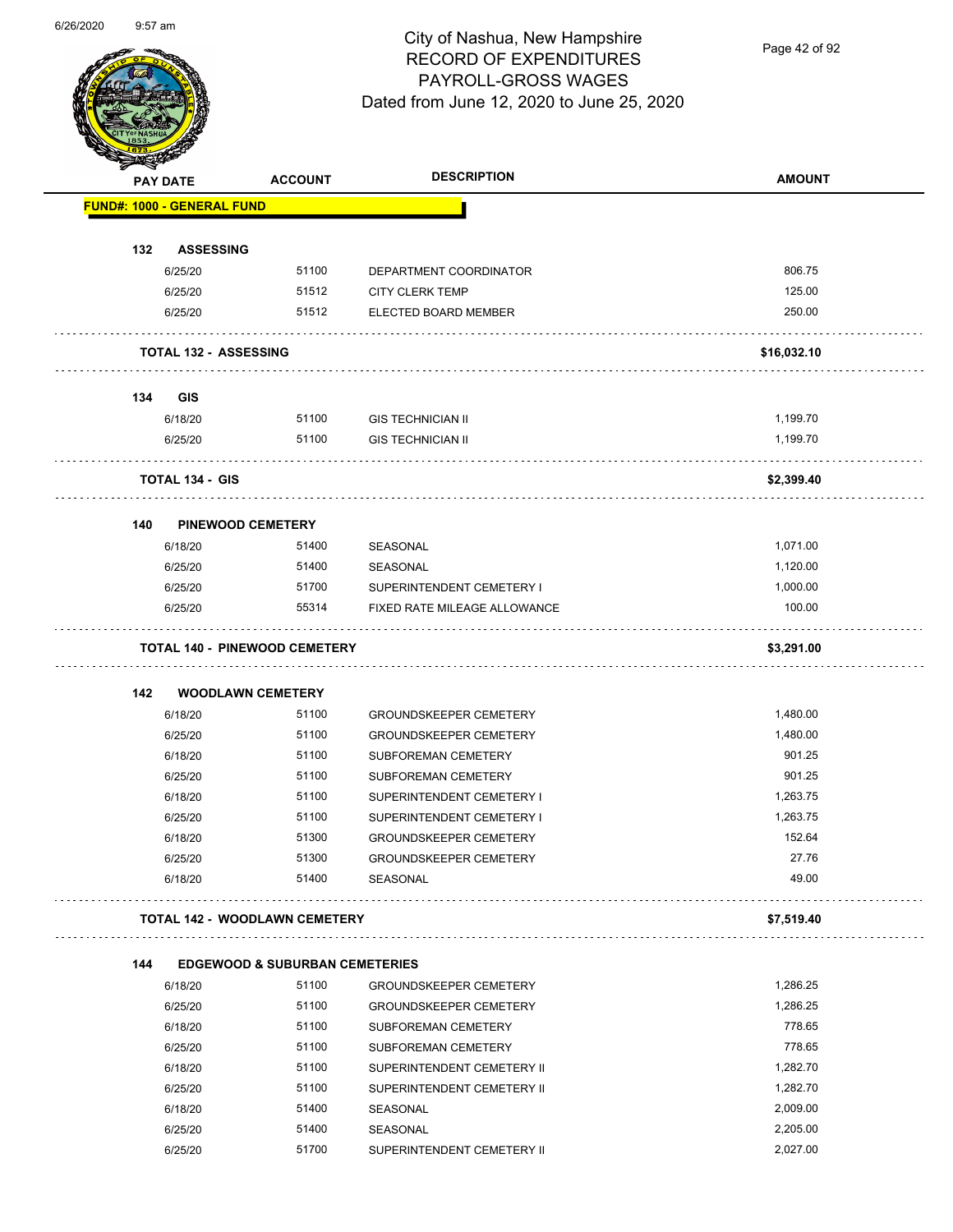| 0/20/2020 | $9.57$ am                         |                                                       | City of Nashua, New Hampshire<br><b>RECORD OF EXPENDITURES</b><br>PAYROLL-GROSS WAGES<br>Dated from June 12, 2020 to June 25, 2020 | Page 43 of 92 |
|-----------|-----------------------------------|-------------------------------------------------------|------------------------------------------------------------------------------------------------------------------------------------|---------------|
|           |                                   |                                                       |                                                                                                                                    |               |
|           | <b>PAY DATE</b>                   | <b>ACCOUNT</b>                                        | <b>DESCRIPTION</b>                                                                                                                 | <b>AMOUNT</b> |
|           | <b>FUND#: 1000 - GENERAL FUND</b> |                                                       |                                                                                                                                    |               |
|           |                                   |                                                       |                                                                                                                                    |               |
|           | 144                               | <b>EDGEWOOD &amp; SUBURBAN CEMETERIES</b>             |                                                                                                                                    |               |
|           | 6/25/20                           | 55314                                                 | FIXED RATE MILEAGE ALLOWANCE                                                                                                       | 100.00        |
|           |                                   |                                                       |                                                                                                                                    |               |
|           |                                   | <b>TOTAL 144 - EDGEWOOD &amp; SUBURBAN CEMETERIES</b> |                                                                                                                                    | \$13,036.20   |
|           |                                   |                                                       |                                                                                                                                    |               |
|           | 150<br><b>POLICE</b><br>6/18/20   | 51100                                                 | <b>1ST YEAR OFFICERS</b>                                                                                                           | 10,524.00     |
|           | 6/25/20                           | 51100                                                 | <b>1ST YEAR OFFICERS</b>                                                                                                           | 9,892.56      |
|           | 6/18/20                           | 51100                                                 | 1ST YR OFFICERS CERTIFIED SPEC                                                                                                     | 1,099.90      |
|           | 6/25/20                           | 51100                                                 | 1ST YR OFFICERS CERTIFIED SPEC                                                                                                     | 1,099.90      |
|           |                                   | 51100                                                 |                                                                                                                                    | 7,150.00      |
|           | 6/18/20                           | 51100                                                 | 1st YR SPECIAL OFFICER CERTIFIED II                                                                                                |               |
|           | 6/25/20                           |                                                       | 1st YR SPECIAL OFFICER CERTIFIED II                                                                                                | 7,150.00      |
|           | 6/18/20                           | 51100                                                 | <b>ACCOUNT CLERK III</b>                                                                                                           | 2,333.76      |
|           | 6/25/20                           | 51100                                                 | <b>ACCOUNT CLERK III</b>                                                                                                           | 2,333.77      |
|           | 6/18/20                           | 51100                                                 | ADMIN ASSISTANT I DETECTIVES                                                                                                       | 2,872.30      |
|           | 6/25/20                           | 51100                                                 | ADMIN ASSISTANT I DETECTIVES                                                                                                       | 2,872.30      |
|           | 6/18/20                           | 51100                                                 | ADMIN ASSISTANT I LEGAL                                                                                                            | 774.05        |
|           | 6/25/20                           | 51100                                                 | ADMIN ASSISTANT I LEGAL                                                                                                            | 774.05        |
|           | 6/18/20                           | 51100                                                 | ADMIN ASSISTANT II LEGAL                                                                                                           | 784.25        |
|           | 6/25/20                           | 51100                                                 | ADMIN ASSISTANT II LEGAL                                                                                                           | 784.25        |
|           | 6/18/20                           | 51100                                                 | ADMIN ASSISTANT III PROF STANDARDS                                                                                                 | 983.25        |
|           | 6/25/20                           | 51100                                                 | ADMIN ASSISTANT III PROF STANDARDS                                                                                                 | 983.25        |
|           | 6/18/20                           | 51100                                                 | ADMIN ASSISTANT III SERVICES                                                                                                       | 810.60        |
|           | 6/25/20                           | 51100                                                 | ADMIN ASSISTANT III SERVICES                                                                                                       | 810.57        |
|           | 6/18/20                           | 51100                                                 | ADMIN ASSISTANT IV UNIFORM FIELD OPS                                                                                               | 853.00        |
|           | 6/25/20                           | 51100                                                 | ADMIN ASSISTANT IV UNIFORM FIELD OPS                                                                                               | 853.02        |
|           | 6/18/20                           | 51100                                                 | ADMIN SUPERVISOR DETECTIVES                                                                                                        | 994.15        |
|           | 6/25/20                           | 51100                                                 | ADMIN SUPERVISOR DETECTIVES                                                                                                        | 994.15        |
|           | 6/18/20                           | 51100                                                 | ADMINISTRATIVE PROJECT SPEC                                                                                                        | 1,315.60      |
|           | 6/25/20                           | 51100                                                 | ADMINISTRATIVE PROJECT SPEC                                                                                                        | 1,315.60      |
|           | 6/18/20                           | 51100                                                 | ANIMAL CONTROL OFFICER                                                                                                             | 1,028.90      |
|           | 6/25/20                           | 51100                                                 | ANIMAL CONTROL OFFICER                                                                                                             | 1,028.90      |
|           | 6/18/20                           | 51100                                                 | ASSISTANT RECORDS MANAGER                                                                                                          | 1,082.90      |
|           | 6/25/20                           | 51100                                                 | ASSISTANT RECORDS MANAGER                                                                                                          | 1,082.90      |
|           | 6/18/20                           | 51100                                                 | AUTO MECHANIC 1ST CLASS                                                                                                            | 1,755.20      |
|           | 6/25/20                           | 51100                                                 | AUTO MECHANIC 1ST CLASS                                                                                                            | 1,755.20      |
|           | 6/18/20                           | 51100                                                 | <b>BUILDING MAINTENANCE SUPV</b>                                                                                                   | 1,082.90      |
|           | 6/25/20                           | 51100                                                 | <b>BUILDING MAINTENANCE SUPV</b>                                                                                                   | 1,082.91      |
|           | 6/18/20                           | 51100                                                 | <b>CAPTAIN</b>                                                                                                                     | 16,638.29     |
|           | 6/25/20                           | 51100                                                 | <b>CAPTAIN</b>                                                                                                                     | 16,638.29     |
|           | 6/18/20                           | 51100                                                 | CHIEF OF POLICE                                                                                                                    | 2,928.65      |
|           | 6/25/20                           | 51100                                                 | CHIEF OF POLICE                                                                                                                    | 2,928.65      |
|           | 6/18/20                           | 51100                                                 | COMM TECH ALL DESIGNATIONS                                                                                                         | 8,097.11      |
|           | 6/25/20                           | 51100                                                 | COMM TECH ALL DESIGNATIONS                                                                                                         | 8,097.12      |
|           | 6/18/20                           | 51100                                                 | COMMUNITY POLICE COORD CEMD                                                                                                        | 1,426.20      |
|           |                                   |                                                       |                                                                                                                                    |               |

6/26/2020 9:57 am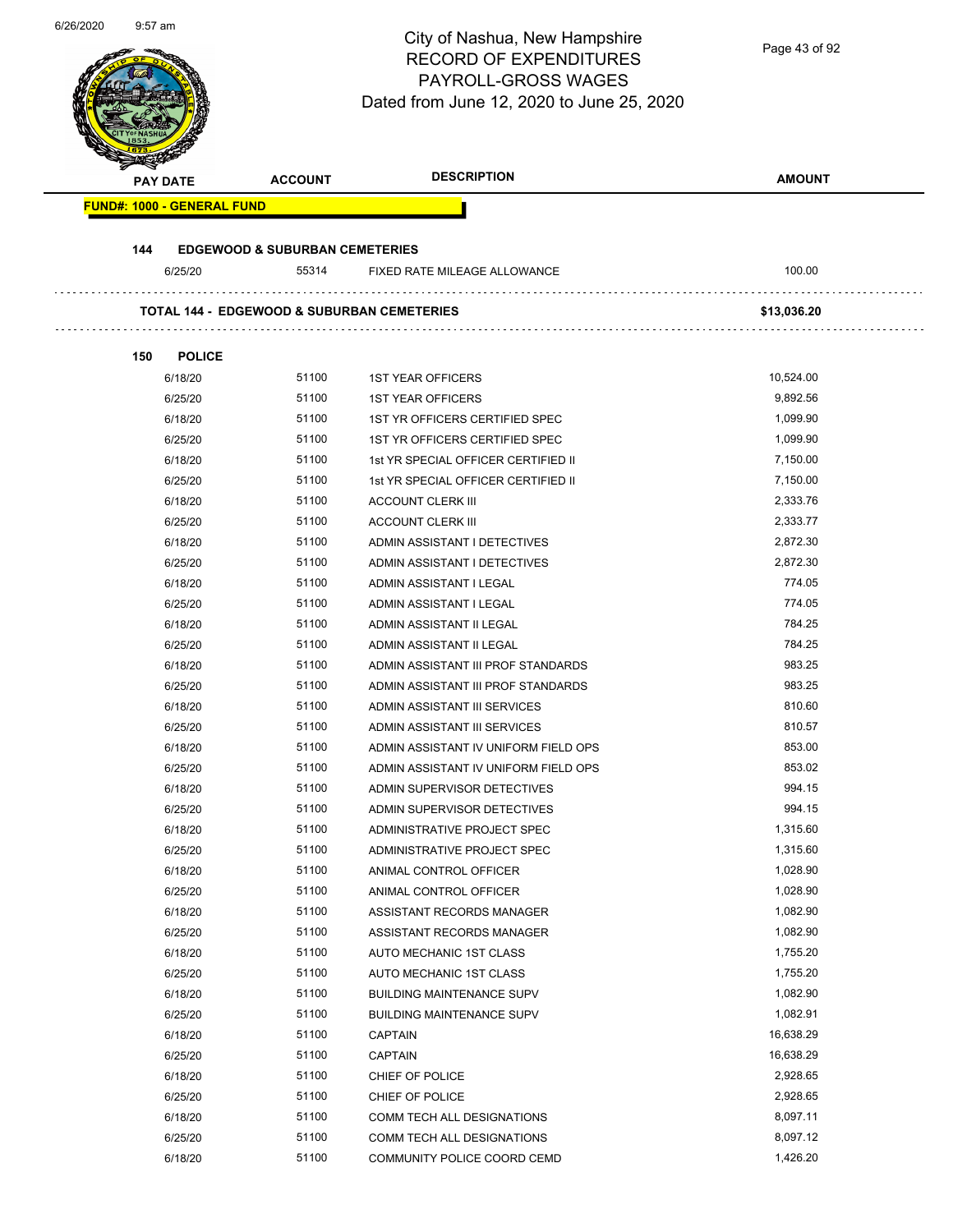

|     | <b>PAY DATE</b>                   | <b>ACCOUNT</b> | <b>DESCRIPTION</b>             | <b>AMOUNT</b> |
|-----|-----------------------------------|----------------|--------------------------------|---------------|
|     | <b>FUND#: 1000 - GENERAL FUND</b> |                |                                |               |
|     |                                   |                |                                |               |
| 150 | <b>POLICE</b>                     |                |                                |               |
|     | 6/25/20                           | 51100          | COMMUNITY POLICE COORD CEMD    | 1,426.20      |
|     | 6/18/20                           | 51100          | <b>CRIME ANALYST</b>           | 1,096.70      |
|     | 6/25/20                           | 51100          | <b>CRIME ANALYST</b>           | 1,096.70      |
|     | 6/18/20                           | 51100          | <b>CUSTODIAN III</b>           | 1,585.25      |
|     | 6/25/20                           | 51100          | <b>CUSTODIAN III</b>           | 1,585.24      |
|     | 6/18/20                           | 51100          | DEPUTY CHIEF OF POLICE         | 5,307.80      |
|     | 6/25/20                           | 51100          | DEPUTY CHIEF OF POLICE         | 5,307.80      |
|     | 6/18/20                           | 51100          | DETENTION SPEC                 | 2,719.30      |
|     | 6/25/20                           | 51100          | <b>DETENTION SPEC</b>          | 2,719.30      |
|     | 6/18/20                           | 51100          | DISPATCHERS ALL DESIGNATIONS   | 4,496.92      |
|     | 6/25/20                           | 51100          | DISPATCHERS ALL DESIGNATIONS   | 4,496.92      |
|     | 6/18/20                           | 51100          | FLEET MAINTENANCE ASST SUPV    | 1,014.40      |
|     | 6/25/20                           | 51100          | FLEET MAINTENANCE ASST SUPV    | 1,014.40      |
|     | 6/18/20                           | 51100          | IT MANAGER/SOFTWARE SPECIALIST | 1,819.90      |
|     | 6/25/20                           | 51100          | IT MANAGER/SOFTWARE SPECIALIST | 1,819.90      |
|     | 6/18/20                           | 51100          | IT PROGRAMS ADMIN & INSTRUCTOR | 1,139.00      |
|     | 6/25/20                           | 51100          | IT PROGRAMS ADMIN & INSTRUCTOR | 1,139.00      |
|     | 6/18/20                           | 51100          | LIEUTENANT                     | 18,227.10     |
|     | 6/25/20                           | 51100          | LIEUTENANT                     | 18,227.11     |
|     | 6/18/20                           | 51100          | NPD BUSINESS COORDINATOR       | 1,138.10      |
|     | 6/25/20                           | 51100          | NPD BUSINESS COORDINATOR       | 1,138.10      |
|     | 6/18/20                           | 51100          | NPD BUSINESS MANAGER           | 1,802.00      |
|     | 6/25/20                           | 51100          | NPD BUSINESS MANAGER           | 1,802.00      |
|     | 6/18/20                           | 51100          | NPD NETWORK ADMINISTRATOR      | 1,450.75      |
|     | 6/25/20                           | 51100          | NPD NETWORK ADMINISTRATOR      | 1,450.75      |
|     | 6/18/20                           | 51100          | PARALEGAL                      | 871.10        |
|     | 6/25/20                           | 51100          | PARALEGAL                      | 871.10        |
|     | 6/18/20                           | 51100          | PATROLMAN ALL RANKS            | 171,441.80    |
|     | 6/25/20                           | 51100          | PATROLMAN ALL RANKS            | 171,449.60    |
|     | 6/18/20                           | 51100          | POLICE ATTORNEY                | 3,098.78      |
|     | 6/25/20                           | 51100          | POLICE ATTORNEY                | 3,098.78      |
|     | 6/18/20                           | 51100          | RECORDS & COMMUNICATIONS MGR   | 1,673.90      |
|     | 6/25/20                           | 51100          | RECORDS & COMMUNICATIONS MGR   | 1,673.90      |
|     | 6/18/20                           | 51100          | <b>RECORDS TECHNICIAN I</b>    | 2,098.20      |
|     | 6/25/20                           | 51100          | <b>RECORDS TECHNICIAN I</b>    | 2,098.20      |
|     | 6/18/20                           | 51100          | <b>RECORDS TECHNICIAN II</b>   | 909.94        |
|     | 6/25/20                           | 51100          | RECORDS TECHNICIAN II          | 909.90        |
|     | 6/18/20                           | 51100          | SERGEANT                       | 44,503.70     |
|     | 6/25/20                           | 51100          | <b>SERGEANT</b>                | 44,556.40     |
|     | 6/18/20                           | 51100          | SHIFT LEADER                   | 2,185.00      |
|     | 6/25/20                           | 51100          | SHIFT LEADER                   | 2,185.00      |
|     | 6/18/20                           | 51100          | SUPV POLICE FLEET              | 1,375.80      |
|     | 6/25/20                           | 51100          | SUPV POLICE FLEET              | 1,375.80      |
|     | 6/18/20                           | 51200          | <b>ACCREDITATION MANAGER</b>   | 1,151.84      |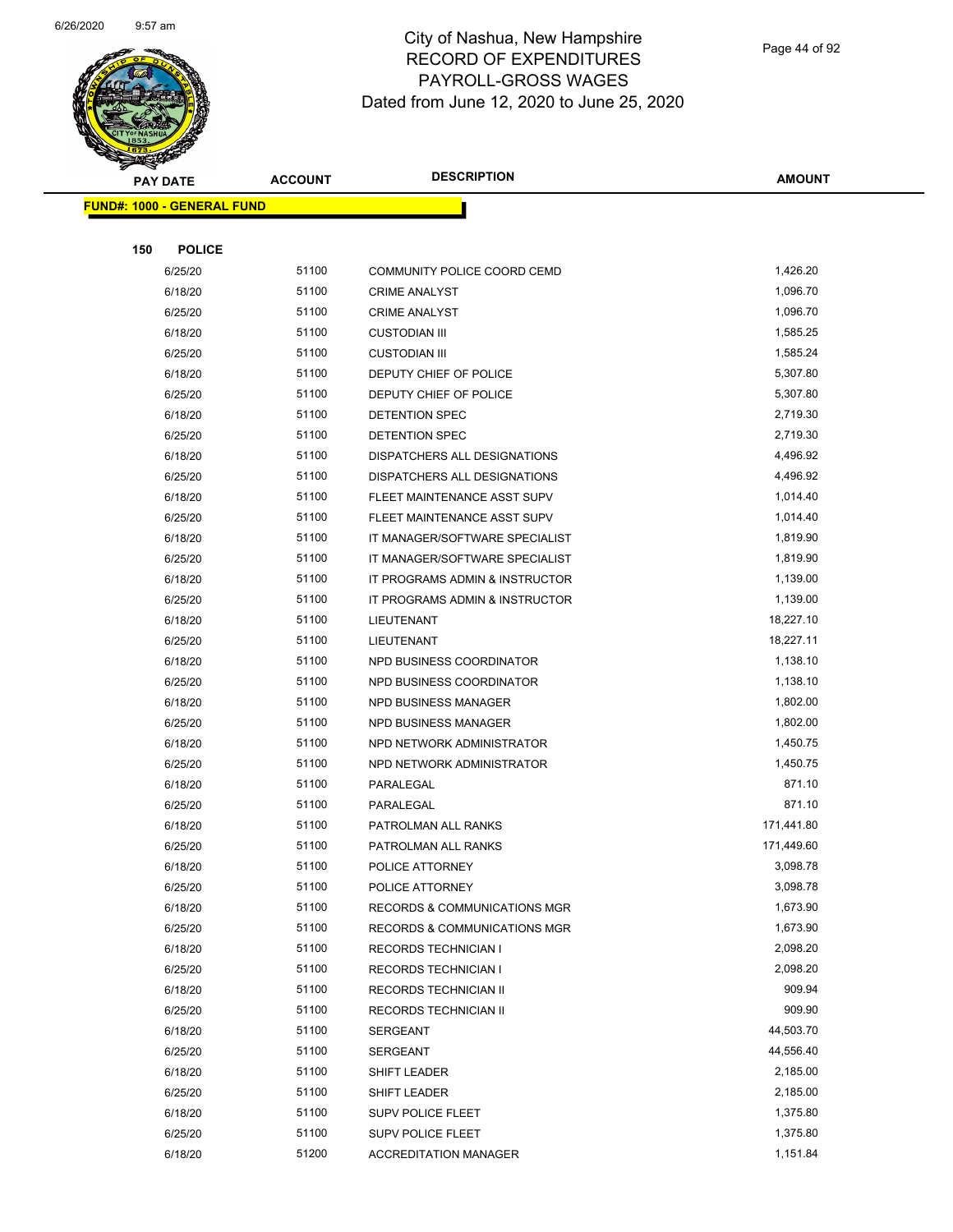

Page 45 of 92

| <b>STATERS</b>                    |                |                                     |               |
|-----------------------------------|----------------|-------------------------------------|---------------|
| <b>PAY DATE</b>                   | <b>ACCOUNT</b> | <b>DESCRIPTION</b>                  | <b>AMOUNT</b> |
| <b>FUND#: 1000 - GENERAL FUND</b> |                |                                     |               |
|                                   |                |                                     |               |
| 150<br><b>POLICE</b>              |                |                                     |               |
| 6/25/20                           | 51200          | <b>ACCREDITATION MANAGER</b>        | 1,151.84      |
| 6/18/20                           | 51200          | SENIOR RELATIONS SPECIALIST         | 739.89        |
| 6/25/20                           | 51200          | SENIOR RELATIONS SPECIALIST         | 739.92        |
| 6/18/20                           | 51300          | 1st YR SPECIAL OFFICER CERTIFIED II | 321.76        |
| 6/25/20                           | 51300          | ADMIN ASSISTANT III PROF STANDARDS  | 375.93        |
| 6/25/20                           | 51300          | <b>BUILDING MAINTENANCE SUPV</b>    | 123.99        |
| 6/18/20                           | 51300          | <b>CUSTODIAN III</b>                | 90.76         |
| 6/18/20                           | 51300          | DISPATCHERS ALL DESIGNATIONS        | 278.90        |
| 6/25/20                           | 51300          | DISPATCHERS ALL DESIGNATIONS        | 278.90        |
| 6/18/20                           | 51300          | LIEUTENANT                          | 77.03         |
| 6/25/20                           | 51300          | LIEUTENANT                          | 730.74        |
| 6/18/20                           | 51300          | PATROLMAN ALL RANKS                 | 4,910.68      |
| 6/25/20                           | 51300          | PATROLMAN ALL RANKS                 | 4,963.82      |
| 6/18/20                           | 51300          | <b>SERGEANT</b>                     | 1,624.75      |
| 6/25/20                           | 51300          | <b>SERGEANT</b>                     | 1,864.49      |
| 6/18/20                           | 51315          | 1ST YR OFFICERS CERTIFIED SPEC      | 123.74        |
| 6/25/20                           | 51315          | 1ST YR OFFICERS CERTIFIED SPEC      | 123.74        |
| 6/18/20                           | 51315          | PATROLMAN ALL RANKS                 | 27.12         |
| 6/25/20                           | 51315          | PATROLMAN ALL RANKS                 | 513.24        |
| 6/18/20                           | 51322          | <b>1ST YEAR OFFICERS</b>            | 118.40        |
| 6/18/20                           | 51322          | 1ST YR OFFICERS CERTIFIED SPEC      | 103.11        |
| 6/25/20                           | 51322          | 1ST YR OFFICERS CERTIFIED SPEC      | 103.12        |
| 6/18/20                           | 51322          | 1st YR SPECIAL OFFICER CERTIFIED II | 294.95        |
| 6/25/20                           | 51322          | 1st YR SPECIAL OFFICER CERTIFIED II | 402.21        |
| 6/25/20                           | 51322          | <b>COMM TECH ALL DESIGNATIONS</b>   | 6.81          |
| 6/18/20                           | 51322          | PATROLMAN ALL RANKS                 | 5,210.33      |
| 6/25/20                           | 51322          | PATROLMAN ALL RANKS                 | 6,768.34      |
| 6/18/20                           | 51322          | <b>SERGEANT</b>                     | 140.81        |
| 6/25/20                           | 51322          | <b>SERGEANT</b>                     | 486.69        |
| 6/25/20                           | 51330          | 1ST YR OFFICERS CERTIFIED SPEC      | 164.98        |
| 6/18/20                           | 51330          | 1st YR SPECIAL OFFICER CERTIFIED II | 429.00        |
| 6/25/20                           | 51330          | 1st YR SPECIAL OFFICER CERTIFIED II | 214.50        |
| 6/18/20                           | 51330          | ADMIN ASSISTANT I DETECTIVES        | 419.64        |
| 6/18/20                           | 51330          | COMM TECH ALL DESIGNATIONS          | 610.66        |
| 6/25/20                           | 51330          | COMM TECH ALL DESIGNATIONS          | 989.30        |
| 6/18/20                           | 51330          | DETENTION SPEC                      | 269.16        |
| 6/18/20                           | 51330          | DISPATCHERS ALL DESIGNATIONS        | 456.45        |
| 6/25/20                           | 51330          | DISPATCHERS ALL DESIGNATIONS        | 528.92        |
| 6/18/20                           | 51330          | PATROLMAN ALL RANKS                 | 10,948.21     |
| 6/25/20                           | 51330          | PATROLMAN ALL RANKS                 | 32,338.16     |
| 6/18/20                           | 51330          | SERGEANT                            | 2,285.85      |
| 6/25/20                           | 51330          | SERGEANT                            | 5,145.98      |
| 6/18/20                           | 51330          | SHIFT LEADER                        | 1,169.53      |
| 6/25/20                           | 51330          | SHIFT LEADER                        | 490.89        |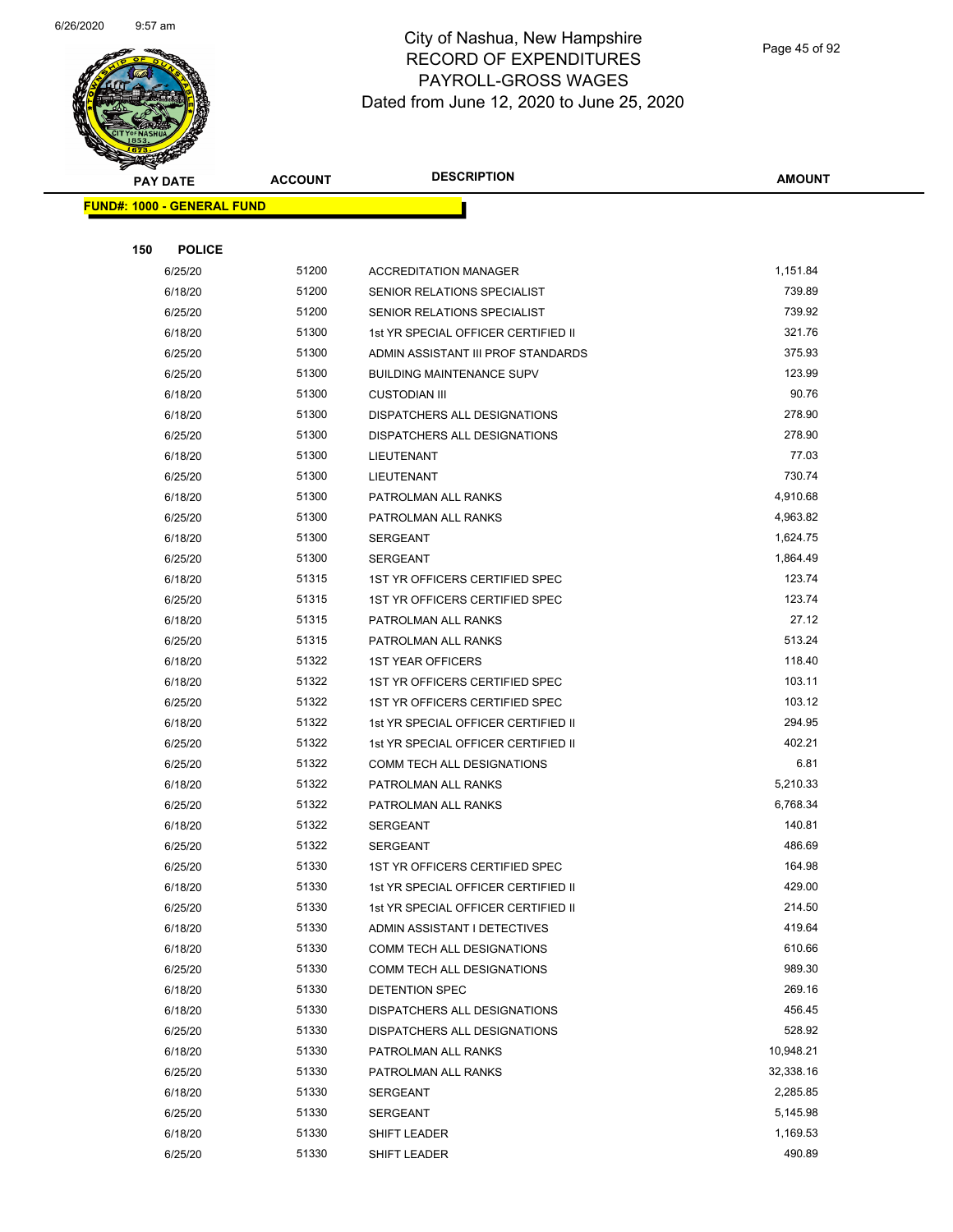and the contract of the contract of the contract of the contract of the contract of the contract of the contract of the contract of the contract of the contract of the contract of the contract of the contract of the contra



## City of Nashua, New Hampshire RECORD OF EXPENDITURES PAYROLL-GROSS WAGES Dated from June 12, 2020 to June 25, 2020

Page 46 of 92

| <b>REAL AND STATE</b><br><b>PAY DATE</b> | <b>ACCOUNT</b> | <b>DESCRIPTION</b>                  | <b>AMOUNT</b>    |
|------------------------------------------|----------------|-------------------------------------|------------------|
| <b>FUND#: 1000 - GENERAL FUND</b>        |                |                                     |                  |
|                                          |                |                                     |                  |
| 150<br><b>POLICE</b>                     |                |                                     |                  |
| 6/18/20                                  | 51412<br>51412 | ADMIN ASSISTANT I DETECTIVES        | 115.21<br>199.74 |
| 6/18/20                                  |                | PER DIEM                            |                  |
| 6/25/20                                  | 51412          | <b>PER DIEM</b>                     | 399.48           |
| 6/18/20                                  | 51600          | IT MANAGER/SOFTWARE SPECIALIST      | 700.00           |
| 6/25/20                                  | 51600          | PATROLMAN ALL RANKS                 | 1,600.00         |
| 6/25/20                                  | 51628          | <b>1ST YEAR OFFICERS</b>            | 2,104.80         |
| 6/25/20                                  | 51628          | 1ST YR OFFICERS CERTIFIED SPEC      | 219.98           |
| 6/25/20                                  | 51628          | 1st YR SPECIAL OFFICER CERTIFIED II | 1,430.00         |
| 6/25/20                                  | 51628          | COMM TECH ALL DESIGNATIONS          | 1,619.42         |
| 6/25/20                                  | 51628          | DISPATCHERS ALL DESIGNATIONS        | 899.38           |
| 6/25/20                                  | 51628          | LIEUTENANT                          | 3,645.42         |
| 6/25/20                                  | 51628          | PATROLMAN ALL RANKS                 | 34,288.35        |
| 6/25/20                                  | 51628          | <b>SERGEANT</b>                     | 8,900.74         |
| 6/25/20                                  | 51628          | <b>SHIFT LEADER</b>                 | 437.00           |
| 6/18/20                                  | 51700          | <b>1ST YEAR OFFICERS</b>            | 3,000.00         |
| 6/25/20                                  | 51700          | <b>1ST YEAR OFFICERS</b>            | 2,700.00         |
| 6/18/20                                  | 51700          | 1ST YR OFFICERS CERTIFIED SPEC      | 300.00           |
| 6/25/20                                  | 51700          | 1ST YR OFFICERS CERTIFIED SPEC      | 300.00           |
| 6/18/20                                  | 51700          | 1st YR SPECIAL OFFICER CERTIFIED II | 1,500.00         |
| 6/25/20                                  | 51700          | 1st YR SPECIAL OFFICER CERTIFIED II | 1,500.00         |
| 6/18/20                                  | 51700          | <b>CAPTAIN</b>                      | 2,100.00         |
| 6/25/20                                  | 51700          | <b>CAPTAIN</b>                      | 2,100.00         |
| 6/18/20                                  | 51700          | CHIEF OF POLICE                     | 300.00           |
| 6/25/20                                  | 51700          | CHIEF OF POLICE                     | 300.00           |
| 6/18/20                                  | 51700          | DEPUTY CHIEF OF POLICE              | 600.00           |
| 6/25/20                                  | 51700          | DEPUTY CHIEF OF POLICE              | 600.00           |
| 6/18/20                                  | 51700          | LIEUTENANT                          | 2,700.00         |
| 6/25/20                                  | 51700          | LIEUTENANT                          | 2,700.00         |
| 6/18/20                                  | 51700          | PATROLMAN ALL RANKS                 | 33,600.00        |
| 6/25/20                                  | 51700          | PATROLMAN ALL RANKS                 | 33,900.00        |
| 6/18/20                                  | 51700          | <b>SERGEANT</b>                     | 7,200.00         |
| 6/25/20                                  | 51700          | <b>SERGEANT</b>                     | 7,200.00         |
| 6/25/20                                  | 51750          | <b>1ST YEAR OFFICERS</b>            | 1,052.40         |
| 6/18/20                                  | 52809          | <b>WELLNESS PROGRAM</b>             | 550.00           |
| 6/25/20                                  | 52809          | <b>WELLNESS PROGRAM</b>             | 1,594.99         |
| 6/25/20                                  | 55118          | TELEPHONE-CELLULAR                  | 150.00           |
| 6/18/20                                  | 61107          | <b>CLOTHING &amp; UNIFORMS</b>      | 1,799.43         |
| 6/25/20                                  | 61107          | <b>CLOTHING &amp; UNIFORMS</b>      | 1,496.55         |
| <b>TOTAL 150 - POLICE</b>                |                |                                     | \$924,521.91     |
|                                          |                |                                     |                  |
| 152<br><b>FIRE</b>                       |                |                                     | 0.270.00         |

| 6/18/20 | 51100 | ADMINISTRATIVE ASSISTANT II | 2.378.66 |
|---------|-------|-----------------------------|----------|
| 6/25/20 | 51100 | ADMINISTRATIVE ASSISTANT II | 2.378.67 |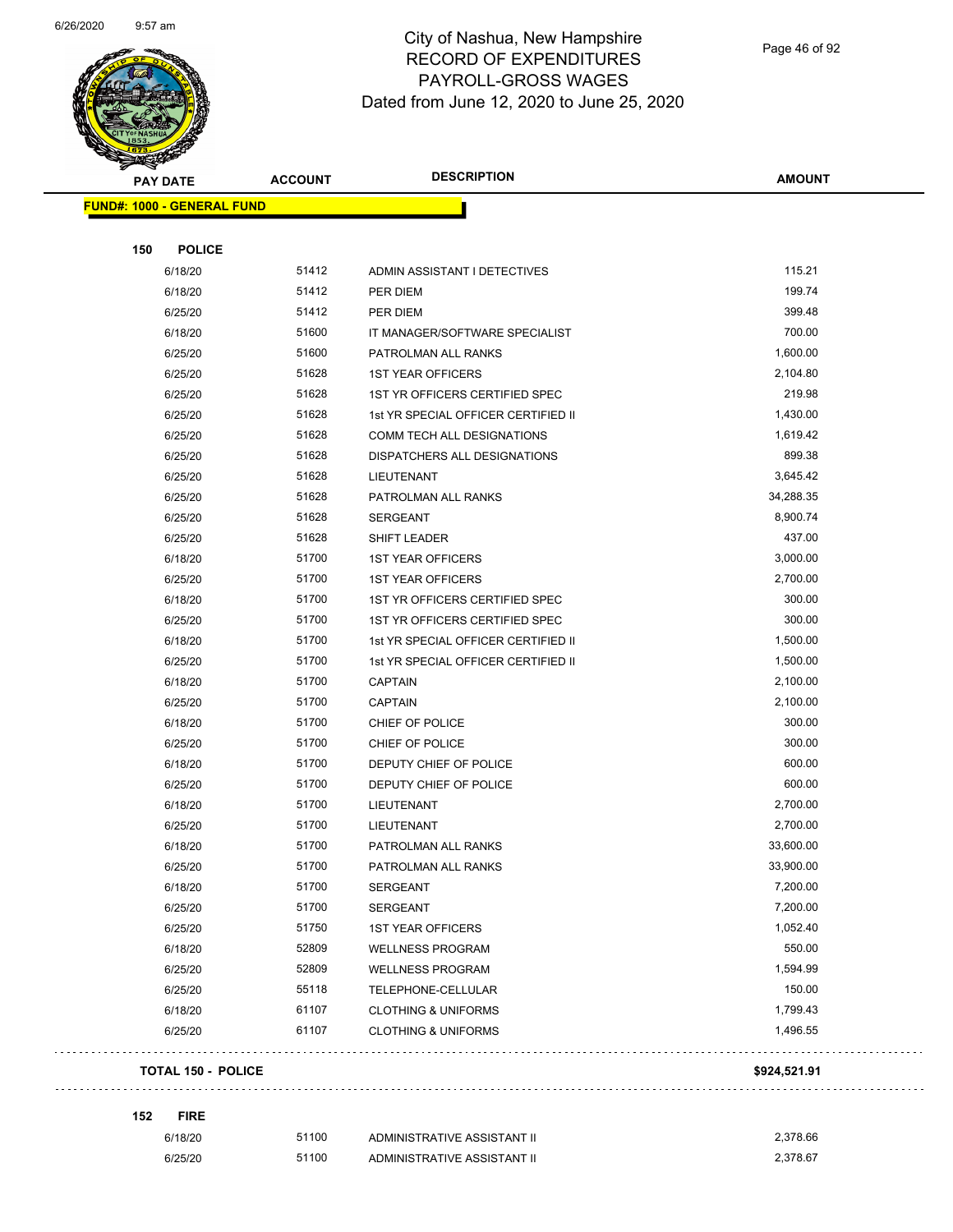

| <b>PAY DATE</b>                   | <b>ACCOUNT</b> | <b>DESCRIPTION</b>                  | <b>AMOUNT</b> |  |
|-----------------------------------|----------------|-------------------------------------|---------------|--|
| <b>FUND#: 1000 - GENERAL FUND</b> |                |                                     |               |  |
|                                   |                |                                     |               |  |
| 152<br><b>FIRE</b>                |                |                                     |               |  |
| 6/18/20                           | 51100          | <b>ASST FIRE CHIEF</b>              | 2,525.92      |  |
| 6/25/20                           | 51100          | <b>ASST FIRE CHIEF</b>              | 2,525.92      |  |
| 6/18/20                           | 51100          | ASST SUPERINTENDENT FIRE ALARM      | 1,629.56      |  |
| 6/25/20                           | 51100          | ASST SUPERINTENDENT FIRE ALARM      | 1,746.60      |  |
| 6/18/20                           | 51100          | ASST SUPERINTENDENT FIRE FLEET      | 1,527.64      |  |
| 6/25/20                           | 51100          | ASST SUPERINTENDENT FIRE FLEET      | 1,527.64      |  |
| 6/18/20                           | 51100          | ASST SUPERINTENDENT PREVENTION      | 3,308.24      |  |
| 6/25/20                           | 51100          | ASST SUPERINTENDENT PREVENTION      | 3,308.24      |  |
| 6/18/20                           | 51100          | <b>CAPTAIN</b>                      | 11,544.15     |  |
| 6/25/20                           | 51100          | <b>CAPTAIN</b>                      | 11,544.15     |  |
| 6/18/20                           | 51100          | CAPTAIN FIRE TRAINING SAFETY        | 1,799.60      |  |
| 6/25/20                           | 51100          | <b>CAPTAIN FIRE TRAINING SAFETY</b> | 1,799.56      |  |
| 6/18/20                           | 51100          | DEPUTY FIRE CHIEF                   | 8,805.52      |  |
| 6/25/20                           | 51100          | DEPUTY FIRE CHIEF                   | 8,805.54      |  |
| 6/18/20                           | 51100          | <b>EXEC ASST BUSINESS COORD</b>     | 888.00        |  |
| 6/25/20                           | 51100          | <b>EXEC ASST BUSINESS COORD</b>     | 888.00        |  |
| 6/18/20                           | 51100          | <b>FIRE CHIEF</b>                   | 2,762.72      |  |
| 6/25/20                           | 51100          | <b>FIRE CHIEF</b>                   | 2,762.72      |  |
| 6/18/20                           | 51100          | FIRE DISPATCH ALL RANKS             | 11,958.89     |  |
| 6/25/20                           | 51100          | FIRE DISPATCH ALL RANKS             | 11,917.96     |  |
| 6/18/20                           | 51100          | FIRE DISPATCHER CLERK TRAINER       | 1,191.71      |  |
| 6/25/20                           | 51100          | FIRE DISPATCHER CLERK TRAINER       | 1,331.92      |  |
| 6/18/20                           | 51100          | FIRE LIEUTENANT                     | 41,067.82     |  |
| 6/25/20                           | 51100          | <b>FIRE LIEUTENANT</b>              | 41,067.83     |  |
| 6/18/20                           | 51100          | <b>FIRE MECHANIC</b>                | 1,368.08      |  |
| 6/25/20                           | 51100          | <b>FIRE MECHANIC</b>                | 1,368.08      |  |
| 6/18/20                           | 51100          | FIREFIGHTERS ALL RANKS              | 127,546.06    |  |
| 6/25/20                           | 51100          | <b>FIREFIGHTERS ALL RANKS</b>       | 127,605.86    |  |
| 6/18/20                           | 51100          | SUPERINTENDENT FIRE ALARM           | 1,835.72      |  |
| 6/25/20                           | 51100          | SUPERINTENDENT FIRE ALARM           | 1,835.72      |  |
| 6/18/20                           | 51100          | SUPERINTENDENT FIRE FLEET           | 1,799.56      |  |
| 6/25/20                           | 51100          | SUPERINTENDENT FIRE FLEET           | 1,799.56      |  |
| 6/18/20                           | 51100          | SUPERINTENDENT FIRE PREVENTION      | 1,817.55      |  |
| 6/25/20                           | 51100          | SUPERINTENDENT FIRE PREVENTION      | 1,817.56      |  |
| 6/25/20                           | 51300          | <b>CAPTAIN</b>                      | 126.09        |  |
| 6/25/20                           | 51300          | FIRE LIEUTENANT                     | 161.74        |  |
| 6/25/20                           | 51300          | FIREFIGHTERS ALL RANKS              | 284.99        |  |
| 6/18/20                           | 51330          | <b>CAPTAIN</b>                      | 439.24        |  |
| 6/25/20                           | 51330          | <b>CAPTAIN</b>                      | 1,473.89      |  |
| 6/18/20                           | 51330          | DEPUTY FIRE CHIEF                   | 1,666.26      |  |
| 6/25/20                           | 51330          | DEPUTY FIRE CHIEF                   | 1,049.84      |  |
| 6/18/20                           | 51330          | FIRE DISPATCH ALL RANKS             | 1,283.11      |  |
| 6/25/20                           | 51330          | FIRE DISPATCH ALL RANKS             | 190.81        |  |
| 6/18/20                           | 51330          | FIRE LIEUTENANT                     | 4,993.66      |  |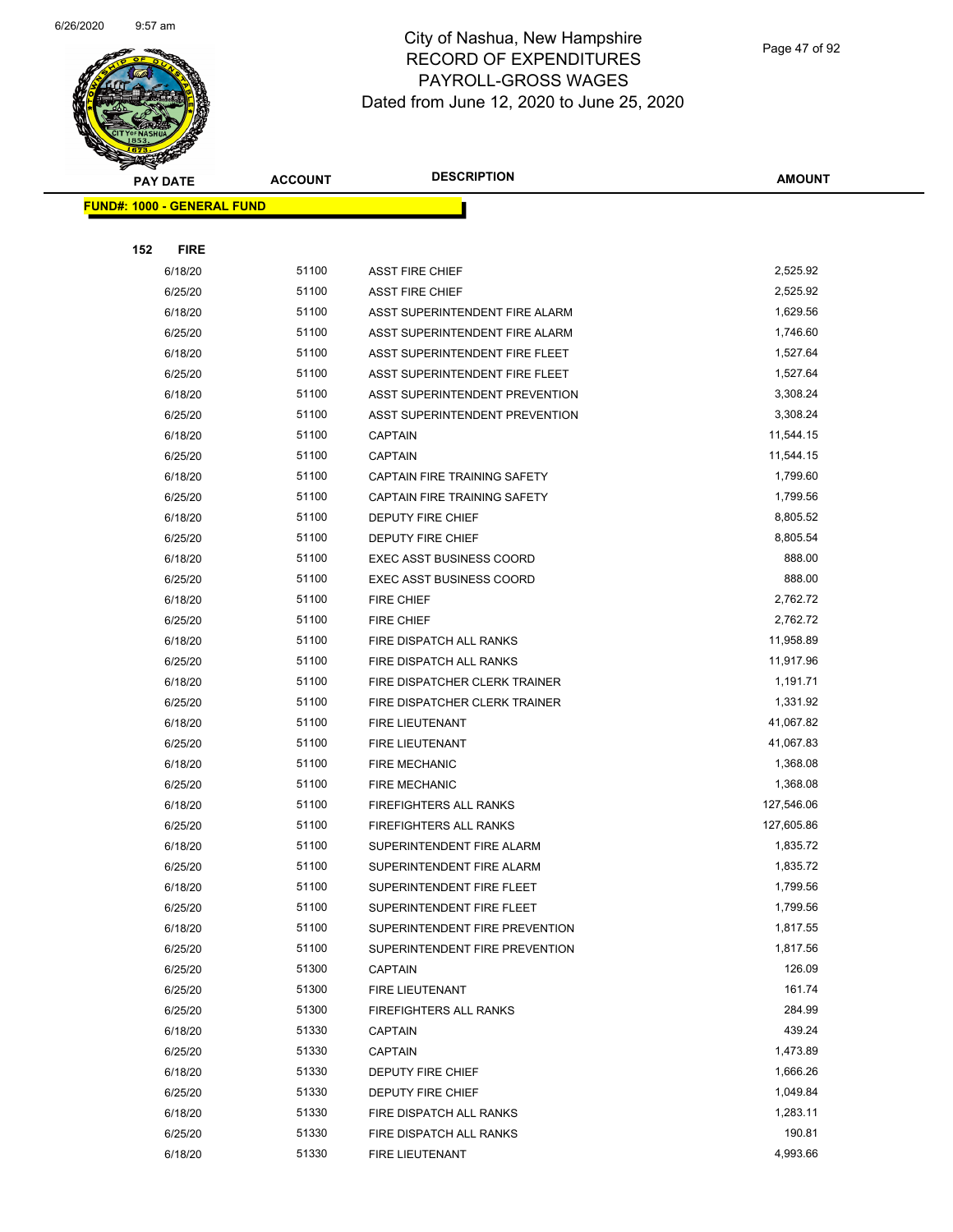

Page 48 of 92

| <b>Contraction</b><br><b>PAY DATE</b> | <b>ACCOUNT</b> | <b>DESCRIPTION</b>                                          | <b>AMOUNT</b>       |
|---------------------------------------|----------------|-------------------------------------------------------------|---------------------|
|                                       |                |                                                             |                     |
| <b>FUND#: 1000 - GENERAL FUND</b>     |                |                                                             |                     |
|                                       |                |                                                             |                     |
| 152<br><b>FIRE</b>                    |                |                                                             |                     |
| 6/25/20                               | 51330          | FIRE LIEUTENANT                                             | 3,988.69            |
| 6/18/20                               | 51330          | <b>FIREFIGHTERS ALL RANKS</b>                               | 10,937.58           |
| 6/25/20                               | 51330          | FIREFIGHTERS ALL RANKS                                      | 11,583.95           |
| 6/25/20                               | 51500          | <b>COMMISSIONERS</b>                                        | 1,500.00            |
| 6/25/20                               | 51500          | <b>SUB TEACHER</b>                                          | 375.00              |
| 6/25/20                               | 51628          | ASST SUPERINTENDENT FIRE ALARM                              | 436.65              |
| 6/25/20                               | 51628          | ASST SUPERINTENDENT FIRE FLEET                              | 381.91              |
| 6/25/20                               | 51628          | ASST SUPERINTENDENT PREVENTION                              | 827.06              |
| 6/25/20                               | 51628          | <b>CAPTAIN</b>                                              | 2,905.81            |
| 6/25/20                               | 51628          | CAPTAIN FIRE TRAINING SAFETY                                | 449.89              |
| 6/25/20                               | 51628          | FIRE DISPATCH ALL RANKS                                     | 2,948.66<br>368.03  |
| 6/25/20                               | 51628          | FIRE DISPATCHER CLERK TRAINER                               |                     |
| 6/25/20                               | 51628          | FIRE LIEUTENANT<br><b>FIRE MECHANIC</b>                     | 10,740.55<br>342.02 |
| 6/25/20                               | 51628<br>51628 |                                                             | 32,348.26           |
| 6/25/20                               | 51628          | FIREFIGHTERS ALL RANKS                                      | 458.93              |
| 6/25/20                               | 51628          | SUPERINTENDENT FIRE ALARM                                   | 449.89              |
| 6/25/20<br>6/25/20                    | 51628          | SUPERINTENDENT FIRE FLEET<br>SUPERINTENDENT FIRE PREVENTION | 454.39              |
| 6/18/20                               | 51650          | <b>CAPTAIN</b>                                              | 958.30              |
| 6/25/20                               | 51650          | <b>CAPTAIN</b>                                              | 4,019.12            |
| 6/18/20                               | 51650          | DEPUTY FIRE CHIEF                                           | 3,870.94            |
| 6/25/20                               | 51650          | DEPUTY FIRE CHIEF                                           | 2,652.22            |
| 6/18/20                               | 51650          | <b>FIRE LIEUTENANT</b>                                      | 11,871.78           |
| 6/25/20                               | 51650          | FIRE LIEUTENANT                                             | 11,672.86           |
| 6/18/20                               | 51650          | FIREFIGHTERS ALL RANKS                                      | 27,237.94           |
| 6/25/20                               | 51650          | FIREFIGHTERS ALL RANKS                                      | 28,629.04           |
| 6/18/20                               | 51700          | ASST SUPERINTENDENT FIRE ALARM                              | 20.37               |
| 6/25/20                               | 51700          | ASST SUPERINTENDENT FIRE ALARM                              | 20.37               |
| 6/18/20                               | 51700          | ASST SUPERINTENDENT PREVENTION                              | 41.35               |
| 6/25/20                               | 51700          | ASST SUPERINTENDENT PREVENTION                              | 41.35               |
| 6/18/20                               | 51700          | <b>CAPTAIN</b>                                              | 296.89              |
| 6/25/20                               | 51700          | <b>CAPTAIN</b>                                              | 296.89              |
| 6/18/20                               | 51700          | CAPTAIN FIRE TRAINING SAFETY                                | 22.49               |
| 6/25/20                               | 51700          | CAPTAIN FIRE TRAINING SAFETY                                | 22.49               |
| 6/25/20                               | 51700          | <b>FIRE CHAPLAIN</b>                                        | 100.00              |
| 6/18/20                               | 51700          | FIRE DISPATCH ALL RANKS                                     | 14.98               |
| 6/25/20                               | 51700          | FIRE DISPATCH ALL RANKS                                     | 14.98               |
| 6/18/20                               | 51700          | FIRE DISPATCHER CLERK TRAINER                               | 17.53               |
| 6/25/20                               | 51700          | FIRE DISPATCHER CLERK TRAINER                               | 17.53               |
| 6/18/20                               | 51700          | FIRE LIEUTENANT                                             | 1,283.96            |
| 6/25/20                               | 51700          | FIRE LIEUTENANT                                             | 1,283.96            |
| 6/18/20                               | 51700          | FIREFIGHTERS ALL RANKS                                      | 2,744.21            |
| 6/25/20                               | 51700          | FIREFIGHTERS ALL RANKS                                      | 2,747.30            |
| 6/18/20                               | 51700          | SUPERINTENDENT FIRE ALARM                                   | 22.95               |
|                                       |                |                                                             |                     |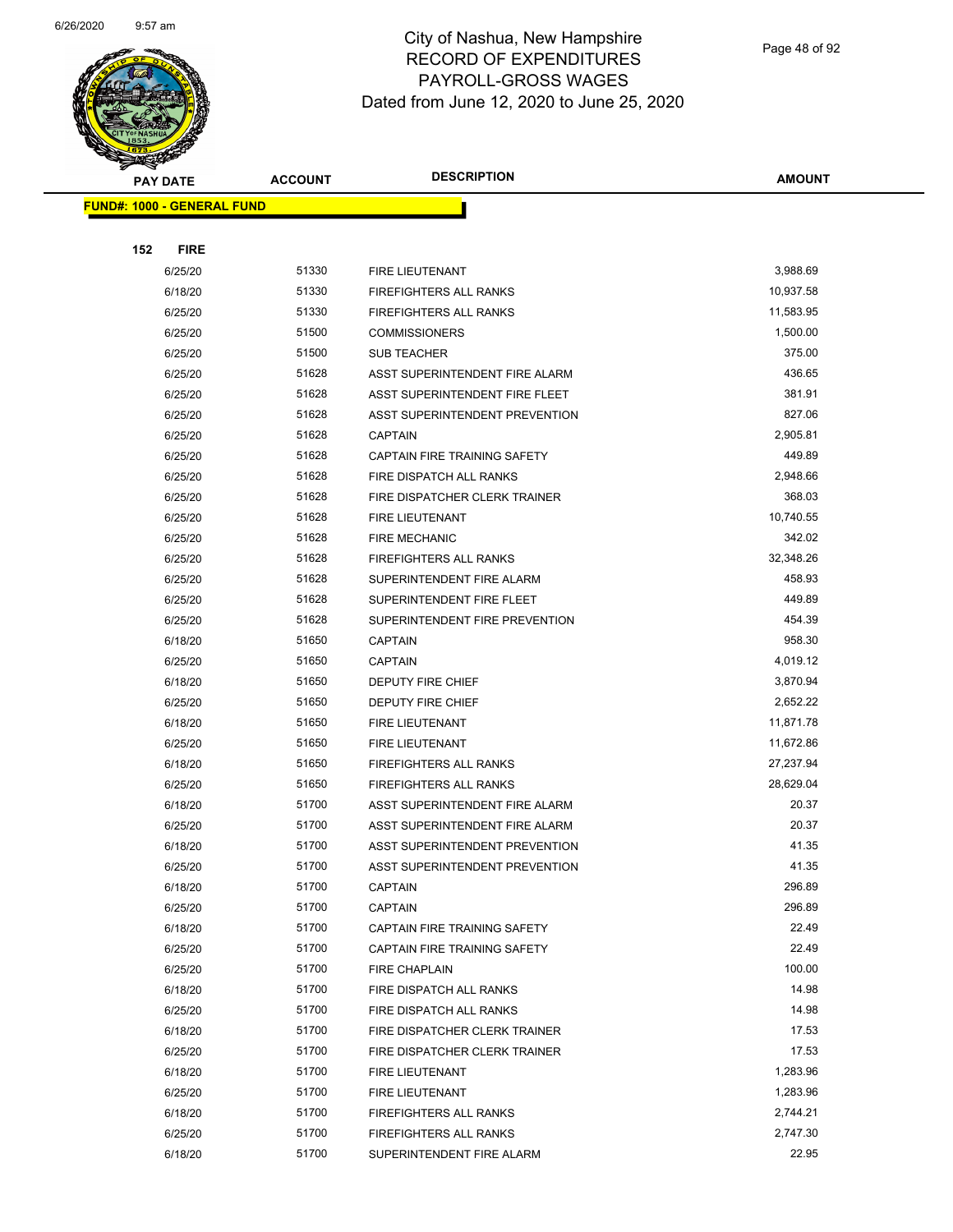

Page 49 of 92

|     | <b>PAY DATE</b>                   | <b>ACCOUNT</b>                          | <b>DESCRIPTION</b>                    | <b>AMOUNT</b> |
|-----|-----------------------------------|-----------------------------------------|---------------------------------------|---------------|
|     | <b>FUND#: 1000 - GENERAL FUND</b> |                                         |                                       |               |
| 152 | <b>FIRE</b>                       |                                         |                                       |               |
|     | 6/25/20                           | 51700                                   | SUPERINTENDENT FIRE ALARM             | 22.95         |
|     | 6/18/20                           | 51700                                   | SUPERINTENDENT FIRE FLEET             | 22.49         |
|     | 6/25/20                           | 51700                                   | SUPERINTENDENT FIRE FLEET             | 22.49         |
|     | 6/18/20                           | 51700                                   | SUPERINTENDENT FIRE PREVENTION        | 22.72         |
|     | 6/25/20                           | 51700                                   | SUPERINTENDENT FIRE PREVENTION        | 22.72         |
|     | 6/25/20                           | 52800                                   | EDUCATIONAL ASSISTANCE                | 690.00        |
|     | 6/25/20                           | 55118                                   | TELEPHONE-CELLULAR                    | 667.00        |
|     | <b>TOTAL 152 - FIRE</b>           |                                         |                                       | \$646,346.00  |
| 153 |                                   | <b>BUILDING INSPECTION</b>              |                                       |               |
|     | 6/18/20                           | 51100                                   | BLD INSP ASST PLANS EXAMINER          | 1,069.30      |
|     | 6/25/20                           | 51100                                   | BLD INSP ASST PLANS EXAMINER          | 1,069.30      |
|     | 6/18/20                           | 51100                                   | <b>BUILDING AND UTILITIES INSPCTR</b> | 3,713.43      |
|     | 6/25/20                           | 51100                                   | <b>BUILDING AND UTILITIES INSPCTR</b> | 3,713.45      |
|     | 6/18/20                           | 51100                                   | <b>BUILDING DEPARTMENT MANAGER</b>    | 1,677.35      |
|     | 6/25/20                           | 51100                                   | <b>BUILDING DEPARTMENT MANAGER</b>    | 1,677.35      |
|     | 6/18/20                           | 51100                                   | PERMIT TECHNICIAN I                   | 1,315.65      |
|     | 6/25/20                           | 51100                                   | PERMIT TECHNICIAN I                   | 1,315.65      |
|     | 6/18/20                           | 51100                                   | <b>PLANS EXAMINER</b>                 | 1,298.65      |
|     | 6/25/20                           | 51100                                   | <b>PLANS EXAMINER</b>                 | 1,298.65      |
|     |                                   | <b>TOTAL 153 - BUILDING INSPECTION</b>  |                                       | \$18,148.78   |
| 155 |                                   | <b>CODE ENFORCEMENT</b>                 |                                       |               |
|     | 6/18/20                           | 51100                                   | <b>CODE ENFORCEMENT OFFICER II</b>    | 2,822.41      |
|     | 6/25/20                           | 51100                                   | <b>CODE ENFORCEMENT OFFICER II</b>    | 2,822.40      |
|     | 6/18/20                           | 51100                                   | MGR CODE ENFORCEMENT DEPT             | 1,607.75      |
|     | 6/25/20                           | 51100                                   | MGR CODE ENFORCEMENT DEPT             | 1,607.75      |
|     | 6/25/20                           | 55118                                   | TELEPHONE-CELLULAR                    | 59.50         |
|     |                                   | <b>TOTAL 155 - CODE ENFORCEMENT</b>     |                                       | \$8,919.81    |
| 156 |                                   | <b>EMERGENCY MANAGEMENT</b>             |                                       |               |
|     | 6/18/20                           | 51100                                   | <b>EMERGENCY MANAGEMENT DIRECTOR</b>  | 1,776.05      |
|     | 6/25/20                           | 51100                                   | EMERGENCY MANAGEMENT DIRECTOR         | 1,776.05      |
|     | 6/18/20                           | 51200                                   | EMERGENCY MANAGEMENT COORDINAT        | 759.09        |
|     | 6/25/20                           | 51200                                   | EMERGENCY MANAGEMENT COORDINAT        | 759.09        |
|     | 6/25/20                           | 55118                                   | TELEPHONE-CELLULAR                    | 100.00        |
|     |                                   | <b>TOTAL 156 - EMERGENCY MANAGEMENT</b> |                                       | \$5,170.28    |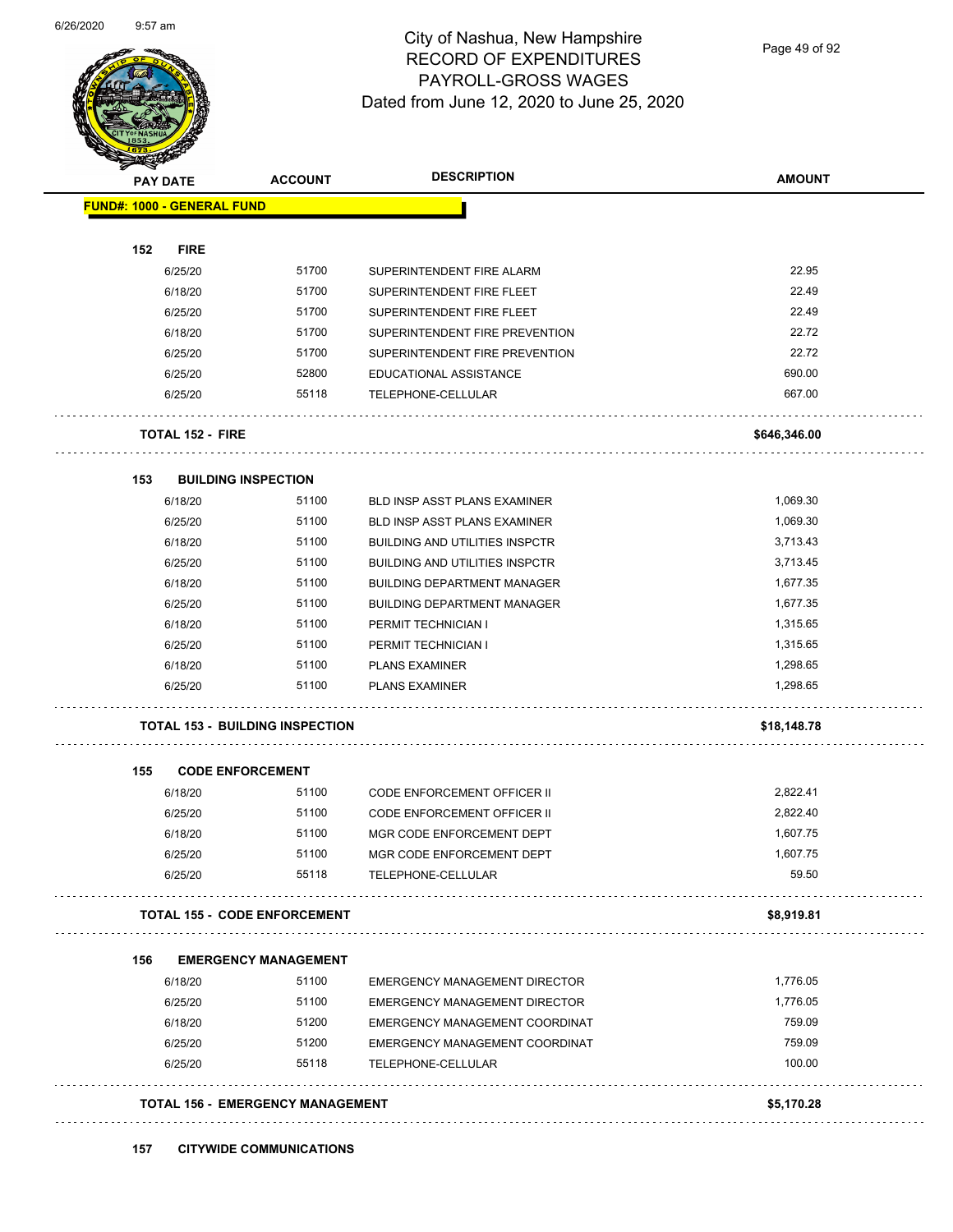Page 50 of 92

| <b>PAY DATE</b>                   |         | <b>ACCOUNT</b>                             | <b>DESCRIPTION</b>                 | <b>AMOUNT</b> |
|-----------------------------------|---------|--------------------------------------------|------------------------------------|---------------|
| <b>FUND#: 1000 - GENERAL FUND</b> |         |                                            |                                    |               |
|                                   |         |                                            |                                    |               |
| 157                               |         | <b>CITYWIDE COMMUNICATIONS</b>             |                                    |               |
|                                   | 6/18/20 | 51100                                      | <b>COMM SYS ENGR TECH</b>          | 1,702.75      |
|                                   | 6/25/20 | 51100                                      | <b>COMM SYS ENGR TECH</b>          | 1,702.75      |
|                                   | 6/18/20 | 51200                                      | <b>RADIO SYSTEMS MANAGER</b>       | 1,444.92      |
|                                   | 6/25/20 | 51200                                      | RADIO SYSTEMS MANAGER              | 1,444.92      |
|                                   | 6/25/20 | 55118                                      | TELEPHONE-CELLULAR                 | 100.00        |
|                                   |         | <b>TOTAL 157 - CITYWIDE COMMUNICATIONS</b> |                                    | \$6,395.34    |
| 160                               |         | <b>PW-ADMIN &amp; ENGINEERING</b>          |                                    |               |
|                                   | 6/18/20 | 51100                                      | ADMINISTRATIVE ASSISTANT II        | 786.84        |
|                                   | 6/25/20 | 51100                                      | ADMINISTRATIVE ASSISTANT II        | 786.85        |
|                                   | 6/18/20 | 51100                                      | ASSISTANT DIRECTOR OF PUBLIC WORKS | 1,711.30      |
|                                   | 6/25/20 | 51100                                      | ASSISTANT DIRECTOR OF PUBLIC WORKS | 1,711.30      |
|                                   | 6/18/20 | 51100                                      | <b>CITY ENGINEER</b>               | 1,167.60      |
|                                   | 6/25/20 | 51100                                      | <b>CITY ENGINEER</b>               | 1,167.60      |
|                                   | 6/18/20 | 51100                                      | <b>CITY SURVEYOR</b>               | 1,257.20      |
|                                   | 6/25/20 | 51100                                      | <b>CITY SURVEYOR</b>               | 1,257.20      |
|                                   | 6/18/20 | 51100                                      | DEPUTY CITY ENGINEER               | 780.45        |
|                                   | 6/25/20 | 51100                                      | DEPUTY CITY ENGINEER               | 780.45        |
|                                   | 6/18/20 | 51100                                      | DIRECTOR PUBLIC WORKS              | 1,933.90      |
|                                   | 6/25/20 | 51100                                      | <b>DIRECTOR PUBLIC WORKS</b>       | 1,933.90      |
|                                   | 6/18/20 | 51100                                      | DIVISION OPERATIONS MANAGER        | 1,546.45      |
|                                   | 6/25/20 | 51100                                      | DIVISION OPERATIONS MANAGER        | 1,546.45      |
|                                   | 6/18/20 | 51100                                      | DPW CONTRACT ADMINISTRATOR         | 372.85        |
|                                   | 6/25/20 | 51100                                      | DPW CONTRACT ADMINISTRATOR         | 372.85        |
|                                   | 6/18/20 | 51100                                      | <b>ENGINEERING INSPECTOR</b>       | 2,093.65      |
|                                   | 6/25/20 | 51100                                      | <b>ENGINEERING INSPECTOR</b>       | 2,093.65      |
|                                   | 6/18/20 | 51100                                      | <b>EXECUTIVE ASSISTANT</b>         | 810.85        |
|                                   | 6/25/20 | 51100                                      | <b>EXECUTIVE ASSISTANT</b>         | 810.85        |
|                                   | 6/18/20 | 51100                                      | <b>GIS SPECIALIST</b>              | 479.75        |
|                                   | 6/25/20 | 51100                                      | <b>GIS SPECIALIST</b>              | 479.75        |
|                                   | 6/18/20 | 51100                                      | PUBLIC RELATIONS ADMINISTRATOR     | 752.95        |
|                                   | 6/25/20 | 51100                                      | PUBLIC RELATIONS ADMINISTRATOR     | 752.95        |
|                                   | 6/18/20 | 51100                                      | SENIOR STAFF ENGINEER              | 1,796.00      |
|                                   | 6/25/20 | 51100                                      | SENIOR STAFF ENGINEER              | 1,796.01      |
|                                   | 6/18/20 | 51100                                      | SENIOR TRAFFIC ENGINEER            | 1,776.05      |
|                                   | 6/25/20 | 51100                                      | SENIOR TRAFFIC ENGINEER            | 1,776.04      |
|                                   | 6/18/20 | 51100                                      | <b>STAFF ENGINEER</b>              | 1,124.60      |
|                                   | 6/25/20 | 51100                                      | <b>STAFF ENGINEER</b>              | 1,124.61      |
|                                   | 6/18/20 | 51100                                      | STREET CONSTRUCTION ENGINEER       | 1,480.05      |
|                                   | 6/25/20 | 51100                                      | STREET CONSTRUCTION ENGINEER       | 1,480.05      |
|                                   | 6/18/20 | 51300                                      | <b>ENGINEERING INSPECTOR</b>       | 233.22        |
|                                   | 6/25/20 | 51500                                      | ELECTED BOARD MEMBER               | 2,000.00      |
|                                   | 6/25/20 | 55118                                      | TELEPHONE-CELLULAR                 | 342.45        |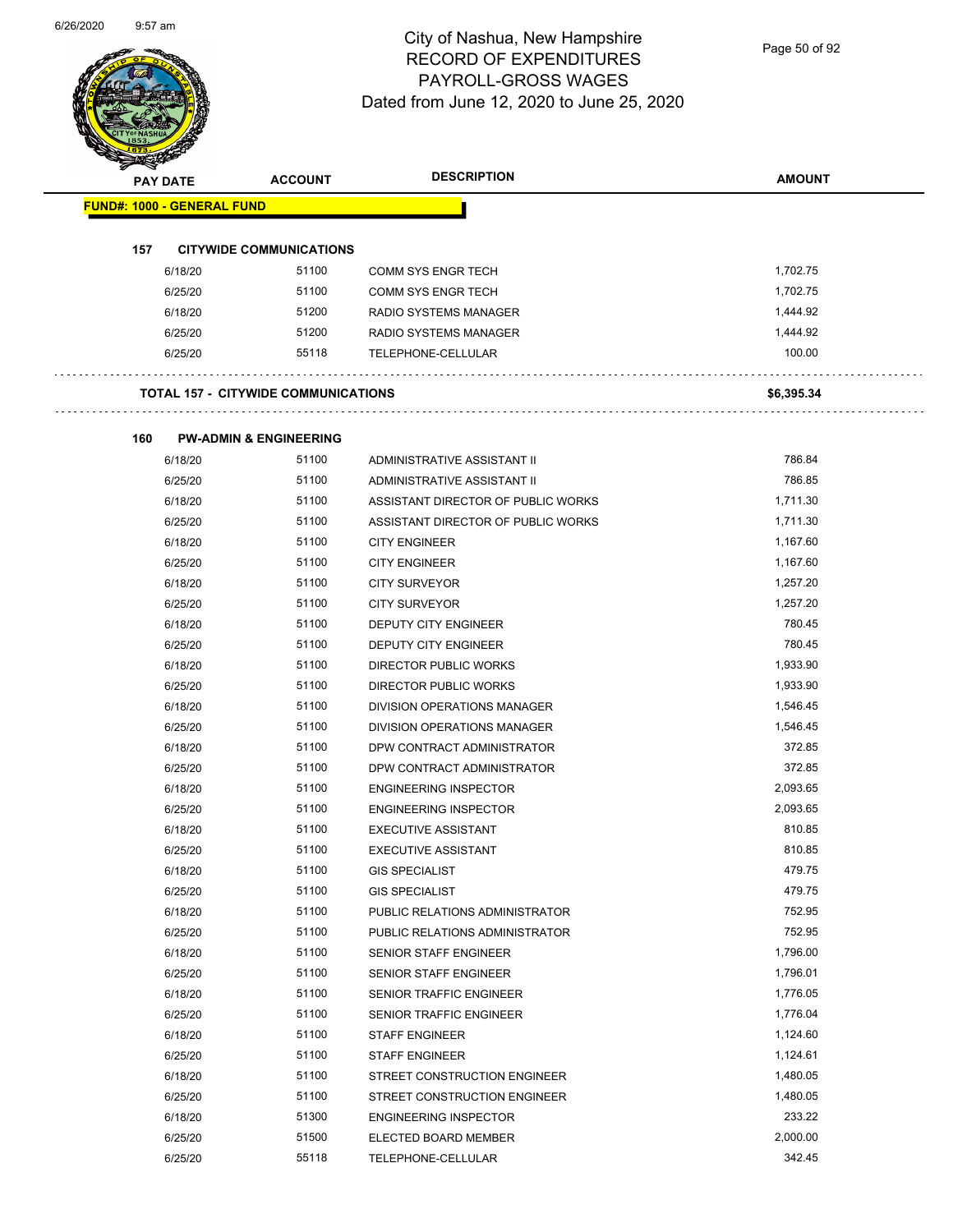|     |                                               |                                   | City of Nashua, New Hampshire             |               |
|-----|-----------------------------------------------|-----------------------------------|-------------------------------------------|---------------|
|     |                                               |                                   | <b>RECORD OF EXPENDITURES</b>             | Page 51 of 92 |
|     |                                               |                                   | PAYROLL-GROSS WAGES                       |               |
|     |                                               |                                   | Dated from June 12, 2020 to June 25, 2020 |               |
|     |                                               |                                   |                                           |               |
|     |                                               |                                   |                                           |               |
|     |                                               | <b>ACCOUNT</b>                    | <b>DESCRIPTION</b>                        | <b>AMOUNT</b> |
|     | <b>PAY DATE</b>                               |                                   |                                           |               |
|     | <b>FUND#: 1000 - GENERAL FUND</b>             |                                   |                                           |               |
| 160 |                                               | <b>PW-ADMIN &amp; ENGINEERING</b> |                                           |               |
|     | 6/25/20                                       | 55314                             | FIXED RATE MILEAGE ALLOWANCE              | 450.00        |
|     |                                               |                                   |                                           |               |
|     | <b>TOTAL 160 - PW-ADMIN &amp; ENGINEERING</b> |                                   |                                           | \$42,766.67   |
|     |                                               |                                   |                                           |               |
| 161 | <b>STREETS</b>                                |                                   |                                           |               |
|     | 6/18/20                                       | 51100                             | ADMINISTRATIVE ASSISTANT II               | 822.90        |
|     | 6/25/20                                       | 51100                             | ADMINISTRATIVE ASSISTANT II               | 822.90        |
|     | 6/18/20                                       | 51100                             | AUTO MECH 1ST CLASS NIGHTS                | 4,353.60      |
|     | 6/25/20                                       | 51100                             | AUTO MECH 1ST CLASS NIGHTS                | 4,353.60      |
|     | 6/18/20                                       | 51100                             | AUTO MECH 2ND CLASS                       | 1,959.20      |
|     | 6/25/20                                       | 51100                             | AUTO MECH 2ND CLASS                       | 1,959.20      |
|     | 6/18/20                                       | 51100                             | AUTO MECHANIC 1ST CLASS                   | 3,229.20      |
|     | 6/25/20                                       | 51100                             | AUTO MECHANIC 1ST CLASS                   | 3,229.20      |
|     | 6/18/20                                       | 51100                             | EQUIP OPR STREET REPAIR                   | 6,875.20      |
|     | 6/25/20                                       | 51100                             | EQUIP OPR STREET REPAIR                   | 6,875.20      |
|     | 6/18/20                                       | 51100                             | FLEET MAINTENANCE FOREMAN                 | 1,324.60      |
|     | 6/25/20                                       | 51100                             | FLEET MAINTENANCE FOREMAN                 | 1,324.60      |
|     | 6/18/20                                       | 51100                             | FLEET MANAGER STREET DEPT                 | 1,207.70      |
|     | 6/25/20                                       | 51100                             | FLEET MANAGER STREET DEPT                 | 1,207.70      |
|     | 6/18/20                                       | 51100                             | FOREMAN LABOR STREET                      | 2,649.20      |
|     | 6/25/20                                       | 51100                             | <b>FOREMAN LABOR STREET</b>               | 2,649.20      |
|     | 6/18/20                                       | 51100                             | <b>MASON PIPELAYER</b>                    | 3,759.20      |
|     | 6/25/20                                       | 51100                             | <b>MASON PIPELAYER</b>                    | 3,759.20      |
|     | 6/18/20                                       | 51100                             | OPERATIONS SUPERVISOR                     | 1,116.35      |
|     | 6/25/20                                       | 51100                             | OPERATIONS SUPERVISOR                     | 1,116.35      |
|     | 6/18/20                                       | 51100                             | <b>SIGN MAINTENANCE</b>                   | 2,797.20      |
|     | 6/25/20                                       | 51100                             | <b>SIGN MAINTENANCE</b>                   | 2,797.21      |
|     | 6/18/20                                       | 51100                             | STOREKEEPER PWD                           | 1,027.96      |
|     | 6/25/20                                       | 51100                             | STOREKEEPER PWD                           | 1,027.95      |
|     | 6/18/20                                       | 51100                             | <b>STREET FOREMAN</b>                     | 2,649.20      |
|     | 6/25/20                                       | 51100                             | <b>STREET FOREMAN</b>                     | 2,649.19      |
|     | 6/18/20                                       | 51100                             | SUPERINTENDENT OF STREETS                 | 1,973.35      |
|     | 6/25/20                                       | 51100                             | SUPERINTENDENT OF STREETS                 | 1,973.35      |
|     | 6/18/20                                       | 51100                             | <b>TRAFFIC FOREMAN</b>                    | 1,351.10      |
|     | 6/25/20                                       | 51100                             | <b>TRAFFIC FOREMAN</b>                    | 1,351.10      |
|     | 6/18/20                                       | 51100                             | TRAFFIC TECHNICIAN I                      | 2,231.20      |
|     | 6/25/20                                       | 51100                             | TRAFFIC TECHNICIAN I                      | 2,231.20      |
|     | 6/18/20                                       | 51100                             | TRUCK DRIVER STREET REPAIR                | 15,241.16     |
|     | 6/25/20                                       | 51100                             | TRUCK DRIVER STREET REPAIR                | 15,477.74     |
|     | 6/18/20                                       | 51100                             | <b>WELDER FIRST CLASS</b>                 | 1,060.80      |
|     | 6/25/20                                       | 51100                             | <b>WELDER FIRST CLASS</b>                 | 1,060.80      |
|     | 6/25/20                                       | 51300                             | AUTO MECH 1ST CLASS NIGHTS                | 83.07         |
|     | 6/18/20                                       | 51300                             | FOREMAN LABOR STREET                      | 149.01        |
|     | 6/18/20                                       | 51300                             | <b>SIGN MAINTENANCE</b>                   | 424.35        |

6/26/2020 9:57 am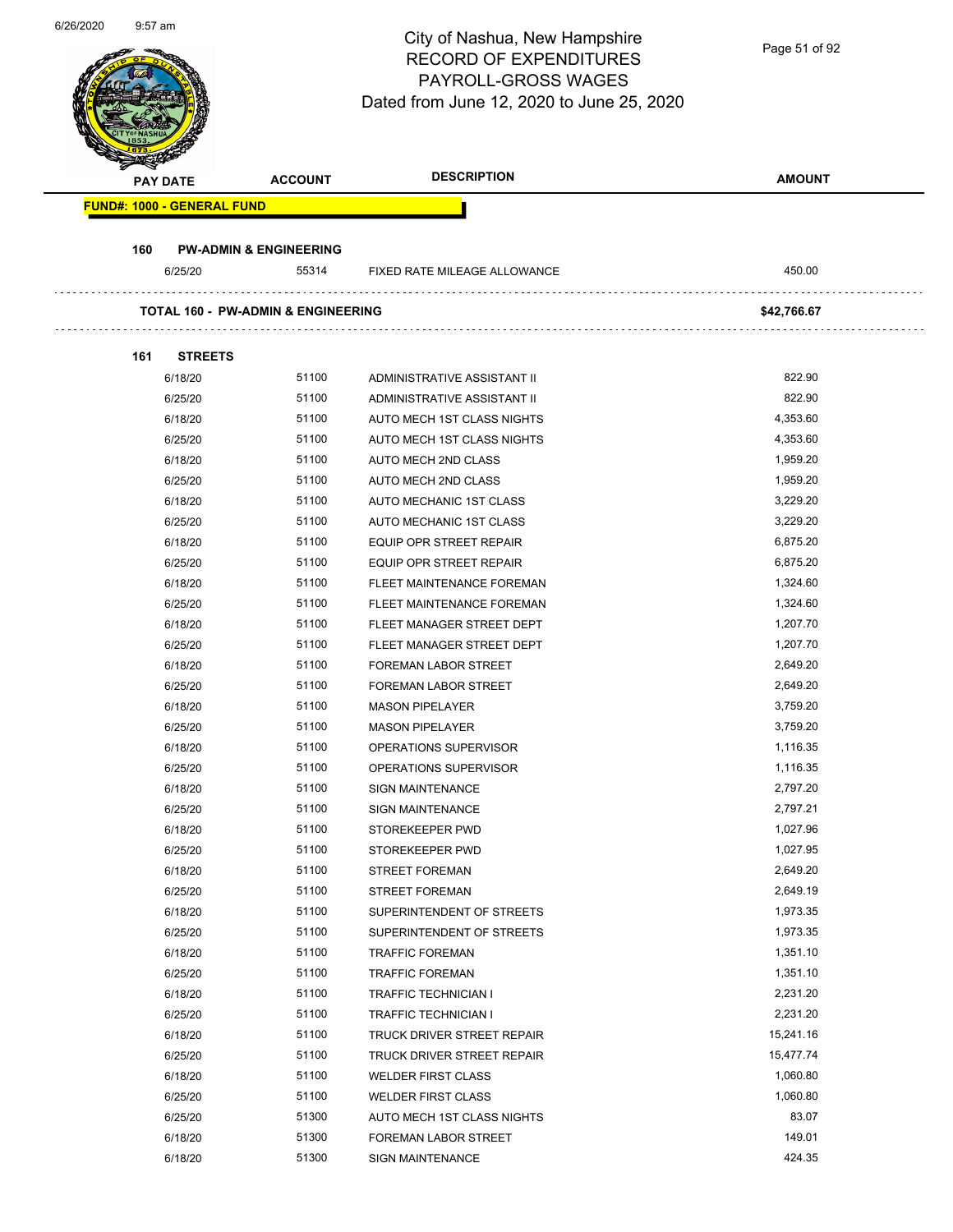

Page 52 of 92

|     | <b>PAY DATE</b>                   | <b>ACCOUNT</b>                        | <b>DESCRIPTION</b>                               | <b>AMOUNT</b>        |
|-----|-----------------------------------|---------------------------------------|--------------------------------------------------|----------------------|
|     | <b>FUND#: 1000 - GENERAL FUND</b> |                                       |                                                  |                      |
| 161 | <b>STREETS</b>                    |                                       |                                                  |                      |
|     | 6/25/20                           | 51300                                 | <b>SIGN MAINTENANCE</b>                          | 2,569.56             |
|     | 6/25/20                           | 51300                                 | <b>TRAFFIC FOREMAN</b>                           | 2,533.27             |
|     | 6/18/20                           | 51300                                 | TRAFFIC TECHNICIAN I                             | 297.17               |
|     | 6/25/20                           | 51300                                 | TRAFFIC TECHNICIAN I                             | 384.08               |
|     | 6/18/20                           | 51300                                 | TRUCK DRIVER STREET REPAIR                       | 620.26               |
|     | 6/25/20                           | 51300                                 | TRUCK DRIVER STREET REPAIR                       | 657.41               |
|     | 6/18/20                           | 51600                                 | TRUCK DRIVER STREET REPAIR                       | 400.00               |
|     | 6/25/20                           | 55118                                 | TELEPHONE-CELLULAR                               | 84.00                |
|     | <b>TOTAL 161 - STREETS</b>        |                                       |                                                  | \$119,696.99         |
|     |                                   |                                       |                                                  |                      |
| 166 | <b>PARKING OPERATIONS</b>         |                                       |                                                  |                      |
|     | 6/18/20                           | 51100                                 | PARKING MAINTENANCE                              | 1,333.11             |
|     | 6/25/20                           | 51100                                 | PARKING MAINTENANCE                              | 1,333.11             |
|     | 6/18/20                           | 51100                                 | <b>PARKING MANAGER</b>                           | 947.55               |
|     | 6/25/20                           | 51100                                 | <b>PARKING MANAGER</b>                           | 947.55               |
|     | 6/18/20                           | 51300                                 | PARKING MAINTENANCE                              | 291.03               |
|     | 6/25/20<br>6/25/20                | 51300<br>55118                        | PARKING MAINTENANCE<br>TELEPHONE-CELLULAR        | 453.87<br>150.00     |
|     |                                   | <b>TOTAL 166 - PARKING OPERATIONS</b> |                                                  | \$5,456.22           |
|     |                                   |                                       |                                                  |                      |
| 171 | <b>COMMUNITY SERVICES</b>         | 51100                                 |                                                  | 2,030.45             |
|     | 6/18/20                           |                                       | DIRECTOR HEALTH AND COMM SVS                     | 2,030.45             |
|     | 6/25/20                           | 51100<br>51100                        | DIRECTOR HEALTH AND COMM SVS                     |                      |
|     | 6/18/20                           | 51100                                 | <b>EPIDEMIOLOGIST</b>                            | 1,084.10<br>1,084.10 |
|     | 6/25/20                           | 51100                                 | <b>EPIDEMIOLOGIST</b>                            | 973.00               |
|     | 6/18/20<br>6/25/20                | 51100                                 | <b>HEALTH PROGRAM SPEC</b>                       | 973.00               |
|     | 6/25/20                           | 55118                                 | <b>HEALTH PROGRAM SPEC</b><br>TELEPHONE-CELLULAR | 50.00                |
|     |                                   | <b>TOTAL 171 - COMMUNITY SERVICES</b> |                                                  | \$8,225.10           |
| 172 | <b>COMMUNITY HEALTH</b>           |                                       |                                                  |                      |
|     | 6/18/20                           | 51100                                 | ADMINISTRATIVE ASSISTANT II                      | 842.70               |
|     | 6/25/20                           | 51100                                 | ADMINISTRATIVE ASSISTANT II                      | 842.71               |
|     | 6/18/20                           | 51100                                 | <b>BILINGUAL OUTREACH WORKER</b>                 | 924.60               |
|     | 6/25/20                           | 51100                                 | BILINGUAL OUTREACH WORKER                        | 924.59               |
|     | 6/18/20                           | 51100                                 | CHIEF PUBLIC HEALTH NURSE                        | 1,612.80             |
|     | 6/25/20                           | 51100                                 | CHIEF PUBLIC HEALTH NURSE                        | 1,612.80             |
|     | 6/18/20                           | 51100                                 | PUB HEALTH NURSE                                 | 3,654.10             |
|     | 6/25/20                           | 51100                                 | PUB HEALTH NURSE                                 | 3,654.10             |
|     | 6/18/20                           | 51412                                 | NURSE PER DIEM (PRACTIONER)                      | 574.00               |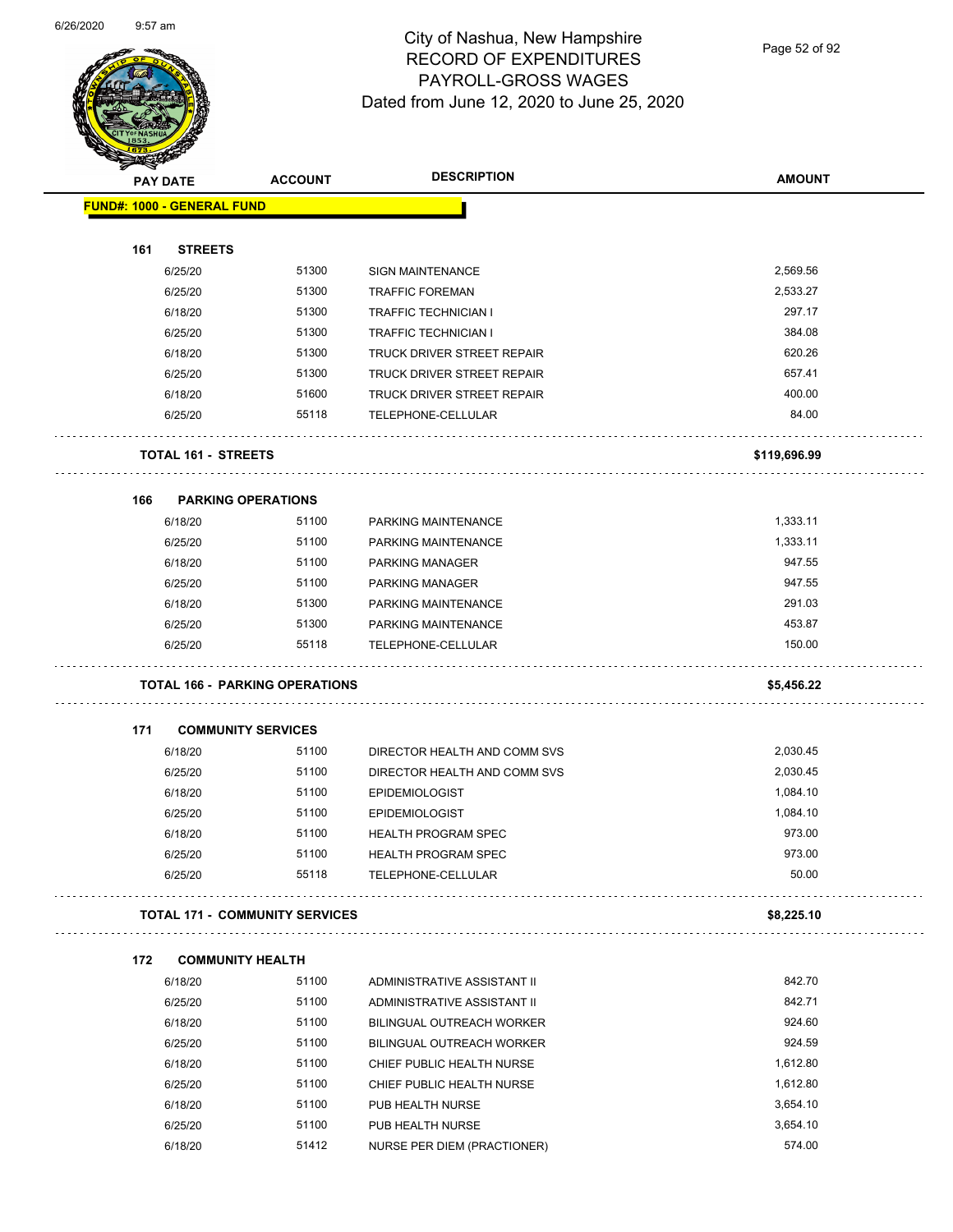Page 53 of 92

| <b>PAY DATE</b>                   | <b>ACCOUNT</b>                            | <b>DESCRIPTION</b>                                             | <b>AMOUNT</b>        |
|-----------------------------------|-------------------------------------------|----------------------------------------------------------------|----------------------|
| <b>FUND#: 1000 - GENERAL FUND</b> |                                           |                                                                |                      |
| 172                               |                                           |                                                                |                      |
|                                   | <b>COMMUNITY HEALTH</b><br>51412          |                                                                | 328.00               |
| 6/25/20                           | 51412                                     | NURSE PER DIEM (PRACTIONER)                                    | 210.00               |
| 6/18/20<br>6/25/20                | 55118                                     | PUB HEALTH NURSE<br>TELEPHONE-CELLULAR                         | 50.00                |
|                                   |                                           |                                                                |                      |
|                                   | <b>TOTAL 172 - COMMUNITY HEALTH</b>       |                                                                | \$15,230.40          |
|                                   |                                           |                                                                |                      |
| 173                               | <b>ENVIRONMENTAL HEALTH</b>               |                                                                |                      |
| 6/18/20                           | 51100                                     | DEP HEALTH OFFICER/LAB DIRECTOR                                | 1,239.00             |
| 6/25/20                           | 51100                                     | DEP HEALTH OFFICER/LAB DIRECTOR                                | 1,239.00             |
| 6/18/20                           | 51100                                     | ENVIRONMENTAL HEALTH SPEC                                      | 2,735.56<br>2,735.56 |
| 6/25/20                           | 51100<br>51100                            | <b>ENVIRONMENTAL HEALTH SPEC</b>                               | 1,085.35             |
| 6/18/20<br>6/25/20                | 51100                                     | ENVIRONMENTAL TECH OFFICE MGR<br>ENVIRONMENTAL TECH OFFICE MGR | 1,085.35             |
| 6/18/20                           | 51100                                     | MANAGER ENVIRONMENTAL HEALTH                                   | 1,677.35             |
|                                   | 51100                                     |                                                                | 1,677.35             |
| 6/25/20                           | 51300                                     | MANAGER ENVIRONMENTAL HEALTH                                   | 20.35                |
| 6/25/20<br>6/25/20                | 55118                                     | ENVIRONMENTAL TECH OFFICE MGR<br>TELEPHONE-CELLULAR            | 67.00                |
|                                   |                                           |                                                                |                      |
|                                   | <b>TOTAL 173 - ENVIRONMENTAL HEALTH</b>   |                                                                | \$13,561.87          |
|                                   |                                           |                                                                |                      |
|                                   |                                           |                                                                |                      |
| 174                               | <b>WELFARE ADMINISTRATION</b>             |                                                                |                      |
| 6/18/20                           | 51100                                     | <b>CASE TECHNICIAN WELFARE</b>                                 | 2,628.79             |
| 6/25/20                           | 51100                                     | <b>CASE TECHNICIAN WELFARE</b>                                 | 2,633.95             |
| 6/18/20                           | 51100                                     | <b>INTAKE WORKER</b>                                           | 849.40               |
| 6/25/20                           | 51100                                     | <b>INTAKE WORKER</b>                                           | 849.40               |
| 6/18/20                           | 51100                                     | SENIOR CASE TECHNICIAN                                         | 1,011.95             |
| 6/25/20                           | 51100                                     | SENIOR CASE TECHNICIAN                                         | 1,011.95             |
| 6/18/20                           | 51100                                     | <b>WELFARE OFFICER</b>                                         | 1,776.05             |
| 6/25/20                           | 51100                                     | <b>WELFARE OFFICER</b>                                         | 1,776.05             |
| 6/25/20                           | 51300                                     | CASE TECHNICIAN WELFARE                                        | 120.60               |
| 6/25/20                           | 55118                                     | TELEPHONE-CELLULAR                                             | 50.00                |
|                                   | <b>TOTAL 174 - WELFARE ADMINISTRATION</b> |                                                                | \$12,708.14          |
|                                   |                                           |                                                                |                      |
| 177                               | <b>PARKS &amp; RECREATION</b>             |                                                                |                      |
| 6/18/20                           | 51100                                     | ADMINISTRATIVE ASSISTANT II                                    | 860.15               |
| 6/25/20                           | 51100                                     | ADMINISTRATIVE ASSISTANT II                                    | 860.16               |
| 6/18/20                           | 51100                                     | EQUIPMENT OPERATOR, PARKS                                      | 979.60               |
| 6/25/20                           | 51100                                     | EQUIPMENT OPERATOR, PARKS                                      | 979.60               |
| 6/18/20                           | 51100                                     | FOREMAN LABOR PARK                                             | .<br>3,973.80        |
| 6/25/20<br>6/18/20                | 51100<br>51100                            | FOREMAN LABOR PARK<br><b>GROUNDSKEEPER MAINTENANCE</b>         | 3,973.79<br>6,208.93 |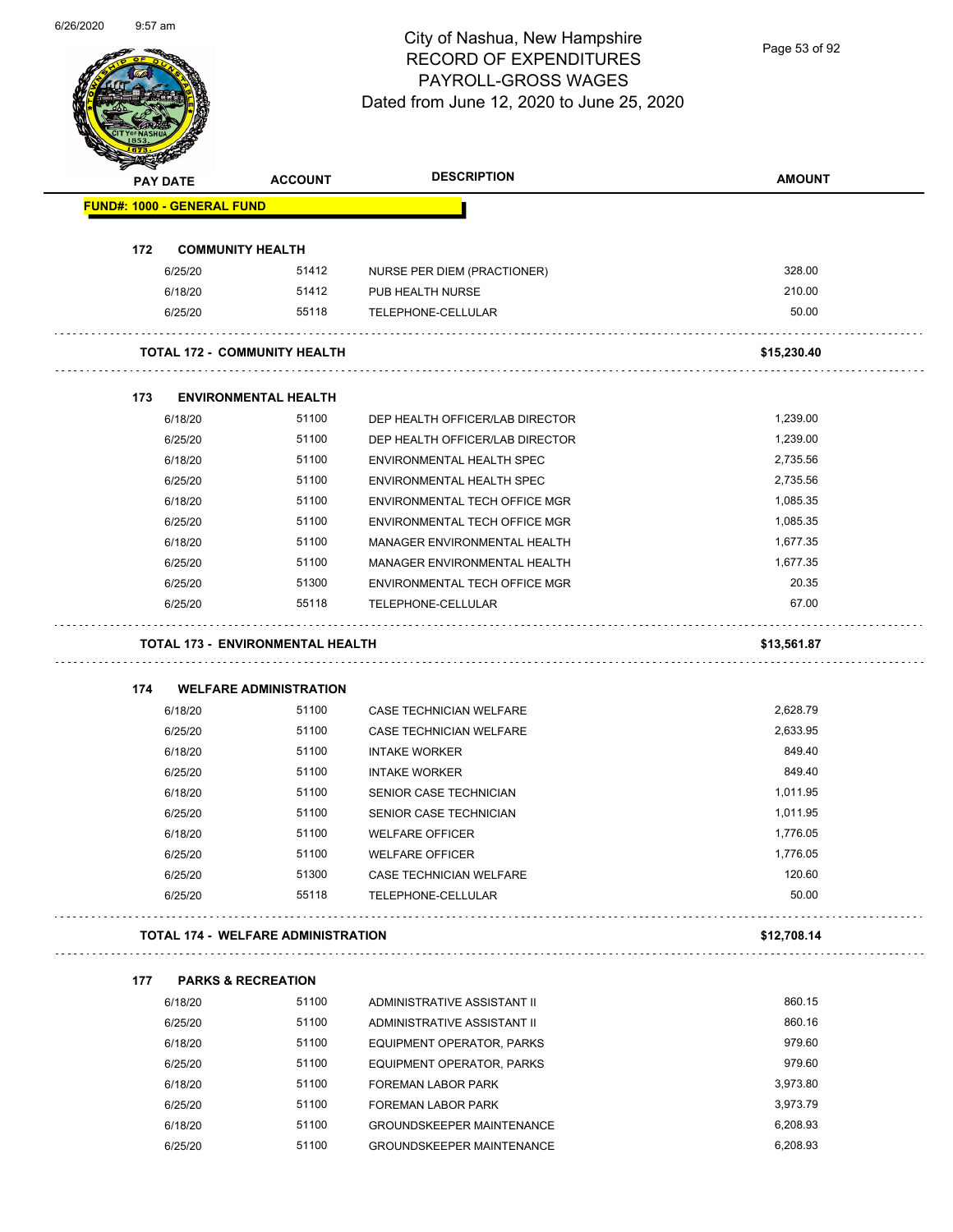

## City of Nashua, New Hampshire RECORD OF EXPENDITURES PAYROLL-GROSS WAGES Dated from June 12, 2020 to June 25, 2020

| <b>PAY DATE</b>                   | <b>ACCOUNT</b>                | <b>DESCRIPTION</b>                | <b>AMOUNT</b> |
|-----------------------------------|-------------------------------|-----------------------------------|---------------|
| <b>FUND#: 1000 - GENERAL FUND</b> |                               |                                   |               |
| 177                               | <b>PARKS &amp; RECREATION</b> |                                   |               |
| 6/18/20                           | 51100                         | <b>GROUNDSMAN I</b>               | 6,745.68      |
| 6/25/20                           | 51100                         | <b>GROUNDSMAN I</b>               | 5,910.93      |
| 6/18/20                           | 51100                         | <b>GROUNDSMAN II</b>              | 882.00        |
| 6/25/20                           | 51100                         | <b>GROUNDSMAN II</b>              | 882.00        |
| 6/18/20                           | 51100                         | <b>LEAD GROUNDSMAN</b>            | 1,981.60      |
| 6/25/20                           | 51100                         | <b>LEAD GROUNDSMAN</b>            | 1,981.60      |
| 6/18/20                           | 51100                         | PROGRAM COORDINATOR               | 390.90        |
| 6/25/20                           | 51100                         | PROGRAM COORDINATOR               | 390.90        |
| 6/18/20                           | 51100                         | <b>RECREATION PROGRAM MANAGER</b> | 1,092.80      |
| 6/25/20                           | 51100                         | RECREATION PROGRAM MANAGER        | 1,092.80      |
| 6/18/20                           | 51100                         | STELLOS STADIUM ATTENDANT         | 979.60        |
| 6/25/20                           | 51100                         | STELLOS STADIUM ATTENDANT         | 979.60        |
| 6/18/20                           | 51100                         | SUPERINTENDENT OF PARKS RECR      | 1,973.35      |
| 6/25/20                           | 51100                         | SUPERINTENDENT OF PARKS RECR      | 1,973.35      |
| 6/18/20                           | 51300                         | EQUIPMENT OPERATOR, PARKS         | 300.84        |
| 6/25/20                           | 51300                         | EQUIPMENT OPERATOR, PARKS         | 112.82        |
| 6/18/20                           | 51300                         | FOREMAN LABOR PARK                | 1,986.86      |
| 6/25/20                           | 51300                         | FOREMAN LABOR PARK                | 1,862.68      |
| 6/18/20                           | 51300                         | <b>GROUNDSKEEPER MAINTENANCE</b>  | 3,284.48      |
| 6/25/20                           | 51300                         | <b>GROUNDSKEEPER MAINTENANCE</b>  | 2,580.52      |
| 6/18/20                           | 51300                         | <b>GROUNDSMAN I</b>               | 1,360.08      |
| 6/25/20                           | 51300                         | <b>GROUNDSMAN I</b>               | 612.98        |
| 6/18/20                           | 51300                         | <b>GROUNDSMAN II</b>              | 543.14        |
| 6/25/20                           | 51300                         | <b>GROUNDSMAN II</b>              | 271.58        |
| 6/18/20                           | 51300                         | <b>LEAD GROUNDSMAN</b>            | 414.98        |
| 6/25/20                           | 51300                         | <b>LEAD GROUNDSMAN</b>            | 405.56        |
| 6/18/20                           | 51300                         | STELLOS STADIUM ATTENDANT         | 37.46         |
| 6/25/20                           | 51400                         | 21 CENTURY PROGRAM ASSISTANT      | 13.50         |
| 6/16/20                           | 51400                         | GROUNDSMAN I                      | (840.00)      |
| 6/18/20                           | 51400                         | SEASONAL                          | 5,320.00      |
| 6/25/20                           | 51400                         | SEASONAL                          | 5,192.50      |
| 6/25/20                           | 51400                         | SUMMER HEAD POOL GUARD            | 28.50         |
| 6/25/20                           | 51400                         | SUMMER POOL COORDINATOR           | 57.00         |
| 6/25/20                           | 51400                         | SUMMER POOL GUARD                 | 81.00         |
| 6/25/20                           | 51400                         | SUMMER POOL SUPV                  | 16.25         |
| 6/25/20                           | 51400                         | <b>SUMMER SWIM INSTRUCTOR</b>     | 71.75         |
| 6/25/20                           | 51400                         | <b>TEACHER ENGLISH ELM</b>        | 210.00        |
| 6/25/20                           | 55118                         | TELEPHONE-CELLULAR                | 67.00         |
|                                   |                               |                                   |               |

| 179 | <b>LIBRARY</b> |
|-----|----------------|
|-----|----------------|

÷,

| 6/18/20 | 51100 | ASSISTANT DIRECTOR LIBRARY | .655.50 |
|---------|-------|----------------------------|---------|
| 6/25/20 | 51100 | ASSISTANT DIRECTOR LIBRARY | .655.50 |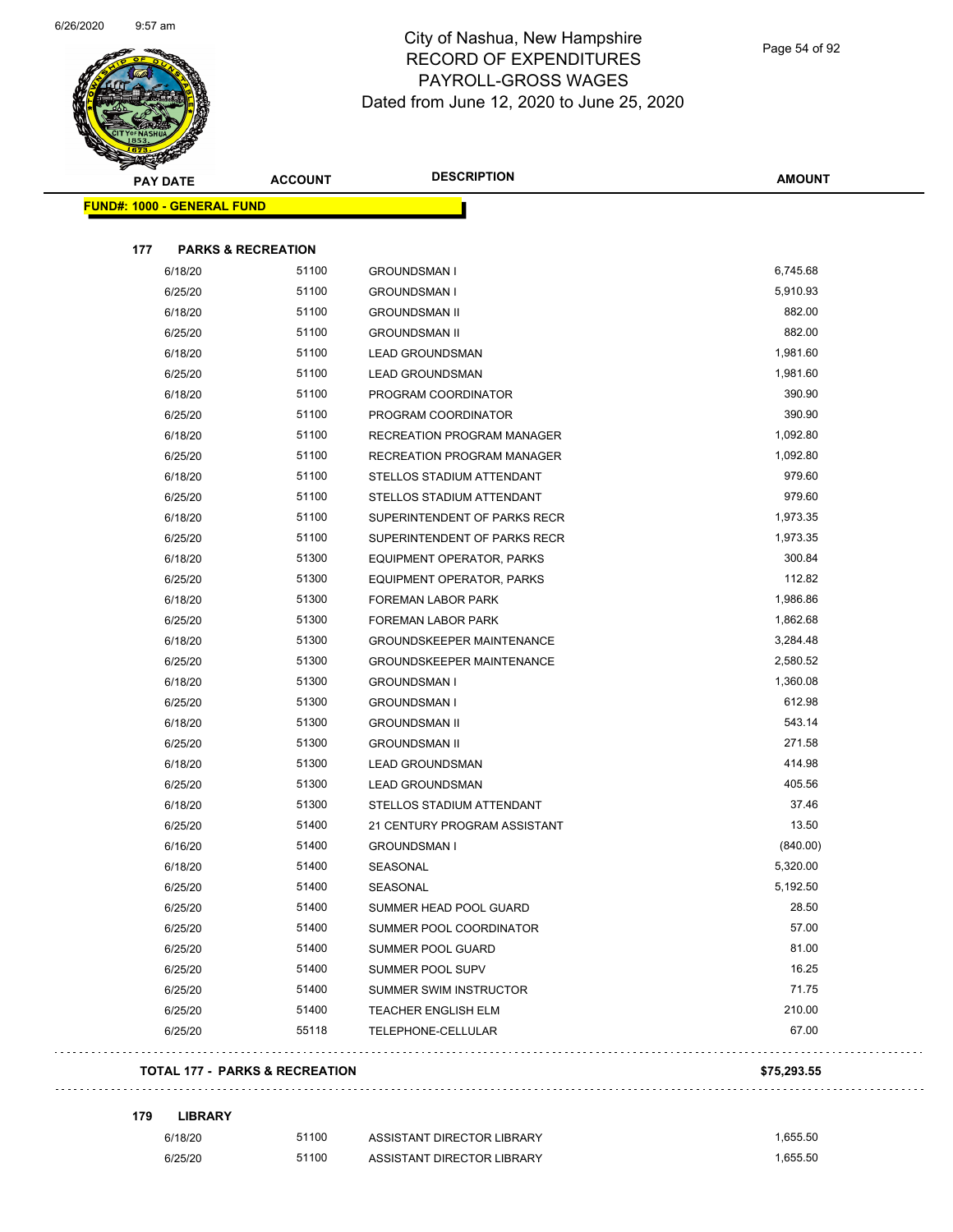

| $\checkmark$ | <b>PAY DATE</b>                   | <b>ACCOUNT</b> | <b>DESCRIPTION</b>                                 | <b>AMOUNT</b>    |
|--------------|-----------------------------------|----------------|----------------------------------------------------|------------------|
|              | <b>FUND#: 1000 - GENERAL FUND</b> |                |                                                    |                  |
|              |                                   |                |                                                    |                  |
| 179          | <b>LIBRARY</b>                    |                |                                                    |                  |
|              | 6/18/20                           | 51100          | ASSISTANT LIBRARIAN CIRCULATIO                     | 1,084.11         |
|              | 6/25/20                           | 51100          | ASSISTANT LIBRARIAN CIRCULATIO                     | 1,084.12         |
|              | 6/18/20                           | 51100          | ASSISTANT LIBRARIAN TECH SVS                       | 819.52           |
|              | 6/25/20                           | 51100          | ASSISTANT LIBRARIAN TECH SVS                       | 819.50           |
|              | 6/18/20                           | 51100          | ASSISTANT LIBRARIAN YOUTH SERV                     | 868.90           |
|              | 6/25/20                           | 51100          | ASSISTANT LIBRARIAN YOUTH SERV                     | 868.90           |
|              | 6/18/20                           | 51100          | <b>DIRECTOR LIBRARY</b>                            | 2,210.20         |
|              | 6/25/20                           | 51100          | <b>DIRECTOR LIBRARY</b>                            | 2,210.20         |
|              | 6/18/20                           | 51100          | EXECUTIVE ASST OFFICE MANAGER                      | 927.61           |
|              | 6/25/20                           | 51100          | EXECUTIVE ASST OFFICE MANAGER                      | 927.62           |
|              | 6/18/20                           | 51100          | <b>IT COORDINATOR</b>                              | 962.94           |
|              | 6/25/20                           | 51100          | <b>IT COORDINATOR</b>                              | 962.93           |
|              | 6/18/20                           | 51100          | JANITOR                                            | 552.00           |
|              | 6/25/20                           | 51100          | <b>JANITOR</b>                                     | 552.00           |
|              | 6/18/20                           | 51100          | LIBRARIAN ADULT SERVICES                           | 921.96           |
|              | 6/25/20                           | 51100          | LIBRARIAN ADULT SERVICES                           | 921.95           |
|              | 6/18/20                           | 51100          | LIBRARIAN CIRCULATION                              | 1,117.36         |
|              | 6/25/20                           | 51100          | LIBRARIAN CIRCULATION                              | 1,117.35         |
|              | 6/18/20                           | 51100          | LIBRARIAN OUTREACH SVS                             | 1,113.10         |
|              | 6/25/20                           | 51100          | LIBRARIAN OUTREACH SVS                             | 1,113.10         |
|              | 6/18/20                           | 51100          | <b>LIBRARIAN TECH SERVICES</b>                     | 1,155.30         |
|              | 6/25/20                           | 51100          | <b>LIBRARIAN TECH SERVICES</b>                     | 1,155.30         |
|              | 6/18/20                           | 51100          | LIBRARIAN YOUTH SERVICES                           | 1,657.91         |
|              | 6/25/20                           | 51100          | LIBRARIAN YOUTH SERVICES                           | 1,657.90         |
|              | 6/18/20                           | 51100          | LIBRARY ASSISTANT CIRCULATION                      | 5,779.30         |
|              | 6/25/20                           | 51100          | LIBRARY ASSISTANT CIRCULATION                      | 5,779.30         |
|              | 6/18/20                           | 51100          | LIBRARY ASSISTANT MEDIA SERVIC                     | 787.51           |
|              | 6/25/20                           | 51100          | <b>LIBRARY ASSISTANT MEDIA SERVIC</b>              | 787.50           |
|              | 6/18/20                           | 51100          | LIBRARY ASSISTANT TECH SVS                         | 787.50           |
|              | 6/25/20                           | 51100          | LIBRARY ASSISTANT TECH SVS                         | 787.50           |
|              | 6/18/20                           | 51100          | LIBRARY ASSISTANT YOUTH SERVIC                     | 2,116.13         |
|              | 6/25/20                           | 51100          | LIBRARY ASSISTANT YOUTH SERVIC                     | 2,116.12         |
|              | 6/18/20                           | 51100          | <b>MAINTENANCE SUPV</b>                            | 949.45           |
|              | 6/25/20                           | 51100          | <b>MAINTENANCE SUPV</b>                            | 949.45           |
|              | 6/18/20                           | 51100          | PAGE & COLLECTION COORDINATOR                      | 935.81           |
|              | 6/25/20                           | 51100          | PAGE & COLLECTION COORDINATOR                      | 935.81           |
|              | 6/18/20                           | 51100          | REFERENCE LIBRARIAN ADULT SERV                     | 3,319.79         |
|              | 6/25/20                           | 51100          | REFERENCE LIBRARIAN ADULT SERV                     | 3,319.76         |
|              | 6/18/20                           | 51100          | REFERENCE LIBRARIAN TECH SVS                       | 842.49           |
|              | 6/25/20                           | 51100<br>51100 | REFERENCE LIBRARIAN TECH SVS                       | 842.50<br>660.01 |
|              | 6/18/20<br>6/25/20                | 51100          | <b>SECURITY LIBRARY</b><br><b>SECURITY LIBRARY</b> | 660.02           |
|              | 6/18/20                           | 51200          | <b>JANITOR</b>                                     | 255.35           |
|              | 6/25/20                           | 51200          | JANITOR                                            | 191.52           |
|              |                                   |                |                                                    |                  |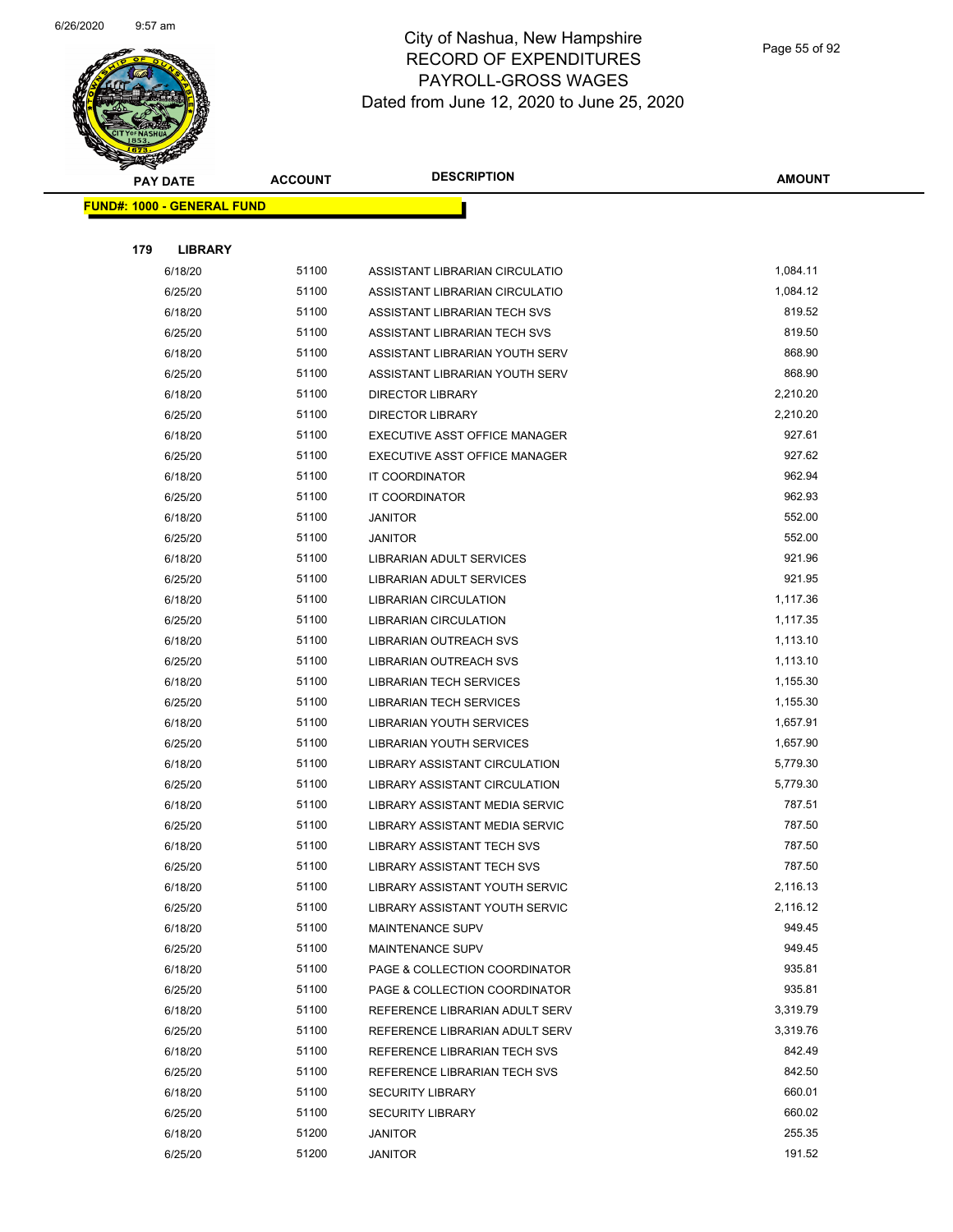

Page 56 of 92

|     | PAY DATE                          | <b>ACCOUNT</b>                           | <b>DESCRIPTION</b>             | <b>AMOUNT</b> |
|-----|-----------------------------------|------------------------------------------|--------------------------------|---------------|
|     | <b>FUND#: 1000 - GENERAL FUND</b> |                                          |                                |               |
| 179 | <b>LIBRARY</b>                    |                                          |                                |               |
|     | 6/18/20                           | 51200                                    | LIBRARY ASSISTANT TECH SVS     | 462.90        |
|     | 6/25/20                           | 51200                                    | LIBRARY ASSISTANT TECH SVS     | 462.90        |
|     | 6/18/20                           | 51200                                    | REFERENCE LIBRARIAN ADULT SERV | 482.76        |
|     | 6/25/20                           | 51200                                    | REFERENCE LIBRARIAN ADULT SERV | 482.76        |
|     | 6/18/20                           | 51200                                    | <b>SECURITY LIBRARY</b>        | 398.40        |
|     | 6/25/20                           | 51200                                    | <b>SECURITY LIBRARY</b>        | 398.40        |
|     | <b>TOTAL 179 - LIBRARY</b>        |                                          |                                | \$65,583.72   |
| 181 |                                   | <b>COMMUNITY DEVELOPMENT</b>             |                                |               |
|     | 6/18/20                           | 51100                                    | ADMINISTRATIVE ASSISTANT II    | 786.85        |
|     | 6/25/20                           | 51100                                    | ADMINISTRATIVE ASSISTANT II    | 786.83        |
|     | 6/18/20                           | 51100                                    | DIRECTOR COMMUNITY DEVELOPMENT | 2,427.25      |
|     | 6/25/20                           | 51100                                    | DIRECTOR COMMUNITY DEVELOPMENT | 2,427.24      |
|     | 6/18/20                           | 51100                                    | <b>TRANSPORTATION PLANNER</b>  | 1,313.35      |
|     | 6/25/20                           | 51100                                    | <b>TRANSPORTATION PLANNER</b>  | 1,313.35      |
|     | 6/18/20                           | 51100                                    | <b>WATERWAYS MANAGER</b>       | 1,612.80      |
|     | 6/25/20                           | 51100                                    | <b>WATERWAYS MANAGER</b>       | 1,612.80      |
|     | 6/18/20                           | 51200                                    | ADMINISTRATIVE ASSISTANT I     | 390.64        |
|     | 6/25/20                           | 51200                                    | ADMINISTRATIVE ASSISTANT I     | 390.64        |
|     | 6/18/20                           | 51400                                    | <b>INTERN</b>                  | 100.00        |
|     | 6/25/20                           | 51400                                    | <b>INTERN</b>                  | 100.00        |
|     | 6/25/20                           | 55118                                    | TELEPHONE-CELLULAR             | 50.00         |
|     |                                   | <b>TOTAL 181 - COMMUNITY DEVELOPMENT</b> |                                | \$13,311.75   |
|     |                                   |                                          |                                |               |
| 182 | <b>PLANNING AND ZONING</b>        |                                          |                                |               |
|     | 6/18/20                           | 51100                                    | <b>COMMUNICATION SPEC</b>      | 57.00         |
|     | 6/25/20                           | 51100                                    | <b>COMMUNICATION SPEC</b>      | 57.00         |
|     | 6/18/20                           | 51100                                    | DEPARTMENT COORDINATOR         | 1,048.52      |
|     | 6/25/20                           | 51100                                    | DEPARTMENT COORDINATOR         | 1,048.51      |
|     | 6/18/20                           | 51100                                    | DEPUTY PLANNING MANAGER        | 2,861.15      |
|     | 6/25/20                           | 51100                                    | DEPUTY PLANNING MANAGER        | 2,861.15      |
|     | 6/18/20                           | 51100                                    | PLANNER I                      | 1,918.15      |
|     | 6/25/20                           | 51100                                    | PLANNER I                      | 1,918.15      |
|     | 6/18/20                           | 51100                                    | ZONING COORDINATOR             | 839.34        |
|     | 6/25/20                           | 51100                                    | ZONING COORDINATOR             | 839.33        |
|     | 6/25/20                           | 53428                                    | STENOGRAPHIC SERVICES          | 250.00        |

**TOTAL 182 - PLANNING AND ZONING \$13,698.30**

#### **183 ECONOMIC DEVELOPMENT**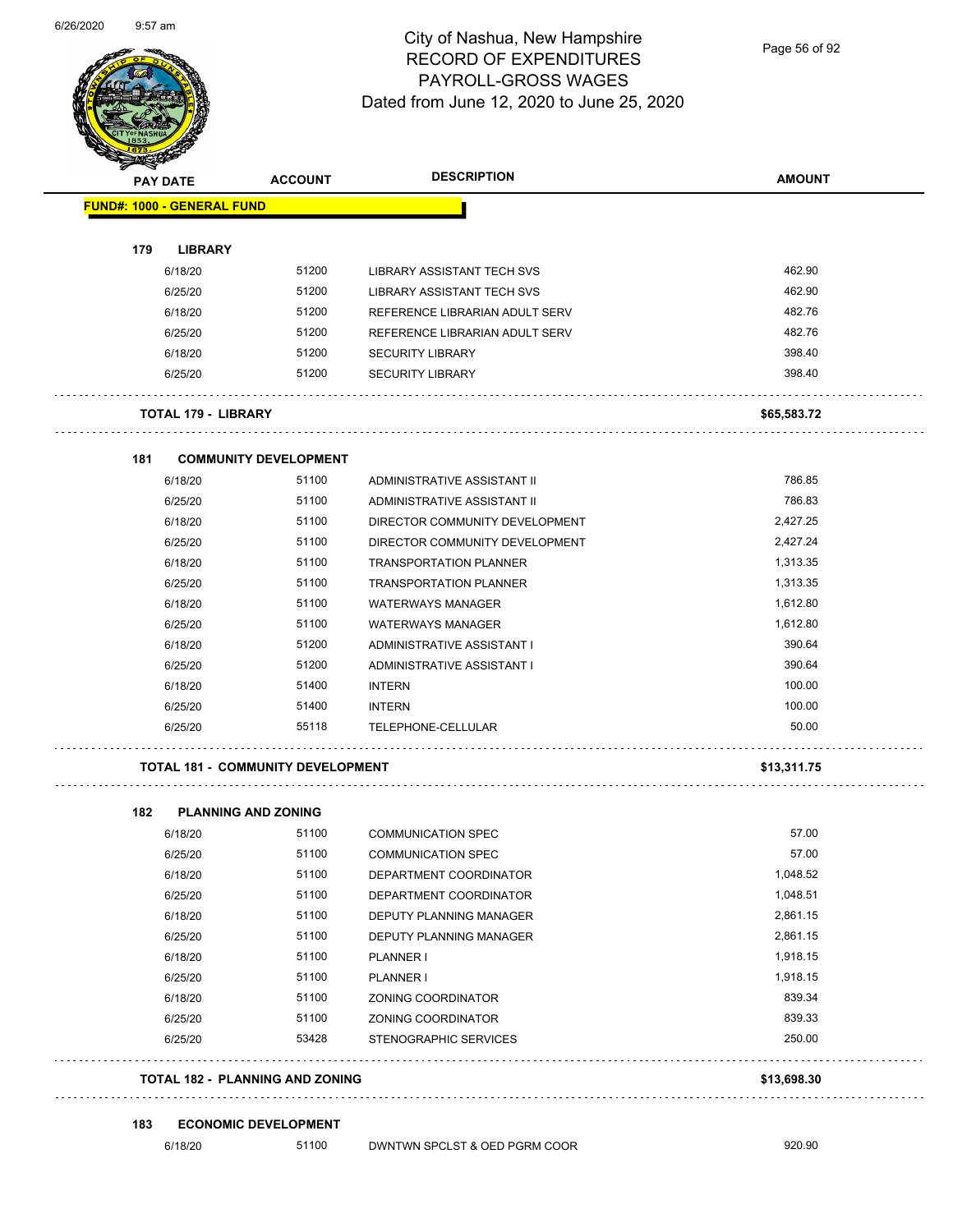

Page 57 of 92

| <b>PAY DATE</b>                   | <b>ACCOUNT</b>                          | <b>DESCRIPTION</b>             | <b>AMOUNT</b> |
|-----------------------------------|-----------------------------------------|--------------------------------|---------------|
| <b>FUND#: 1000 - GENERAL FUND</b> |                                         |                                |               |
| 183                               | <b>ECONOMIC DEVELOPMENT</b>             |                                |               |
| 6/25/20                           | 51100                                   | DWNTWN SPCLST & OED PGRM COOR  | 920.90        |
| 6/18/20                           | 51100                                   | <b>ECONOMIC DEV DIRECTOR</b>   | 2,202.85      |
| 6/25/20                           | 51100                                   | <b>ECONOMIC DEV DIRECTOR</b>   | 2,202.85      |
| 6/18/20                           | 51100                                   | HUNT MEMORIAL BLDG & ARTS ADM  | 394.20        |
| 6/25/20                           | 51100                                   | HUNT MEMORIAL BLDG & ARTS ADM  | 394.20        |
| 6/25/20                           | 55118                                   | TELEPHONE-CELLULAR             | 85.00         |
|                                   | <b>TOTAL 183 - ECONOMIC DEVELOPMENT</b> |                                | \$7,120.90    |
| 191<br><b>SCHOOL</b>              |                                         |                                |               |
| 6/18/20                           | 51100                                   | 21 CENTURY COORDINATOR         | 2.380.10      |
| 6/18/20                           | 51100                                   | <b>7PAR CTE NHN</b>            | 445.94        |
| 6/18/20                           | 51100                                   | ASSISTANT DIRECTOR BUSINESS    | 3,219.60      |
| 6/18/20                           | 51100                                   | ASSISTANT PRINCIPAL AMH        | 1,581.70      |
| 6/18/20                           | 51100                                   | ASSISTANT PRINCIPAL BIC        | 2,875.00      |
| 6/18/20                           | 51100                                   | ASSISTANT PRINCIPAL BIR        | 1,509.61      |
| 6/18/20                           | 51100                                   | ASSISTANT PRINCIPAL BRO        | 3,357.70      |
| 6/18/20                           | 51100                                   | ASSISTANT PRINCIPAL CHARL      | 3,292.99      |
| 6/18/20                           | 51100                                   | ASSISTANT PRINCIPAL DR CRSP    | 1,646.49      |
| 6/18/20                           | 51100                                   | ASSISTANT PRINCIPAL ELM        | 6,769.20      |
| 6/18/20                           | 51100                                   | ASSISTANT PRINCIPAL FES        | 2,875.00      |
| 6/18/20                           | 51100                                   | ASSISTANT PRINCIPAL FMS        | 3,288.50      |
| 6/18/20                           | 51100                                   | ASSISTANT PRINCIPAL LEDGE      | 3,292.92      |
| 6/18/20                           | 51100                                   | ASSISTANT PRINCIPAL MDE        | 3,115.40      |
| 6/18/20                           | 51100                                   | ASSISTANT PRINCIPAL MTP        | 1,437.50      |
| 6/18/20                           | 51100                                   | ASSISTANT PRINCIPAL NHN        | 13,806.40     |
| 6/18/20                           | 51100                                   | ASSISTANT PRINCIPAL NHS        | 13,884.60     |
| 6/18/20                           | 51100                                   | <b>ASSISTANT PRINCIPAL SHE</b> | 1,461.57      |
| 6/18/20                           | 51100                                   | ASSISTANT SUPERINTENDENT       | 9,051.60      |
| 6/18/20                           | 51100                                   | ASST DIRECTOR PLANT OPS        | 4,913.30      |
| 6/18/20                           | 51100                                   | <b>ASST DIRECTOR SPED</b>      | 6,623.10      |
| 6/18/20                           | 51100                                   | ASST SYSTEMS ADMIN FULL YEAR   | 17,537.60     |
| 6/18/20                           | 51100                                   | ATTENDANCE OFFICER             | 2,543.80      |
| 6/18/20                           | 51100                                   | BRENTWOOD COORDINATOR          | 2,779.30      |
| 6/18/20                           | 51100                                   | CAREER CENTER COORD NHS        | 1,557.20      |
| 6/18/20                           | 51100                                   | CHIEF OPERATING OFFICER        | 4,431.80      |
| 6/18/20                           | 51100                                   | CLERICAL 21 CENTURY            | 804.38        |
| 6/25/20                           | 51100                                   | <b>CLERICAL 21 CENTURY</b>     | 804.38        |
| 6/18/20                           | 51100                                   | CLERICAL ACADEMY NHN           | 3,130.92      |
| 6/25/20                           | 51100                                   | CLERICAL ACADEMY NHN           | 3,130.90      |
| 6/18/20                           | 51100                                   | CLERICAL ACADEMY NHS           | 3,088.91      |
| 6/25/20                           | 51100                                   | CLERICAL ACADEMY NHS           | 3,093.78      |
| 6/18/20                           | 51100                                   | CLERICAL ADULT ED NHN          | 804.38        |
| 6/25/20                           | 51100                                   | CLERICAL ADULT ED NHN          | 804.38        |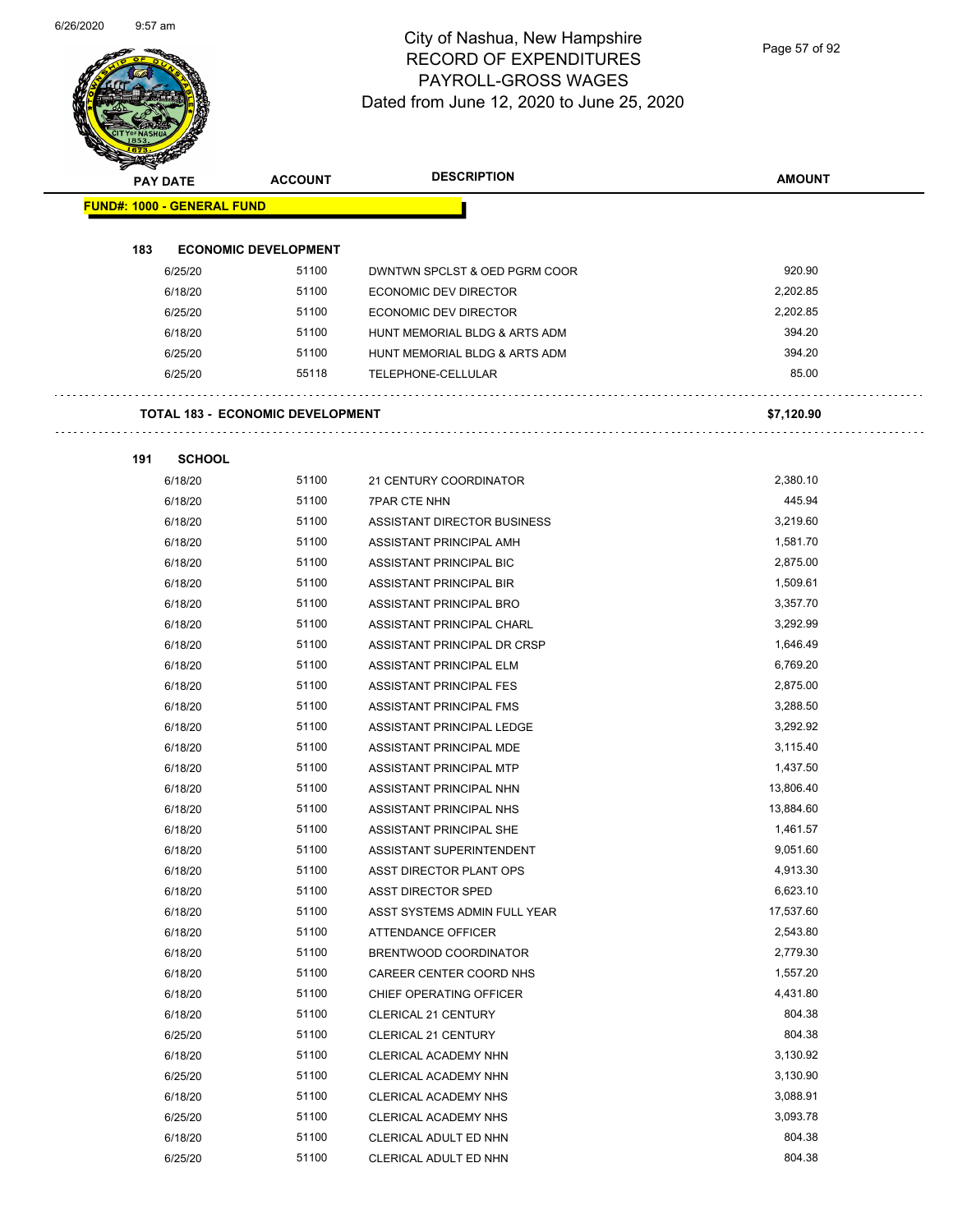

Page 58 of 92

| <b>Sandan Kara</b><br><b>PAY DATE</b> | <b>ACCOUNT</b> | <b>DESCRIPTION</b>              | <b>AMOUNT</b> |
|---------------------------------------|----------------|---------------------------------|---------------|
| <b>FUND#: 1000 - GENERAL FUND</b>     |                |                                 |               |
|                                       |                |                                 |               |
| <b>SCHOOL</b><br>191                  |                |                                 |               |
| 6/18/20                               | 51100          | CLERICAL ASST SUPER SUP         | 1,437.24      |
| 6/25/20                               | 51100          | CLERICAL ASST SUPER SUP         | 1,432.55      |
| 6/18/20                               | 51100          | CLERICAL ATHLETIC NHN           | 570.95        |
| 6/25/20                               | 51100          | CLERICAL ATHLETIC NHN           | 435.00        |
| 6/18/20                               | 51100          | CLERICAL ATHLETIC NHS           | 526.50        |
| 6/25/20                               | 51100          | CLERICAL ATHLETIC NHS           | 390.00        |
| 6/18/20                               | 51100          | <b>CLERICAL BUSINESS</b>        | 2,502.88      |
| 6/25/20                               | 51100          | <b>CLERICAL BUSINESS</b>        | 2,480.58      |
| 6/18/20                               | 51100          | CLERICAL CHIEF OP OFFICER SUP   | 756.69        |
| 6/25/20                               | 51100          | CLERICAL CHIEF OP OFFICER SUP   | 766.78        |
| 6/18/20                               | 51100          | CLERICAL CTE NHN                | 695.25        |
| 6/25/20                               | 51100          | <b>CLERICAL CTE NHN</b>         | 695.26        |
| 6/18/20                               | 51100          | <b>CLERICAL CTE NHS</b>         | 695.27        |
| 6/25/20                               | 51100          | <b>CLERICAL CTE NHS</b>         | 695.26        |
| 6/18/20                               | 51100          | <b>CLERICAL GUIDANCE ELM</b>    | 695.25        |
| 6/25/20                               | 51100          | <b>CLERICAL GUIDANCE ELM</b>    | 690.63        |
| 6/18/20                               | 51100          | CLERICAL GUIDANCE NHN           | 2,067.11      |
| 6/25/20                               | 51100          | CLERICAL GUIDANCE NHN           | 1,955.88      |
| 6/18/20                               | 51100          | CLERICAL GUIDANCE NHS           | 2,029.37      |
| 6/25/20                               | 51100          | <b>CLERICAL GUIDANCE NHS</b>    | 1,905.33      |
| 6/18/20                               | 51100          | <b>CLERICAL HUMAN RESOURCES</b> | 1,805.19      |
| 6/25/20                               | 51100          | <b>CLERICAL HUMAN RESOURCES</b> | 1,532.39      |
| 6/18/20                               | 51100          | <b>CLERICAL PAYROLL SUP</b>     | 1,527.19      |
| 6/25/20                               | 51100          | <b>CLERICAL PAYROLL SUP</b>     | 1,532.29      |
| 6/18/20                               | 51100          | <b>CLERICAL PLANT OPS</b>       | 766.14        |
| 6/25/20                               | 51100          | <b>CLERICAL PLANT OPS</b>       | 771.25        |
| 6/18/20                               | 51100          | CLERICAL PRINCIPAL AMH          | 1,497.39      |
| 6/25/20                               | 51100          | CLERICAL PRINCIPAL AMH          | 1,487.16      |
| 6/18/20                               | 51100          | <b>CLERICAL PRINCIPAL BIC</b>   | 1,546.89      |
| 6/25/20                               | 51100          | <b>CLERICAL PRINCIPAL BIC</b>   | 1,546.89      |
| 6/18/20                               | 51100          | <b>CLERICAL PRINCIPAL BIR</b>   | 1,631.27      |
| 6/25/20                               | 51100          | <b>CLERICAL PRINCIPAL BIR</b>   | 1,620.39      |
| 6/18/20                               | 51100          | <b>CLERICAL PRINCIPAL BRO</b>   | 1,546.87      |
| 6/25/20                               | 51100          | <b>CLERICAL PRINCIPAL BRO</b>   | 1,546.89      |
| 6/18/20                               | 51100          | CLERICAL PRINCIPAL CHA          | 1,532.30      |
| 6/25/20                               | 51100          | CLERICAL PRINCIPAL CHA          | 1,506.76      |
| 6/18/20                               | 51100          | <b>CLERICAL PRINCIPAL DRC</b>   | 1,499.65      |
| 6/25/20                               | 51100          | CLERICAL PRINCIPAL DRC          | 1,488.93      |
| 6/18/20                               | 51100          | <b>CLERICAL PRINCIPAL ELM</b>   | 2,795.22      |
| 6/25/20                               | 51100          | CLERICAL PRINCIPAL ELM          | 2,674.73      |
| 6/18/20                               | 51100          | CLERICAL PRINCIPAL FES          | 1,499.62      |
| 6/25/20                               | 51100          | <b>CLERICAL PRINCIPAL FES</b>   | 1,499.64      |
| 6/18/20                               | 51100          | <b>CLERICAL PRINCIPAL FMS</b>   | 2,351.26      |
| 6/25/20                               | 51100          | <b>CLERICAL PRINCIPAL FMS</b>   | 2,351.28      |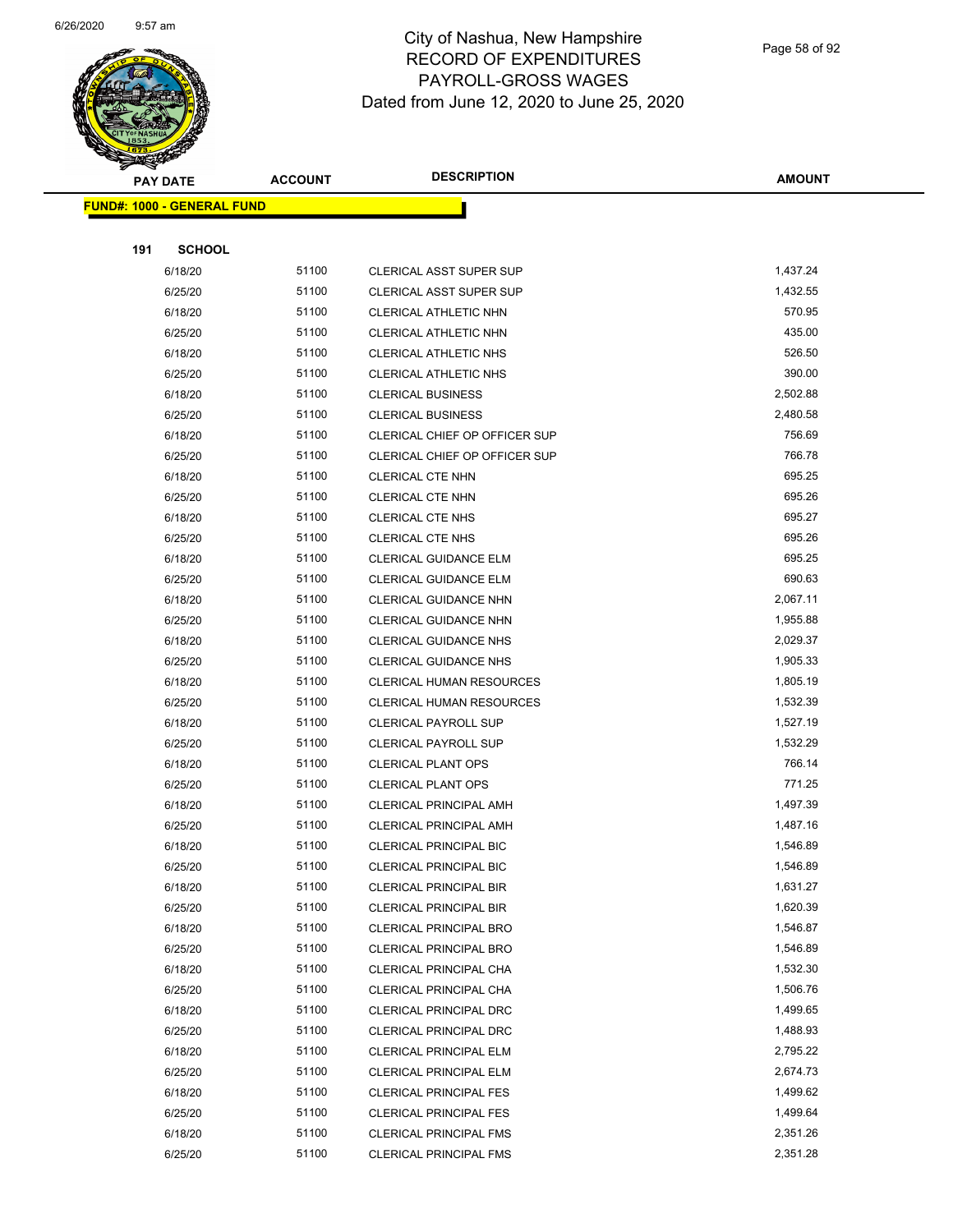

Page 59 of 92

|     | <b>PAY DATE</b>                   | <b>ACCOUNT</b> | <b>DESCRIPTION</b>               | <b>AMOUNT</b> |  |  |  |
|-----|-----------------------------------|----------------|----------------------------------|---------------|--|--|--|
|     | <b>FUND#: 1000 - GENERAL FUND</b> |                |                                  |               |  |  |  |
|     |                                   |                |                                  |               |  |  |  |
| 191 | <b>SCHOOL</b>                     |                |                                  |               |  |  |  |
|     | 6/18/20                           | 51100          | CLERICAL PRINCIPAL LDG           | 1,451.19      |  |  |  |
|     | 6/25/20                           | 51100          | <b>CLERICAL PRINCIPAL LDG</b>    | 1,461.40      |  |  |  |
|     | 6/18/20                           | 51100          | CLERICAL PRINCIPAL MDE           | 1,570.54      |  |  |  |
|     | 6/25/20                           | 51100          | <b>CLERICAL PRINCIPAL MDE</b>    | 1,570.54      |  |  |  |
|     | 6/18/20                           | 51100          | <b>CLERICAL PRINCIPAL MTP</b>    | 1,530.28      |  |  |  |
|     | 6/25/20                           | 51100          | <b>CLERICAL PRINCIPAL MTP</b>    | 1,535.64      |  |  |  |
|     | 6/18/20                           | 51100          | CLERICAL PRINCIPAL NHN           | 2,188.02      |  |  |  |
|     | 6/25/20                           | 51100          | CLERICAL PRINCIPAL NHN           | 2,192.66      |  |  |  |
|     | 6/18/20                           | 51100          | <b>CLERICAL PRINCIPAL NHS</b>    | 2,175.01      |  |  |  |
|     | 6/25/20                           | 51100          | <b>CLERICAL PRINCIPAL NHS</b>    | 2,058.02      |  |  |  |
|     | 6/18/20                           | 51100          | CLERICAL PRINCIPAL NSE           | 1,510.90      |  |  |  |
|     | 6/25/20                           | 51100          | <b>CLERICAL PRINCIPAL NSE</b>    | 1,510.91      |  |  |  |
|     | 6/18/20                           | 51100          | <b>CLERICAL PRINCIPAL PMS</b>    | 1,426.51      |  |  |  |
|     | 6/25/20                           | 51100          | <b>CLERICAL PRINCIPAL PMS</b>    | 1,426.52      |  |  |  |
|     | 6/18/20                           | 51100          | <b>CLERICAL PRINCIPAL SHE</b>    | 1,546.89      |  |  |  |
|     | 6/25/20                           | 51100          | CLERICAL PRINCIPAL SHE           | 1,536.03      |  |  |  |
|     | 6/18/20                           | 51100          | CLERICAL RECEPTIONIST NHN        | 815.62        |  |  |  |
|     | 6/25/20                           | 51100          | CLERICAL RECEPTIONIST NHN        | 815.63        |  |  |  |
|     | 6/18/20                           | 51100          | <b>CLERICAL RECEPTIONIST NHS</b> | 695.25        |  |  |  |
|     | 6/18/20                           | 51100          | CLERICAL SPECIAL ED NHN          | 731.25        |  |  |  |
|     | 6/25/20                           | 51100          | CLERICAL SPECIAL ED NHN          | 731.26        |  |  |  |
|     | 6/18/20                           | 51100          | CLERICAL SPECIAL ED NHS          | 731.26        |  |  |  |
|     | 6/25/20                           | 51100          | CLERICAL SPECIAL ED NHS          | 731.26        |  |  |  |
|     | 6/18/20                           | 51100          | CLERICAL SPECIAL ED SUP          | 1,426.50      |  |  |  |
|     | 6/25/20                           | 51100          | CLERICAL SPECIAL ED SUP          | 1,426.50      |  |  |  |
|     | 6/18/20                           | 51100          | CLERICAL STUDENT SERV SUP        | 843.31        |  |  |  |
|     | 6/25/20                           | 51100          | CLERICAL STUDENT SERV SUP        | 843.31        |  |  |  |
|     | 6/18/20                           | 51100          | CLERICAL SUPERINTENDANT HRLY     | 804.43        |  |  |  |
|     | 6/25/20                           | 51100          | CLERICAL SUPERINTENDANT HRLY     | 799.10        |  |  |  |
|     | 6/18/20                           | 51100          | CLERICAL SUPERINTENDANT SUP      | 1,894.50      |  |  |  |
|     | 6/18/20                           | 51100          | <b>CUSTODIAN AMH</b>             | 1,461.60      |  |  |  |
|     | 6/25/20                           | 51100          | <b>CUSTODIAN AMH</b>             | 1,461.60      |  |  |  |
|     | 6/18/20                           | 51100          | <b>CUSTODIAN ASST HEAD ELM</b>   | 832.40        |  |  |  |
|     | 6/25/20                           | 51100          | <b>CUSTODIAN ASST HEAD ELM</b>   | 832.40        |  |  |  |
|     | 6/18/20                           | 51100          | <b>CUSTODIAN ASST HEAD FMS</b>   | 338.15        |  |  |  |
|     | 6/25/20                           | 51100          | <b>CUSTODIAN ASST HEAD FMS</b>   | 338.15        |  |  |  |
|     | 6/18/20                           | 51100          | <b>CUSTODIAN ASST HEAD NHN</b>   | 1,672.82      |  |  |  |
|     | 6/25/20                           | 51100          | <b>CUSTODIAN ASST HEAD NHN</b>   | 1,672.82      |  |  |  |
|     | 6/18/20                           | 51100          | <b>CUSTODIAN ASST HEAD NHS</b>   | 1,672.81      |  |  |  |
|     | 6/25/20                           | 51100          | <b>CUSTODIAN ASST HEAD NHS</b>   | 1,672.81      |  |  |  |
|     | 6/18/20                           | 51100          | <b>CUSTODIAN ASST HEAD PMS</b>   | 832.40        |  |  |  |
|     | 6/25/20                           | 51100          | <b>CUSTODIAN ASST HEAD PMS</b>   | 832.40        |  |  |  |
|     | 6/18/20                           | 51100          | <b>CUSTODIAN BIC</b>             | 1,217.70      |  |  |  |
|     | 6/25/20                           | 51100          | <b>CUSTODIAN BIC</b>             | 1,461.60      |  |  |  |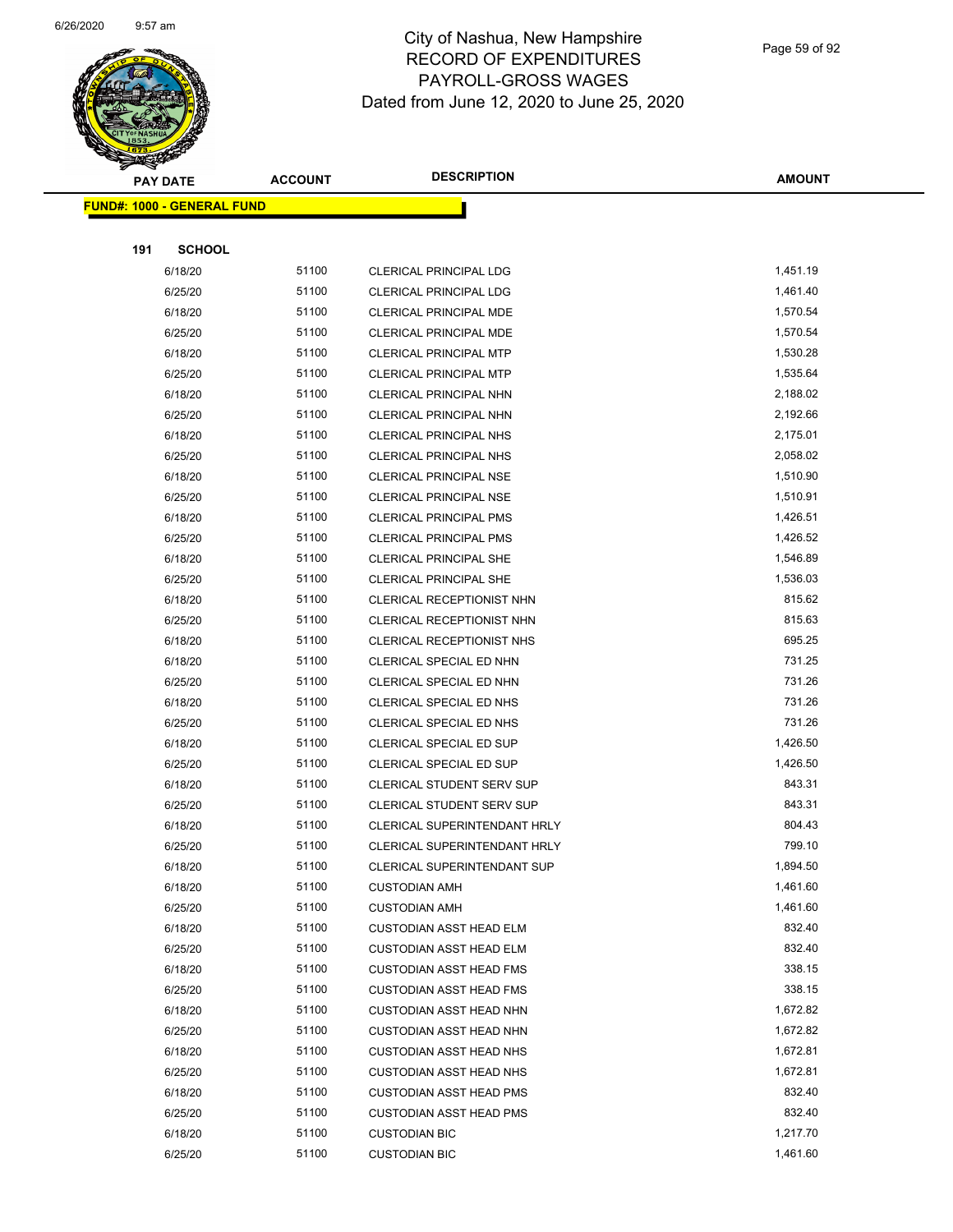

Page 60 of 92

|     | <b>PAY DATE</b>                    | <b>ACCOUNT</b> | <b>DESCRIPTION</b>                                     | <b>AMOUNT</b>    |
|-----|------------------------------------|----------------|--------------------------------------------------------|------------------|
|     | <u> FUND#: 1000 - GENERAL FUND</u> |                |                                                        |                  |
|     |                                    |                |                                                        |                  |
| 191 | <b>SCHOOL</b>                      |                |                                                        |                  |
|     | 6/18/20                            | 51100          | <b>CUSTODIAN BIR</b>                                   | 1,461.60         |
|     | 6/25/20                            | 51100          | <b>CUSTODIAN BIR</b>                                   | 1,461.61         |
|     | 6/18/20                            | 51100          | <b>CUSTODIAN BRO</b>                                   | 1,461.60         |
|     | 6/25/20                            | 51100          | <b>CUSTODIAN BRO</b>                                   | 1,461.60         |
|     | 6/18/20                            | 51100          | <b>CUSTODIAN CHA</b>                                   | 1,461.61         |
|     | 6/25/20                            | 51100          | <b>CUSTODIAN CHA</b>                                   | 1,461.62         |
|     | 6/18/20                            | 51100          | <b>CUSTODIAN DRC</b>                                   | 730.80           |
|     | 6/25/20                            | 51100          | <b>CUSTODIAN DRC</b>                                   | 730.81           |
|     | 6/18/20                            | 51100          | <b>CUSTODIAN ELM</b>                                   | 4,479.20         |
|     | 6/25/20                            | 51100          | <b>CUSTODIAN ELM</b>                                   | 4,479.22         |
|     | 6/18/20                            | 51100          | <b>CUSTODIAN FES</b>                                   | 1,461.61         |
|     | 6/25/20                            | 51100          | <b>CUSTODIAN FES</b>                                   | 1,461.61         |
|     | 6/18/20                            | 51100          | <b>CUSTODIAN FMS</b>                                   | 2,886.65         |
|     | 6/25/20                            | 51100          | <b>CUSTODIAN FMS</b>                                   | 2,886.65         |
|     | 6/18/20                            | 51100          | <b>CUSTODIAN HEAD AMH</b>                              | 832.40           |
|     | 6/25/20                            | 51100          | <b>CUSTODIAN HEAD AMH</b>                              | 832.40           |
|     | 6/18/20                            | 51100          | <b>CUSTODIAN HEAD BIC</b>                              | 832.40           |
|     | 6/25/20                            | 51100          | <b>CUSTODIAN HEAD BIC</b>                              | 832.40           |
|     | 6/18/20                            | 51100          | <b>CUSTODIAN HEAD BIR</b>                              | 832.40           |
|     | 6/25/20                            | 51100          | <b>CUSTODIAN HEAD BIR</b>                              | 832.40           |
|     | 6/18/20                            | 51100          | <b>CUSTODIAN HEAD BRO</b>                              | 832.40           |
|     | 6/25/20                            | 51100          | <b>CUSTODIAN HEAD BRO</b>                              | 832.40           |
|     | 6/18/20                            | 51100          | <b>CUSTODIAN HEAD CHA</b>                              | 832.40           |
|     | 6/25/20                            | 51100          | <b>CUSTODIAN HEAD CHA</b>                              | 832.40           |
|     | 6/18/20                            | 51100          | <b>CUSTODIAN HEAD DRC</b>                              | 832.40           |
|     | 6/25/20                            | 51100          | <b>CUSTODIAN HEAD DRC</b>                              | 832.40           |
|     | 6/18/20                            | 51100          | <b>CUSTODIAN HEAD ELM</b>                              | 986.40           |
|     | 6/25/20                            | 51100          | <b>CUSTODIAN HEAD ELM</b>                              | 986.40           |
|     | 6/18/20                            | 51100          | <b>CUSTODIAN HEAD FES</b>                              | 832.40           |
|     | 6/25/20                            | 51100          | <b>CUSTODIAN HEAD FES</b>                              | 832.40           |
|     | 6/18/20                            | 51100          | <b>CUSTODIAN HEAD FMS</b>                              | 986.40           |
|     | 6/25/20                            | 51100          | <b>CUSTODIAN HEAD FMS</b>                              | 986.40           |
|     | 6/18/20                            | 51100          | <b>CUSTODIAN HEAD LDG</b>                              | 832.40           |
|     | 6/25/20                            | 51100          | <b>CUSTODIAN HEAD LDG</b>                              | 832.40           |
|     | 6/18/20                            | 51100<br>51100 | <b>CUSTODIAN HEAD MDE</b>                              | 832.41<br>832.40 |
|     | 6/25/20                            |                | <b>CUSTODIAN HEAD MDE</b>                              | 832.40           |
|     | 6/18/20                            | 51100          | <b>CUSTODIAN HEAD MTP</b>                              |                  |
|     | 6/25/20                            | 51100<br>51100 | <b>CUSTODIAN HEAD MTP</b><br><b>CUSTODIAN HEAD NHN</b> | 832.40<br>992.00 |
|     | 6/18/20                            | 51100          |                                                        | 992.00           |
|     | 6/25/20<br>6/18/20                 | 51100          | <b>CUSTODIAN HEAD NHN</b><br><b>CUSTODIAN HEAD NHS</b> | 992.00           |
|     | 6/25/20                            | 51100          | <b>CUSTODIAN HEAD NHS</b>                              | 992.00           |
|     | 6/18/20                            | 51100          | <b>CUSTODIAN HEAD NSE</b>                              | 832.40           |
|     | 6/25/20                            | 51100          | <b>CUSTODIAN HEAD NSE</b>                              | 832.40           |
|     |                                    |                |                                                        |                  |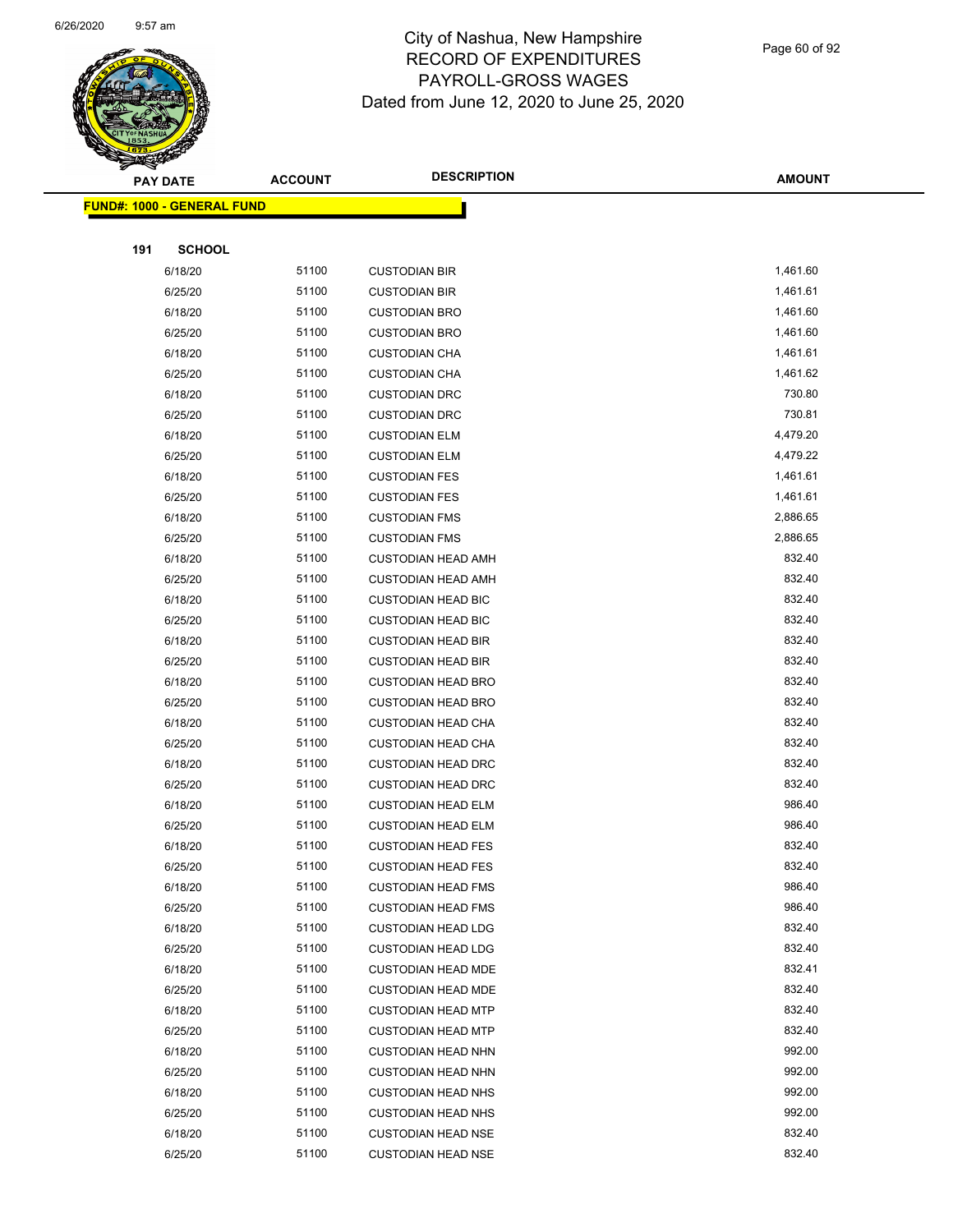

Page 61 of 92

|     | <b>PAY DATE</b>                   | <b>ACCOUNT</b> | <b>DESCRIPTION</b>              | <b>AMOUNT</b> |
|-----|-----------------------------------|----------------|---------------------------------|---------------|
|     | <b>FUND#: 1000 - GENERAL FUND</b> |                |                                 |               |
|     |                                   |                |                                 |               |
| 191 | <b>SCHOOL</b>                     |                |                                 |               |
|     | 6/18/20                           | 51100          | <b>CUSTODIAN HEAD PMS</b>       | 986.40        |
|     | 6/25/20                           | 51100          | <b>CUSTODIAN HEAD PMS</b>       | 986.40        |
|     | 6/18/20                           | 51100          | <b>CUSTODIAN HEAD SHE</b>       | 832.40        |
|     | 6/25/20                           | 51100          | <b>CUSTODIAN HEAD SHE</b>       | 832.40        |
|     | 6/18/20                           | 51100          | <b>CUSTODIAN LDG</b>            | 1,461.60      |
|     | 6/25/20                           | 51100          | <b>CUSTODIAN LDG</b>            | 1,242.36      |
|     | 6/18/20                           | 51100          | <b>CUSTODIAN MDE</b>            | 1,461.60      |
|     | 6/25/20                           | 51100          | <b>CUSTODIAN MDE</b>            | 1,461.61      |
|     | 6/18/20                           | 51100          | <b>CUSTODIAN MTP</b>            | 1,461.60      |
|     | 6/25/20                           | 51100          | <b>CUSTODIAN MTP</b>            | 1,461.60      |
|     | 6/18/20                           | 51100          | <b>CUSTODIAN NHN</b>            | 10,206.16     |
|     | 6/25/20                           | 51100          | <b>CUSTODIAN NHN</b>            | 10,206.15     |
|     | 6/18/20                           | 51100          | <b>CUSTODIAN NHS</b>            | 8,753.16      |
|     | 6/25/20                           | 51100          | <b>CUSTODIAN NHS</b>            | 8,046.31      |
|     | 6/18/20                           | 51100          | <b>CUSTODIAN NSE</b>            | 1,461.60      |
|     | 6/25/20                           | 51100          | <b>CUSTODIAN NSE</b>            | 1,461.60      |
|     | 6/18/20                           | 51100          | <b>CUSTODIAN PMS</b>            | 1,997.28      |
|     | 6/25/20                           | 51100          | <b>CUSTODIAN PMS</b>            | 1,461.60      |
|     | 6/18/20                           | 51100          | <b>CUSTODIAN SHE</b>            | 1,461.60      |
|     | 6/25/20                           | 51100          | <b>CUSTODIAN SHE</b>            | 1,461.60      |
|     | 6/18/20                           | 51100          | <b>CUSTODIAN SUPERVISOR WPO</b> | 4,112.60      |
|     | 6/18/20                           | 51100          | <b>CUSTODIAN WID</b>            | 1,461.60      |
|     | 6/25/20                           | 51100          | <b>CUSTODIAN WID</b>            | 1,461.61      |
|     | 6/18/20                           | 51100          | DATA ANALYST                    | 3,213.00      |
|     | 6/18/20                           | 51100          | <b>DIRECTOR ATHLETICS</b>       | 3,855.50      |
|     | 6/18/20                           | 51100          | DIRECTOR COM GRANTS             | 2,528.70      |
|     | 6/18/20                           | 51100          | <b>DIRECTOR GUIDANCE</b>        | 6,845.10      |
|     | 6/18/20                           | 51100          | <b>DIRECTOR HUMAN RESOURCES</b> | 3,508.10      |
|     | 6/18/20                           | 51100          | DIRECTOR PLANT OPS              | 4,002.20      |
|     | 6/18/20                           | 51100          | DIRECTOR SPECIAL ED             | 3,745.20      |
|     | 6/18/20                           | 51100          | DIRECTOR STUDENT SERVICES       | 3,515.40      |
|     | 6/18/20                           | 51100          | DIRECTOR TECHNOLOGY             | 3,755.90      |
|     | 6/18/20                           | 51100          | DIRECTOR TRANSPORTATION         | 3,346.50      |
|     | 6/18/20                           | 51100          | DIRECTOR VOCATIONAL             | 4,238.00      |
|     | 6/18/20                           | 51100          | E-BLOCK TECHNICAL PARA          | 659.10        |
|     | 6/18/20                           | 51100          | ELL COMMUNICATIONS COORDINATOR  | 2,172.00      |
|     | 6/18/20                           | 51100          | ELL OUTREACH WORKER             | 1,766.10      |
|     | 6/18/20                           | 51100          | <b>GRANT WRITER</b>             | 657.80        |
|     | 6/25/20                           | 51100          | <b>GRANT WRITER</b>             | 657.80        |
|     | 6/18/20                           | 51100          | <b>GUIDANCE COUNSELOR AMH</b>   | 2,403.60      |
|     | 6/18/20                           | 51100          | GUIDANCE COUNSELOR BIC          | 2,064.70      |
|     | 6/18/20                           | 51100          | <b>GUIDANCE COUNSELOR BIR</b>   | 15,079.00     |
|     | 6/18/20                           | 51100          | GUIDANCE COUNSELOR BRO          | 1,980.50      |
|     | 6/18/20                           | 51100          | GUIDANCE COUNSELOR CHA          | 3,015.80      |
|     |                                   |                |                                 |               |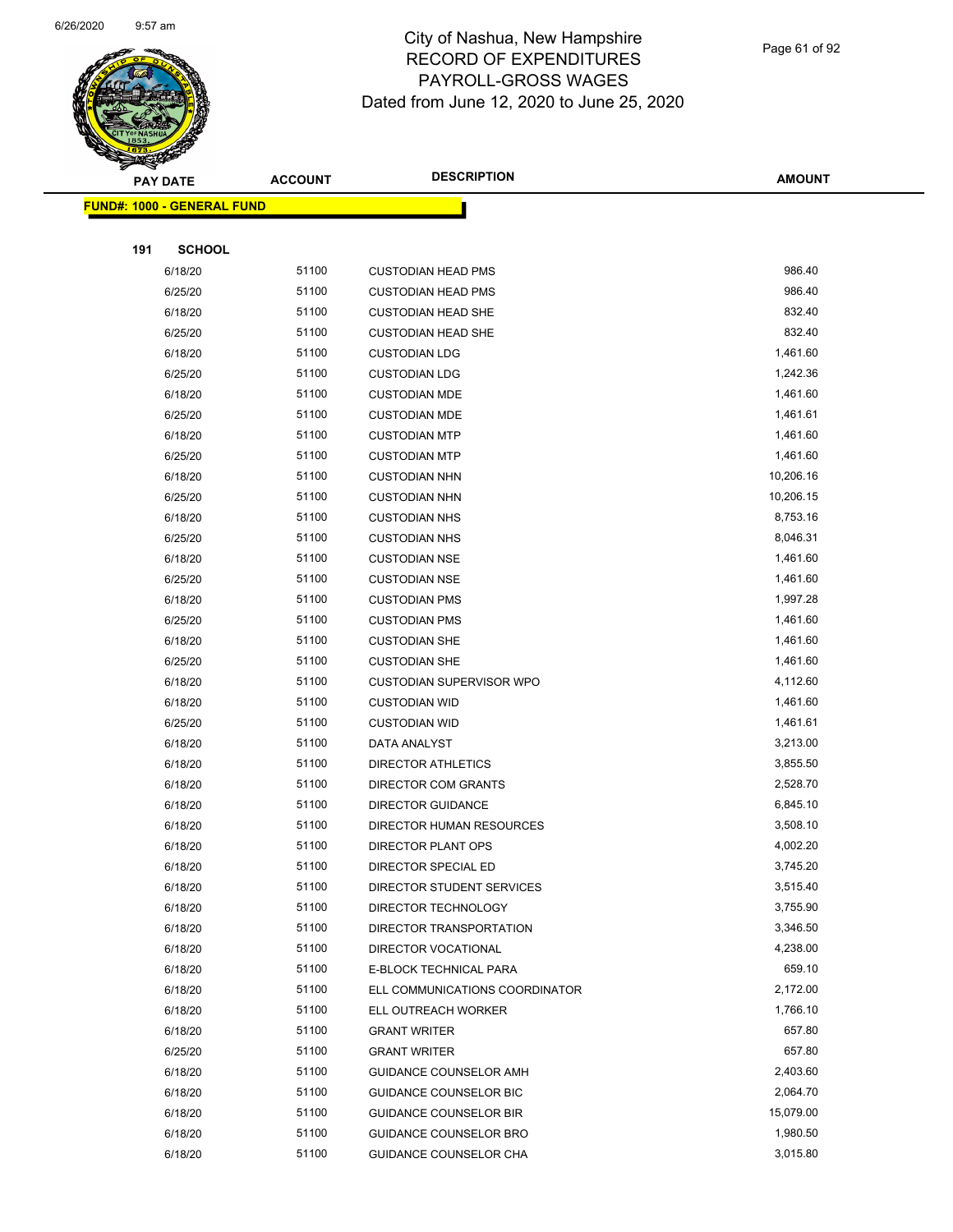

Page 62 of 92

|                                   |                | <b>DESCRIPTION</b>            |               |
|-----------------------------------|----------------|-------------------------------|---------------|
| <b>PAY DATE</b>                   | <b>ACCOUNT</b> |                               | <b>AMOUNT</b> |
| <b>FUND#: 1000 - GENERAL FUND</b> |                |                               |               |
|                                   |                |                               |               |
| 191<br><b>SCHOOL</b>              |                |                               |               |
| 6/18/20                           | 51100          | <b>GUIDANCE COUNSELOR DRC</b> | 14,618.42     |
| 6/18/20                           | 51100          | <b>GUIDANCE COUNSELOR ELM</b> | 45,011.72     |
| 6/18/20                           | 51100          | <b>GUIDANCE COUNSELOR FES</b> | 2,923.70      |
| 6/18/20                           | 51100          | GUIDANCE COUNSELOR FMS        | 13,754.92     |
| 6/18/20                           | 51100          | <b>GUIDANCE COUNSELOR LDG</b> | 3,015.80      |
| 6/18/20                           | 51100          | <b>GUIDANCE COUNSELOR MDE</b> | 2,895.10      |
| 6/18/20                           | 51100          | <b>GUIDANCE COUNSELOR MTP</b> | 14,618.42     |
| 6/18/20                           | 51100          | GUIDANCE COUNSELOR NHN        | 26,555.78     |
| 6/18/20                           | 51100          | GUIDANCE COUNSELOR NHS        | 28,728.80     |
| 6/18/20                           | 51100          | GUIDANCE COUNSELOR NSE        | 2,923.70      |
| 6/18/20                           | 51100          | <b>GUIDANCE COUNSELOR PMS</b> | 8,286.60      |
| 6/18/20                           | 51100          | <b>GUIDANCE COUNSELOR SHE</b> | 14,618.42     |
| 6/18/20                           | 51100          | JOB DEVELOPER SPED NHN        | 15,079.00     |
| 6/18/20                           | 51100          | LIBRARIAN AMH                 | 1,989.50      |
| 6/18/20                           | 51100          | <b>LIBRARIAN BIC</b>          | 1,904.30      |
| 6/18/20                           | 51100          | LIBRARIAN BIR                 | 10,935.62     |
| 6/18/20                           | 51100          | LIBRARIAN BRO                 | 11,020.96     |
| 6/18/20                           | 51100          | LIBRARIAN CHA                 | 15,079.00     |
| 6/18/20                           | 51100          | LIBRARIAN DRC                 | 2,250.50      |
| 6/18/20                           | 51100          | <b>LIBRARIAN ELM</b>          | 2,107.10      |
| 6/18/20                           | 51100          | <b>LIBRARIAN FES</b>          | 2,923.70      |
| 6/18/20                           | 51100          | <b>LIBRARIAN FMS</b>          | 15,079.04     |
| 6/18/20                           | 51100          | <b>LIBRARIAN LDG</b>          | 2,426.70      |
| 6/18/20                           | 51100          | LIBRARIAN MDE                 | 2,895.10      |
| 6/18/20                           | 51100          | <b>LIBRARIAN MTP</b>          | 1,429.50      |
| 6/18/20                           | 51100          | <b>LIBRARIAN NHN</b>          | 15,885.14     |
| 6/18/20                           | 51100          | <b>LIBRARIAN NHS</b>          | 5,984.70      |
| 6/18/20                           | 51100          | <b>LIBRARIAN NSE</b>          | 14,475.54     |
| 6/18/20                           | 51100          | <b>LIBRARIAN PMS</b>          | 10,200.20     |
| 6/18/20                           | 51100          | <b>LIBRARIAN SHE</b>          | 2,923.70      |
| 6/18/20                           | 51100          | LICENSED PRACTICAL NURSE ELM  | 1,485.30      |
| 6/18/20                           | 51100          | LICENSED PRACTICAL NURSE FMS  | 1,459.70      |
| 6/18/20                           | 51100          | MAINTENANCE ALARM WPO         | 1,017.60      |
| 6/25/20                           | 51100          | MAINTENANCE ALARM WPO         | 1,017.60      |
| 6/18/20                           | 51100          | MAINTENANCE CARPENTER WPO     | 1,025.60      |
| 6/25/20                           | 51100          | MAINTENANCE CARPENTER WPO     | 1,025.60      |
| 6/18/20                           | 51100          | MAINTENANCE ELECTRICIAN WPO   | 2,142.40      |
| 6/25/20                           | 51100          | MAINTENANCE ELECTRICIAN WPO   | 2,142.40      |
| 6/18/20                           | 51100          | MAINTENANCE GRDS FORMEN WPO   | 1,025.60      |
| 6/25/20                           | 51100          | MAINTENANCE GRDS FORMEN WPO   | 1,025.60      |
| 6/18/20                           | 51100          | MAINTENANCE GROUNDS WPO       | 4,353.60      |
| 6/25/20                           | 51100          | MAINTENANCE GROUNDS WPO       | 4,358.40      |
| 6/18/20                           | 51100          | MAINTENANCE HVAC WPO          | 6,300.00      |
| 6/25/20                           | 51100          | MAINTENANCE HVAC WPO          | 6,300.00      |
|                                   |                |                               |               |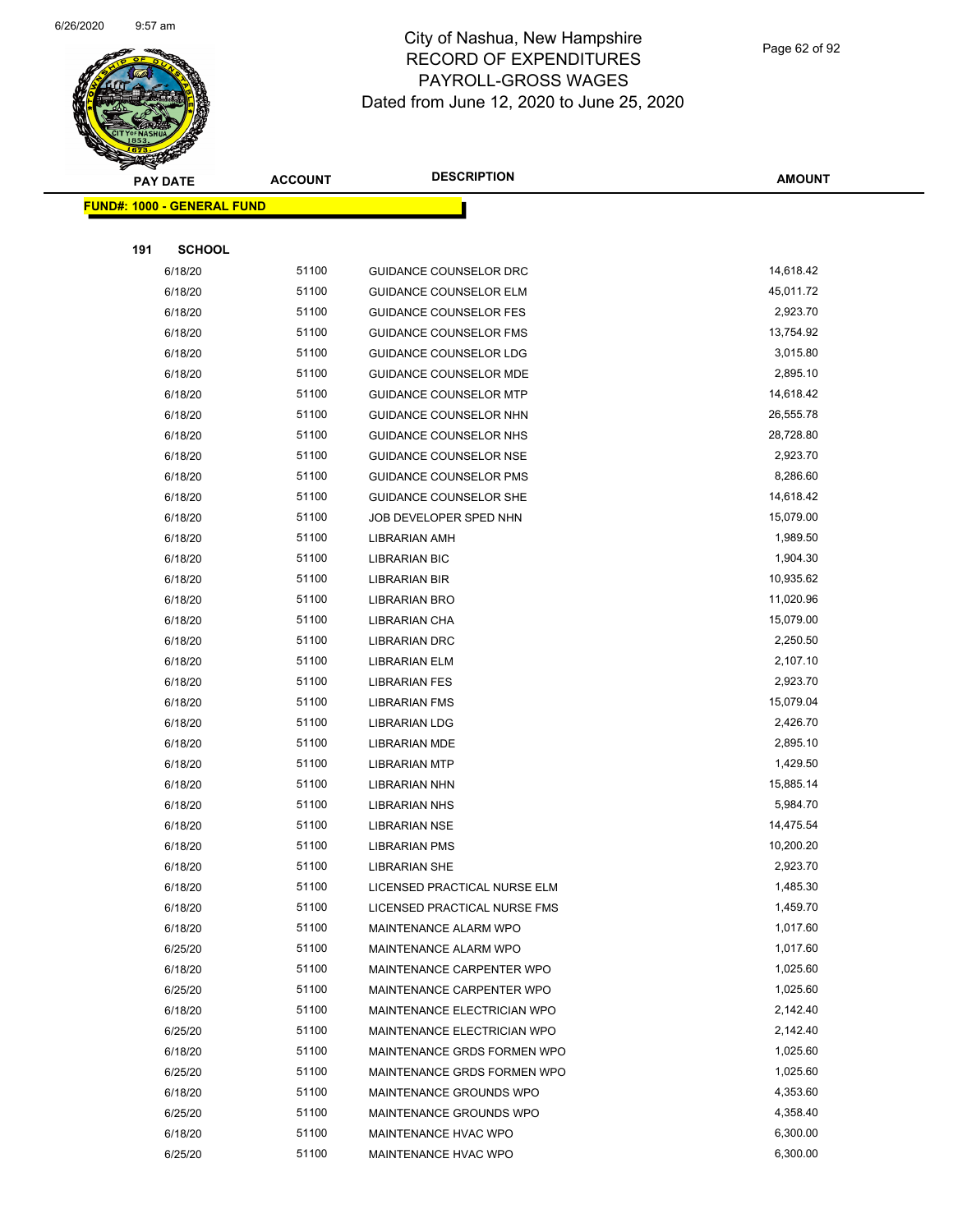

Page 63 of 92

| Ð<br>A.<br>PAY DATE               | <b>ACCOUNT</b> | <b>DESCRIPTION</b>             | <b>AMOUNT</b> |
|-----------------------------------|----------------|--------------------------------|---------------|
| <b>FUND#: 1000 - GENERAL FUND</b> |                |                                |               |
|                                   |                |                                |               |
| <b>SCHOOL</b><br>191              |                |                                |               |
| 6/18/20                           | 51100          | MAINTENANCE MESSENGER WPO      | 986.40        |
| 6/25/20                           | 51100          | MAINTENANCE MESSENGER WPO      | 986.40        |
| 6/18/20                           | 51100          | MAINTENANCE PLUMBER WPO        | 1,075.20      |
| 6/25/20                           | 51100          | MAINTENANCE PLUMBER WPO        | 1,075.20      |
| 6/18/20                           | 51100          | MAINTENANCE TRADES WPO         | 3,118.40      |
| 6/25/20                           | 51100          | MAINTENANCE TRADES WPO         | 3,118.40      |
| 6/18/20                           | 51100          | <b>MARKETING TEACHER NHS</b>   | 14,191.70     |
| 6/18/20                           | 51100          | <b>NURSE AMH</b>               | 13,698.04     |
| 6/18/20                           | 51100          | <b>NURSE BIC</b>               | 2,739.60      |
| 6/18/20                           | 51100          | <b>NURSE BIR</b>               | 2,712.90      |
| 6/18/20                           | 51100          | <b>NURSE BRO</b>               | 2,739.60      |
| 6/18/20                           | 51100          | <b>NURSE CHA</b>               | 1,776.20      |
| 6/18/20                           | 51100          | <b>NURSE DRC</b>               | 2,739.60      |
| 6/18/20                           | 51100          | <b>NURSE ELM</b>               | 3,237.70      |
| 6/18/20                           | 51100          | <b>NURSE FES</b>               | 1,906.80      |
| 6/18/20                           | 51100          | <b>NURSE FMS</b>               | 1,768.90      |
| 6/18/20                           | 51100          | <b>NURSE LDG</b>               | 2,594.20      |
| 6/18/20                           | 51100          | <b>NURSE MDE</b>               | 2,253.50      |
| 6/18/20                           | 51100          | <b>NURSE MTP</b>               | 1,858.10      |
| 6/18/20                           | 51100          | <b>NURSE NHN</b>               | 3,513.80      |
| 6/18/20                           | 51100          | <b>NURSE NHS</b>               | 4,302.90      |
| 6/18/20                           | 51100          | NURSE NSE                      | 2,739.60      |
| 6/18/20                           | 51100          | <b>NURSE PMS</b>               | 3,199.60      |
| 6/18/20                           | 51100          | <b>NURSE SHE</b>               | 1,833.00      |
| 6/18/20                           | 51100          | OFFICE MANAGER BUSINESS        | 2,705.90      |
| 6/18/20                           | 51100          | OFFICE MANAGER HUMAN RESOURCES | 2,038.50      |
| 6/18/20                           | 51100          | OFFICE MANAGER SPED            | 2,052.10      |
| 6/18/20                           | 51100          | OUT DISTRICT COORDINATOR       | 2,951.90      |
| 6/18/20                           | 51100          | PARA PRE SCHOOL BIR            | 799.20        |
| 6/18/20                           | 51100          | PARA ALT AMH                   | 617.40        |
| 6/18/20                           | 51100          | PARA ALT DRC                   | 518.40        |
| 6/18/20                           | 51100          | PARA ALT FMS                   | 633.75        |
| 6/18/20                           | 51100          | PARA ALT LDG                   | 506.68        |
| 6/18/20                           | 51100          | PARA ALT MTP                   | 428.10        |
| 6/18/20                           | 51100          | PARA ALT PMS                   | 445.94        |
| 6/18/20                           | 51100          | PARA DW SPEC ED AMH            | 11,409.47     |
| 6/18/20                           | 51100          | PARA DW SPEC ED BIR            | 2,175.60      |
| 6/18/20                           | 51100          | PARA DW SPEC ED BRO            | 6,159.75      |
| 6/18/20                           | 51100          | PARA DW SPEC ED CHA            | 11,711.41     |
| 6/18/20                           | 51100          | PARA DW SPEC ED DRC            | 439.80        |
| 6/18/20                           | 51100          | PARA DW SPEC ED FMS            | 9,518.11      |
| 6/18/20                           | 51100          | PARA DW SPEC ED LDG            | 630.00        |
| 6/18/20                           | 51100          | PARA DW SPEC ED MDE            | 9,280.81      |
| 6/18/20                           | 51100          | PARA DW SPEC ED MTP            | 506.68        |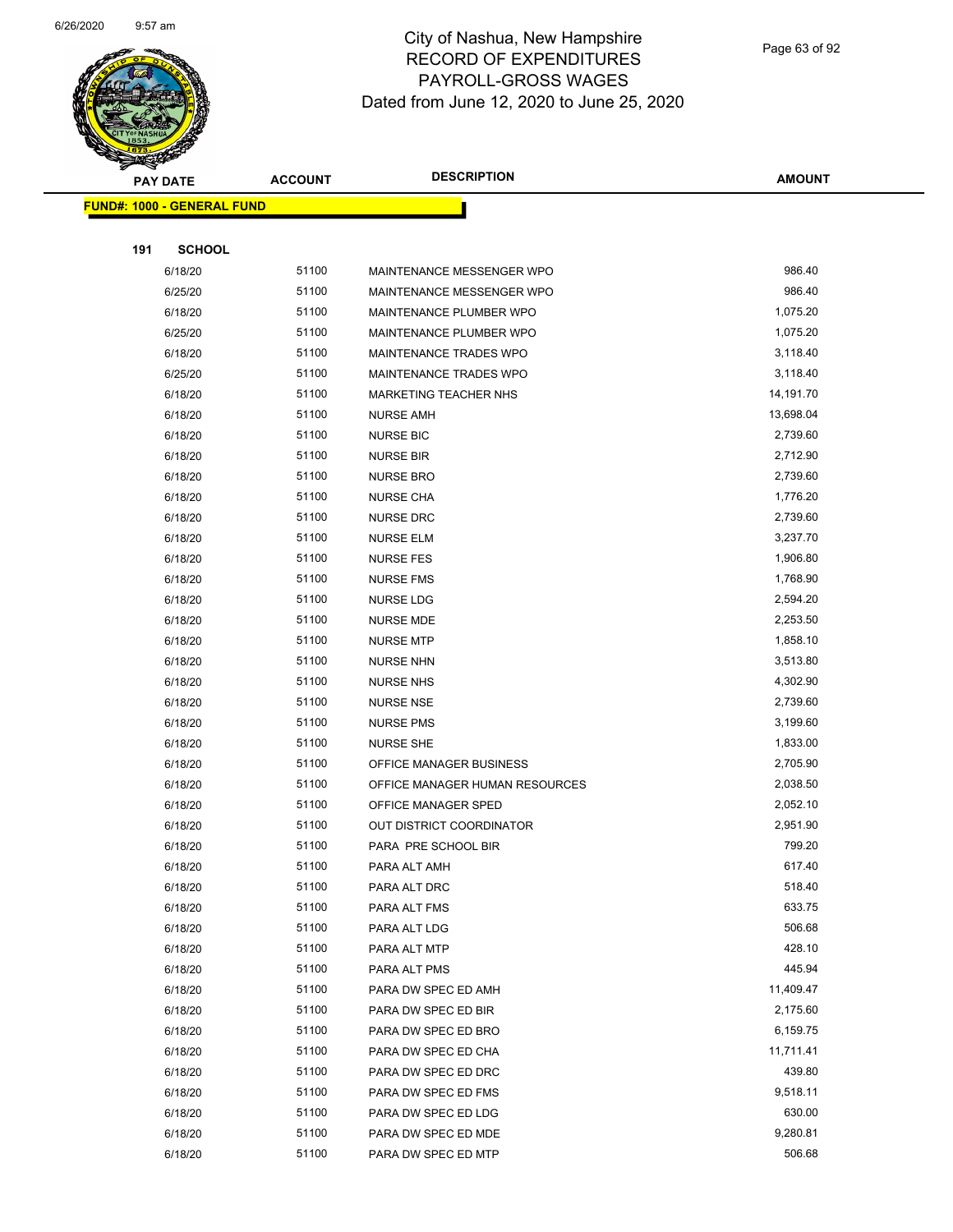

Page 64 of 92

| s<br>$\tilde{\phantom{a}}$ | <b>PAY DATE</b>                   | <b>ACCOUNT</b> | <b>DESCRIPTION</b>  | <b>AMOUNT</b> |  |  |  |
|----------------------------|-----------------------------------|----------------|---------------------|---------------|--|--|--|
|                            | <b>FUND#: 1000 - GENERAL FUND</b> |                |                     |               |  |  |  |
|                            |                                   |                |                     |               |  |  |  |
| 191                        | <b>SCHOOL</b>                     |                |                     |               |  |  |  |
|                            | 6/18/20                           | 51100          | PARA DW SPEC ED NHN | 5,016.58      |  |  |  |
|                            | 6/18/20                           | 51100          | PARA DW SPEC ED NHS | 6,584.92      |  |  |  |
|                            | 6/18/20                           | 51100          | PARA DW SPEC ED NSE | 4,043.10      |  |  |  |
|                            | 6/18/20                           | 51100          | PARA DW SPEC ED PMS | 1,797.59      |  |  |  |
|                            | 6/18/20                           | 51100          | PARA DW SPEC ED SHE | 11,079.40     |  |  |  |
|                            | 6/18/20                           | 51100          | PARA DW SPEC ED WID | 549.00        |  |  |  |
|                            | 6/18/20                           | 51100          | PARA DW SPEC ELM    | 8,688.66      |  |  |  |
|                            | 6/18/20                           | 51100          | PARA ELL BIR        | 594.90        |  |  |  |
|                            | 6/18/20                           | 51100          | PARA ELL DRC        | 594.90        |  |  |  |
|                            | 6/18/20                           | 51100          | PARA ELL ELM        | 865.62        |  |  |  |
|                            | 6/18/20                           | 51100          | PARA ELL FES        | 578.10        |  |  |  |
|                            | 6/18/20                           | 51100          | PARA ELL FMS        | 450.13        |  |  |  |
|                            | 6/18/20                           | 51100          | PARA ELL LDG        | 1,189.80      |  |  |  |
|                            | 6/18/20                           | 51100          | PARA ELL MTP        | 454.20        |  |  |  |
|                            | 6/18/20                           | 51100          | PARA ELL SHE        | 644.48        |  |  |  |
|                            | 6/18/20                           | 51100          | PARA INST AMH       | 2,238.90      |  |  |  |
|                            | 6/18/20                           | 51100          | PARA INST BIC       | 4,152.30      |  |  |  |
|                            | 6/18/20                           | 51100          | PARA INST BIR       | 3,780.30      |  |  |  |
|                            | 6/18/20                           | 51100          | PARA INST BRO       | 2,882.10      |  |  |  |
|                            | 6/18/20                           | 51100          | PARA INST CHA       | 4,479.15      |  |  |  |
|                            | 6/18/20                           | 51100          | PARA INST DRC       | 3,169.50      |  |  |  |
|                            | 6/18/20                           | 51100          | PARA INST ELM       | 6,042.96      |  |  |  |
|                            | 6/18/20                           | 51100          | PARA INST FES       | 5,458.50      |  |  |  |
|                            | 6/18/20                           | 51100          | PARA INST FMS       | 4,472.52      |  |  |  |
|                            | 6/18/20                           | 51100          | PARA INST LDG       | 4,771.99      |  |  |  |
|                            | 6/18/20                           | 51100          | PARA INST MDE       | 3,834.00      |  |  |  |
|                            | 6/18/20                           | 51100          | PARA INST MTP       | 3,773.20      |  |  |  |
|                            | 6/18/20                           | 51100          | PARA INST NHN       | 1,258.12      |  |  |  |
|                            | 6/18/20                           | 51100          | PARA INST NHS       | 2,295.00      |  |  |  |
|                            | 6/18/20                           | 51100          | PARA INST NSE       | 4,497.60      |  |  |  |
|                            | 6/18/20                           | 51100          | PARA INST PMS       | 4,811.54      |  |  |  |
|                            | 6/18/20                           | 51100          | PARA INST SHE       | 3,671.18      |  |  |  |
|                            | 6/18/20                           | 51100          | PARA JOB COACH      | 518.40        |  |  |  |
|                            | 6/18/20                           | 51100          | PARA KIND AMH       | 1,088.40      |  |  |  |
|                            | 6/18/20                           | 51100          | PARA KIND BIC       | 831.00        |  |  |  |
|                            | 6/18/20                           | 51100          | PARA KIND BIR       | 415.50        |  |  |  |
|                            | 6/18/20                           | 51100          | PARA KIND BRO       | 594.90        |  |  |  |
|                            | 6/18/20                           | 51100          | PARA KIND CHA       | 921.60        |  |  |  |
|                            | 6/18/20                           | 51100          | PARA KIND DRC       | 590.70        |  |  |  |
|                            | 6/18/20                           | 51100          | PARA KIND FES       | 1,108.81      |  |  |  |
|                            | 6/18/20                           | 51100          | PARA KIND LDG       | 1,214.59      |  |  |  |
|                            | 6/18/20                           | 51100          | PARA KIND MDE       | 1,182.00      |  |  |  |
|                            | 6/18/20                           | 51100          | PARA KIND MTP       | 415.50        |  |  |  |
|                            | 6/18/20                           | 51100          | PARA KIND NSE       | 594.90        |  |  |  |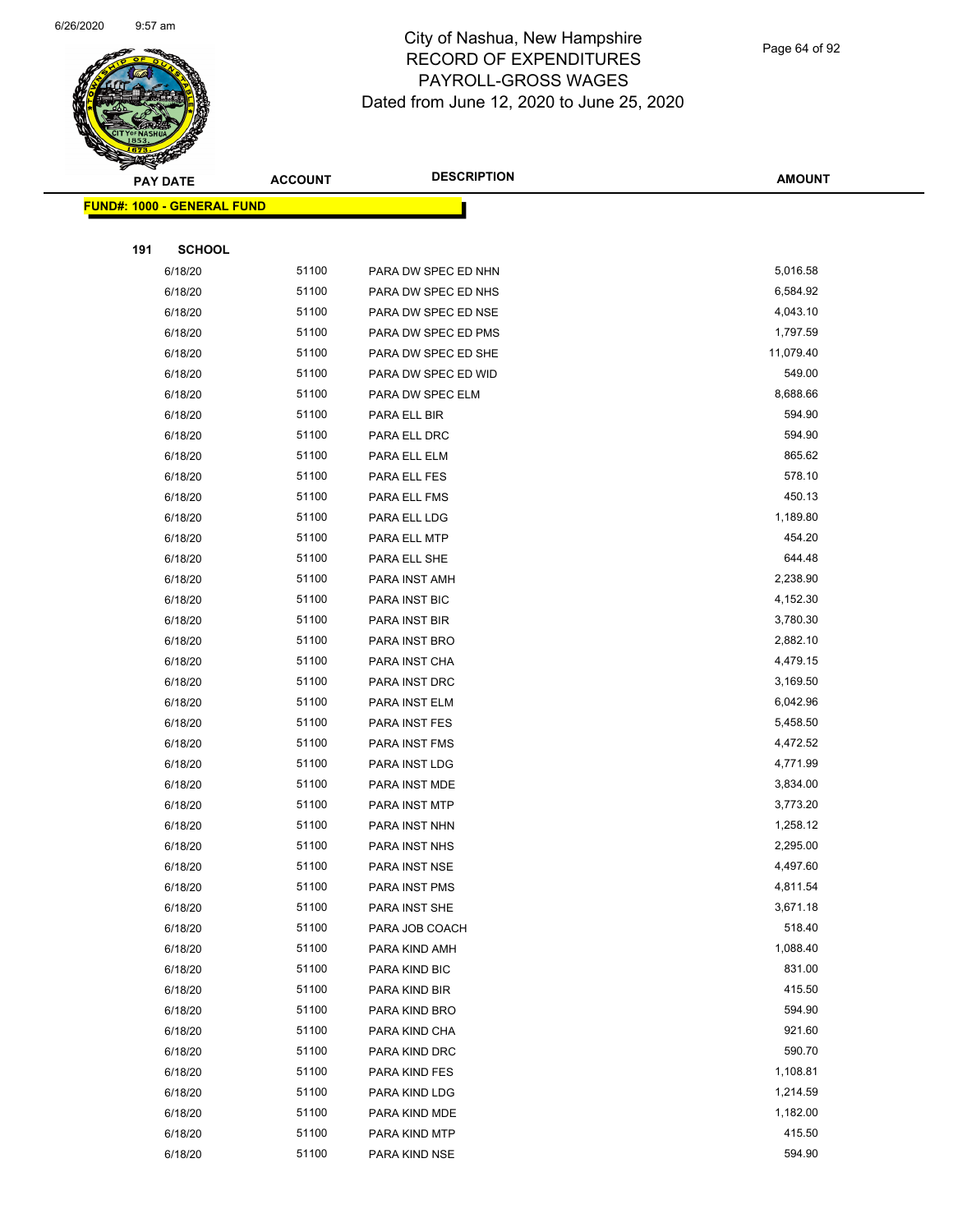

Page 65 of 92

|     | <b>PAY DATE</b>                   | <b>ACCOUNT</b> | <b>DESCRIPTION</b>                       | <b>AMOUNT</b>        |  |
|-----|-----------------------------------|----------------|------------------------------------------|----------------------|--|
|     | <b>FUND#: 1000 - GENERAL FUND</b> |                |                                          |                      |  |
|     |                                   |                |                                          |                      |  |
| 191 | <b>SCHOOL</b>                     |                |                                          |                      |  |
|     | 6/18/20                           | 51100          | PARA KIND SHE                            | 1,298.32             |  |
|     | 6/18/20                           | 51100          | PARA LIB NHN                             | 301.95               |  |
|     | 6/18/20                           | 51100          | PARA LIB NHS                             | 207.75               |  |
|     | 6/18/20                           | 51100          | PARA MEDIA NHN                           | 684.45               |  |
|     | 6/18/20                           | 51100          | PARA MEDIA NHS                           | 1,108.69             |  |
|     | 6/18/20                           | 51100          | PARA PRE SCH BIC                         | 870.72               |  |
|     | 6/18/20                           | 51100          | PARA PRE SCH BRO                         | 6,006.06             |  |
|     | 6/18/20                           | 51100          | PARA PRE SCH MTP                         | 703.68               |  |
|     | 6/18/20                           | 51100          | PARA PRE SCH NSE                         | 1,165.80             |  |
|     | 6/18/20                           | 51100          | PARA READ ELM                            | 619.69               |  |
|     | 6/18/20                           | 51100          | PARA SCI NHN                             | 633.75               |  |
|     | 6/18/20                           | 51100          | PARA SCI NHS                             | 633.75               |  |
|     | 6/18/20                           | 51100          | PARA SPED FES                            | 467.70               |  |
|     | 6/18/20                           | 51100          | PARA VOC NHS                             | 457.19               |  |
|     | 6/18/20                           | 51100          | PEER COACH                               | 19,600.52            |  |
|     | 6/18/20                           | 51100          | PRESCHOOL COORDINATOR                    | 2,562.50             |  |
|     | 6/18/20                           | 51100          | PRINCIPAL AMH                            | 3,979.40             |  |
|     | 6/18/20                           | 51100          | PRINCIPAL BIC                            | 3,815.70             |  |
|     | 6/18/20                           | 51100          | PRINCIPAL BIR                            | 3,966.30             |  |
|     | 6/18/20                           | 51100          | PRINCIPAL BRO                            | 3,710.00             |  |
|     | 6/18/20                           | 51100          | PRINCIPAL CHA                            | 3,912.80             |  |
|     | 6/18/20                           | 51100          | PRINCIPAL DRC                            | 3,798.10             |  |
|     | 6/18/20                           | 51100          | PRINCIPAL ELM                            | 3,849.40             |  |
|     | 6/18/20                           | 51100          | PRINCIPAL FES                            | 3,841.30             |  |
|     | 6/18/20                           | 51100          | PRINCIPAL FMS                            | 4,035.90             |  |
|     | 6/18/20                           | 51100          | PRINCIPAL LDG                            | 4,023.10             |  |
|     | 6/18/20                           | 51100          | PRINCIPAL MDE                            | 3,859.00             |  |
|     | 6/18/20                           | 51100          | PRINCIPAL MTP                            | 3,903.80             |  |
|     | 6/18/20                           | 51100          | PRINCIPAL NHN                            | 4,057.70             |  |
|     | 6/18/20                           | 51100          | PRINCIPAL NHS                            | 4,288.50             |  |
|     | 6/18/20                           | 51100<br>51100 | PRINCIPAL NSE                            | 3,851.00<br>3,817.30 |  |
|     | 6/18/20                           | 51100          | PRINCIPAL PMS                            | 3,692.30             |  |
|     | 6/18/20<br>6/18/20                | 51100          | PRINCIPAL SHE<br>SCHOOL PSYCHOLOGIST WID | 114,119.92           |  |
|     | 6/18/20                           | 51100          | SCHOOL PSYCHOLOGY INTERN                 | 1,272.80             |  |
|     | 6/18/20                           | 51100          | SECURITY MONITOR NHN                     | 2,192.41             |  |
|     | 6/18/20                           | 51100          | SECURITY MONITOR NHS                     | 2,923.20             |  |
|     | 6/18/20                           | 51100          | SIGN LANGUAGE INTERPRETER                | 7,800.26             |  |
|     | 6/18/20                           | 51100          | SOCIAL WORKER                            | 4,031.00             |  |
|     | 6/18/20                           | 51100          | SOCIAL WORKER FMS                        | 2,923.70             |  |
|     | 6/18/20                           | 51100          | SPEECH LANG PATHOLOGIST WID              | 106,151.76           |  |
|     | 6/18/20                           | 51100          | SPEECH LANGUAGE ASST                     | 734.05               |  |
|     | 6/18/20                           | 51100          | STUDENT ACTIVITY COORD NHN               | 1,120.30             |  |
|     | 6/18/20                           | 51100          | <b>SUPERINTENDENT</b>                    | 6,228.50             |  |
|     |                                   |                |                                          |                      |  |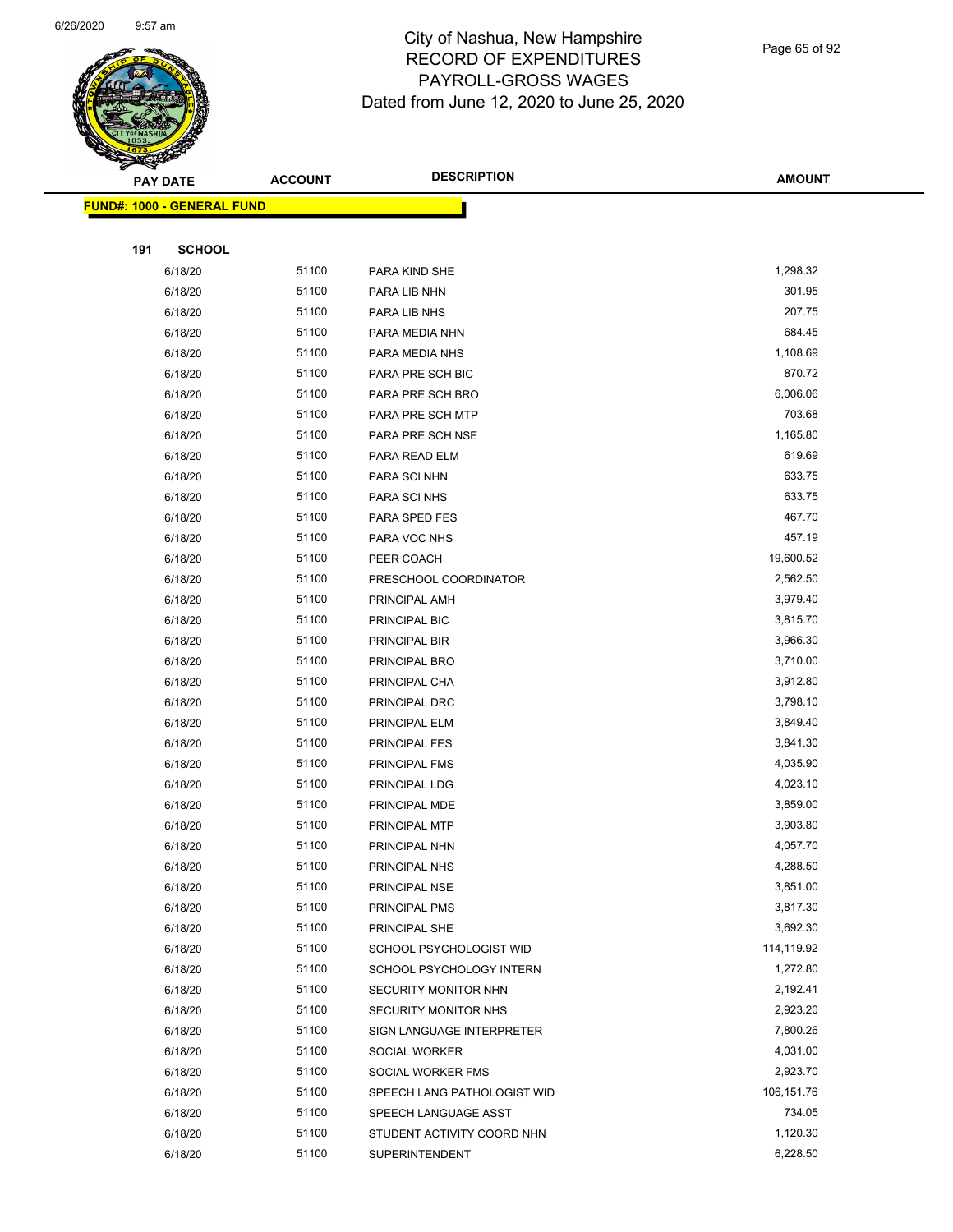

Page 66 of 92

|     | <b>PAY DATE</b>                   | <b>ACCOUNT</b> | <b>DESCRIPTION</b>               | <b>AMOUNT</b> |
|-----|-----------------------------------|----------------|----------------------------------|---------------|
|     | <b>FUND#: 1000 - GENERAL FUND</b> |                |                                  |               |
|     |                                   |                |                                  |               |
| 191 | <b>SCHOOL</b>                     |                |                                  |               |
|     | 6/18/20                           | 51100          | SYSTEMS ADMIN FULL YEAR          | 14,771.98     |
|     | 6/18/20                           | 51100          | <b>TEACHER ART AMH</b>           | 13,698.04     |
|     | 6/18/20                           | 51100          | <b>TEACHER ART BIC</b>           | 2,187.10      |
|     | 6/18/20                           | 51100          | <b>TEACHER ART BIR</b>           | 14,618.42     |
|     | 6/18/20                           | 51100          | <b>TEACHER ART CHA</b>           | 2,123.50      |
|     | 6/18/20                           | 51100          | TEACHER ART DRC                  | 1,627.20      |
|     | 6/18/20                           | 51100          | <b>TEACHER ART ELM</b>           | 4,904.20      |
|     | 6/18/20                           | 51100          | <b>TEACHER ART FES</b>           | 1,708.70      |
|     | 6/18/20                           | 51100          | <b>TEACHER ART FMS</b>           | 3,999.58      |
|     | 6/18/20                           | 51100          | <b>TEACHER ART LDG</b>           | 2,739.60      |
|     | 6/18/20                           | 51100          | <b>TEACHER ART MDE</b>           | 2,064.70      |
|     | 6/18/20                           | 51100          | <b>TEACHER ART MTP</b>           | 14,618.46     |
|     | 6/18/20                           | 51100          | <b>TEACHER ART NHN</b>           | 34,062.16     |
|     | 6/18/20                           | 51100          | <b>TEACHER ART NHS</b>           | 30,122.70     |
|     | 6/18/20                           | 51100          | <b>TEACHER ART NSE</b>           | 15,079.00     |
|     | 6/18/20                           | 51100          | TEACHER ART PMS                  | 12,053.20     |
|     | 6/18/20                           | 51100          | <b>TEACHER ART SHE</b>           | 2,594.20      |
|     | 6/18/20                           | 51100          | TEACHER AUTO NHN                 | 2,739.60      |
|     | 6/18/20                           | 51100          | <b>TEACHER BEHAVIOR SPEC WID</b> | 13,756.30     |
|     | 6/18/20                           | 51100          | TEACHER BIO TEC NHN              | 2,498.80      |
|     | 6/18/20                           | 51100          | TEACHER BUILD CONST NHS          | 2,739.60      |
|     | 6/18/20                           | 51100          | <b>TEACHER BUSINESS NHN</b>      | 18,843.30     |
|     | 6/18/20                           | 51100          | <b>TEACHER BUSINESS NHS</b>      | 35,423.10     |
|     | 6/18/20                           | 51100          | <b>TEACHER COMPUTER ELM</b>      | 11,923.46     |
|     | 6/18/20                           | 51100          | TEACHER COMPUTER FMS             | 15,303.54     |
|     | 6/18/20                           | 51100          | TEACHER COMPUTER NHN             | 16,776.50     |
|     | 6/18/20                           | 51100          | <b>TEACHER COMPUTER NHS</b>      | 1,599.80      |
|     | 6/18/20                           | 51100          | <b>TEACHER COMPUTER PMS</b>      | 4,720.50      |
|     | 6/18/20                           | 51100          | TEACHER COSMETOLOGY NHN          | 4,404.00      |
|     | 6/18/20                           | 51100          | TEACHER CULINARY NHN             | 5,543.60      |
|     | 6/18/20                           | 51100          | TEACHER DEAF NSE                 | 4,767.90      |
|     | 6/18/20                           | 51100          | TEACHER DEAF WID                 | 19,160.52     |
|     | 6/18/20                           | 51100          | <b>TEACHER DWSE AMH</b>          | 2,923.70      |
|     | 6/18/20                           | 51100          | <b>TEACHER DWSE BIR</b>          | 13,063.26     |
|     | 6/18/20                           | 51100          | TEACHER DWSE BRO                 | 3,015.80      |
|     | 6/18/20                           | 51100          | TEACHER DWSE CHA                 | 1,775.50      |
|     | 6/18/20                           | 51100          | <b>TEACHER DWSE ELM</b>          | 26,419.30     |
|     | 6/18/20                           | 51100          | <b>TEACHER DWSE FMS</b>          | 5,051.00      |
|     | 6/18/20                           | 51100          | <b>TEACHER DWSE MDE</b>          | 11,854.96     |
|     | 6/18/20                           | 51100          | <b>TEACHER DWSE NHS</b>          | 2,924.90      |
|     | 6/18/20                           | 51100          | TEACHER DWSE SHE                 | 20,746.84     |
|     | 6/18/20                           | 51100          | TEACHER ECE NHS                  | 5,847.40      |
|     | 6/18/20                           | 51100          | TEACHER ELECTRICAL NHS           | 13,698.04     |
|     | 6/18/20                           | 51100          | <b>TEACHER ELL AMH</b>           | 2,255.30      |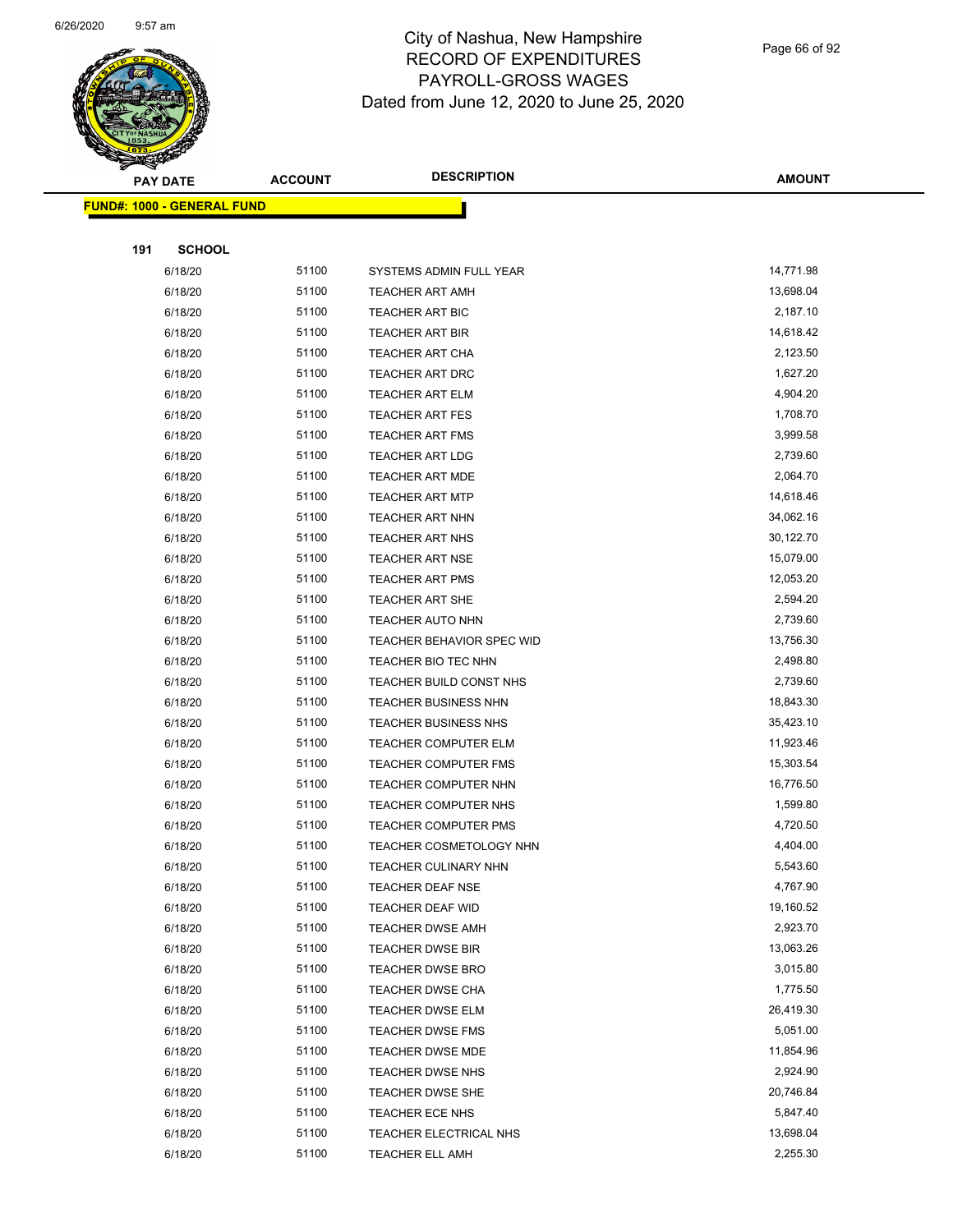

Page 67 of 92

| <b>Experience</b> |                                    | <b>DESCRIPTION</b><br><b>ACCOUNT</b> |                             |               |
|-------------------|------------------------------------|--------------------------------------|-----------------------------|---------------|
| <b>PAY DATE</b>   |                                    |                                      |                             | <b>AMOUNT</b> |
|                   | <u> FUND#: 1000 - GENERAL FUND</u> |                                      |                             |               |
|                   |                                    |                                      |                             |               |
| 191               | <b>SCHOOL</b>                      |                                      |                             |               |
|                   | 6/18/20                            | 51100                                | TEACHER ELL BIC             | 1,966.30      |
|                   | 6/18/20                            | 51100                                | TEACHER ELL BIR             | 2,923.70      |
|                   | 6/18/20                            | 51100                                | TEACHER ELL DRC             | 17,081.86     |
|                   | 6/18/20                            | 51100                                | TEACHER ELL ELM             | 7,870.80      |
|                   | 6/18/20                            | 51100                                | TEACHER ELL FES             | 19,377.72     |
|                   | 6/18/20                            | 51100                                | <b>TEACHER ELL FMS</b>      | 1,904.30      |
|                   | 6/18/20                            | 51100                                | TEACHER ELL LDG             | 13,820.84     |
|                   | 6/18/20                            | 51100                                | <b>TEACHER ELL MTP</b>      | 2,923.70      |
|                   | 6/18/20                            | 51100                                | TEACHER ELL NHN             | 9,384.90      |
|                   | 6/18/20                            | 51100                                | <b>TEACHER ELL NHS</b>      | 19,982.92     |
|                   | 6/18/20                            | 51100                                | <b>TEACHER ELL PMS</b>      | 4,152.40      |
|                   | 6/18/20                            | 51100                                | TEACHER ELL SHE             | 2,055.30      |
|                   | 6/18/20                            | 51100                                | <b>TEACHER ENGINEER NHS</b> | 3,455.30      |
|                   | 6/18/20                            | 51100                                | TEACHER ENGLISH ELM         | 70,608.12     |
|                   | 6/18/20                            | 51100                                | <b>TEACHER ENGLISH FMS</b>  | 58,784.82     |
|                   | 6/18/20                            | 51100                                | <b>TEACHER ENGLISH NHN</b>  | 79,950.00     |
|                   | 6/18/20                            | 51100                                | <b>TEACHER ENGLISH NHS</b>  | 51,152.82     |
|                   | 6/18/20                            | 51100                                | <b>TEACHER ENGLISH PMS</b>  | 27,244.54     |
|                   | 6/18/20                            | 51100                                | <b>TEACHER FACS ELM</b>     | 11,020.96     |
|                   | 6/18/20                            | 51100                                | <b>TEACHER FACS FMS</b>     | 4,756.70      |
|                   | 6/18/20                            | 51100                                | <b>TEACHER FACS NHN</b>     | 7,805.60      |
|                   | 6/18/20                            | 51100                                | <b>TEACHER FACS NHS</b>     | 19,282.42     |
|                   | 6/18/20                            | 51100                                | <b>TEACHER FACS PMS</b>     | 3,463.80      |
|                   | 6/18/20                            | 51100                                | TEACHER FOREIGN LANG ELM    | 30,158.00     |
|                   | 6/18/20                            | 51100                                | TEACHER FOREIGN LANG FMS    | 2,923.70      |
|                   | 6/18/20                            | 51100                                | TEACHER FOREIGN LANG NHN    | 37, 353. 74   |
|                   | 6/18/20                            | 51100                                | TEACHER FOREIGN LANG NHS    | 49,779.52     |
|                   | 6/18/20                            | 51100                                | TEACHER FOREIGN LANG PMS    | 5,851.80      |
|                   | 6/18/20                            | 51100                                | <b>TEACHER GR1 AMH</b>      | 17,137.44     |
|                   | 6/18/20                            | 51100                                | TEACHER GR1 BIC             | 17,016.84     |
|                   | 6/18/20                            | 51100                                | <b>TEACHER GR1 BIR</b>      | 28,806.26     |
|                   | 6/18/20                            | 51100                                | <b>TEACHER GR1 BRO</b>      | 5,636.60      |
|                   | 6/18/20                            | 51100                                | TEACHER GR1 CHA             | 18,050.34     |
|                   | 6/18/20                            | 51100                                | <b>TEACHER GR1 DRC</b>      | 13,347.80     |
|                   | 6/18/20                            | 51100                                | <b>TEACHER GR1 FES</b>      | 8,918.00      |
|                   | 6/18/20                            | 51100                                | <b>TEACHER GR1 LDG</b>      | 14,055.42     |
|                   | 6/18/20                            | 51100                                | <b>TEACHER GR1 MDE</b>      | 15,274.62     |
|                   | 6/18/20                            | 51100                                | <b>TEACHER GR1 MTP</b>      | 18,353.62     |
|                   | 6/18/20                            | 51100                                | <b>TEACHER GR1 NSE</b>      | 19,232.24     |
|                   | 6/18/20                            | 51100                                | <b>TEACHER GR1 SHE</b>      | 8,715.80      |
|                   | 6/18/20                            | 51100                                | <b>TEACHER GR2 AMH</b>      | 5,927.20      |
|                   | 6/18/20                            | 51100                                | TEACHER GR2 BIC             | 29,046.32     |
|                   | 6/18/20                            | 51100                                | <b>TEACHER GR2 BIR</b>      | 22,247.02     |
|                   | 6/18/20                            | 51100                                | <b>TEACHER GR2 BRO</b>      | 7,527.60      |
|                   |                                    |                                      |                             |               |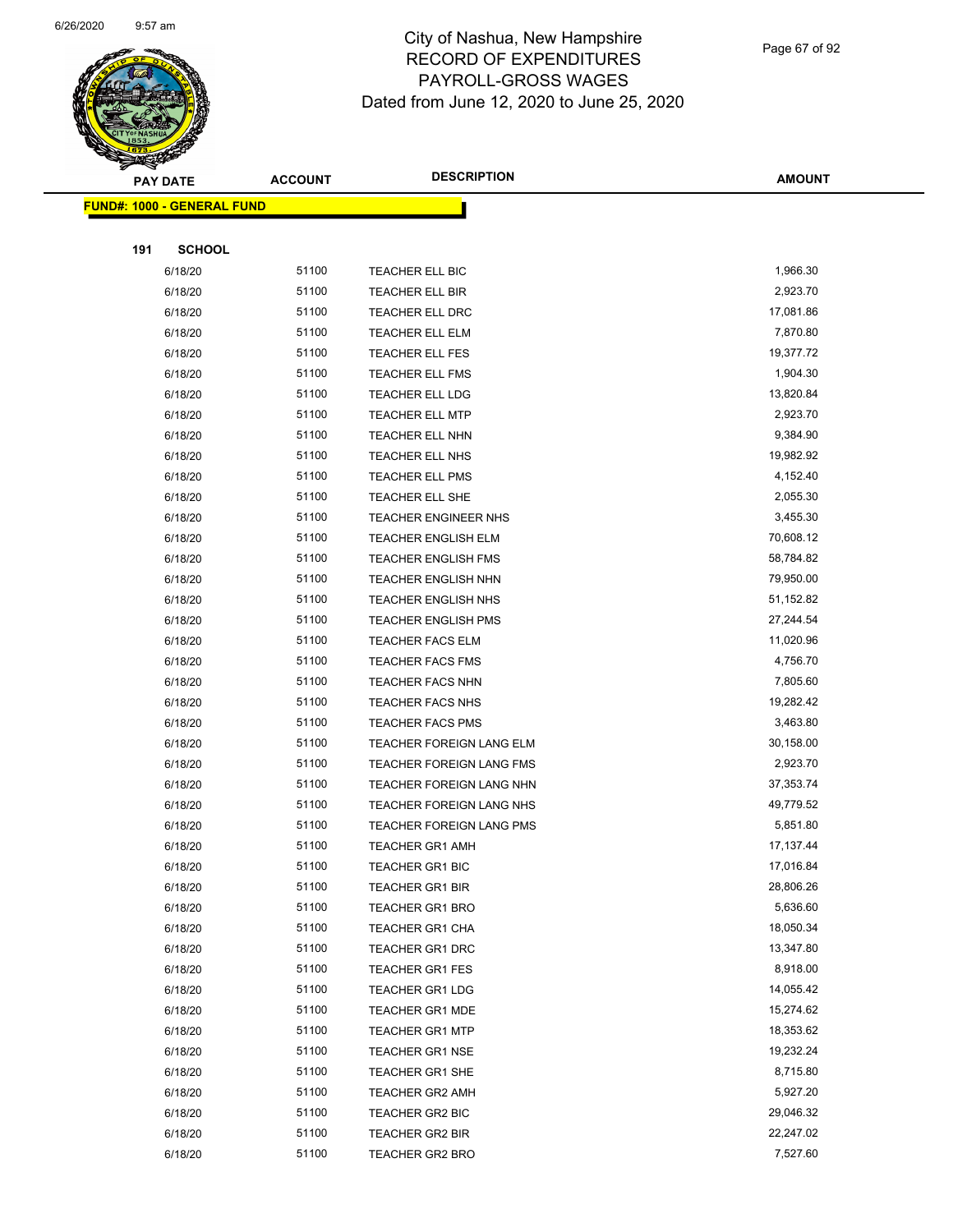

Page 68 of 92

|     | <b>PAY DATE</b>                    | <b>ACCOUNT</b> | <b>DESCRIPTION</b>     | <b>AMOUNT</b> |
|-----|------------------------------------|----------------|------------------------|---------------|
|     | <u> FUND#: 1000 - GENERAL FUND</u> |                |                        |               |
|     |                                    |                |                        |               |
| 191 | <b>SCHOOL</b>                      |                |                        |               |
|     | 6/18/20                            | 51100          | TEACHER GR2 CHA        | 7,349.10      |
|     | 6/18/20                            | 51100          | <b>TEACHER GR2 DRC</b> | 5,061.10      |
|     | 6/18/20                            | 51100          | <b>TEACHER GR2 FES</b> | 22,180.14     |
|     | 6/18/20                            | 51100          | <b>TEACHER GR2 LDG</b> | 30,865.84     |
|     | 6/18/20                            | 51100          | TEACHER GR2 MDE        | 21,718.44     |
|     | 6/18/20                            | 51100          | <b>TEACHER GR2 MTP</b> | 27,129.18     |
|     | 6/18/20                            | 51100          | <b>TEACHER GR2 NSE</b> | 5,479.20      |
|     | 6/18/20                            | 51100          | <b>TEACHER GR2 SHE</b> | 14,706.60     |
|     | 6/18/20                            | 51100          | <b>TEACHER GR3 AMH</b> | 12,677.98     |
|     | 6/18/20                            | 51100          | <b>TEACHER GR3 BIC</b> | 20,023.90     |
|     | 6/18/20                            | 51100          | <b>TEACHER GR3 BIR</b> | 18,434.42     |
|     | 6/18/20                            | 51100          | <b>TEACHER GR3 BRO</b> | 17,358.02     |
|     | 6/18/20                            | 51100          | <b>TEACHER GR3 CHA</b> | 18,250.62     |
|     | 6/18/20                            | 51100          | TEACHER GR3 DRC        | 7,602.00      |
|     | 6/18/20                            | 51100          | <b>TEACHER GR3 FES</b> | 9,519.60      |
|     | 6/18/20                            | 51100          | <b>TEACHER GR3 LDG</b> | 21,483.14     |
|     | 6/18/20                            | 51100          | <b>TEACHER GR3 MDE</b> | 39,100.36     |
|     | 6/18/20                            | 51100          | <b>TEACHER GR3 MTP</b> | 17,752.24     |
|     | 6/18/20                            | 51100          | <b>TEACHER GR3 NSE</b> | 18,946.66     |
|     | 6/18/20                            | 51100          | <b>TEACHER GR3 SHE</b> | 30,513.84     |
|     | 6/18/20                            | 51100          | <b>TEACHER GR4 AMH</b> | 3,663.85      |
|     | 6/18/20                            | 51100          | <b>TEACHER GR4 BIC</b> | 13,448.20     |
|     | 6/18/20                            | 51100          | <b>TEACHER GR4 BIR</b> | 16,587.12     |
|     | 6/18/20                            | 51100          | <b>TEACHER GR4 BRO</b> | 16,334.64     |
|     | 6/18/20                            | 51100          | <b>TEACHER GR4 CHA</b> | 34,196.96     |
|     | 6/18/20                            | 51100          | <b>TEACHER GR4 DRC</b> | 13,958.68     |
|     | 6/18/20                            | 51100          | <b>TEACHER GR4 FES</b> | 16,867.76     |
|     | 6/18/20                            | 51100          | <b>TEACHER GR4 LDG</b> | 35,091.00     |
|     | 6/18/20                            | 51100          | <b>TEACHER GR4 MDE</b> | 21,847.52     |
|     | 6/18/20                            | 51100          | <b>TEACHER GR4 MTP</b> | 15,456.16     |
|     | 6/18/20                            | 51100          | <b>TEACHER GR4 NSE</b> | 26,398.58     |
|     | 6/18/20                            | 51100          | <b>TEACHER GR4 SHE</b> | 6,539.70      |
|     | 6/18/20                            | 51100          | <b>TEACHER GR5 AMH</b> | 5,663.30      |
|     | 6/18/20                            | 51100          | <b>TEACHER GR5 BIC</b> | 17,785.36     |
|     | 6/18/20                            | 51100          | <b>TEACHER GR5 BIR</b> | 21,660.02     |
|     | 6/18/20                            | 51100          | TEACHER GR5 BRO        | 17,542.12     |
|     | 6/18/20                            | 51100          | <b>TEACHER GR5 CHA</b> | 29,385.94     |
|     | 6/18/20                            | 51100          | TEACHER GR5 DRC        | 16,256.08     |
|     | 6/18/20                            | 51100          | <b>TEACHER GR5 FES</b> | 20,500.04     |
|     | 6/18/20                            | 51100          | <b>TEACHER GR5 LDG</b> | 21,419.22     |
|     | 6/18/20                            | 51100          | <b>TEACHER GR5 MDE</b> | 10,142.80     |
|     | 6/18/20                            | 51100          | <b>TEACHER GR5 MTP</b> | 17,663.04     |
|     | 6/18/20                            | 51100          | <b>TEACHER GR5 NSE</b> | 8,679.00      |
|     | 6/18/20                            | 51100          | <b>TEACHER GR5 SHE</b> | 7,473.70      |
|     |                                    |                |                        |               |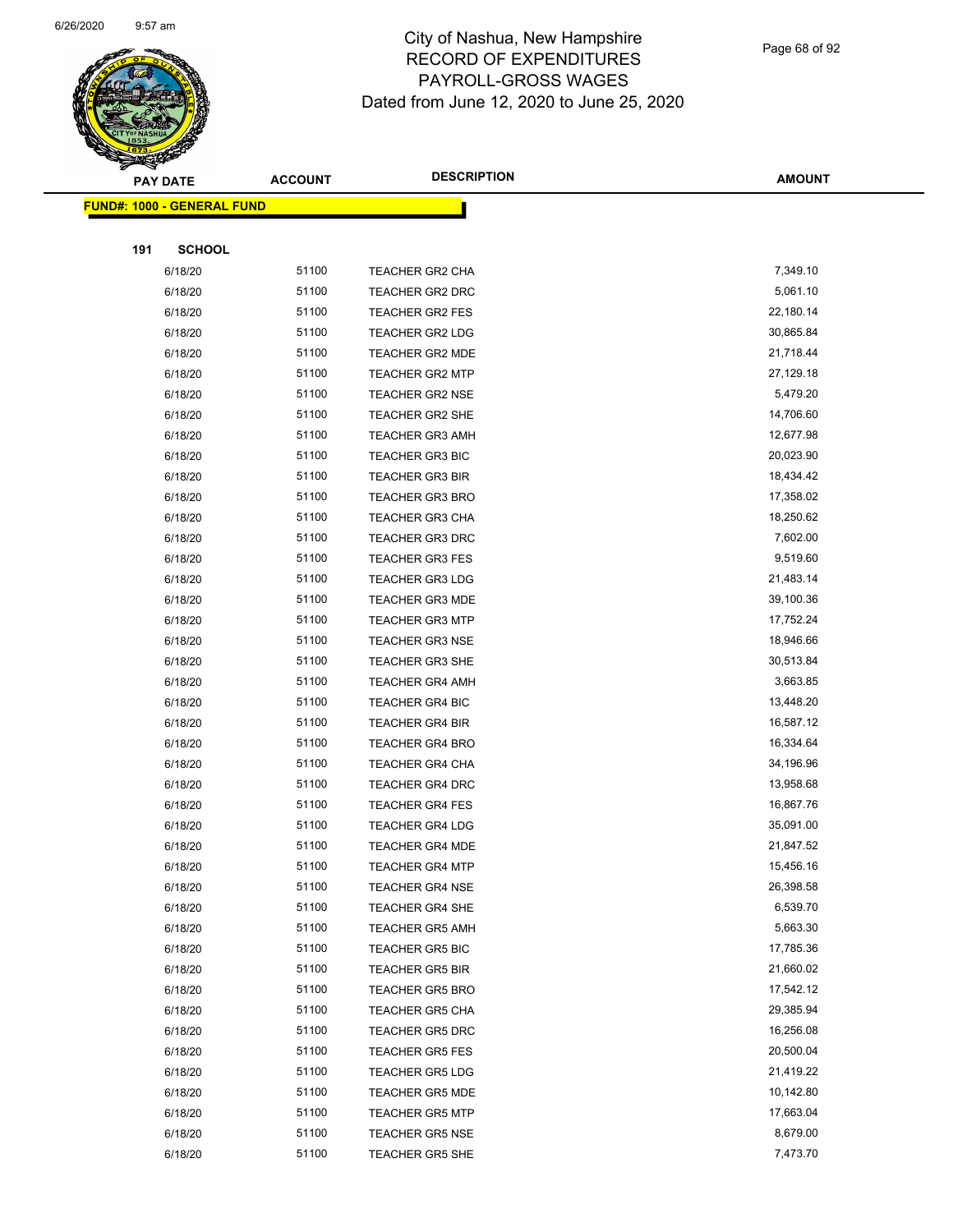

Page 69 of 92

| ☞<br>$\tilde{\phantom{a}}$<br><b>PAY DATE</b> | <b>ACCOUNT</b> | <b>DESCRIPTION</b>            | <b>AMOUNT</b> |
|-----------------------------------------------|----------------|-------------------------------|---------------|
| <b>FUND#: 1000 - GENERAL FUND</b>             |                |                               |               |
|                                               |                |                               |               |
| 191<br><b>SCHOOL</b>                          |                |                               |               |
| 6/18/20                                       | 51100          | <b>TEACHER GR6 ELM</b>        | 66,490.80     |
| 6/18/20                                       | 51100          | <b>TEACHER GR6 FMS</b>        | 49,356.36     |
| 6/18/20                                       | 51100          | <b>TEACHER GR6 PMS</b>        | 24,299.58     |
| 6/18/20                                       | 51100          | <b>TEACHER GRAPH NHS</b>      | 3,533.50      |
| 6/18/20                                       | 51100          | <b>TEACHER GRAPHICS NHN</b>   | 6,216.60      |
| 6/18/20                                       | 51100          | TEACHER HEALTH NHN            | 5,300.90      |
| 6/18/20                                       | 51100          | <b>TEACHER HEALTH NHS</b>     | 2,739.60      |
| 6/18/20                                       | 51100          | <b>TEACHER HEALTHOC NHS</b>   | 5,135.30      |
| 6/18/20                                       | 51100          | <b>TEACHER HVAC NHS</b>       | 1,989.50      |
| 6/18/20                                       | 51100          | TEACHER IN SCH SUSPENSION ELM | 1,844.20      |
| 6/18/20                                       | 51100          | TEACHER IN SCH SUSPENSION NHN | 5,399.70      |
| 6/18/20                                       | 51100          | TEACHER IN SCH SUSPENSION NHS | 1,844.30      |
| 6/18/20                                       | 51100          | TEACHER INST SPED WID         | 1,123.00      |
| 6/22/20                                       | 51100          | TEACHER INST SPED WID         | 882.35        |
| 6/18/20                                       | 51100          | <b>TEACHER KIND AMH</b>       | 20,136.32     |
| 6/18/20                                       | 51100          | TEACHER KIND BIC              | 33,880.74     |
| 6/18/20                                       | 51100          | TEACHER KIND BIR              | 15,181.94     |
| 6/18/20                                       | 51100          | <b>TEACHER KIND BRO</b>       | 16,713.84     |
| 6/18/20                                       | 51100          | <b>TEACHER KIND CHA</b>       | 6,879.50      |
| 6/18/20                                       | 51100          | TEACHER KIND DRC              | 10,032.10     |
| 6/18/20                                       | 51100          | <b>TEACHER KIND FES</b>       | 22,527.34     |
| 6/18/20                                       | 51100          | <b>TEACHER KIND LDG</b>       | 29,614.26     |
| 6/18/20                                       | 51100          | TEACHER KIND MDE              | 10,523.80     |
| 6/18/20                                       | 51100          | <b>TEACHER KIND MTP</b>       | 6,209.90      |
| 6/18/20                                       | 51100          | <b>TEACHER KIND NSE</b>       | 5,354.80      |
| 6/18/20                                       | 51100          | TEACHER KIND SHE              | 7,101.40      |
| 6/18/20                                       | 51100          | TEACHER MATH ELM              | 28,162.03     |
| 6/18/20                                       | 51100          | <b>TEACHER MATH FMS</b>       | 13,577.50     |
| 6/18/20                                       | 51100          | <b>TEACHER MATH NHN</b>       | 59,842.16     |
| 6/18/20                                       | 51100          | TEACHER MATH NHS              | 103,044.96    |
| 6/18/20                                       | 51100          | <b>TEACHER MATH PMS</b>       | 24,562.12     |
| 6/18/20                                       | 51100          | <b>TEACHER MUSIC AMH</b>      | 1,858.10      |
| 6/18/20                                       | 51100          | <b>TEACHER MUSIC BIC</b>      | 13,698.04     |
| 6/18/20                                       | 51100          | <b>TEACHER MUSIC BIR</b>      | 1,768.90      |
| 6/18/20                                       | 51100          | <b>TEACHER MUSIC BRO</b>      | 1,703.00      |
| 6/18/20                                       | 51100          | <b>TEACHER MUSIC CHA</b>      | 2,923.70      |
| 6/18/20                                       | 51100          | <b>TEACHER MUSIC DRC</b>      | 2,831.60      |
| 6/18/20                                       | 51100          | <b>TEACHER MUSIC ELM</b>      | 16,394.42     |
| 6/18/20                                       | 51100          | <b>TEACHER MUSIC FES</b>      | 1,708.70      |
| 6/18/20                                       | 51100          | <b>TEACHER MUSIC FMS</b>      | 5,847.40      |
| 6/18/20                                       | 51100          | <b>TEACHER MUSIC LDG</b>      | 1,587.80      |
| 6/18/20                                       | 51100          | <b>TEACHER MUSIC MDE</b>      | 2,255.30      |
| 6/18/20                                       | 51100          | <b>TEACHER MUSIC NHN</b>      | 4,767.90      |
| 6/18/20                                       | 51100          | <b>TEACHER MUSIC NHS</b>      | 27,396.08     |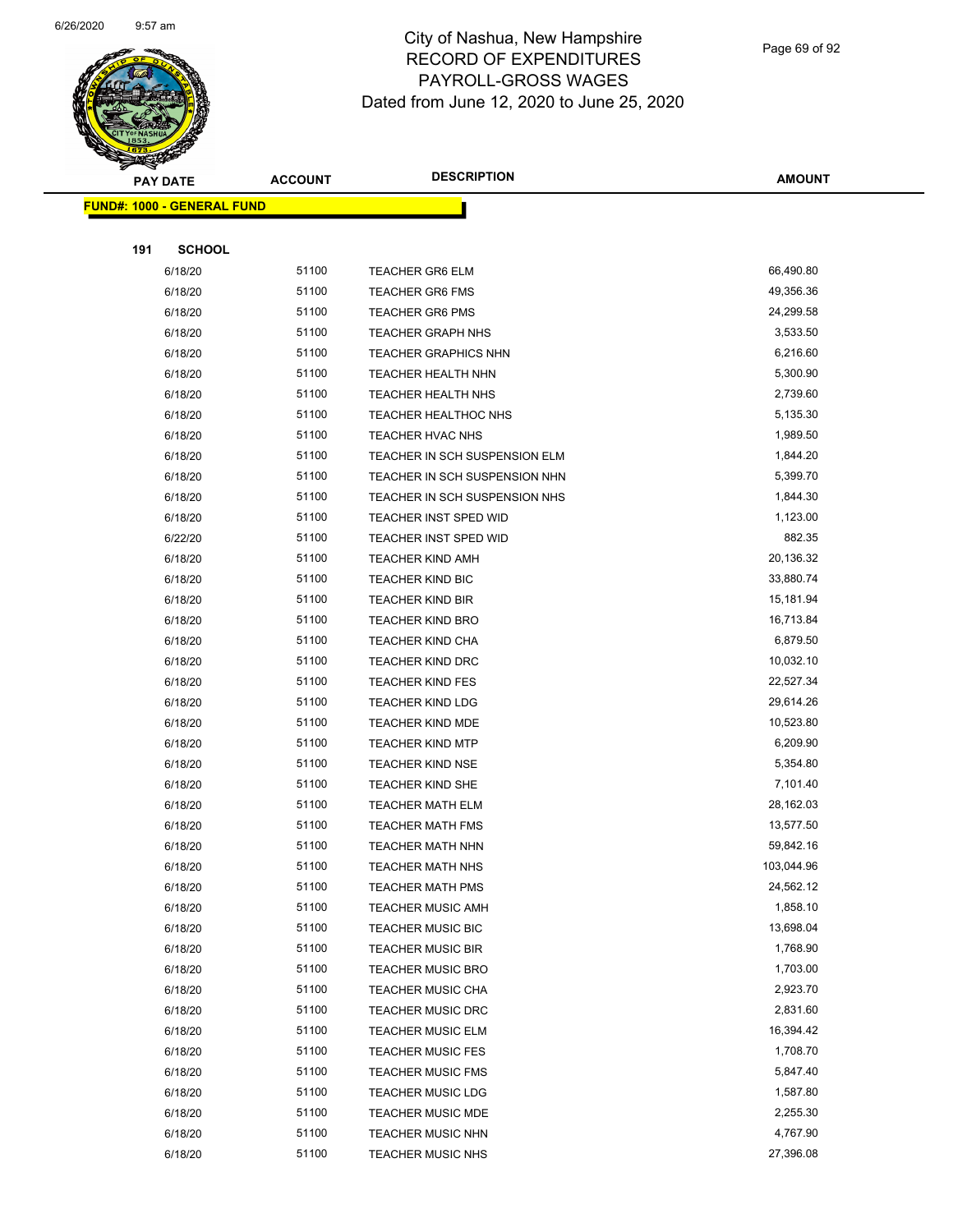

Page 70 of 92

| <b>PAY DATE</b>                   | <b>ACCOUNT</b> | <b>DESCRIPTION</b>           | <b>AMOUNT</b> |
|-----------------------------------|----------------|------------------------------|---------------|
| <b>FUND#: 1000 - GENERAL FUND</b> |                |                              |               |
|                                   |                |                              |               |
| 191<br><b>SCHOOL</b>              |                |                              |               |
| 6/18/20                           | 51100          | <b>TEACHER MUSIC NSE</b>     | 13,326.38     |
| 6/18/20                           | 51100          | <b>TEACHER MUSIC PMS</b>     | 4,327.40      |
| 6/18/20                           | 51100          | <b>TEACHER MUSIC SHE</b>     | 1,689.20      |
| 6/18/20                           | 51100          | TEACHER PE BIC               | 12,647.08     |
| 6/18/20                           | 51100          | TEACHER PE BIR               | 3,015.80      |
| 6/18/20                           | 51100          | TEACHER PE BRO               | 2,831.60      |
| 6/18/20                           | 51100          | TEACHER PE CHA               | 13,564.34     |
| 6/18/20                           | 51100          | TEACHER PE DRC               | 2,923.70      |
| 6/18/20                           | 51100          | TEACHER PE ELM               | 9,690.80      |
| 6/18/20                           | 51100          | TEACHER PE FES               | 1,768.90      |
| 6/18/20                           | 51100          | TEACHER PE FMS               | 16,437.64     |
| 6/18/20                           | 51100          | TEACHER PE LDG               | 2,051.20      |
| 6/18/20                           | 51100          | TEACHER PE MDE               | 15,079.00     |
| 6/18/20                           | 51100          | <b>TEACHER PE MTP</b>        | 2,033.80      |
| 6/18/20                           | 51100          | TEACHER PE NHN               | 9,009.80      |
| 6/18/20                           | 51100          | TEACHER PE NHS               | 9,794.70      |
| 6/18/20                           | 51100          | TEACHER PE NSE               | 2,989.30      |
| 6/18/20                           | 51100          | TEACHER PE PMS               | 3,792.00      |
| 6/18/20                           | 51100          | TEACHER PE SHE               | 13,870.16     |
| 6/18/20                           | 51100          | TEACHER PRE SCHOOL BIR       | 4,646.90      |
| 6/18/20                           | 51100          | <b>TEACHER PRESCHOOL BIC</b> | 5,755.30      |
| 6/18/20                           | 51100          | <b>TEACHER PRESCHOOL BRO</b> | 25,708.02     |
| 6/18/20                           | 51100          | <b>TEACHER PRESCHOOL MTP</b> | 1,768.90      |
| 6/18/20                           | 51100          | <b>TEACHER PRESCHOOL NSE</b> | 7,136.00      |
| 6/18/20                           | 51100          | <b>TEACHER READ AMH</b>      | 15,079.00     |
| 6/18/20                           | 51100          | TEACHER READ BIC             | 14,618.42     |
| 6/18/20                           | 51100          | <b>TEACHER READ BIR</b>      | 2,923.70      |
| 6/18/20                           | 51100          | <b>TEACHER READ BRO</b>      | 2,923.70      |
| 6/18/20                           | 51100          | TEACHER READ CHA             | 2,123.50      |
| 6/18/20                           | 51100          | TEACHER READ DRC             | 15,079.00     |
| 6/18/20                           | 51100          | TEACHER READ ELM             | 5,939.50      |
| 6/18/20                           | 51100          | <b>TEACHER READ FES</b>      | 2,923.70      |
| 6/18/20                           | 51100          | <b>TEACHER READ FMS</b>      | 2,923.70      |
| 6/18/20                           | 51100          | <b>TEACHER READ LDG</b>      | 3,564.10      |
| 6/18/20                           | 51100          | <b>TEACHER READ MDE</b>      | 2,923.70      |
| 6/18/20                           | 51100          | <b>TEACHER READ MTP</b>      | 2,426.70      |
| 6/18/20                           | 51100          | <b>TEACHER READ NHN</b>      | 1,989.50      |
| 6/18/20                           | 51100          | <b>TEACHER READ NHS</b>      | 14,618.42     |
| 6/18/20                           | 51100          | <b>TEACHER READ NSE</b>      | 2,627.80      |
| 6/18/20                           | 51100          | <b>TEACHER READ PMS</b>      | 5,179.00      |
| 6/18/20                           | 51100          | TEACHER READ SHE             | 2,923.70      |
| 6/18/20                           | 51100          | TEACHER ROTC NHN             | 2,204.20      |
| 6/18/20                           | 51100          | TEACHER SCIENCE ELM          | 37,576.60     |
| 6/18/20                           | 51100          | <b>TEACHER SCIENCE FMS</b>   | 9,549.10      |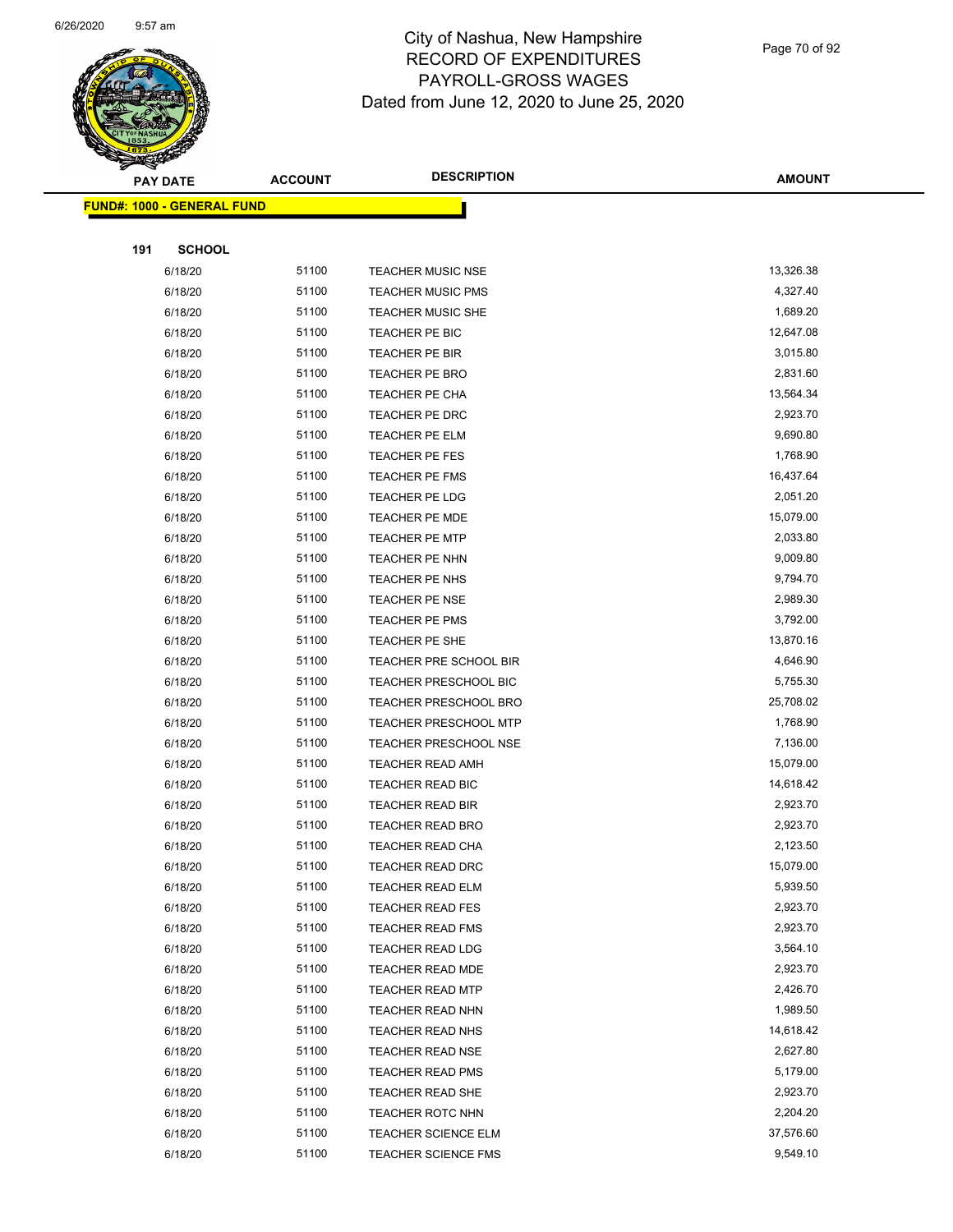

| <b>PAY DATE</b>                   | <b>ACCOUNT</b> | <b>DESCRIPTION</b>         | <b>AMOUNT</b>    |
|-----------------------------------|----------------|----------------------------|------------------|
| <b>FUND#: 1000 - GENERAL FUND</b> |                |                            |                  |
|                                   |                |                            |                  |
| 191<br><b>SCHOOL</b>              |                |                            |                  |
| 6/18/20                           | 51100          | TEACHER SCIENCE NHN        | 50,791.96        |
| 6/18/20                           | 51100          | <b>TEACHER SCIENCE NHS</b> | 58,389.12        |
| 6/18/20                           | 51100          | <b>TEACHER SCIENCE PMS</b> | 10,924.50        |
| 6/18/20                           | 51100          | TEACHER SOCIAL STUDIES ELM | 58,992.88        |
| 6/18/20                           | 51100          | TEACHER SOCIAL STUDIES FMS | 36,427.12        |
| 6/18/20                           | 51100          | TEACHER SOCIAL STUDIES NHN | 42,522.14        |
| 6/18/20                           | 51100          | TEACHER SOCIAL STUDIES NHS | 113,329.36       |
| 6/18/20                           | 51100          | TEACHER SOCIAL STUDIES PMS | 35,966.46        |
| 6/18/20                           | 51100          | <b>TEACHER SPED AMH</b>    | 8,355.60         |
| 6/18/20                           | 51100          | TEACHER SPED BIC           | 5,560.40         |
| 6/18/20                           | 51100          | <b>TEACHER SPED BIR</b>    | 5,663.30         |
| 6/18/20                           | 51100          | <b>TEACHER SPED BRO</b>    | 14,328.34        |
| 6/18/20                           | 51100          | TEACHER SPED CHA           | 19,031.84        |
| 6/18/20                           | 51100          | TEACHER SPED DRC           | 5,560.30         |
| 6/18/20                           | 51100          | <b>TEACHER SPED ELM</b>    | 33,404.52        |
| 6/18/20                           | 51100          | <b>TEACHER SPED FES</b>    | 3,620.20         |
| 6/18/20                           | 51100          | TEACHER SPED FMS           | 13,069.30        |
| 6/18/20                           | 51100          | <b>TEACHER SPED LDG</b>    | 18,345.72        |
| 6/18/20                           | 51100          | TEACHER SPED MDE           | 4,804.60         |
| 6/18/20                           | 51100          | <b>TEACHER SPED MTP</b>    | 3,677.80         |
| 6/18/20                           | 51100          | TEACHER SPED NHN           | 45,426.26        |
| 6/18/20                           | 51100          | TEACHER SPED NHS           | 46,739.62        |
| 6/18/20                           | 51100          | <b>TEACHER SPED NSE</b>    | 1,641.20         |
| 6/18/20                           | 51100          | <b>TEACHER SPED PMS</b>    | 24,624.60        |
| 6/18/20                           | 51100          | TEACHER SPED SHE           | 25,305.78        |
| 6/18/20                           | 51100          | TEACHER TECHED ELM         | 7,369.86         |
| 6/18/20                           | 51100          | TEACHER TECHED FMS         | 9,108.20         |
| 6/18/20                           | 51100          | TEACHER TECHED NHN         | 24,712.70        |
| 6/18/20                           | 51100          | TEACHER TECHED NHS         | 11,418.70        |
| 6/18/20                           | 51100          | TEACHER TECHED PMS         | 5,847.40         |
| 6/18/20                           | 51100          | TEACHER TV PROD NHS        | 2,923.70         |
| 6/18/20                           | 51100          | <b>TEACHER VISION WID</b>  | 5,408.30         |
| 6/18/20                           | 51100          | TECH INTERGRATION ASST AMH | 540.00           |
| 6/18/20                           | 51100          | TECH INTERGRATION ASST BIC | 572.72           |
| 6/18/20                           | 51100          | TECH INTERGRATION ASST CHA | 553.50           |
| 6/18/20                           | 51100          | TECH INTERGRATION ASST FES | 666.51           |
| 6/18/20                           | 51100          | TECH INTERGRATION ASST LDG | 561.50           |
| 6/18/20                           | 51100          | TECH INTERGRATION ASST MDE | 553.50           |
| 6/18/20                           | 51100          | TECH INTERGRATION ASST MTP | 610.19           |
| 6/18/20                           | 51100          | TECH INTERGRATION ASST SHE | 583.64           |
| 6/18/20                           | 51200          | CLERICAL ACADEMY NHS       | 351.00<br>738.25 |
| 6/18/20                           | 51200          | CLERICAL BOARD OF ED SUP   | 744.06           |
| 6/25/20                           | 51200          | CLERICAL BOARD OF ED SUP   |                  |
| 6/18/20                           | 51200          | CLERICAL PRINCIPAL NHN     | 351.00           |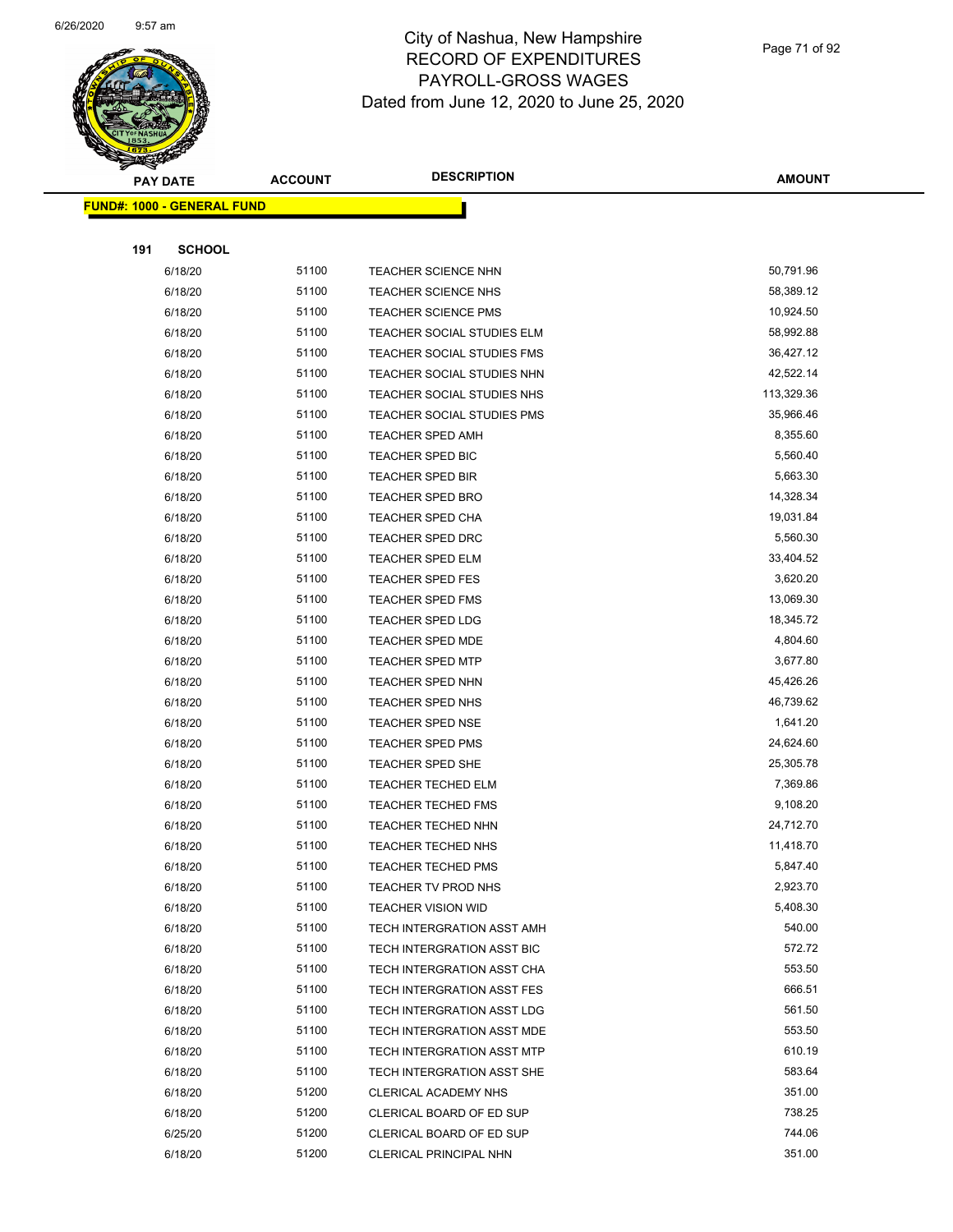

Page 72 of 92

| <b>Andrew</b><br><b>PAY DATE</b>  | <b>ACCOUNT</b> | <b>DESCRIPTION</b>            | <b>AMOUNT</b> |
|-----------------------------------|----------------|-------------------------------|---------------|
| <b>FUND#: 1000 - GENERAL FUND</b> |                |                               |               |
|                                   |                |                               |               |
| 191<br><b>SCHOOL</b>              |                |                               |               |
| 6/18/20                           | 51200          | <b>CROSSING GUARD WPO</b>     | 2,496.13      |
| 6/25/20                           | 51200          | <b>CROSSING GUARD WPO</b>     | 634.97        |
| 6/18/20                           | 51200          | DIRECTOR ADULT ED             | 2,724.79      |
| 6/18/20                           | 51200          | FOOD SERVICE ASST PT AMH      | 51.25         |
| 6/18/20                           | 51200          | FOOD SERVICE ASST PT CHA      | 51.25         |
| 6/18/20                           | 51200          | FOOD SERVICE ASST PT NHS      | 46.31         |
| 6/18/20                           | 51200          | <b>GUIDANCE COUNSELOR ELM</b> | 351.00        |
| 6/18/20                           | 51200          | GUIDANCE COUNSELOR NHS        | 2,101.85      |
| 6/18/20                           | 51200          | <b>GUIDANCE COUNSELOR PMS</b> | 500.00        |
| 6/25/20                           | 51200          | HOME SCHOOL CORD TTI          | 38.91         |
| 6/18/20                           | 51200          | <b>INSTRUMENTAL MUSIC</b>     | 575.00        |
| 6/18/20                           | 51200          | LIBRARIAN ELM                 | 748.50        |
| 6/18/20                           | 51200          | <b>LIBRARIAN FMS</b>          | 538.25        |
| 6/18/20                           | 51200          | <b>LIBRARIAN NHS</b>          | 374.25        |
| 6/18/20                           | 51200          | <b>LIBRARIAN PMS</b>          | 374.50        |
| 6/18/20                           | 51200          | LUNCH MONITOR AMH             | 473.60        |
| 6/18/20                           | 51200          | LUNCH MONITOR BIC             | 1,020.81      |
| 6/18/20                           | 51200          | LUNCH MONITOR BIR             | 493.14        |
| 6/18/20                           | 51200          | LUNCH MONITOR BRO             | 542.28        |
| 6/18/20                           | 51200          | LUNCH MONITOR CHA             | 888.00        |
| 6/18/20                           | 51200          | LUNCH MONITOR DRC             | 601.48        |
| 6/18/20                           | 51200          | LUNCH MONITOR ELM             | 162.80        |
| 6/18/20                           | 51200          | LUNCH MONITOR FES             | 912.59        |
| 6/18/20                           | 51200          | LUNCH MONITOR FMS             | 285.34        |
| 6/18/20                           | 51200          | <b>LUNCH MONITOR LDG</b>      | 964.88        |
| 6/18/20                           | 51200          | LUNCH MONITOR MDE             | 814.00        |
| 6/18/20                           | 51200          | LUNCH MONITOR MTP             | 473.60        |
| 6/18/20                           | 51200          | LUNCH MONITOR NHN             | 444.00        |
| 6/18/20                           | 51200          | LUNCH MONITOR NHS             | 458.80        |
| 6/18/20                           | 51200          | LUNCH MONITOR NSE             | 592.00        |
| 6/18/20                           | 51200          | LUNCH MONITOR PMS             | 334.44        |
| 6/18/20                           | 51200          | LUNCH MONITOR SHE             | 455.84        |
| 6/18/20                           | 51200          | PARA PRE SCHOOL BIR           | 743.04        |
| 6/18/20                           | 51200          | PARA ALT FMS                  | 351.00        |
| 6/18/20                           | 51200          | PARA DW SPEC ED BIR           | 881.08        |
| 6/18/20                           | 51200          | PARA DW SPEC ED MDE           | 462.00        |
| 6/18/20                           | 51200          | PARA DW SPEC ED NSE           | 25.63         |
| 6/18/20                           | 51200          | PARA ELL FES                  | 38.44         |
| 6/18/20                           | 51200          | PARA INST AMH                 | 930.79        |
| 6/18/20                           | 51200          | PARA INST BIC                 | 731.27        |
| 6/18/20                           | 51200          | PARA INST BIR                 | 25.63         |
| 6/18/20                           | 51200          | PARA INST DRC                 | 71.76         |
| 6/18/20                           | 51200          | PARA INST FES                 | 38.44         |
| 6/18/20                           | 51200          | PARA INST LDG                 | 12.81         |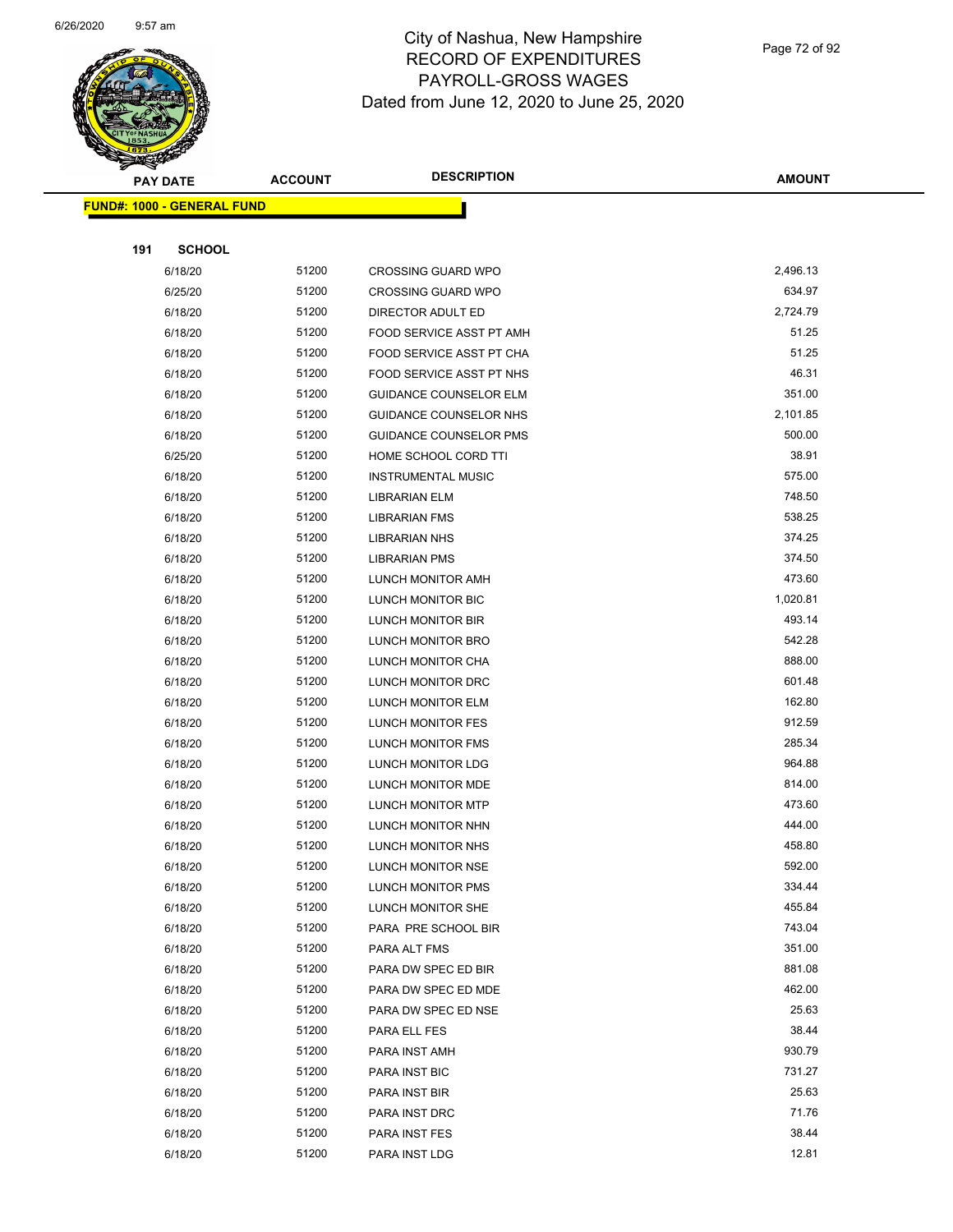

| <b>Anthony</b>                    |                | <b>DESCRIPTION</b>          | <b>AMOUNT</b> |
|-----------------------------------|----------------|-----------------------------|---------------|
| <b>PAY DATE</b>                   | <b>ACCOUNT</b> |                             |               |
| <b>FUND#: 1000 - GENERAL FUND</b> |                |                             |               |
|                                   |                |                             |               |
| 191<br><b>SCHOOL</b>              |                |                             |               |
| 6/18/20                           | 51200          | PARA INST MDE               | 12.81         |
| 6/18/20                           | 51200          | PARA INST NHN               | 315.04        |
| 6/18/20                           | 51200          | PARA INST SHE               | 166.20        |
| 6/18/20                           | 51200          | PARA LIB PMS                | 253.05        |
| 6/18/20                           | 51200          | PARA PRE SCH BIC            | 1,642.56      |
| 6/18/20                           | 51200          | PARA PRE SCH BRO            | 3,670.75      |
| 6/18/20                           | 51200          | PARA PRE SCH NSE            | 4,354.68      |
| 6/18/20                           | 51200          | PARA TTI LDG                | 79.85         |
| 6/18/20                           | 51200          | SCHOOL PSYCHOLOGIST WID     | 3,938.09      |
| 6/18/20                           | 51200          | SPEECH LANG PATHOLOGIST WID | 15,102.77     |
| 6/18/20                           | 51200          | STUDENT ACTIVITY COORD NHN  | 469.50        |
| 6/18/20                           | 51200          | STUDENT ACTIVITY COORD NHS  | 1,093.00      |
| 6/18/20                           | 51200          | SUB CLERICAL                | 676.00        |
| 6/25/20                           | 51200          | SUB CLERICAL                | 689.00        |
| 6/18/20                           | 51200          | <b>TEACHER ART FMS</b>      | 2,040.00      |
| 6/18/20                           | 51200          | <b>TEACHER ART NHS</b>      | 1,464.30      |
| 6/18/20                           | 51200          | TEACHER BIO TEC NHN         | 562.60        |
| 6/18/20                           | 51200          | <b>TEACHER BUSINESS NHS</b> | 748.50        |
| 6/18/20                           | 51200          | <b>TEACHER COMPUTER ELM</b> | 351.00        |
| 6/18/20                           | 51200          | TEACHER COMPUTER FMS        | 187.25        |
| 6/18/20                           | 51200          | TEACHER ELL NHS             | 793.90        |
| 6/18/20                           | 51200          | <b>TEACHER ENGLISH ELM</b>  | 351.00        |
| 6/18/20                           | 51200          | <b>TEACHER ENGLISH FMS</b>  | 351.00        |
| 6/18/20                           | 51200          | <b>TEACHER ENGLISH NHN</b>  | 3,287.75      |
| 6/18/20                           | 51200          | TEACHER ENGLISH NHS         | 3,604.15      |
| 6/18/20                           | 51200          | <b>TEACHER ENGLISH PMS</b>  | 351.00        |
| 6/18/20                           | 51200          | <b>TEACHER FACS FMS</b>     | 351.00        |
| 6/18/20                           | 51200          | TEACHER FOREIGN LANG FMS    | 5,941.38      |
| 6/18/20                           | 51200          | TEACHER FOREIGN LANG PMS    | 351.00        |
| 6/18/20                           | 51200          | <b>TEACHER MATH FMS</b>     | 351.00        |
| 6/18/20                           | 51200          | <b>TEACHER MATH NHN</b>     | 2,061.75      |
| 6/18/20                           | 51200          | <b>TEACHER MATH NHS</b>     | 234.75        |
| 6/18/20                           | 51200          | <b>TEACHER MATH PMS</b>     | 175.50        |
| 6/18/20                           | 51200          | <b>TEACHER MUSIC DRC</b>    | 250.00        |
| 6/18/20                           | 51200          | <b>TEACHER MUSIC ELM</b>    | 2,472.90      |
| 6/18/20                           | 51200          | <b>TEACHER MUSIC FMS</b>    | 500.00        |
| 6/18/20                           | 51200          | <b>TEACHER MUSIC MTP</b>    | 8,218.84      |
| 6/18/20                           | 51200          | <b>TEACHER MUSIC NHN</b>    | 2,136.00      |
| 6/18/20                           | 51200          | <b>TEACHER MUSIC NHS</b>    | 2,884.50      |
| 6/18/20                           | 51200          | <b>TEACHER MUSIC PMS</b>    | 500.00        |
| 6/18/20                           | 51200          | TEACHER READ ELM            | 1,727.60      |
| 6/18/20                           | 51200          | <b>TEACHER SCIENCE NHS</b>  | 571.50        |
| 6/18/20                           | 51200          | <b>TEACHER SCIENCE PMS</b>  | 175.50        |
| 6/18/20                           | 51200          | TEACHER SOCIAL STUDIES ELM  | 351.00        |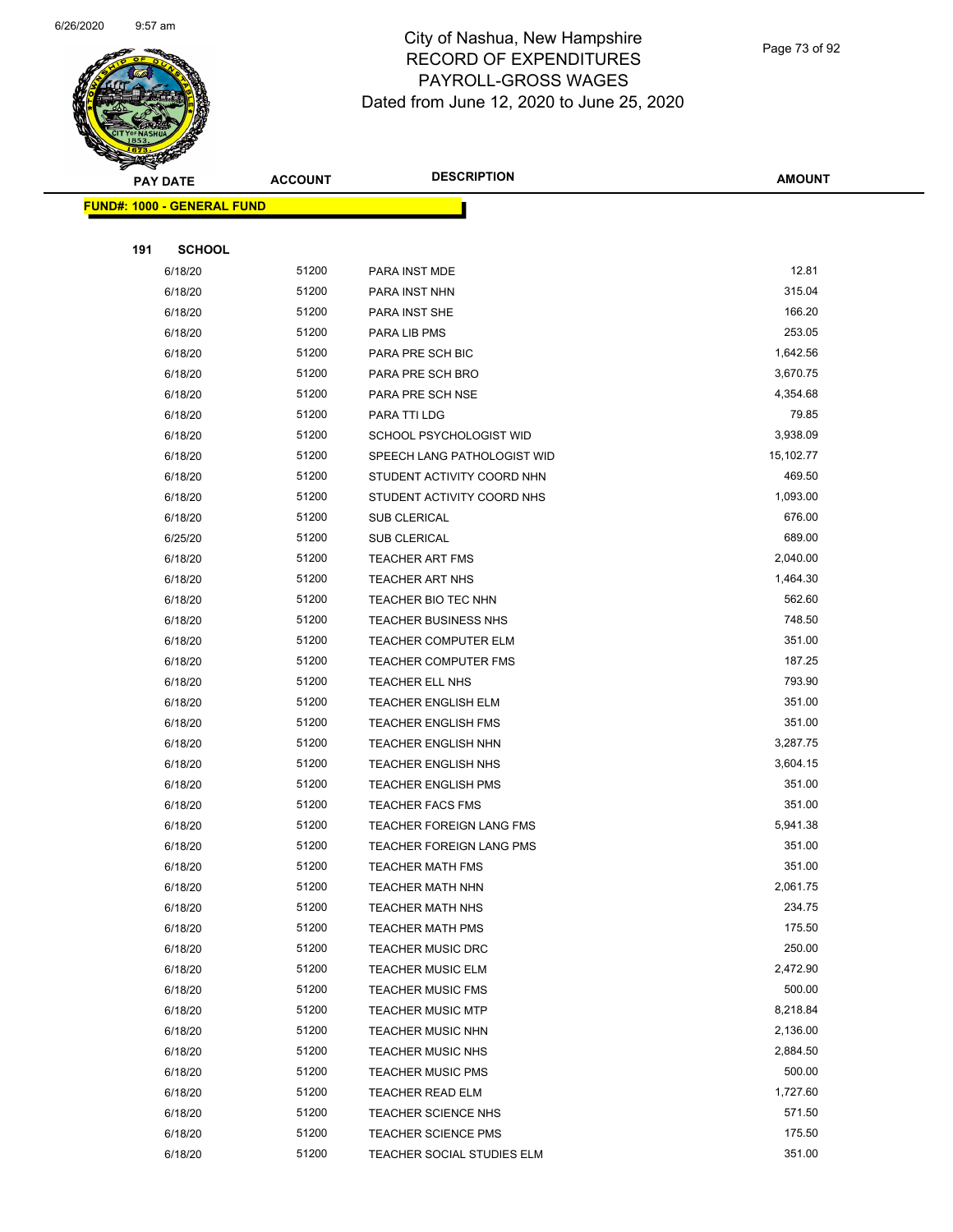

Page 74 of 92

| <u>Landari </u><br><b>PAY DATE</b> | <b>ACCOUNT</b> | <b>DESCRIPTION</b>              | <b>AMOUNT</b> |
|------------------------------------|----------------|---------------------------------|---------------|
| <b>FUND#: 1000 - GENERAL FUND</b>  |                |                                 |               |
|                                    |                |                                 |               |
| 191<br><b>SCHOOL</b>               |                |                                 |               |
| 6/18/20                            | 51200          | TEACHER SOCIAL STUDIES NHN      | 1,533.50      |
| 6/18/20                            | 51200          | TEACHER SOCIAL STUDIES NHS      | 704.25        |
| 6/18/20                            | 51200          | TEACHER SPED ELM                | 204.00        |
| 6/18/20                            | 51200          | <b>TEACHER SPED NHN</b>         | 9,858.92      |
| 6/18/20                            | 51200          | TEACHER SPED NHS                | 7,645.91      |
| 6/18/20                            | 51200          | <b>TEACHER VISION WID</b>       | 818.82        |
| 6/18/20                            | 51300          | CLERICAL ACADEMY NHS            | 7.32          |
| 6/18/20                            | 51300          | CLERICAL ATHLETIC NHN           | 24.47         |
| 6/18/20                            | 51300          | <b>CLERICAL BUSINESS</b>        | 34.89         |
| 6/25/20                            | 51300          | <b>CLERICAL BUSINESS</b>        | 114.09        |
| 6/18/20                            | 51300          | <b>CLERICAL CTE NHN</b>         | 6.96          |
| 6/25/20                            | 51300          | CLERICAL GUIDANCE ELM           | 6.96          |
| 6/18/20                            | 51300          | <b>CLERICAL GUIDANCE NHS</b>    | 6.96          |
| 6/18/20                            | 51300          | <b>CLERICAL HUMAN RESOURCES</b> | 31.01         |
| 6/18/20                            | 51300          | <b>CLERICAL PAYROLL SUP</b>     | 7.66          |
| 6/25/20                            | 51300          | CLERICAL PAYROLL SUP            | 68.96         |
| 6/18/20                            | 51300          | <b>CLERICAL PLANT OPS</b>       | 283.48        |
| 6/25/20                            | 51300          | <b>CLERICAL PLANT OPS</b>       | 122.59        |
| 6/25/20                            | 51300          | <b>CLERICAL PRINCIPAL AMH</b>   | 15.33         |
| 6/25/20                            | 51300          | <b>CLERICAL PRINCIPAL BIR</b>   | 16.32         |
| 6/18/20                            | 51300          | CLERICAL PRINCIPAL CHA          | 30.65         |
| 6/25/20                            | 51300          | CLERICAL PRINCIPAL CHA          | 38.31         |
| 6/25/20                            | 51300          | CLERICAL PRINCIPAL DRC          | 16.08         |
| 6/18/20                            | 51300          | <b>CLERICAL PRINCIPAL LDG</b>   | 15.33         |
| 6/18/20                            | 51300          | <b>CLERICAL PRINCIPAL MTP</b>   | 8.04          |
| 6/18/20                            | 51300          | CLERICAL PRINCIPAL NHN          | 6.96          |
| 6/25/20                            | 51300          | CLERICAL PRINCIPAL NHN          | 7.66          |
| 6/25/20                            | 51300          | CLERICAL PRINCIPAL SHE          | 16.32         |
| 6/18/20                            | 51300          | CLERICAL SPECIAL ED SUP         | 50.12         |
| 6/25/20                            | 51300          | <b>CUSTODIAN HEAD FES</b>       | 93.65         |
| 6/18/20                            | 51300          | <b>CUSTODIAN HEAD NHS</b>       | 241.80        |
| 6/18/20                            | 51300          | <b>MAINTENANCE ALARM WPO</b>    | 228.96        |
| 6/25/20                            | 51300          | MAINTENANCE HVAC WPO            | 137.82        |
| 6/18/20                            | 51300          | MAINTENANCE PLUMBER WPO         | 120.96        |
| 6/18/20                            | 51400          | <b>CUSTODIAN TEMP</b>           | 1,214.25      |
| 6/25/20                            | 51400          | <b>CUSTODIAN TEMP</b>           | 1,214.25      |
| 6/18/20                            | 51400          | SEASONAL PLANT OPERATIONS       | 2,080.00      |
| 6/25/20                            | 51400          | SEASONAL PLANT OPERATIONS       | 1,664.00      |
| 6/25/20                            | 51400          | SUB TEACHER LONG TERM           | 312.00        |
| 6/18/20                            | 51412          | GUIDANCE COUNSELOR NHS          | 275.00        |
| 6/18/20                            | 51412          | PARA INST FMS                   | 875.00        |
| 6/18/20                            | 51412          | PARA INST SHE                   | 148.00        |
| 6/18/20                            | 51412          | SUB CLERICAL                    | 195.00        |
| 6/25/20                            | 51412          | SUB CLERICAL                    | 182.00        |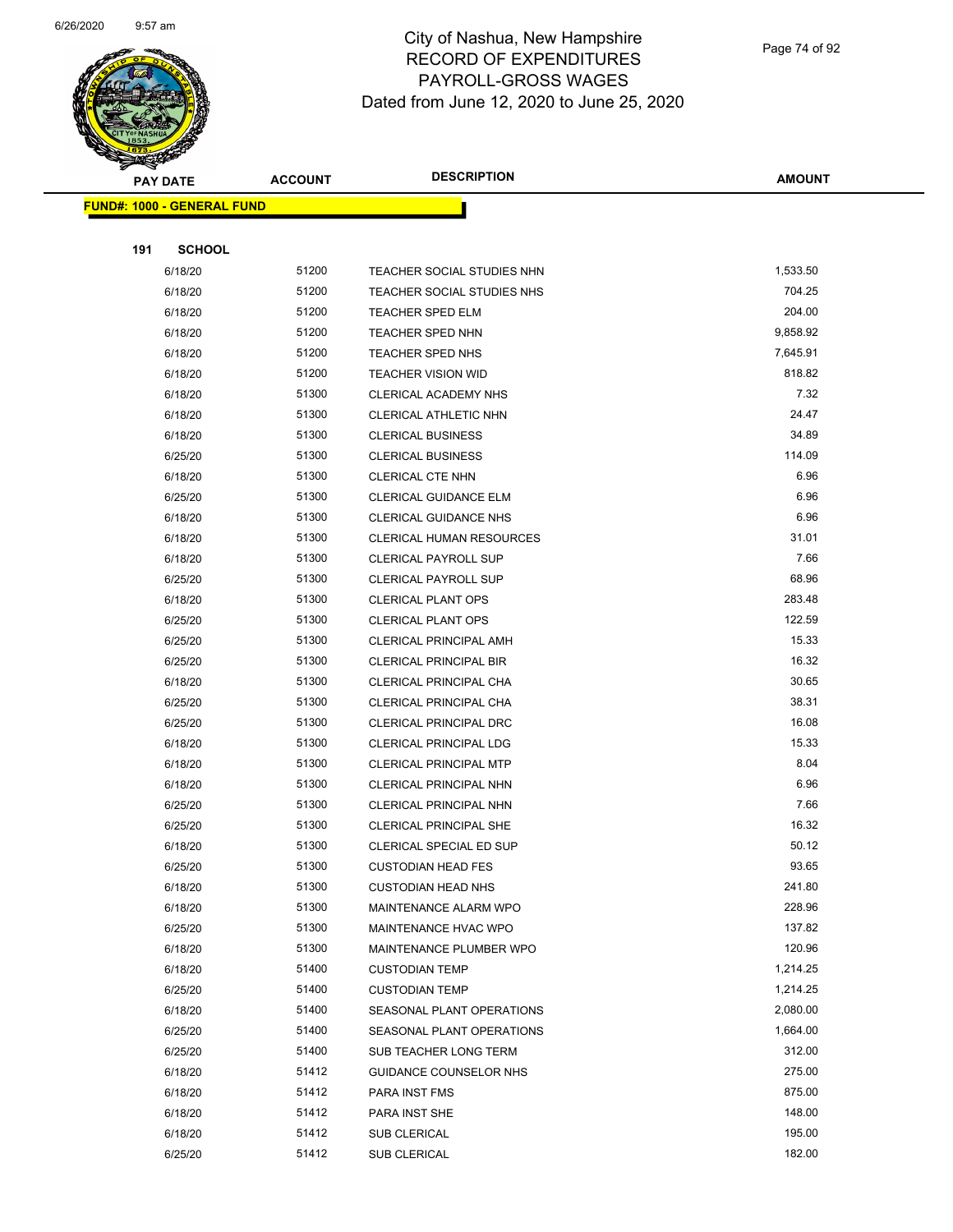

Page 75 of 92

| <b>Anthony</b> | <b>PAY DATE</b>                   | <b>ACCOUNT</b> | <b>DESCRIPTION</b>            | <b>AMOUNT</b> |
|----------------|-----------------------------------|----------------|-------------------------------|---------------|
|                | <b>FUND#: 1000 - GENERAL FUND</b> |                |                               |               |
|                |                                   |                |                               |               |
| 191            | <b>SCHOOL</b>                     |                |                               |               |
|                | 6/18/20                           | 51412          | SUB PARA PROFESSIONAL         | 439.80        |
|                | 6/18/20                           | 51412          | <b>SUB TEACHER</b>            | 3,815.05      |
|                | 6/25/20                           | 51412          | <b>SUB TEACHER</b>            | 2,238.30      |
|                | 6/18/20                           | 51412          | SUB TEACHER LONG TERM         | 10,585.00     |
|                | 6/18/20                           | 51412          | TEACHER SPED NHS              | 179.00        |
|                | 6/18/20                           | 51412          | TTI PARA SHE                  | 450.13        |
|                | 6/25/20                           | 51500          | ELECTED SCHOOL BOARD          | 9,000.00      |
|                | 6/18/20                           | 51650          | PARA DW SPEC ED NHN           | 272.16        |
|                | 6/18/20                           | 51650          | <b>SUB TEACHER</b>            | 440.64        |
|                | 6/18/20                           | 51650          | TEACHER ELL LDG               | 350.00        |
|                | 6/18/20                           | 51650          | <b>TEACHER ENGLISH NHN</b>    | 425.00        |
|                | 6/18/20                           | 51700          | <b>BASEBALL ELM</b>           | 1,281.60      |
|                | 6/18/20                           | 51700          | <b>GUIDANCE COUNSELOR BIR</b> | 346.15        |
|                | 6/18/20                           | 51700          | <b>GUIDANCE COUNSELOR ELM</b> | 346.15        |
|                | 6/18/20                           | 51700          | GUIDANCE COUNSELOR NHN        | 150.00        |
|                | 6/18/20                           | 51700          | <b>LIBRARIAN NHS</b>          | 81.81         |
|                | 6/18/20                           | 51700          | MARKETING TEACHER NHS         | 500.00        |
|                | 6/18/20                           | 51700          | <b>NURSE ELM</b>              | 81.81         |
|                | 6/18/20                           | 51700          | SCHOOL PSYCHOLOGIST WID       | 346.15        |
|                | 6/18/20                           | 51700          | SPEECH LANG PATHOLOGIST WID   | 346.15        |
|                | 6/18/20                           | 51700          | <b>TEACHER ART CHA</b>        | 34.61         |
|                | 6/18/20                           | 51700          | <b>TEACHER ART NHN</b>        | 100.00        |
|                | 6/18/20                           | 51700          | <b>TEACHER ART NHS</b>        | 1,134.61      |
|                | 6/18/20                           | 51700          | TEACHER AUTO NHN              | 250.00        |
|                | 6/18/20                           | 51700          | TEACHER BUSINESS NHN          | 550.00        |
|                | 6/18/20                           | 51700          | TEACHER BUSINESS NHS          | 546.15        |
|                | 6/18/20                           | 51700          | TEACHER CULINARY NHN          | 150.00        |
|                | 6/18/20                           | 51700          | <b>TEACHER DWSE ELM</b>       | 346.15        |
|                | 6/18/20                           | 51700          | TEACHER ECE NHS               | 500.00        |
|                | 6/18/20                           | 51700          | TEACHER ELL NHN               | 400.00        |
|                | 6/18/20                           | 51700          | TEACHER ENGINEER NHS          | 300.00        |
|                | 6/18/20                           | 51700          | <b>TEACHER ENGLISH NHN</b>    | 269.23        |
|                | 6/18/20                           | 51700          | <b>TEACHER ENGLISH NHS</b>    | 269.23        |
|                | 6/18/20                           | 51700          | <b>TEACHER FACS NHN</b>       | 200.00        |
|                | 6/18/20                           | 51700          | TEACHER FOREIGN LANG NHN      | 1,246.15      |
|                | 6/18/20                           | 51700          | TEACHER FOREIGN LANG NHS      | 846.15        |
|                | 6/18/20                           | 51700          | <b>TEACHER GR6 ELM</b>        | 69.23         |
|                | 6/18/20                           | 51700          | <b>TEACHER GR6 FMS</b>        | 69.23         |
|                | 6/18/20                           | 51700          | <b>TEACHER GR6 PMS</b>        | 346.15        |
|                | 6/18/20                           | 51700          | TEACHER HEALTH NHN            | 200.00        |
|                | 6/18/20                           | 51700          | <b>TEACHER HEALTHOC NHS</b>   | 200.00        |
|                | 6/18/20                           | 51700          | <b>TEACHER MATH ELM</b>       | 81.81         |
|                | 6/18/20                           | 51700          | <b>TEACHER MATH FMS</b>       | 69.23         |
|                | 6/18/20                           | 51700          | <b>TEACHER MATH NHN</b>       | 569.23        |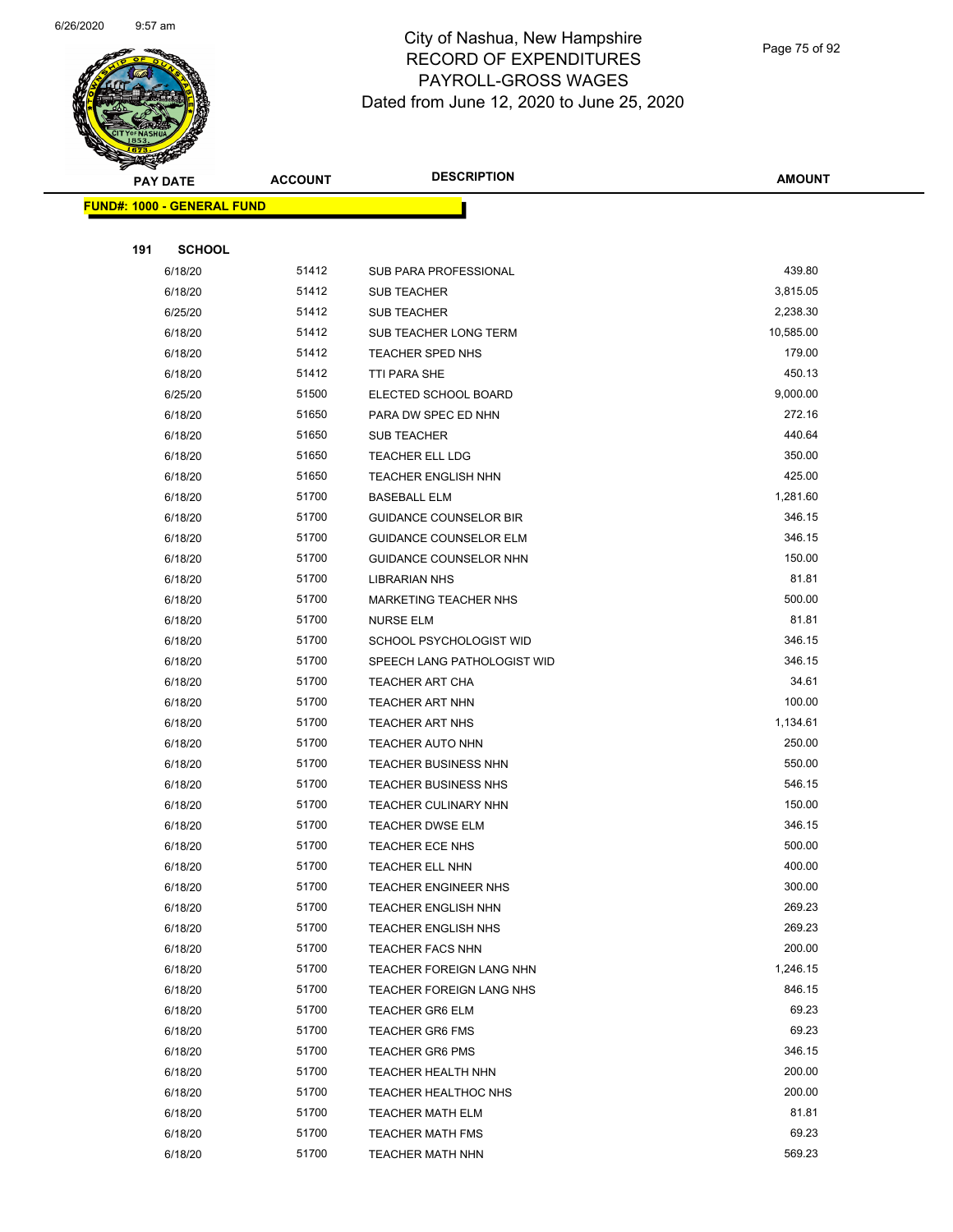

Page 76 of 92

| <b>PAY DATE</b>                       | <b>ACCOUNT</b> | <b>DESCRIPTION</b>                | <b>AMOUNT</b>  |
|---------------------------------------|----------------|-----------------------------------|----------------|
| <b>FUND#: 1000 - GENERAL FUND</b>     |                |                                   |                |
| 191<br><b>SCHOOL</b>                  |                |                                   |                |
| 6/18/20                               | 51700          | <b>TEACHER MATH NHS</b>           | 546.15         |
| 6/18/20                               | 51700          | <b>TEACHER MATH PMS</b>           | 69.23          |
| 6/18/20                               | 51700          | <b>TEACHER MUSIC FMS</b>          | 69.23          |
| 6/18/20                               | 51700          | <b>TEACHER MUSIC NHN</b>          | 200.00         |
| 6/18/20                               | 51700          | <b>TEACHER MUSIC NHS</b>          | 200.00         |
| 6/18/20                               | 51700          | <b>TEACHER PE MDE</b>             | 173.05         |
| 6/18/20                               | 51700          | <b>TEACHER PE NHN</b>             | 234.61         |
| 6/18/20                               | 51700          | <b>TEACHER READ NHS</b>           | 500.00         |
| 6/18/20                               | 51700          | TEACHER SCIENCE ELM               | 69.23          |
| 6/18/20                               | 51700          | <b>TEACHER SCIENCE FMS</b>        | 69.23          |
| 6/18/20                               | 51700          | TEACHER SCIENCE NHN               | 869.23         |
| 6/18/20                               | 51700          | <b>TEACHER SCIENCE NHS</b>        | 69.23          |
| 6/18/20                               | 51700          | <b>TEACHER SCIENCE PMS</b>        | 69.23          |
| 6/18/20                               | 51700          | <b>TEACHER SOCIAL STUDIES ELM</b> | 69.23          |
| 6/18/20                               | 51700          | <b>TEACHER SOCIAL STUDIES FMS</b> | 69.23          |
| 6/18/20                               | 51700          | <b>TEACHER SOCIAL STUDIES NHN</b> | 469.23         |
| 6/18/20                               | 51700          | TEACHER SOCIAL STUDIES NHS        | 1,346.15       |
| 6/18/20                               | 51700          | <b>TEACHER SOCIAL STUDIES PMS</b> | 69.23          |
| 6/18/20                               | 51700          | <b>TEACHER SPED NHN</b>           | 369.23         |
| 6/18/20                               | 51700          | TEACHER SPED NHS                  | 69.23          |
| 6/18/20                               | 51700          | TEACHER TECHED NHN                | 546.15         |
| 6/18/20                               | 51700          | TEACHER TECHED NHS                | 200.00         |
| 6/18/20                               | 51700          | TENNIS BOYS NHN                   | 1,641.54       |
| 6/18/20                               | 51700          | TRACK VS INDR BOYS NHS            | 879.00         |
| 6/25/20                               | 51750          | PARA DW SPEC ED NHN               | 1,266.32       |
| 6/18/20                               | 52800          | EDUCATIONAL ASSISTANCE            | 8,695.20       |
| 6/18/20                               | 55118          | <b>TELEPHONE-CELLULAR</b>         | 2,320.00       |
| 6/25/20                               | 55118          | <b>TELEPHONE-CELLULAR</b>         | 75.00          |
| <b>TOTAL 191 - SCHOOL</b>             |                |                                   | \$5,415,900.82 |
| <b>TOTAL FUND 1000 - GENERAL FUND</b> |                |                                   | \$7,665,710.08 |

#### **FUND#: 1010 - GF-PRIOR YEAR ENC & ESCROWS**

#### **171 COMMUNITY SERVICES**

 $\bar{z}$  .

| 6/25/20                               | 51512 | BOARD OF HEALTH | 3.210.00   |  |
|---------------------------------------|-------|-----------------|------------|--|
| <b>TOTAL 171 - COMMUNITY SERVICES</b> |       |                 | \$3.210.00 |  |
|                                       |       |                 |            |  |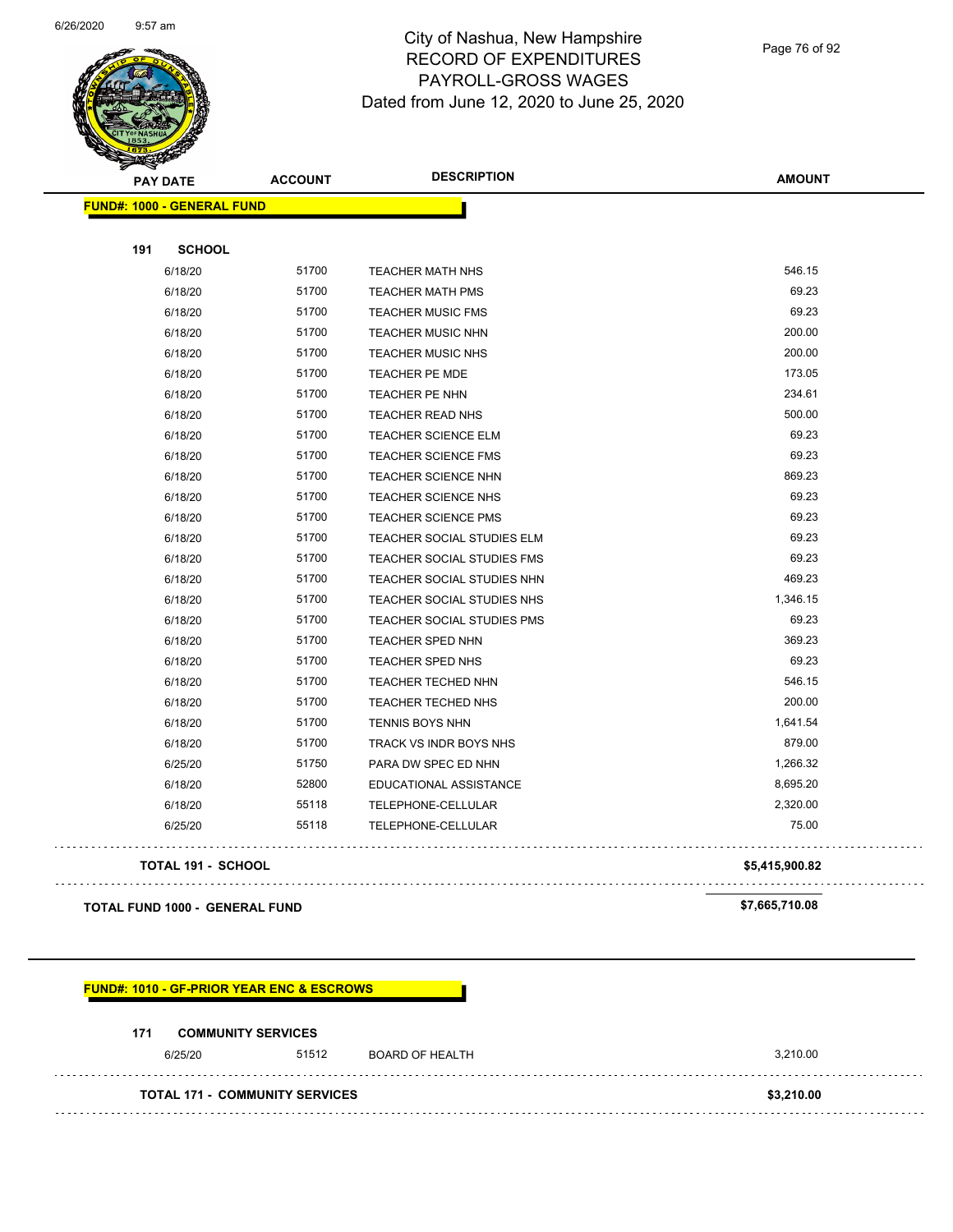

Page 77 of 92

| <b>PAY DATE</b>                                          | <b>ACCOUNT</b> | <b>DESCRIPTION</b>                   | <b>AMOUNT</b> |  |
|----------------------------------------------------------|----------------|--------------------------------------|---------------|--|
| <b>TOTAL FUND 1010 - GF-PRIOR YEAR ENC &amp; ESCROWS</b> |                |                                      | \$3,210.00    |  |
|                                                          |                |                                      |               |  |
|                                                          |                |                                      |               |  |
|                                                          |                |                                      |               |  |
| <b>FUND#: 2100 - FOOD SERVICES FUND</b>                  |                |                                      |               |  |
| 6/18/20                                                  | 51100          | <b>CLERICAL FOOD SERVICE NHS</b>     | 804.38        |  |
| 6/25/20                                                  | 51100          | CLERICAL FOOD SERVICE NHS            | 804.38        |  |
| 6/18/20                                                  | 51100          | DELIVERY DRIVER FOOD SERVICE         | 752.76        |  |
| 6/25/20                                                  | 51100          | DELIVERY DRIVER FOOD SERVICE         | 141.14        |  |
| 6/18/20                                                  | 51100          | DIRECTOR FOOD SERVICE                | 2,956.70      |  |
| 6/18/20                                                  | 51100          | <b>FOOD SERVICE BUSINESS MANAGER</b> | 2,275.20      |  |
| 6/18/20                                                  | 51100          | FOOD SERVICE COOK AMH                | 518.35        |  |
| 6/18/20                                                  | 51100          | <b>FOOD SERVICE COOK BIC</b>         | 530.95        |  |
| 6/18/20                                                  | 51100          | <b>FOOD SERVICE COOK BIR</b>         | 535.85        |  |
| 6/18/20                                                  | 51100          | <b>FOOD SERVICE COOK BRO</b>         | 530.95        |  |
| 6/25/20                                                  | 51100          | FOOD SERVICE COOK BRO                | 11.38         |  |
| 6/18/20                                                  | 51100          | <b>FOOD SERVICE COOK CHA</b>         | 535.85        |  |
| 6/18/20                                                  | 51100          | <b>FOOD SERVICE COOK DRC</b>         | 535.85        |  |
| 6/18/20                                                  | 51100          | FOOD SERVICE COOK ELM                | 1,026.55      |  |
| 6/18/20                                                  | 51100          | FOOD SERVICE COOK FES                | 535.85        |  |
| 6/18/20                                                  | 51100          | <b>FOOD SERVICE COOK FMS</b>         | 529.55        |  |
| 6/25/20                                                  | 51100          | FOOD SERVICE COOK FMS                | 291.25        |  |
| 6/18/20                                                  | 51100          | FOOD SERVICE COOK LDG                | 513.45        |  |
| 6/25/20                                                  | 51100          | FOOD SERVICE COOK LDG                | 40.34         |  |
| 6/18/20                                                  | 51100          | FOOD SERVICE COOK MDE                | 518.35        |  |
| 6/18/20                                                  | 51100          | FOOD SERVICE COOK NHN                | 1,146.60      |  |
| 6/18/20                                                  | 51100          | FOOD SERVICE COOK NHS                | 1,096.55      |  |
| 6/18/20                                                  | 51100          | <b>FOOD SERVICE COOK NSE</b>         | 530.95        |  |
| 6/18/20                                                  | 51100          | FOOD SERVICE COOK PMS                | 547.05        |  |
| 6/25/20                                                  | 51100          | FOOD SERVICE COOK PMS                | 58.61         |  |
| 6/18/20                                                  | 51100          | FOOD SERVICE COOK SHE                | 518.35        |  |
| 6/18/20                                                  | 51100          | <b>FOOD SERVICE SITE CORD</b>        | 12,480.99     |  |
| 6/18/20                                                  | 51100          | <b>FOOD SERVICECOOK MTP</b>          | 513.45        |  |
| 6/18/20                                                  | 51200          | FOOD SERVICE ASST PT AMH             | 588.50        |  |
| 6/22/20                                                  | 51200          | FOOD SERVICE ASST PT AMH             | 16.63         |  |
| 6/18/20                                                  | 51200          | <b>FOOD SERVICE ASST PT BIC</b>      | 561.98        |  |
| 6/22/20                                                  | 51200          | FOOD SERVICE ASST PT BIC             | 15.36         |  |
| 6/18/20                                                  | 51200          | FOOD SERVICE ASST PT BIR             | 383.70        |  |
| 6/18/20                                                  | 51200          | FOOD SERVICE ASST PT BRO             | 384.00        |  |
| 6/18/20                                                  | 51200          | FOOD SERVICE ASST PT CHA             | 583.35        |  |
| 6/25/20                                                  | 51200          | FOOD SERVICE ASST PT CHA             | 108.76        |  |
| 6/18/20                                                  | 51200          | <b>FOOD SERVICE ASST PT DRC</b>      | 967.84        |  |
| 6/18/20                                                  | 51200          | FOOD SERVICE ASST PT ELM             | 1,771.54      |  |
| 6/22/20                                                  | 51200          | FOOD SERVICE ASST PT ELM             | 150.55        |  |
| 6/18/20                                                  | 51200          | FOOD SERVICE ASST PT FES             | 983.21        |  |
| 6/18/20                                                  | 51200          | FOOD SERVICE ASST PT FMS             | 2,366.23      |  |
|                                                          |                |                                      |               |  |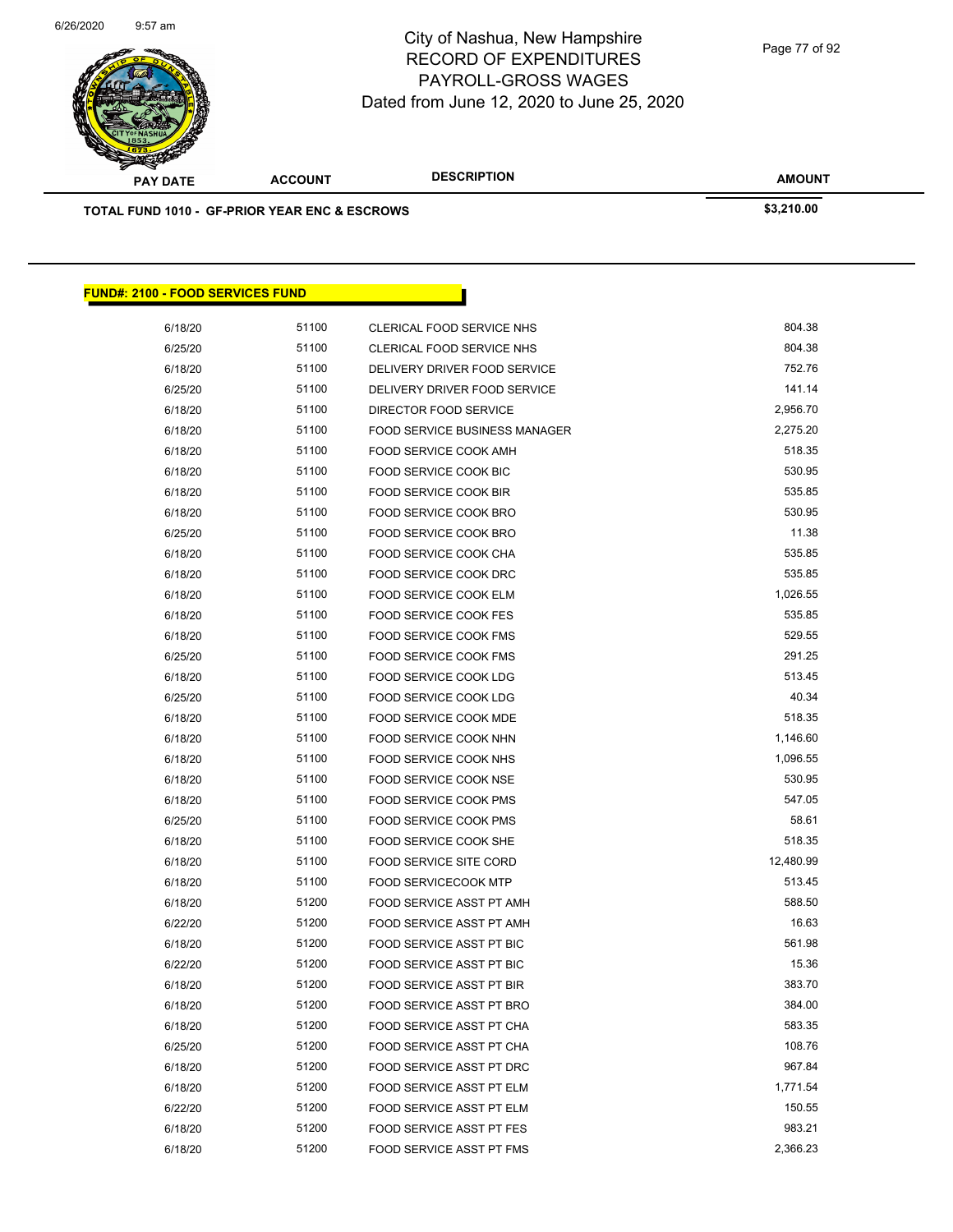

Page 78 of 92

| $\mathscr{D} \rightarrow \mathscr{D}$<br><b>PAY DATE</b> | <b>ACCOUNT</b> | <b>DESCRIPTION</b>              | <b>AMOUNT</b> |
|----------------------------------------------------------|----------------|---------------------------------|---------------|
| <b>FUND#: 2100 - FOOD SERVICES FUND</b>                  |                |                                 |               |
| 6/18/20                                                  | 51200          | FOOD SERVICE ASST PT LDG        | 935.78        |
| 6/18/20                                                  | 51200          | FOOD SERVICE ASST PT MDE        | 590.38        |
| 6/18/20                                                  | 51200          | <b>FOOD SERVICE ASST PT MTP</b> | 568.42        |
| 6/18/20                                                  | 51200          | FOOD SERVICE ASST PT NHN        | 4,709.24      |
| 6/22/20                                                  | 51200          | FOOD SERVICE ASST PT NHN        | 57.56         |
| 6/18/20                                                  | 51200          | FOOD SERVICE ASST PT NHS        | 4,585.43      |
| 6/22/20                                                  | 51200          | FOOD SERVICE ASST PT NHS        | 415.04        |
| 6/18/20                                                  | 51200          | FOOD SERVICE ASST PT NSE        | 355.85        |
| 6/18/20                                                  | 51200          | FOOD SERVICE ASST PT PMS        | 2,668.63      |
| 6/22/20                                                  | 51200          | <b>FOOD SERVICE ASST PT PMS</b> | 67.30         |
| 6/18/20                                                  | 51200          | FOOD SERVICE ASST PT SHE        | 597.80        |
| 6/18/20                                                  | 55118          | TELEPHONE-CELLULAR              | 80.00         |
| <b>TOTAL FUND 2100 - FOOD SERVICES FUND</b>              |                |                                 | \$55,794.71   |

| <b>TOTAL FUND 2207 - ADULT ED/CONTINUING ED</b> |       |                            | \$875.00 |
|-------------------------------------------------|-------|----------------------------|----------|
| 6/18/20                                         | 51100 | TEACHER SPED NHS           | 150.00   |
| 6/18/20                                         | 51100 | TEACHER SOCIAL STUDIES NHS | 100.00   |
| 6/18/20                                         | 51100 | TEACHER COMPUTER NHN       | 50.00    |
| 6/18/20                                         | 51100 | GUIDANCE COUNSELOR NHS     | 325.00   |
| 6/18/20                                         | 51100 | ADULT ED DIPOLMA TEACHER   | 250.00   |

Π

| 6/18/20                               | 51100 | PANTHER PRESCHOOL DIRECTOR | 1,123.60   |
|---------------------------------------|-------|----------------------------|------------|
| <b>TOTAL FUND 2252 - DAY CARE</b>     |       |                            | \$1,123.60 |
|                                       |       |                            |            |
|                                       |       |                            |            |
| <b>FUND#: 2257 - SPECIAL ED LOCAL</b> |       |                            |            |
| 6/18/20                               | 51100 | PARA DW SPEC ED NHS        | 1,084.38   |
|                                       | 51100 | PARA DW SPEC ED WID        | 476.45     |
| 6/18/20                               |       |                            |            |

**FUND#: 2503 - PARKS & REC PROGRAMS FUND**

**FUND#: 2207 - ADULT ED/CONTINUING ED**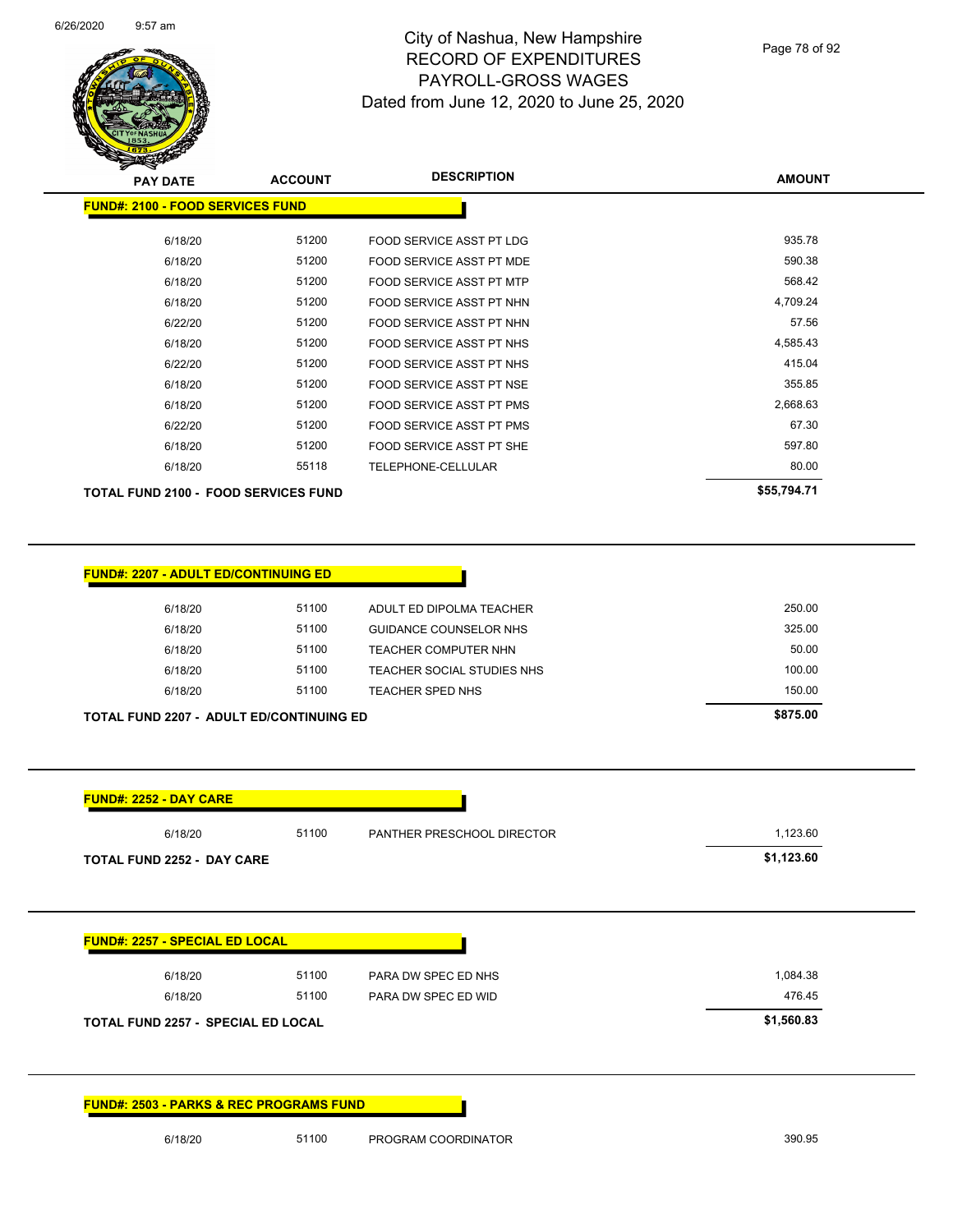|                                                                                                                 |                | City of Nashua, New Hampshire<br><b>RECORD OF EXPENDITURES</b><br><b>PAYROLL-GROSS WAGES</b> | Page 79 of 92   |
|-----------------------------------------------------------------------------------------------------------------|----------------|----------------------------------------------------------------------------------------------|-----------------|
|                                                                                                                 |                | Dated from June 12, 2020 to June 25, 2020                                                    |                 |
| <b>PAY DATE</b>                                                                                                 | <b>ACCOUNT</b> | <b>DESCRIPTION</b>                                                                           | <b>AMOUNT</b>   |
| <b>FUND#: 2503 - PARKS &amp; REC PROGRAMS FUND</b>                                                              |                |                                                                                              |                 |
| 6/25/20                                                                                                         | 51100          | PROGRAM COORDINATOR                                                                          | 390.95          |
| <b>TOTAL FUND 2503 - PARKS &amp; REC PROGRAMS FUND</b>                                                          |                |                                                                                              | \$781.90        |
| <b>FUND#: 2505 - PEG ACCESS CHANNELS FUND</b>                                                                   |                |                                                                                              |                 |
| 6/18/20                                                                                                         | 51100          | ECHANNEL ACCESS ADMINISTRATOR                                                                | 1,184.00        |
| 6/25/20                                                                                                         | 51100          | <b>ECHANNEL ACCESS ADMINISTRATOR</b>                                                         | 1,184.00        |
| 6/18/20                                                                                                         | 51100          | PEG PROGRAM MANAGER                                                                          | 1,282.70        |
| 6/25/20                                                                                                         | 51100          | PEG PROGRAM MANAGER                                                                          | 1,282.70        |
| 6/18/20                                                                                                         | 51200          | <b>VIDEOGRAPHER</b>                                                                          | 540.00          |
| 6/25/20                                                                                                         | 51200          | <b>VIDEOGRAPHER</b>                                                                          | 480.00          |
| 6/25/20                                                                                                         | 55118          | TELEPHONE-CELLULAR                                                                           | 100.00          |
| <b>TOTAL FUND 2505 - PEG ACCESS CHANNELS FUND</b>                                                               |                |                                                                                              | \$6,053.40      |
| <b>FUND#: 2506 - HUNT BLDG FACILITY RENTAL FUND</b>                                                             |                |                                                                                              |                 |
| 6/25/20                                                                                                         | 55118          | TELEPHONE-CELLULAR                                                                           | 17.00           |
|                                                                                                                 |                |                                                                                              | \$17.00         |
|                                                                                                                 |                |                                                                                              |                 |
| 6/18/20                                                                                                         | 51200          | EMERGENCY MANAGEMENT COORDINAT                                                               | 133.96          |
| 6/25/20                                                                                                         | 51200          | EMERGENCY MANAGEMENT COORDINAT                                                               | 133.96          |
| 6/18/20                                                                                                         | 51300          | ADMINISTRATIVE ASSISTANT II                                                                  | 63.21           |
| 6/25/20                                                                                                         | 51300          | ADMINISTRATIVE ASSISTANT II                                                                  | 63.21           |
| 6/18/20                                                                                                         | 51300          | <b>BILINGUAL OUTREACH WORKER</b>                                                             | 43.34           |
| 6/18/20                                                                                                         | 51300          | <b>CAPTAIN</b>                                                                               | 246.85          |
| 6/25/20                                                                                                         | 51300          | <b>CAPTAIN</b>                                                                               | 277.73          |
| 6/18/20                                                                                                         | 51300          | CAPTAIN FIRE TRAINING SAFETY                                                                 | 800.69          |
| 6/18/20                                                                                                         | 51300          | CASE TECHNICIAN WELFARE                                                                      | 131.41          |
| 6/18/20                                                                                                         | 51300          | <b>DEPUTY FIRE CHIEF</b>                                                                     | 1,581.99        |
| 6/25/20                                                                                                         | 51300          | <b>DEPUTY FIRE CHIEF</b>                                                                     | 515.06          |
| 6/18/20                                                                                                         | 51300          | ENVIRONMENTAL HEALTH SPEC                                                                    | 116.85          |
| 6/25/20                                                                                                         | 51300          | ENVIRONMENTAL HEALTH SPEC                                                                    | 29.21           |
| 6/18/20                                                                                                         | 51300          | ENVIRONMENTAL TECH OFFICE MGR                                                                | 488.40          |
| 6/25/20                                                                                                         | 51300          | ENVIRONMENTAL TECH OFFICE MGR                                                                | 509.57          |
| TOTAL FUND 2506 - HUNT BLDG FACILITY RENTAL FUND<br><b>FUND#: 3035 - FEMA DISASTER ASSIST GRANTS</b><br>6/25/20 | 51300          | FIRE DISPATCH ALL RANKS                                                                      | 3,205.89        |
| 6/25/20                                                                                                         | 51300<br>51300 | FIRE DISPATCHER CLERK TRAINER<br>FIREFIGHTERS ALL RANKS                                      | 52.58<br>472.65 |

6/26/2020 9:57 am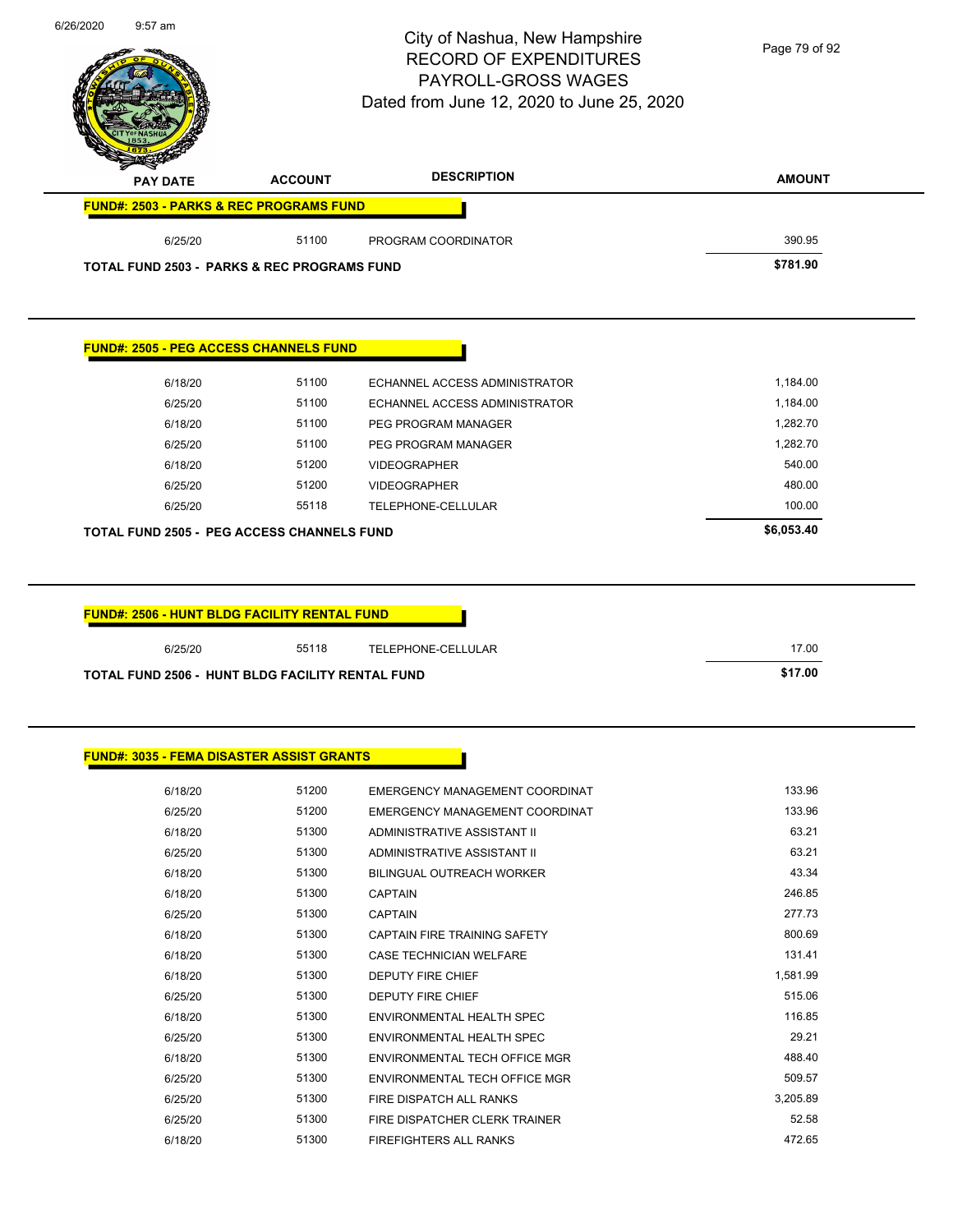

Page 80 of 92

|         |       |                                    | <b>AMOUNT</b>                                                                                            |
|---------|-------|------------------------------------|----------------------------------------------------------------------------------------------------------|
|         |       |                                    |                                                                                                          |
| 6/25/20 | 51300 | <b>FIREFIGHTERS ALL RANKS</b>      | 405.12                                                                                                   |
| 6/16/20 | 51300 | PATROLMAN ALL RANKS                | 7,866.90                                                                                                 |
| 6/18/20 | 51300 | PROGRAM ASSISTANT COMMUNITY HEALTH | 134.32                                                                                                   |
| 6/25/20 | 51300 | PROGRAM ASSISTANT COMMUNITY HEALTH | 134.32                                                                                                   |
| 6/25/20 | 55118 | TELEPHONE-CELLULAR                 | 12,000.00                                                                                                |
|         |       |                                    | \$29,407.22                                                                                              |
|         |       |                                    | <b>FUND#: 3035 - FEMA DISASTER ASSIST GRANTS</b><br><b>TOTAL FUND 3035 - FEMA DISASTER ASSIST GRANTS</b> |

### **FUND#: 3050 - POLICE GRANTS FUND**

| <b>TOTAL FUND 3050 - POLICE GRANTS FUND</b> | \$32.752.85 |                            |           |
|---------------------------------------------|-------------|----------------------------|-----------|
| 6/25/20                                     | 51628       | PATROLMAN ALL RANKS        | 288.19    |
| 6/25/20                                     | 51300       | <b>SERGEANT</b>            | 2,861.10  |
| 6/18/20                                     | 51300       | <b>SERGEANT</b>            | 1,650.61  |
| 6/25/20                                     | 51300       | PATROLMAN ALL RANKS        | 14,720.74 |
| 6/18/20                                     | 51300       | PATROLMAN ALL RANKS        | 6,612.21  |
| 6/25/20                                     | 51300       | LIEUTENANT                 | 1,253.20  |
| 6/18/20                                     | 51300       | LIEUTENANT                 | 626.60    |
| 6/25/20                                     | 51100       | PATROLMAN ALL RANKS        | 1.440.95  |
| 6/18/20                                     | 51100       | PATROLMAN ALL RANKS        | 1,440.95  |
| 6/25/20                                     | 51100       | DOMESTIC VIOLENCE ADVOCATE | 929.15    |
| 6/18/20                                     | 51100       | DOMESTIC VIOLENCE ADVOCATE | 929.15    |

| <b>FUND#: 3060 - FIRE GRANTS FUND</b> |       |                                     |           |
|---------------------------------------|-------|-------------------------------------|-----------|
| 6/18/20                               | 51700 | <b>ASST FIRE CHIEF</b>              | 300.00    |
|                                       |       |                                     |           |
| 6/25/20                               | 51700 | <b>ASST FIRE CHIEF</b>              | 300.00    |
| 6/18/20                               | 51700 | ASST SUPERINTENDENT FIRE ALARM      | 300.00    |
| 6/25/20                               | 51700 | ASST SUPERINTENDENT FIRE ALARM      | 300.00    |
| 6/18/20                               | 51700 | ASST SUPERINTENDENT PREVENTION      | 600.00    |
| 6/25/20                               | 51700 | ASST SUPERINTENDENT PREVENTION      | 600.00    |
| 6/18/20                               | 51700 | <b>CAPTAIN</b>                      | 2,100.00  |
| 6/25/20                               | 51700 | <b>CAPTAIN</b>                      | 2,100.00  |
| 6/18/20                               | 51700 | <b>CAPTAIN FIRE TRAINING SAFETY</b> | 300.00    |
| 6/25/20                               | 51700 | CAPTAIN FIRE TRAINING SAFETY        | 300.00    |
| 6/18/20                               | 51700 | <b>DEPUTY FIRE CHIEF</b>            | 1,200.00  |
| 6/25/20                               | 51700 | <b>DEPUTY FIRE CHIEF</b>            | 1,200.00  |
| 6/18/20                               | 51700 | <b>FIRE CHIEF</b>                   | 300.00    |
| 6/25/20                               | 51700 | <b>FIRE CHIEF</b>                   | 300.00    |
| 6/18/20                               | 51700 | <b>FIRE LIEUTENANT</b>              | 7,500.00  |
| 6/25/20                               | 51700 | <b>FIRE LIEUTENANT</b>              | 7,200.00  |
| 6/18/20                               | 51700 | <b>FIREFIGHTERS ALL RANKS</b>       | 30,600.00 |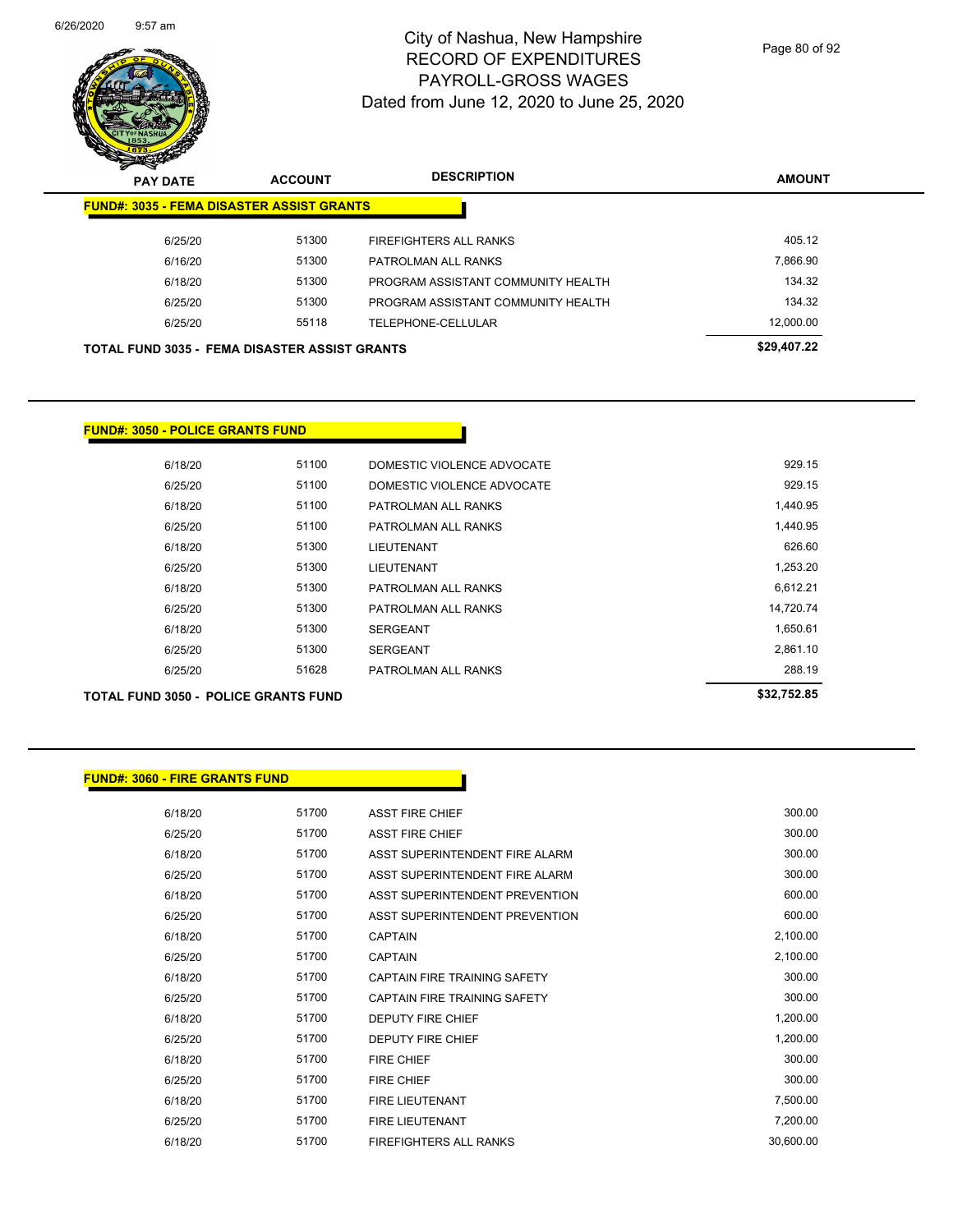

Page 81 of 92

| $\mathscr{D} \curvearrowright$<br><b>PAY DATE</b> | <b>ACCOUNT</b> | <b>DESCRIPTION</b>             | <b>AMOUNT</b> |
|---------------------------------------------------|----------------|--------------------------------|---------------|
| <b>FUND#: 3060 - FIRE GRANTS FUND</b>             |                |                                |               |
| 6/25/20                                           | 51700          | <b>FIREFIGHTERS ALL RANKS</b>  | 30,300.00     |
| 6/18/20                                           | 51700          | SUPERINTENDENT FIRE ALARM      | 300.00        |
| 6/25/20                                           | 51700          | SUPERINTENDENT FIRE ALARM      | 300.00        |
| 6/18/20                                           | 51700          | SUPERINTENDENT FIRE PREVENTION | 300.00        |
| 6/25/20                                           | 51700          | SUPERINTENDENT FIRE PREVENTION | 300.00        |
| <b>TOTAL FUND 3060 - FIRE GRANTS FUND</b>         |                |                                | \$87,000.00   |

#### **FUND#: 3068 - COMMUNITY SERVICES GRANTS FUND**

| 6/18/20 | 51100 | COMMUNITY SERVICES PROGRAM ADMINISTRATIVE ASSIS | 824.55   |
|---------|-------|-------------------------------------------------|----------|
| 6/25/20 | 51100 | COMMUNITY SERVICES PROGRAM ADMINISTRATIVE ASSIS | 824.55   |
| 6/18/20 | 51100 | <b>EPIDEMIOLOGIST</b>                           | 154.90   |
| 6/25/20 | 51100 | <b>EPIDEMIOLOGIST</b>                           | 154.90   |
| 6/18/20 | 51100 | PUB HEALTH NET SVS COORD                        | 1,392.50 |
| 6/25/20 | 51100 | PUB HEALTH NET SVS COORD                        | 1,392.49 |
| 6/18/20 | 51100 | PUB HEALTH PREPAREDNESS COORD                   | 1,233.30 |
| 6/25/20 | 51100 | PUB HEALTH PREPAREDNESS COORD                   | 1,233.30 |
| 6/18/20 | 51100 | SMP PROGRAM COORDINATOR                         | 1,030.95 |
| 6/25/20 | 51100 | SMP PROGRAM COORDINATOR                         | 1,030.95 |
| 6/18/20 | 51300 | COMMUNITY SERVICES PROGRAM ADMINISTRATIVE ASSIS | 54.11    |
| 6/25/20 | 51300 | COMMUNITY SERVICES PROGRAM ADMINISTRATIVE ASSIS | 139.14   |
| 6/18/20 | 51412 | PUB HEALTH NURSE                                | 75.00    |
| 6/25/20 | 51412 | PUB HEALTH NURSE                                | 75.00    |
| 6/25/20 | 55118 | TELEPHONE-CELLULAR                              | 17.00    |
|         |       |                                                 |          |

#### **TOTAL FUND 3068 - COMMUNITY SERVICES GRANTS FUND \$9,632.64**

| <b>FUND#: 3070 - COMMUNITY HEALTH GRANTS FUND</b>     |       |                                    |            |
|-------------------------------------------------------|-------|------------------------------------|------------|
| 6/18/20                                               | 51100 | PROGRAM ASSISTANT COMMUNITY HEALTH | 895.50     |
| 6/25/20                                               | 51100 | PROGRAM ASSISTANT COMMUNITY HEALTH | 895.49     |
| 6/18/20                                               | 51100 | PUB HEALTH NURSE                   | 1.140.15   |
| 6/25/20                                               | 51100 | PUB HEALTH NURSE                   | 1.140.15   |
| <b>TOTAL FUND 3070 - COMMUNITY HEALTH GRANTS FUND</b> |       |                                    | \$4,071.29 |

| <b>FUND#: 3090 - URBAN PROGRAM GRANTS FUND</b> |
|------------------------------------------------|

| 488.50   | CODE ENFORCEMENT OFFICER II  | 51100 | 6/18/20 |
|----------|------------------------------|-------|---------|
| 488.50   | CODE ENFORCEMENT OFFICER II  | 51100 | 6/25/20 |
| 1.103.65 | <b>GRANT MGMT SPECIALIST</b> | 51100 | 6/18/20 |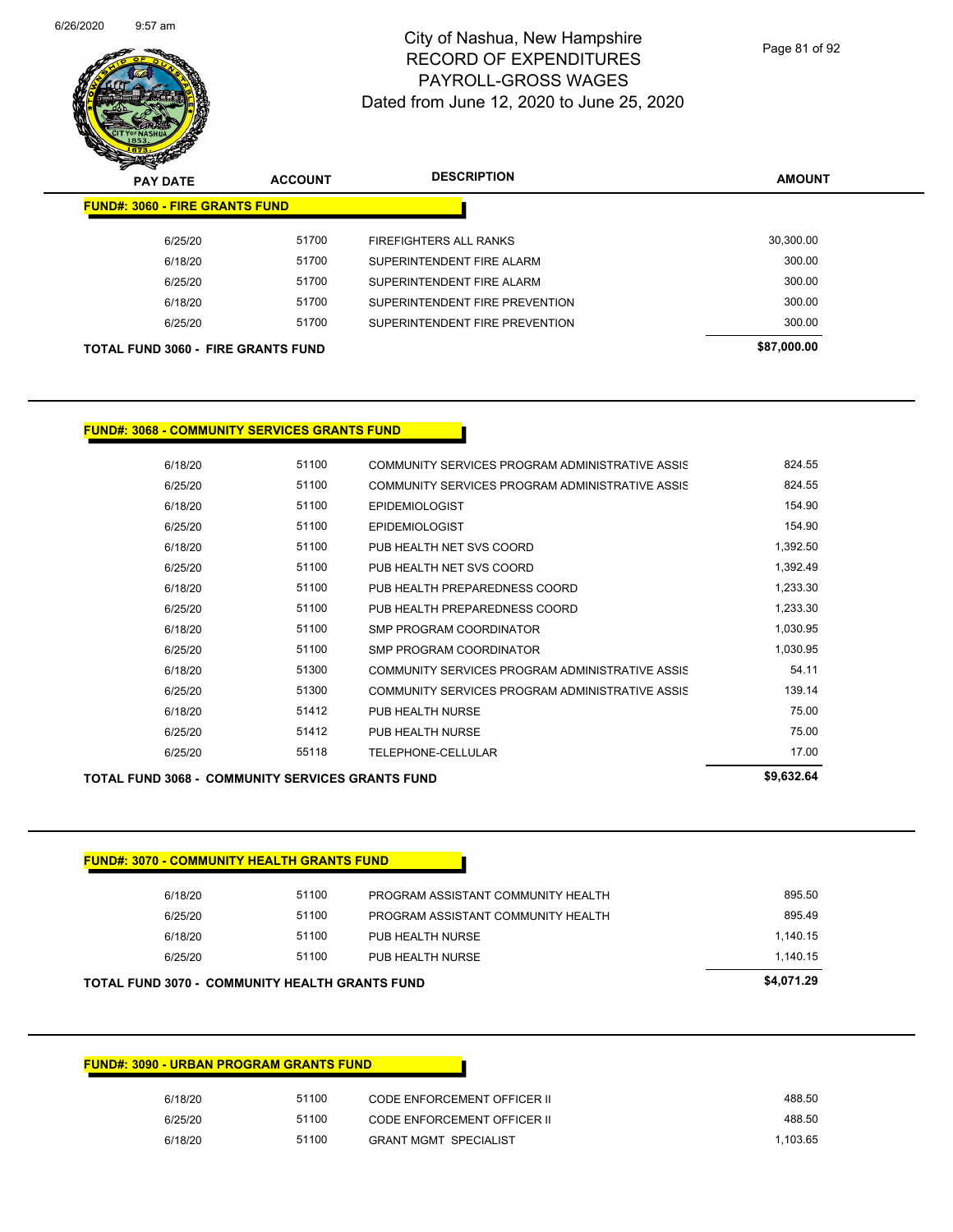

| <b>PAY DATE</b>                                | <b>ACCOUNT</b> | <b>DESCRIPTION</b>             | <b>AMOUNT</b> |
|------------------------------------------------|----------------|--------------------------------|---------------|
| <b>FUND#: 3090 - URBAN PROGRAM GRANTS FUND</b> |                |                                |               |
| 6/25/20                                        | 51100          | <b>GRANT MGMT SPECIALIST</b>   | 1,103.65      |
| 6/18/20                                        | 51100          | <b>MANAGER URBAN PROGRAMS</b>  | 1,677.35      |
| 6/25/20                                        | 51100          | <b>MANAGER URBAN PROGRAMS</b>  | 1,677.35      |
| 6/18/20                                        | 51100          | PROGRAM COORDINATOR LP&HH      | 1,282.35      |
| 6/25/20                                        | 51100          | PROGRAM COORDINATOR LP&HH      | 1,282.35      |
| 6/18/20                                        | 51100          | PROJECT ADMINISTRATOR          | 1,334.15      |
| 6/25/20                                        | 51100          | PROJECT ADMINISTRATOR          | 1,334.15      |
| 6/18/20                                        | 51100          | PROJECT ADMINISTRATOR LP&HH    | 1,257.20      |
| 6/25/20                                        | 51100          | PROJECT ADMINISTRATOR LP&HH    | 1,257.20      |
| 6/18/20                                        | 51100          | PROJECT SPECIALIST URBAN PROGR | 1,196.35      |
| 6/25/20                                        | 51100          | PROJECT SPECIALIST URBAN PROGR | 1,196.35      |
| 6/25/20                                        | 55118          | <b>TELEPHONE-CELLULAR</b>      | 142.50        |
| TOTAL FUND 3090 - URBAN PROGRAM GRANTS FUND    |                |                                | \$16,821.60   |

### **FUND#: 3120 - TRANSIT GRANTS FUND**

| 6/18/20 | 51100 | <b>COMMUNICATION SPEC</b>             | 1,083.15 |
|---------|-------|---------------------------------------|----------|
| 6/25/20 | 51100 | <b>COMMUNICATION SPEC</b>             | 1,083.15 |
| 6/18/20 | 51100 | <b>TRANSIT FINANCE COORDINATOR</b>    | 1,308.00 |
| 6/25/20 | 51100 | <b>TRANSIT FINANCE COORDINATOR</b>    | 1,308.00 |
| 6/18/20 | 51100 | <b>TRANSIT FLEET FACILITIES SUPV</b>  | 1,103.65 |
| 6/25/20 | 51100 | <b>TRANSIT FLEET FACILITIES SUPV</b>  | 1,103.65 |
| 6/18/20 | 51100 | <b>TRANSIT MECHANICS</b>              | 2,001.65 |
| 6/25/20 | 51100 | <b>TRANSIT MECHANICS</b>              | 2,001.65 |
| 6/18/20 | 51100 | <b>TRANSIT OPERATIONS COORDINATOR</b> | 990.90   |
| 6/25/20 | 51100 | TRANSIT OPERATIONS COORDINATOR        | 990.90   |
| 6/18/20 | 51100 | <b>TRANSIT UTILITY SERVICE WORKER</b> | 1,473.65 |
| 6/25/20 | 51100 | <b>TRANSIT UTILITY SERVICE WORKER</b> | 1,473.65 |
| 6/18/20 | 51100 | <b>TRANSPORTATION DEPT MANAGER</b>    | 1,776.05 |
| 6/25/20 | 51100 | <b>TRANSPORTATION DEPT MANAGER</b>    | 1,776.04 |
| 6/25/20 | 55118 | TELEPHONE-CELLULAR                    | 67.00    |
|         |       |                                       |          |

TOTAL FUND 3120 - TRANSIT GRANTS FUND<br>
\$19,541.09

### **FUND#: 3800 - SCHOOL GRANTS FUND**

| 6/18/20 | 51100 | 21 CENTURY ASST COORDINATOR    | 1.971.20 |
|---------|-------|--------------------------------|----------|
| 6/18/20 | 51100 | 21 CENTURY ELEM MFAM RES COORD | 8.146.10 |
| 6/18/20 | 51100 | ASSISTANT PRINCIPAL AMH        | 1.581.80 |
| 6/18/20 | 51100 | ASSISTANT PRINCIPAL BIR        | 1.509.62 |
| 6/18/20 | 51100 | ASSISTANT PRINCIPAL DR CRSP    | 1.646.49 |
| 6/18/20 | 51100 | ASSISTANT PRINCIPAL MTP        | 1.437.50 |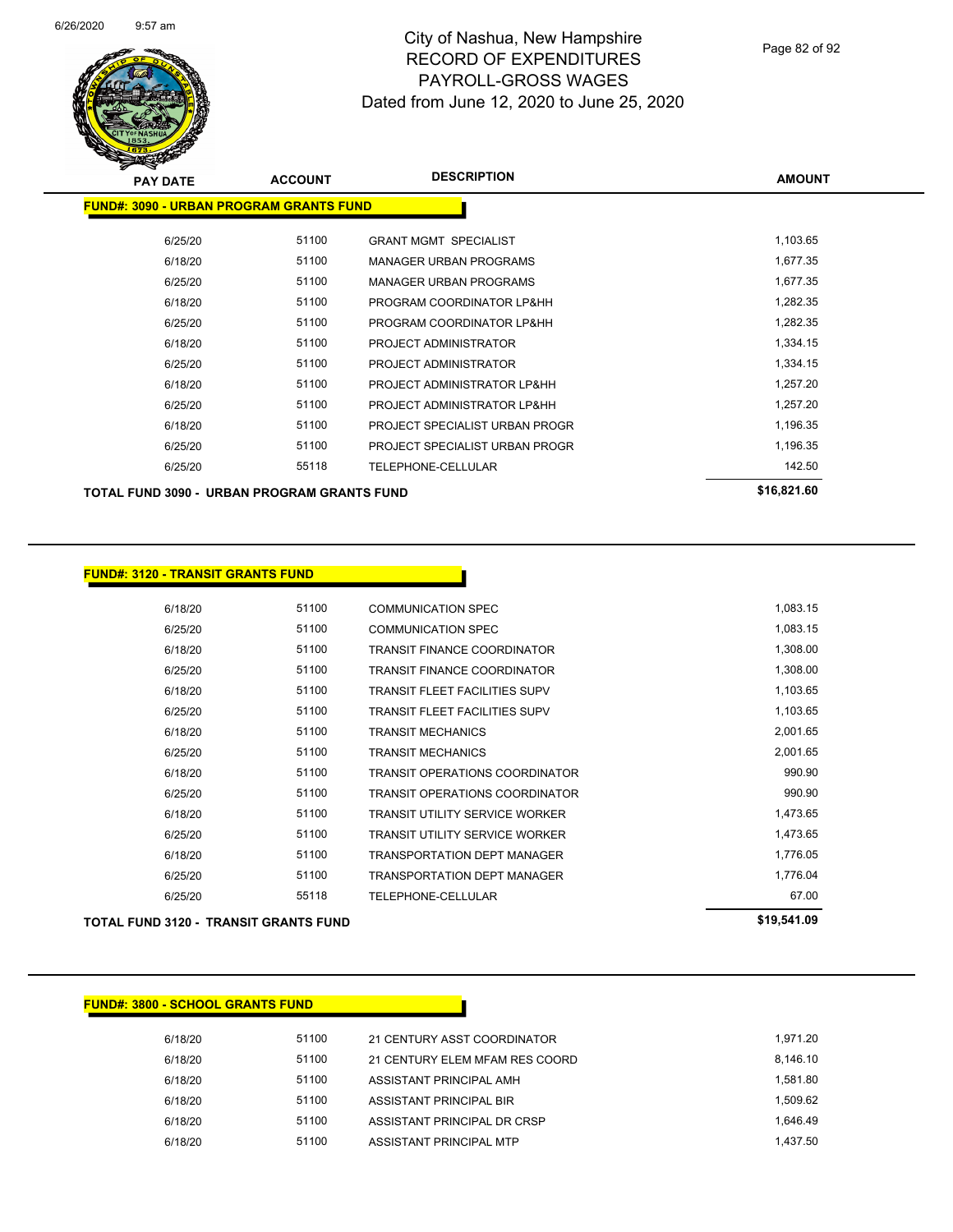

| <b>PAY DATE</b>                         | <b>ACCOUNT</b> | <b>DESCRIPTION</b>             | <b>AMOUNT</b> |
|-----------------------------------------|----------------|--------------------------------|---------------|
| <b>FUND#: 3800 - SCHOOL GRANTS FUND</b> |                |                                |               |
| 6/18/20                                 | 51100          | ASSISTANT PRINCIPAL SHE        | 1,461.52      |
| 6/18/20                                 | 51100          | <b>DIRECTOR TITLE 1</b>        | 3,329.40      |
| 6/18/20                                 | 51100          | ELL OUTREACH WORKER HOURLY     | 1,125.00      |
| 6/18/20                                 | 51100          | <b>HOMELESS LIASION</b>        | 1,446.38      |
| 6/18/20                                 | 51100          | <b>INTRUCTIONAL LEADER FES</b> | 3,074.40      |
| 6/18/20                                 | 51100          | LICENSED PRACTICAL NURSE NHS   | 1,681.80      |
| 6/18/20                                 | 51100          | OFFICE MANAGER TITLE 1         | 1,583.80      |
| 6/18/20                                 | 51100          | PARA INST SHE                  | 445.74        |
| 6/18/20                                 | 51100          | PARA TTI AMH                   | 893.53        |
| 6/18/20                                 | 51100          | PARA TTI LDG                   | 3,596.40      |
| 6/18/20                                 | 51100          | PARA TTI MTP                   | 3,817.50      |
| 6/18/20                                 | 51100          |                                | 1,083.60      |
|                                         | 51100          | PARA TTI NURSERY               | 46,208.16     |
| 6/18/20                                 | 51100          | PEER COACH                     | 1,120.00      |
| 6/18/20<br>6/18/20                      | 51100          | SIGN LANGUAGE INTERPRETER      | 9,076.60      |
|                                         |                | SOCIAL WORKER                  |               |
| 6/18/20                                 | 51100          | TEACHER BEHAVIOR SPEC WID      | 2,923.70      |
| 6/18/20                                 | 51100          | <b>TEACHER DWSE BRO</b>        | 1,833.00      |
| 6/18/20                                 | 51100          | TEACHER DWSE CHA               | 4,091.40      |
| 6/18/20                                 | 51100          | TEACHER DWSE ELM               | 9,290.50      |
| 6/18/20                                 | 51100          | TEACHER DWSE NHS               | 15,819.64     |
| 6/18/20                                 | 51100          | <b>TEACHER PRESCHOOL NHS</b>   | 2,712.90      |
| 6/18/20                                 | 51100          | <b>TEACHER SPED AMH</b>        | 2,123.50      |
| 6/18/20                                 | 51100          | TEACHER SPED BIC               | 2,123.10      |
| 6/18/20                                 | 51100          | TEACHER SPED BRO               | 1,736.80      |
| 6/18/20                                 | 51100          | TEACHER SPED DRC               | 1,844.20      |
| 6/18/20                                 | 51100          | <b>TEACHER SPED ELM</b>        | 3,574.40      |
| 6/18/20                                 | 51100          | <b>TEACHER SPED FES</b>        | 3,308.70      |
| 6/18/20                                 | 51100          | TEACHER SPED FMS               | 1,736.80      |
| 6/18/20                                 | 51100          | TEACHER SPED LDG               | 1,835.60      |
| 6/18/20                                 | 51100          | <b>TEACHER SPED MDE</b>        | 11,896.24     |
| 6/18/20                                 | 51100          | <b>TEACHER SPED NHN</b>        | 18,540.32     |
| 6/18/20                                 | 51100          | TEACHER SPED NHS               | 14,353.58     |
| 6/18/20                                 | 51100          | TEACHER SPED NSE               | 6,564.50      |
| 6/18/20                                 | 51100          | <b>TEACHER SPED PMS</b>        | 3,962.40      |
| 6/18/20                                 | 51100          | TEACHER TECHED NHN             | 1,730.08      |
| 6/18/20                                 | 51100          | TITLE ONE PARA FES             | 2,220.00      |
| 6/18/20                                 | 51200          | <b>FAMILY LIAISON</b>          | 375.00        |
| 6/18/20                                 | 51200          | HOME SCHOOL CORD TTI           | 4,367.50      |
| 6/18/20                                 | 51200          | LUNCH MONITOR NHN              | 312.50        |
| 6/25/20                                 | 51200          | LUNCH MONITOR NHN              | 62.50         |
| 6/25/20                                 | 51200          | PARA DW SPEC ED NHN            | 675.00        |
| 6/18/20                                 | 51200          | SUB CLERICAL                   | 435.00        |
| 6/25/20                                 | 51200          | <b>SUB CLERICAL</b>            | 217.50        |
| 6/18/20                                 | 51200          | TEACHER ELL LDG                | 375.00        |
| 6/18/20                                 | 51200          | <b>TEACHER GR1 LDG</b>         | 50.00         |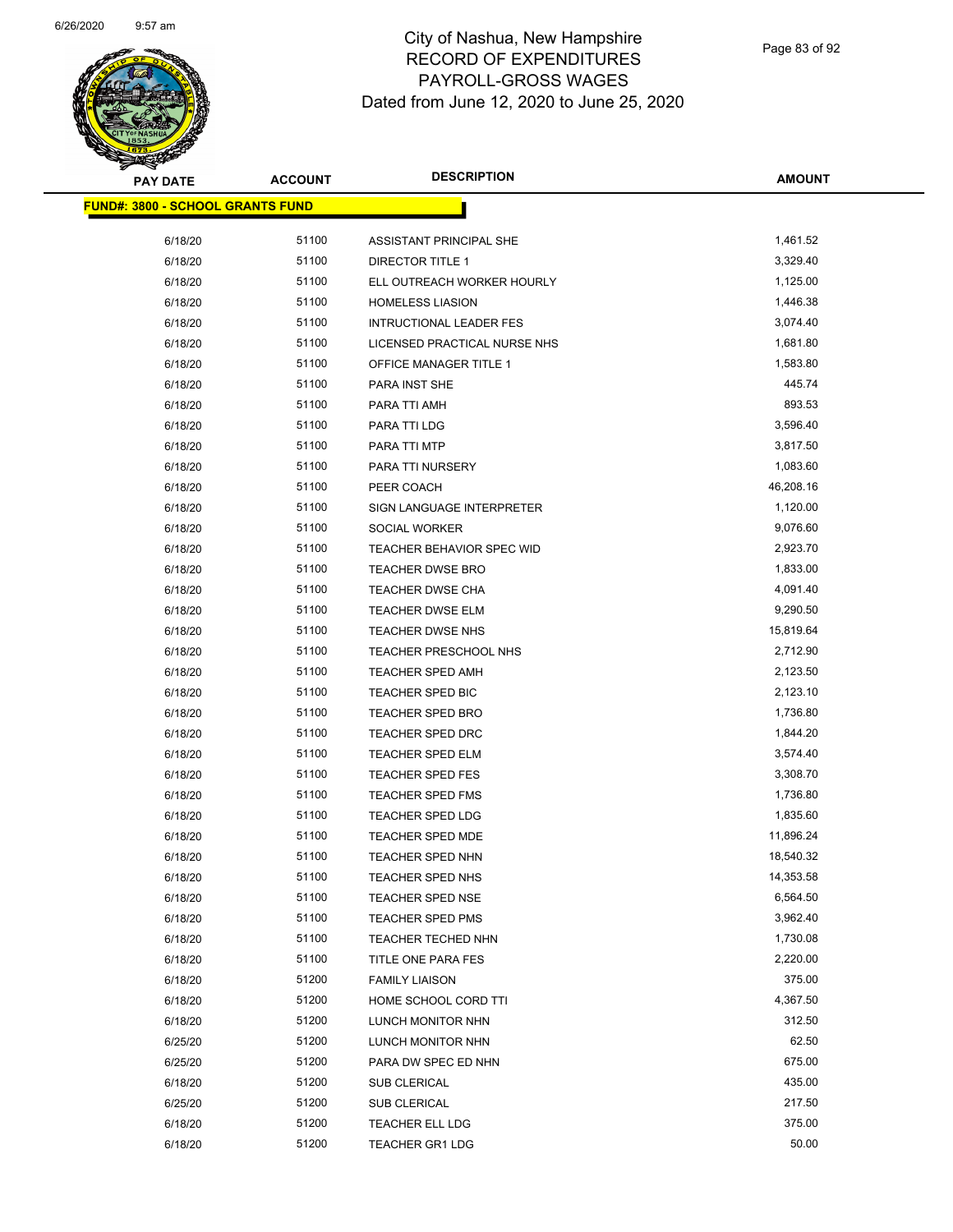

| <b>PAY DATE</b>                          | <b>ACCOUNT</b> | <b>DESCRIPTION</b>            | AMOUNT    |
|------------------------------------------|----------------|-------------------------------|-----------|
| <u> FUND#: 3800 - SCHOOL GRANTS FUND</u> |                |                               |           |
|                                          |                |                               |           |
| 6/18/20                                  | 51200          | <b>TEACHER GR3 LDG</b>        | 50.00     |
| 6/18/20                                  | 51200          | <b>TEACHER GR4 LDG</b>        | 50.00     |
| 6/18/20                                  | 51200          | <b>TEACHER READ LDG</b>       | 93.75     |
| 6/18/20                                  | 51200          | <b>TEACHER TTI AMH</b>        | 19,064.76 |
| 6/18/20                                  | 51200          | TEACHER TTI BIR               | 2,412.60  |
| 6/18/20                                  | 51200          | <b>TEACHER TTI FES</b>        | 1,408.50  |
| 6/18/20                                  | 51200          | <b>TEACHER TTI LDG</b>        | 44,262.00 |
| 6/18/20                                  | 51200          | <b>TEACHER TTI MTP</b>        | 16,065.40 |
| 6/18/20                                  | 51200          | <b>TEACHER TTI NURSERY</b>    | 13,059.00 |
| 6/18/20                                  | 51200          | TEACHER TTI SHE               | 2,339.00  |
| 6/18/20                                  | 51200          | TEACHER TTIDRC                | 31,469.92 |
| 6/18/20                                  | 51200          | TECH INTERGRATION ASST LDG    | 93.60     |
| 6/25/20                                  | 51200          | TITLE ONE TUTOR               | 62.50     |
| 6/18/20                                  | 51650          | ADULT ED DIPOLMA TEACHER      | 100.00    |
| 6/18/20                                  | 51650          | <b>CLERICAL PRINCIPAL AMH</b> | 112.50    |
| 6/25/20                                  | 51650          | <b>FAMILY LIAISON</b>         | 125.00    |
| 6/18/20                                  | 51650          | <b>GUIDANCE COUNSELOR ELM</b> | 37.50     |
| 6/18/20                                  | 51650          | GUIDANCE COUNSELOR NHS        | 575.00    |
| 6/25/20                                  | 51650          | HOME SCHOOL CORD TTI          | 962.50    |
| 6/18/20                                  | 51650          | LIBRARIAN FMS                 | 37.50     |
| 6/18/20                                  | 51650          | <b>LIBRARIAN LDG</b>          | 37.50     |
| 6/18/20                                  | 51650          | PARA DW SPEC ED FMS           | 1,000.00  |
| 6/18/20                                  | 51650          | PARA INST LDG                 | 29.75     |
| 6/18/20                                  | 51650          | PEER COACH                    | 337.50    |
| 6/18/20                                  | 51650          | TEACHER ART CHA               | 37.50     |
| 6/18/20                                  | 51650          | <b>TEACHER ART NHN</b>        | 2,050.00  |
| 6/18/20                                  | 51650          | <b>TEACHER ART NHS</b>        | 37.50     |
| 6/18/20                                  | 51650          | <b>TEACHER BUSINESS NHS</b>   | 500.00    |
| 6/18/20                                  | 51650          | TEACHER COMPUTER NHN          | 200.00    |
| 6/18/20                                  | 51650          | TEACHER ELL BIR               | 2,500.00  |
| 6/18/20                                  | 51650          | <b>TEACHER ENGLISH ELM</b>    | 37.50     |
| 6/18/20                                  | 51650          | <b>TEACHER ENGLISH NHS</b>    | 100.00    |
| 6/18/20                                  | 51650          | <b>TEACHER GR1 BIC</b>        | 37.50     |
| 6/18/20                                  | 51650          | <b>TEACHER GR1 BIR</b>        | 37.50     |
| 6/18/20                                  | 51650          | <b>TEACHER GR1 BRO</b>        | 37.50     |
| 6/18/20                                  | 51650          | TEACHER GR1 CHA               | 37.50     |
| 6/18/20                                  | 51650          | <b>TEACHER GR1 DRC</b>        | 37.50     |
| 6/18/20                                  | 51650          | <b>TEACHER GR1 LDG</b>        | 37.50     |
| 6/18/20                                  | 51650          | <b>TEACHER GR1 NSE</b>        | 75.00     |
| 6/18/20                                  | 51650          | <b>TEACHER GR1 SHE</b>        | 37.50     |
| 6/18/20                                  | 51650          | TEACHER GR2 BIC               | 37.50     |
| 6/18/20                                  | 51650          | <b>TEACHER GR2 FES</b>        | 37.50     |
| 6/18/20                                  | 51650          | <b>TEACHER GR2 LDG</b>        | 37.50     |
| 6/18/20                                  | 51650          | <b>TEACHER GR2 MTP</b>        | 37.50     |
| 6/18/20                                  | 51650          | <b>TEACHER GR3 LDG</b>        | 37.50     |
|                                          |                |                               |           |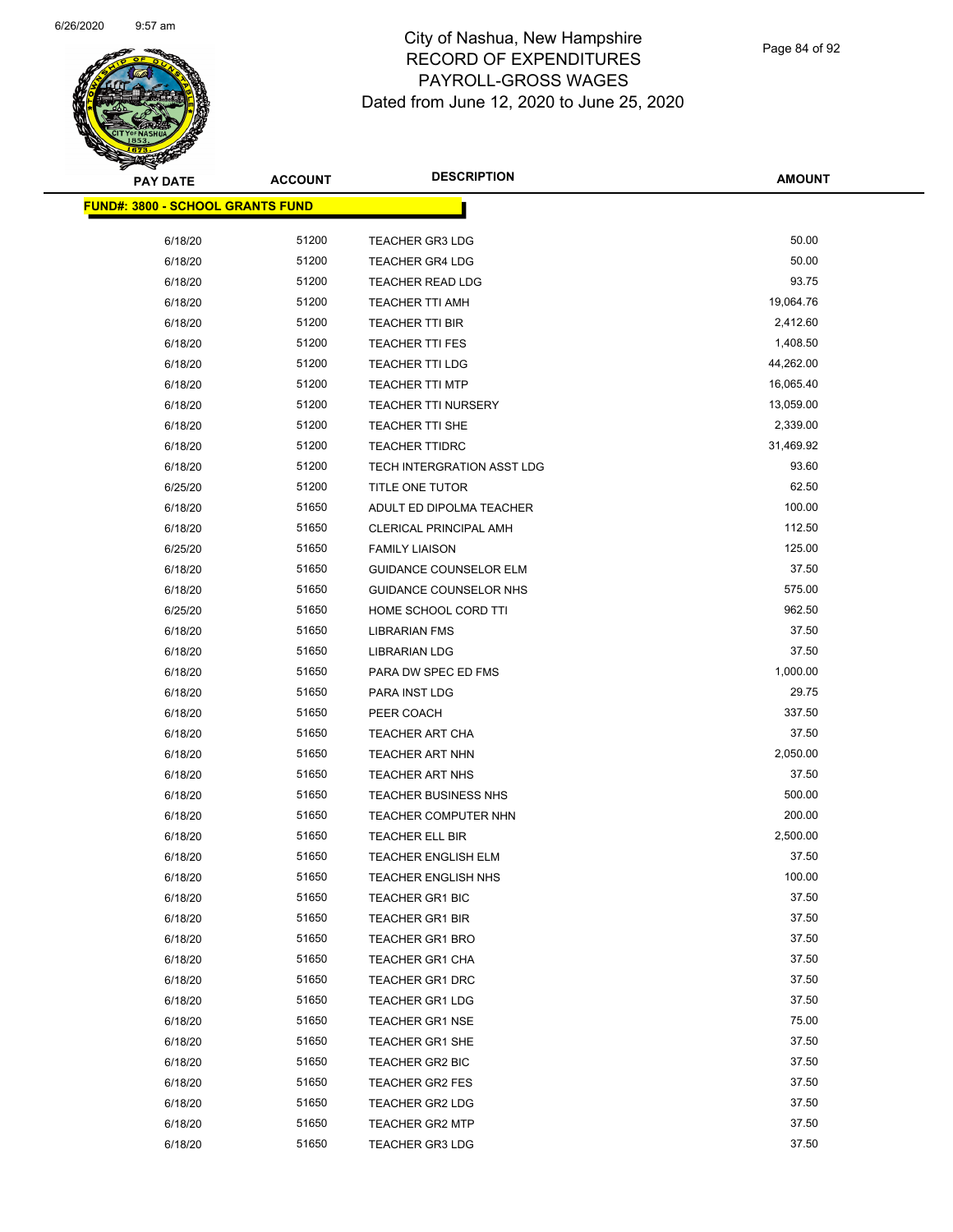

Page 85 of 92

| <b>PAY DATE</b>                             | <b>ACCOUNT</b> | <b>DESCRIPTION</b>                | <b>AMOUNT</b> |
|---------------------------------------------|----------------|-----------------------------------|---------------|
| <b>FUND#: 3800 - SCHOOL GRANTS FUND</b>     |                |                                   |               |
| 6/18/20                                     | 51650          | <b>TEACHER GR4 CHA</b>            | 37.50         |
| 6/18/20                                     | 51650          | <b>TEACHER GR4 LDG</b>            | 75.00         |
| 6/18/20                                     | 51650          | <b>TEACHER GR5 BIC</b>            | 37.50         |
| 6/18/20                                     | 51650          | <b>TEACHER GR5 CHA</b>            | 37.50         |
| 6/18/20                                     | 51650          | <b>TEACHER GR5 LDG</b>            | 75.00         |
| 6/18/20                                     | 51650          | <b>TEACHER GR5 MDE</b>            | 37.50         |
| 6/18/20                                     | 51650          | <b>TEACHER GR6 FMS</b>            | 75.00         |
| 6/18/20                                     | 51650          | <b>TEACHER KIND BRO</b>           | 37.50         |
| 6/18/20                                     | 51650          | TEACHER KIND CHA                  | 37.50         |
| 6/18/20                                     | 51650          | <b>TEACHER KIND LDG</b>           | 75.00         |
| 6/18/20                                     | 51650          | <b>TEACHER KIND NSE</b>           | 75.00         |
| 6/18/20                                     | 51650          | <b>TEACHER MATH ELM</b>           | 37.50         |
| 6/18/20                                     | 51650          | <b>TEACHER MATH FMS</b>           | 75.00         |
| 6/18/20                                     | 51650          | <b>TEACHER MATH NHS</b>           | 350.00        |
| 6/18/20                                     | 51650          | <b>TEACHER MATH PMS</b>           | 37.50         |
| 6/18/20                                     | 51650          | <b>TEACHER SCIENCE FMS</b>        | 37.50         |
| 6/18/20                                     | 51650          | <b>TEACHER SCIENCE NHN</b>        | 100.00        |
| 6/18/20                                     | 51650          | <b>TEACHER SCIENCE PMS</b>        | 37.50         |
| 6/18/20                                     | 51650          | <b>TEACHER SOCIAL STUDIES ELM</b> | 112.50        |
| 6/18/20                                     | 51650          | TEACHER SOCIAL STUDIES NHN        | 137.50        |
| 6/18/20                                     | 51650          | TEACHER SOCIAL STUDIES NHS        | 450.00        |
| 6/18/20                                     | 51650          | TEACHER SOCIAL STUDIES PMS        | 112.50        |
| 6/18/20                                     | 51650          | <b>TEACHER SPED AMH</b>           | 737.50        |
| 6/18/20                                     | 51650          | <b>TEACHER SPED FMS</b>           | 37.50         |
| 6/18/20                                     | 51650          | <b>TEACHER SPED NHN</b>           | 100.00        |
| 6/18/20                                     | 51650          | TEACHER SPED NHS                  | 600.00        |
| 6/18/20                                     | 51650          | <b>TEACHER SPED PMS</b>           | 250.00        |
| 6/18/20                                     | 51650          | TEACHER TECHED NHN                | 1,500.00      |
| 6/18/20                                     | 51650          | <b>TEACHER TTI NURSERY</b>        | 62.50         |
| 6/18/20                                     | 51700          | TEACHER DWSE ELM                  | 288.45        |
| <b>TOTAL FUND 3800 - SCHOOL GRANTS FUND</b> |                |                                   | \$362,764.63  |

| <b>FUND#: 4005 - TRAFFIC VIOLATIONS FUND</b> |       |                                  |          |
|----------------------------------------------|-------|----------------------------------|----------|
| 6/18/20                                      | 51100 | <b>MVR CLERK I</b>               | 299.17   |
| 6/25/20                                      | 51100 | <b>MVR CLERK I</b>               | 299.17   |
| 6/18/20                                      | 51100 | <b>MVR CLERK II</b>              | 327.95   |
| 6/25/20                                      | 51100 | <b>MVR CLERK II</b>              | 327.96   |
| 6/18/20                                      | 51100 | ORDINANCE VIOLATIONS COORDINATOR | 449.35   |
| 6/25/20                                      | 51100 | ORDINANCE VIOLATIONS COORDINATOR | 449.33   |
| 6/16/20                                      | 51100 | PARKING ENFORCEMENT SPECIALIST   | (575.57) |
| 6/18/20                                      | 51100 | <b>PARKING MANAGER</b>           | 315.85   |
| 6/25/20                                      | 51100 | <b>PARKING MANAGER</b>           | 315.85   |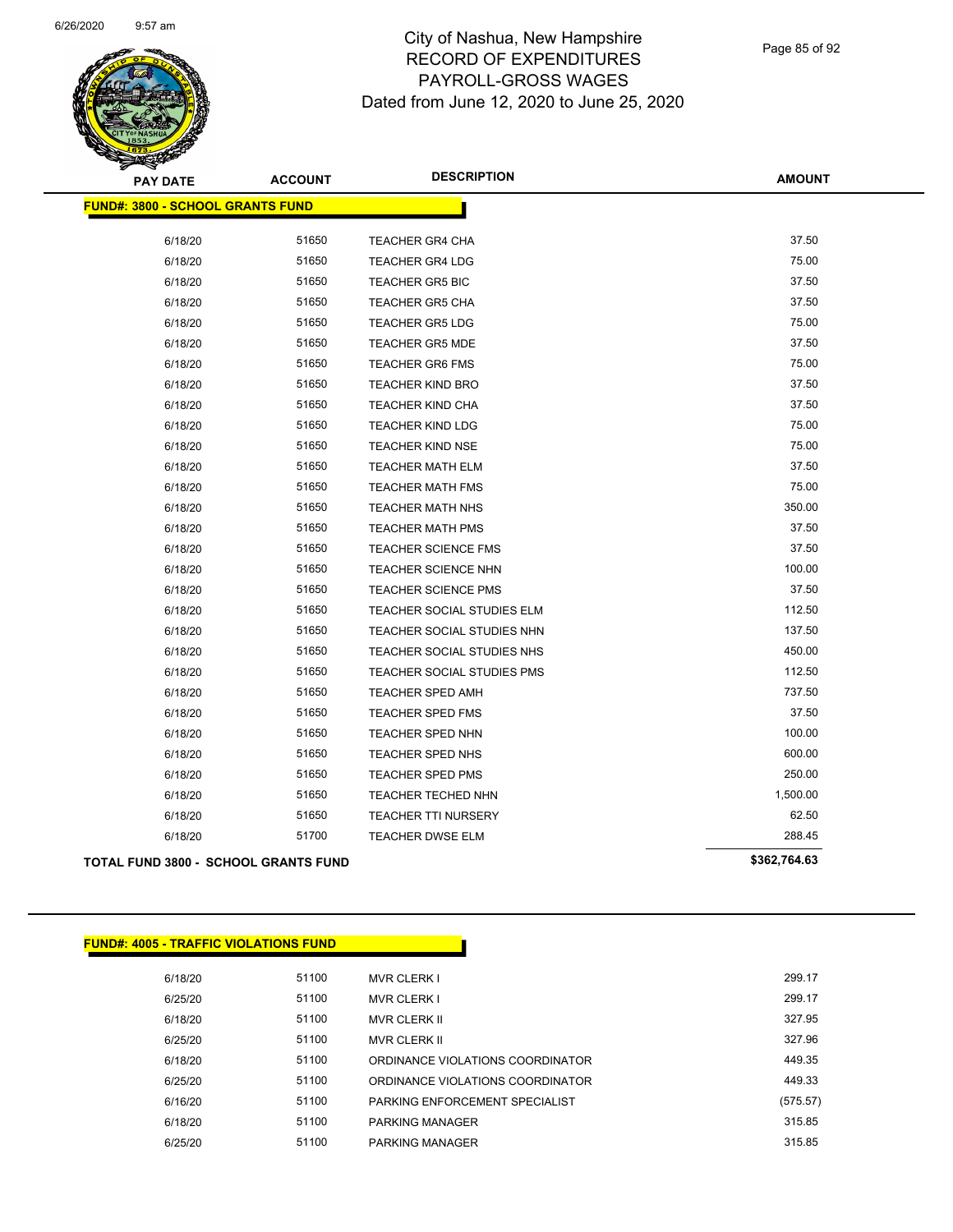| 6/18/20                                                                                                                                                                                            |                |                                                             |                  |
|----------------------------------------------------------------------------------------------------------------------------------------------------------------------------------------------------|----------------|-------------------------------------------------------------|------------------|
|                                                                                                                                                                                                    | 51300          | <b>MVR CLERK I</b>                                          | 98.18            |
| 6/25/20                                                                                                                                                                                            | 51300          | <b>MVR CLERK I</b>                                          | 28.05            |
| 6/18/20                                                                                                                                                                                            | 51300          | MVR CLERK II                                                | 104.56           |
| 6/25/20                                                                                                                                                                                            | 51300          | MVR CLERK II                                                | 18.46            |
| TOTAL FUND 4005 - TRAFFIC VIOLATIONS FUND                                                                                                                                                          |                |                                                             | \$5,381.36       |
|                                                                                                                                                                                                    |                |                                                             |                  |
|                                                                                                                                                                                                    |                |                                                             |                  |
|                                                                                                                                                                                                    |                |                                                             |                  |
| <b>FUND#: 4010 - MOTOR VEHICLE ADMIN FUND</b>                                                                                                                                                      |                |                                                             |                  |
| 6/18/20                                                                                                                                                                                            | 51100          | <b>MVR CLERK I</b>                                          | 299.15           |
| 6/25/20                                                                                                                                                                                            | 51100          | <b>MVR CLERK I</b>                                          | 299.15           |
| 6/18/20                                                                                                                                                                                            | 51300          | <b>MVR CLERK I</b>                                          | 98.15            |
| 6/25/20                                                                                                                                                                                            | 51300          | <b>MVR CLERK I</b>                                          | 28.05            |
|                                                                                                                                                                                                    |                |                                                             | \$724.50         |
| TOTAL FUND 4010 - MOTOR VEHICLE ADMIN FUND                                                                                                                                                         |                |                                                             |                  |
|                                                                                                                                                                                                    |                |                                                             |                  |
|                                                                                                                                                                                                    |                |                                                             |                  |
| FUND#: 4030 - POLICE SPECIAL DETAILS FUND                                                                                                                                                          |                |                                                             |                  |
|                                                                                                                                                                                                    |                |                                                             |                  |
| 6/18/20                                                                                                                                                                                            | 51710          | PATROLMAN ALL RANKS                                         | 5,176.47         |
| 6/25/20                                                                                                                                                                                            | 51710          | PATROLMAN ALL RANKS                                         | 6,217.89         |
| 6/25/20                                                                                                                                                                                            | 51712          | 1st YR SPECIAL OFFICER CERTIFIED II                         | 381.60           |
| 6/25/20                                                                                                                                                                                            | 51712          | PATROLMAN ALL RANKS                                         | 810.90           |
|                                                                                                                                                                                                    | 51712          | <b>SERGEANT</b>                                             | 1,574.10         |
| 6/18/20                                                                                                                                                                                            | 51712          | <b>SERGEANT</b>                                             | 1,565.25         |
| 6/25/20                                                                                                                                                                                            |                |                                                             | \$15,726.21      |
|                                                                                                                                                                                                    |                |                                                             |                  |
|                                                                                                                                                                                                    |                |                                                             |                  |
|                                                                                                                                                                                                    |                |                                                             |                  |
|                                                                                                                                                                                                    |                |                                                             |                  |
|                                                                                                                                                                                                    |                |                                                             |                  |
| 6/18/20                                                                                                                                                                                            | 51300          | PATROLMAN ALL RANKS                                         | 951.23           |
| 6/25/20                                                                                                                                                                                            | 51300          | PATROLMAN ALL RANKS                                         | 859.01           |
|                                                                                                                                                                                                    |                |                                                             |                  |
|                                                                                                                                                                                                    |                |                                                             | \$1,810.24       |
|                                                                                                                                                                                                    |                |                                                             |                  |
|                                                                                                                                                                                                    |                |                                                             |                  |
|                                                                                                                                                                                                    |                |                                                             |                  |
| TOTAL FUND 4030 - POLICE SPECIAL DETAILS FUND<br><b>FUND#: 4035 - POLICE OVERTIME BILLING FUND</b><br>TOTAL FUND 4035 - POLICE OVERTIME BILLING FUND<br><b>FUND#: 4065 - FIRE WATCHGUARDS FUND</b> |                |                                                             |                  |
| 6/25/20<br>6/25/20                                                                                                                                                                                 | 51712<br>51712 | ASST SUPERINTENDENT FIRE ALARM<br>SUPERINTENDENT FIRE ALARM | 204.46<br>215.07 |

# **AMOUNT PAY DATE ACCOUNT DESCRIPTION FUND#: 4005 - TRAFFIC VIOLATIONS FUND** 6/18/20 51200 PARKING ENFORCEMENT SPECIALIST 6/18/20 1,845.92 6/25/20 51200 PARKING ENFORCEMENT SPECIALIST 1,077.13

6/26/2020 9:57 am

# City of Nashua, New Hampshire RECORD OF EXPENDITURES PAYROLL-GROSS WAGES Dated from June 12, 2020 to June 25, 2020

Page 86 of 92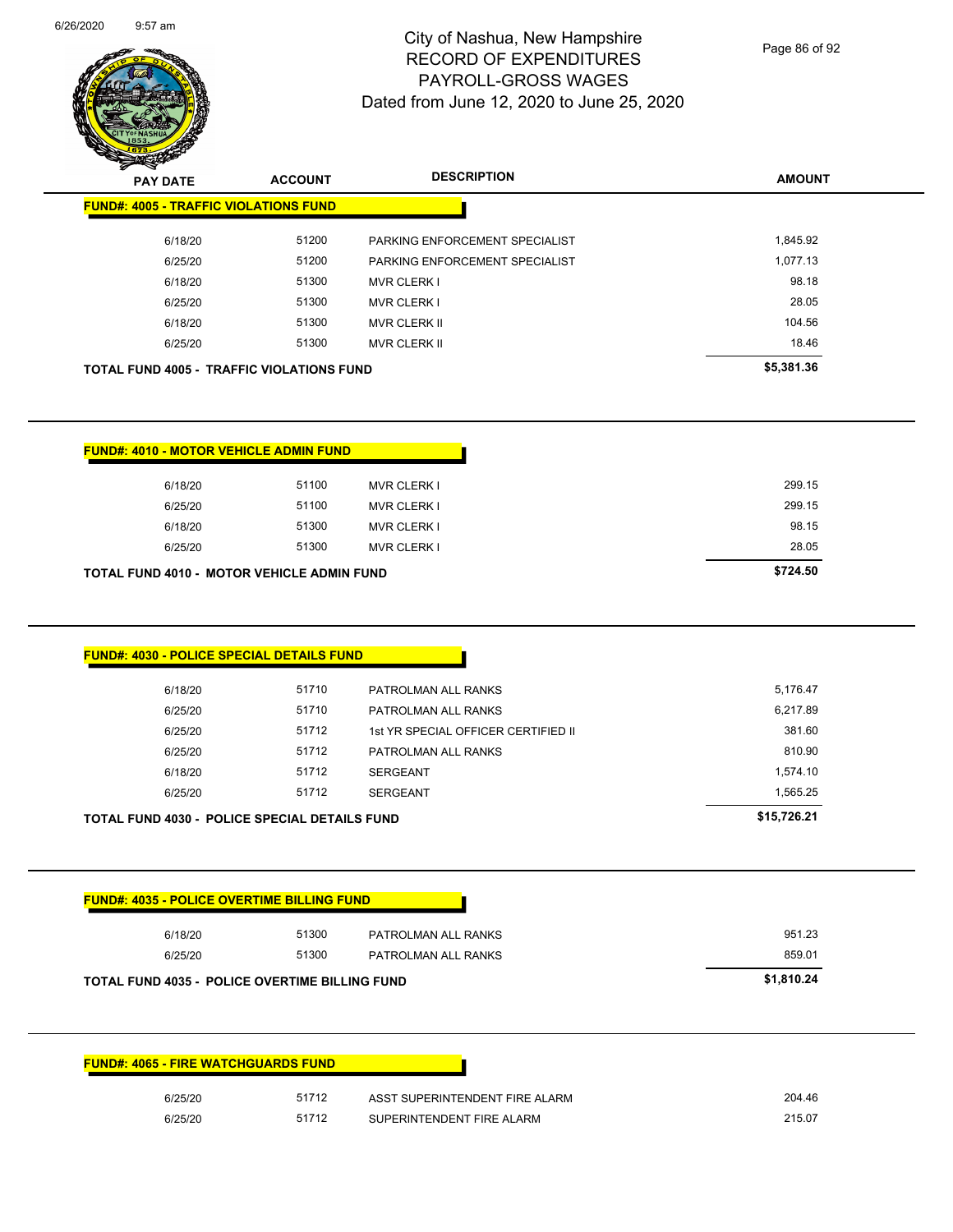|                                                    |                | City of Nashua, New Hampshire<br><b>RECORD OF EXPENDITURES</b><br>PAYROLL-GROSS WAGES<br>Dated from June 12, 2020 to June 25, 2020 | Page 87 of 92 |
|----------------------------------------------------|----------------|------------------------------------------------------------------------------------------------------------------------------------|---------------|
| <b>PAY DATE</b>                                    | <b>ACCOUNT</b> | <b>DESCRIPTION</b>                                                                                                                 | <b>AMOUNT</b> |
| <b>TOTAL FUND 4065 - FIRE WATCHGUARDS FUND</b>     |                |                                                                                                                                    | \$419.53      |
| <b>FUND#: 4068 - ENGINEERING SERVICES FUND</b>     |                |                                                                                                                                    |               |
| 6/25/20                                            | 51300          | <b>ENGINEERING INSPECTOR</b>                                                                                                       | 233.22        |
| <b>TOTAL FUND 4068 - ENGINEERING SERVICES FUND</b> |                |                                                                                                                                    | \$233.22      |
| <b>FUND#: 4600 - ECON DEV-GREATER NASHUA RLF</b>   |                |                                                                                                                                    |               |
| 6/18/20                                            | 51100          | DWNTWN SPCLST & OED PGRM COOR                                                                                                      | 197.35        |
|                                                    |                |                                                                                                                                    |               |
| 6/25/20                                            | 51100          | DWNTWN SPCLST & OED PGRM COOR                                                                                                      | 197.35        |
| 6/25/20                                            | 55118          | TELEPHONE-CELLULAR                                                                                                                 | 7.50          |
| TOTAL FUND 4600 - ECON DEV-GREATER NASHUA RLF      |                |                                                                                                                                    | \$402.20      |
| <b>FUND#: 4610 - ECON DEV-BROWNFIELDS RLF</b>      |                |                                                                                                                                    |               |
| 6/18/20                                            | 51100          | DWNTWN SPCLST & OED PGRM COOR                                                                                                      | 197.35        |
| 6/25/20                                            | 51100          | DWNTWN SPCLST & OED PGRM COOR                                                                                                      | 197.35        |
| 6/25/20                                            | 55118          | TELEPHONE-CELLULAR                                                                                                                 | 7.50          |
| TOTAL FUND 4610 - ECON DEV-BROWNFIELDS RLF         |                |                                                                                                                                    | \$402.20      |
| FUND#: 6000 - SOLID WASTE FUND                     |                |                                                                                                                                    |               |
| 6/18/20                                            | 51100          | ADMINISTRATIVE ASSISTANT II                                                                                                        | 1,637.55      |
| 6/25/20                                            | 51100          | ADMINISTRATIVE ASSISTANT II                                                                                                        | 1,632.80      |
| 6/18/20                                            | 51100          | ASSISTANT DIRECTOR OF PUBLIC WORKS                                                                                                 | 213.90        |
| 6/25/20                                            | 51100          | ASSISTANT DIRECTOR OF PUBLIC WORKS                                                                                                 | 213.90        |
| 6/18/20                                            | 51100          | AUTOMATED TRASH COLLECTION OPR                                                                                                     | 4,898.00      |
| 6/25/20                                            | 51100          | AUTOMATED TRASH COLLECTION OPR                                                                                                     | 4,898.00      |

| 6/18/20 | 51100 | <b>CITY ENGINEER</b>                 | 350.25   |
|---------|-------|--------------------------------------|----------|
| 6/25/20 | 51100 | <b>CITY ENGINEER</b>                 | 350.25   |
| 6/18/20 | 51100 | COLLECTION EQUIP OPR                 | 8.358.88 |
| 6/25/20 | 51100 | <b>COLLECTION EQUIP OPR</b>          | 8.348.24 |
| 6/18/20 | 51100 | <b>COLLECTION EQUIP OPR LANDFILL</b> | 1.940.80 |
| 6/25/20 | 51100 | COLLECTION EQUIP OPR LANDFILL        | 1.940.80 |
| 6/18/20 | 51100 | DEP TREASURER TAX COLLECTOR          | 266.40   |
| 6/25/20 | 51100 | DEP TREASURER TAX COLLECTOR          | 266.40   |
| 6/18/20 | 51100 | <b>DEPUTY CITY ENGINEER</b>          | 86.70    |
| 6/25/20 | 51100 | DEPUTY CITY ENGINEER                 | 86.70    |
|         |       |                                      |          |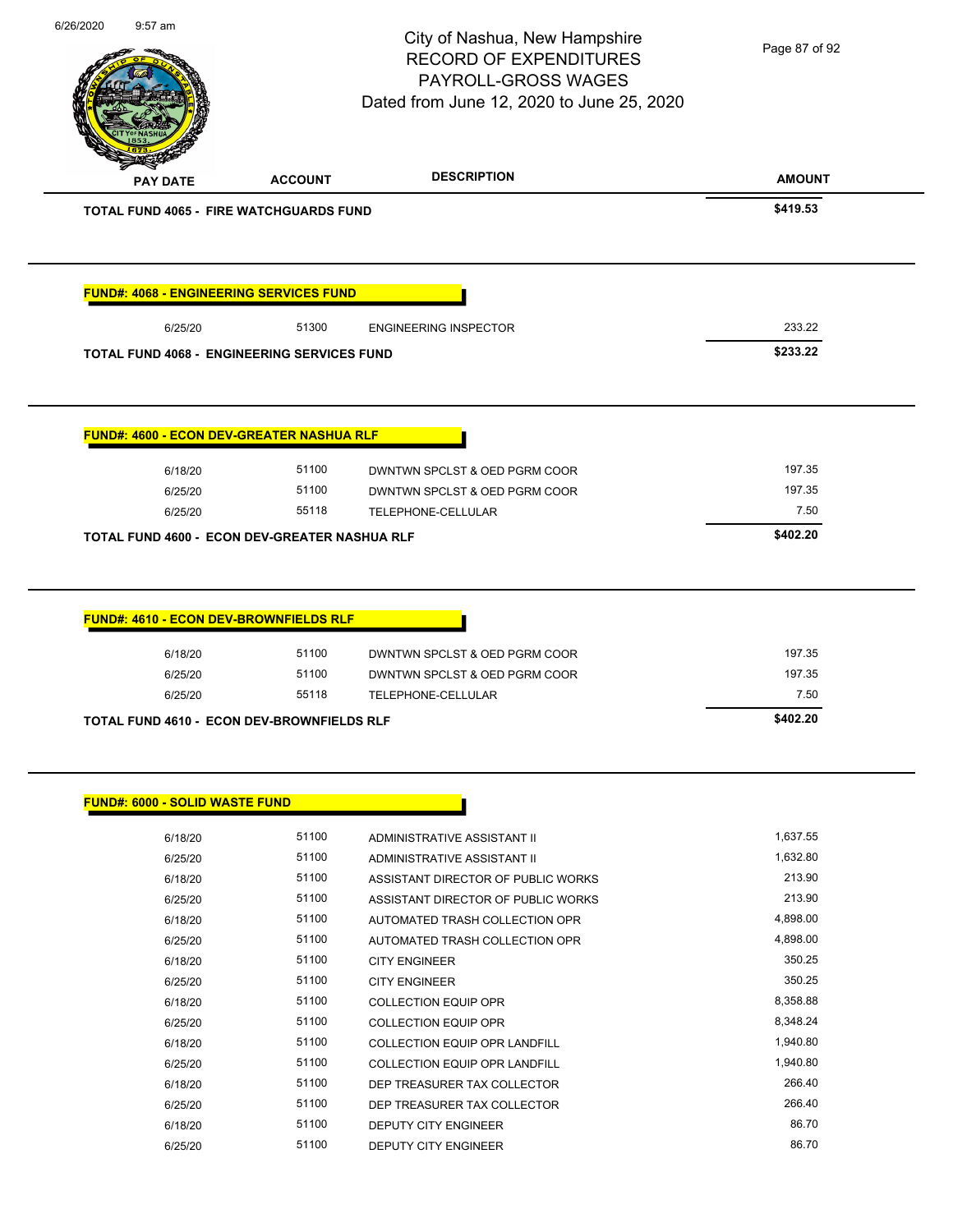

Page 88 of 92

| <b>PAY DATE</b>                       | <b>ACCOUNT</b> | <b>DESCRIPTION</b>                   | <b>AMOUNT</b>  |
|---------------------------------------|----------------|--------------------------------------|----------------|
| <b>FUND#: 6000 - SOLID WASTE FUND</b> |                |                                      |                |
| 6/18/20                               | 51100          | DIRECTOR PUBLIC WORKS                | 276.30         |
| 6/25/20                               | 51100          | DIRECTOR PUBLIC WORKS                | 276.30         |
| 6/18/20                               | 51100          | DPW BILLING ACCOUNTANT               | 509.80         |
| 6/25/20                               | 51100          | DPW BILLING ACCOUNTANT               | 509.80         |
| 6/18/20                               | 51100          | DPW COLLECTIONS SPEC III             | 414.80         |
| 6/25/20                               | 51100          | DPW COLLECTIONS SPEC III             | 414.81         |
| 6/18/20                               | 51100          | DPW CONTRACT ADMINISTRATOR           | 124.30         |
| 6/25/20                               | 51100          | DPW CONTRACT ADMINISTRATOR           | 124.30         |
| 6/18/20                               | 51100          | <b>ENVIRONMENTAL ENGINEER</b>        | 1,565.25       |
| 6/25/20                               | 51100          | <b>ENVIRONMENTAL ENGINEER</b>        | 1,565.25       |
| 6/18/20                               | 51100          | <b>EQUIPMENT OPR LANDFILL</b>        | 5,916.00       |
| 6/25/20                               | 51100          | <b>EQUIPMENT OPR LANDFILL</b>        | 5,946.75       |
| 6/18/20                               | 51100          | <b>EXECUTIVE ASSISTANT</b>           | 173.75         |
| 6/25/20                               | 51100          | <b>EXECUTIVE ASSISTANT</b>           | 173.74         |
| 6/18/20                               | 51100          | FINANCE AND ADMIN MANAGER            | 444.00         |
| 6/25/20                               | 51100          | <b>FINANCE AND ADMIN MANAGER</b>     | 444.00         |
| 6/18/20                               | 51100          | FLEET MANAGER STREET DEPT            | 352.26         |
| 6/25/20                               | 51100          | FLEET MANAGER STREET DEPT            | 352.25         |
| 6/18/20                               | 51100          | LICENSED SCALE OPERATOR              | 1,760.75       |
| 6/25/20                               | 51100          | LICENSED SCALE OPERATOR              | 1,760.75       |
| 6/18/20                               | 51100          | PUBLIC RELATIONS ADMINISTRATOR       | 173.75         |
| 6/25/20                               | 51100          | PUBLIC RELATIONS ADMINISTRATOR       | 173.75         |
| 6/18/20                               | 51100          | RECYCLING COORDINATOR                | 1,218.50       |
| 6/25/20                               | 51100          | RECYCLING COORDINATOR                | 1,218.50       |
| 6/18/20                               | 51100          | <b>SENIOR STAFF ENGINEER</b>         | 152.00         |
| 6/25/20                               | 51100          | SENIOR STAFF ENGINEER                | 152.00         |
| 6/18/20                               | 51100          | SOLID WASTE FOREMAN                  | 2,649.20       |
| 6/25/20                               | 51100          | <b>SOLID WASTE FOREMAN</b>           | 2,814.77       |
| 6/18/20                               | 51100          | SOLID WASTE TECHNICIAN               | 1,184.00       |
| 6/25/20                               | 51100          | SOLID WASTE TECHNICIAN               | 1,184.00       |
| 6/18/20                               | 51100          | SR MGR ACCT FIN REPORTING            | 197.30         |
| 6/25/20                               | 51100          | SR MGR ACCT FIN REPORTING            | 197.30         |
| 6/18/20                               | 51100          | SUPERINTENDENT OF SOLID WASTE        | 1,907.15       |
| 6/25/20                               | 51100          | SUPERINTENDENT OF SOLID WASTE        | 1,907.15       |
| 6/18/20                               | 51100          | TRUCK DRIVER STREET REPAIR           | 370.56         |
| 6/25/20                               | 51100          | TRUCK DRIVER STREET REPAIR           | 115.80         |
| 6/25/20                               | 51300          | ADMINISTRATIVE ASSISTANT II          | 278.57         |
| 6/18/20                               | 51300          | AUTO MECH 1ST CLASS NIGHTS           | 174.19         |
| 6/18/20                               | 51300          | AUTOMATED TRASH COLLECTION OPR       | 178.16         |
| 6/25/20                               | 51300          | AUTOMATED TRASH COLLECTION OPR       | 608.96         |
| 6/18/20                               | 51300          | <b>COLLECTION EQUIP OPR</b>          | 745.59         |
| 6/25/20                               | 51300          | <b>COLLECTION EQUIP OPR</b>          | 350.25         |
| 6/18/20                               | 51300          | <b>COLLECTION EQUIP OPR LANDFILL</b> | 186.30         |
| 6/25/20                               | 51300          | COLLECTION EQUIP OPR LANDFILL        | 186.30<br>3.88 |
| 6/25/20                               | 51300          | DPW COLLECTIONS SPEC III             |                |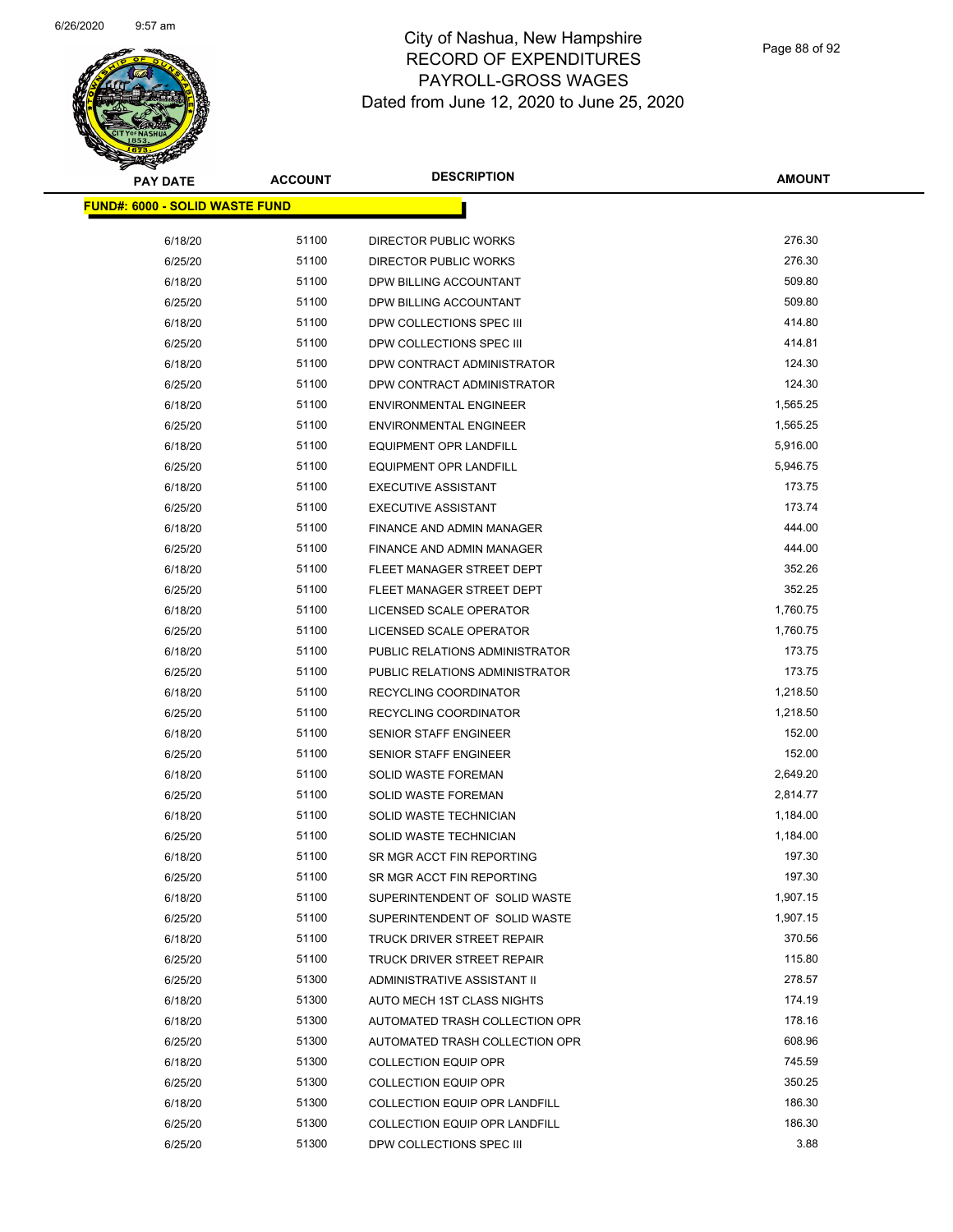

| <b>PAY DATE</b>                           | <b>ACCOUNT</b> | <b>DESCRIPTION</b>                 | <b>AMOUNT</b> |
|-------------------------------------------|----------------|------------------------------------|---------------|
| <b>FUND#: 6000 - SOLID WASTE FUND</b>     |                |                                    |               |
| 6/18/20                                   | 51300          | <b>EQUIPMENT OPR LANDFILL</b>      | 1,080.67      |
| 6/25/20                                   | 51300          | <b>EQUIPMENT OPR LANDFILL</b>      | 618.11        |
| 6/18/20                                   | 51300          | LICENSED SCALE OPERATOR            | 204.63        |
| 6/25/20                                   | 51300          | <b>LICENSED SCALE OPERATOR</b>     | 163.45        |
| 6/18/20                                   | 51300          | <b>SIGN MAINTENANCE</b>            | 283.20        |
| 6/25/20                                   | 51300          | <b>SIGN MAINTENANCE</b>            | 177.00        |
| 6/18/20                                   | 51300          | <b>SOLID WASTE FOREMAN</b>         | 670.58        |
| 6/25/20                                   | 51300          | <b>SOLID WASTE FOREMAN</b>         | 347.71        |
| 6/18/20                                   | 51300          | <b>TEMPORARY RUBBISH COLLECTOR</b> | 408.00        |
| 6/25/20                                   | 51300          | <b>TEMPORARY RUBBISH COLLECTOR</b> | 127.50        |
| 6/18/20                                   | 51300          | <b>TRUCK DRIVER STREET REPAIR</b>  | 555.84        |
| 6/25/20                                   | 51300          | <b>TRUCK DRIVER STREET REPAIR</b>  | 173.70        |
| 6/18/20                                   | 51300          | <b>WASTEWATER ASSISTANT</b>        | 537.84        |
| 6/25/20                                   | 51300          | <b>WASTEWATER ASSISTANT</b>        | 268.92        |
| 6/25/20                                   | 51300          | <b>WELDER FIRST CLASS</b>          | 203.25        |
| 6/18/20                                   | 51400          | <b>TEMPORARY RUBBISH COLLECTOR</b> | 4,522.00      |
| 6/25/20                                   | 51400          | <b>TEMPORARY RUBBISH COLLECTOR</b> | 4,573.00      |
| 6/25/20                                   | 55118          | <b>TELEPHONE-CELLULAR</b>          | 135.50        |
| <b>TOTAL FUND 6000 - SOLID WASTE FUND</b> |                |                                    | \$91,973.56   |

### **FUND#: 6200 - WASTEWATER FUND**

| 6/18/20 | 51100 | ADMINISTRATIVE ASSISTANT II        | 760.20   |
|---------|-------|------------------------------------|----------|
| 6/25/20 | 51100 | ADMINISTRATIVE ASSISTANT II        | 760.20   |
| 6/18/20 | 51100 | ASSISTANT DIRECTOR OF PUBLIC WORKS | 213.95   |
| 6/25/20 | 51100 | ASSISTANT DIRECTOR OF PUBLIC WORKS | 213.95   |
| 6/18/20 | 51100 | <b>CITY ENGINEER</b>               | 817.30   |
| 6/25/20 | 51100 | <b>CITY ENGINEER</b>               | 817.30   |
| 6/18/20 | 51100 | <b>COLLECTION SYSTEMS OPERATOR</b> | 1,045.00 |
| 6/25/20 | 51100 | <b>COLLECTION SYSTEMS OPERATOR</b> | 1,077.56 |
| 6/18/20 | 51100 | COLLECTION SYSTEMS TECHNICIAN      | 3,154.80 |
| 6/25/20 | 51100 | COLLECTION SYSTEMS TECHNICIAN      | 3,154.80 |
| 6/18/20 | 51100 | DEP TREASURER TAX COLLECTOR        | 266.40   |
| 6/25/20 | 51100 | DEP TREASURER TAX COLLECTOR        | 266.40   |
| 6/18/20 | 51100 | <b>DEPUTY CITY ENGINEER</b>        | 867.15   |
| 6/25/20 | 51100 | <b>DEPUTY CITY ENGINEER</b>        | 867.15   |
| 6/18/20 | 51100 | DIRECTOR PUBLIC WORKS              | 552.50   |
| 6/25/20 | 51100 | DIRECTOR PUBLIC WORKS              | 552.50   |
| 6/18/20 | 51100 | DPW BILLING ACCOUNTANT             | 509.75   |
| 6/25/20 | 51100 | DPW BILLING ACCOUNTANT             | 509.75   |
| 6/18/20 | 51100 | DPW COLLECTIONS SPEC III           | 414.86   |
| 6/25/20 | 51100 | DPW COLLECTIONS SPEC III           | 414.85   |
| 6/18/20 | 51100 | DPW CONTRACT ADMINISTRATOR         | 745.70   |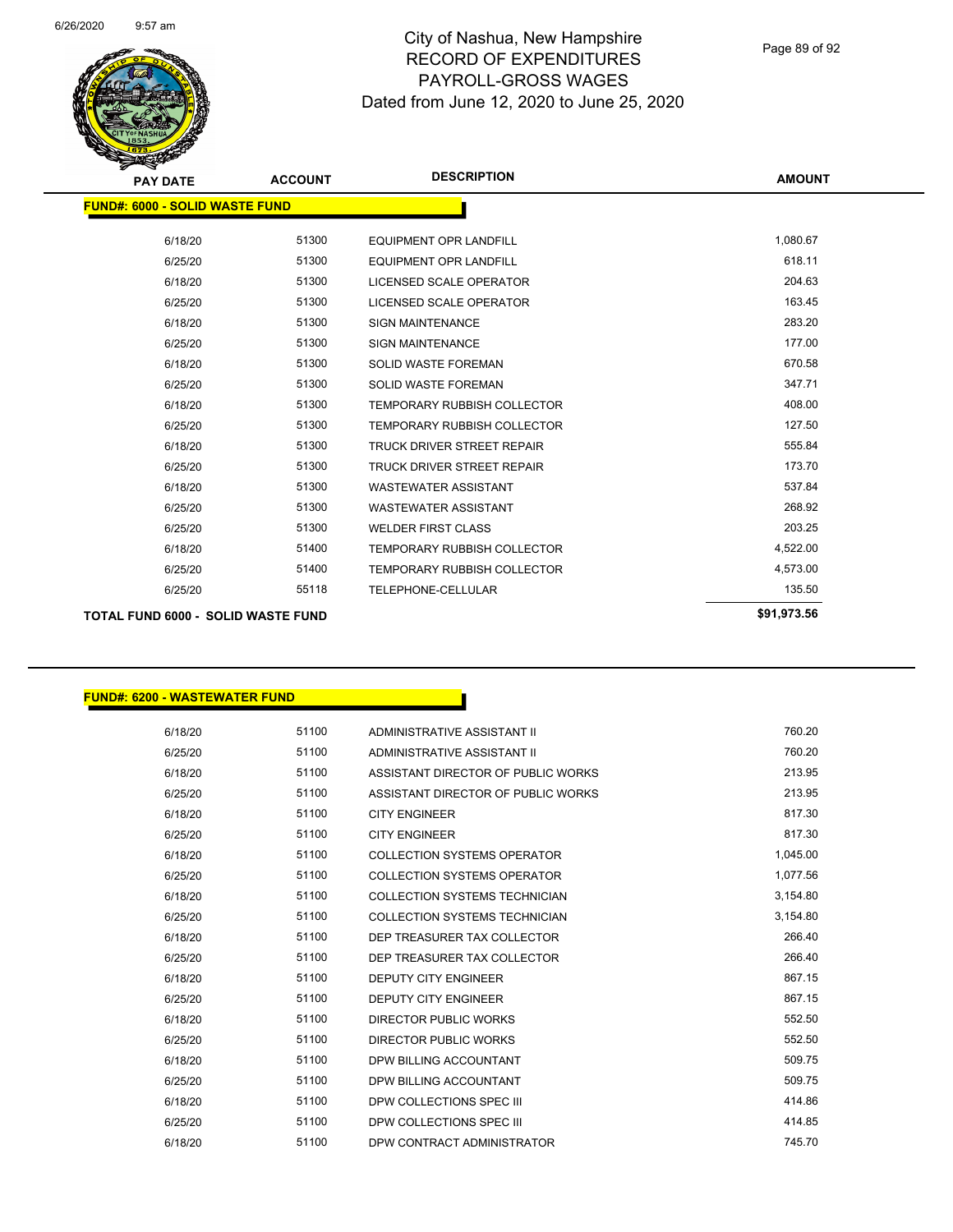

| <b>PAY DATE</b>                      | <b>ACCOUNT</b> | <b>DESCRIPTION</b>                          | <b>AMOUNT</b> |  |
|--------------------------------------|----------------|---------------------------------------------|---------------|--|
| <b>FUND#: 6200 - WASTEWATER FUND</b> |                |                                             |               |  |
| 6/25/20                              | 51100          | DPW CONTRACT ADMINISTRATOR                  | 745.70        |  |
| 6/18/20                              | 51100          | ELECTRICAL DIAGNOSTIC TECH I                | 2,226.00      |  |
| 6/25/20                              | 51100          | ELECTRICAL DIAGNOSTIC TECH I                | 2,240.00      |  |
| 6/18/20                              | 51100          | ENVIRONMENTAL PERMIT & PROGRAMS COORDINATOR | 1,360.80      |  |
| 6/25/20                              | 51100          | ENVIRONMENTAL PERMIT & PROGRAMS COORDINATOR | 1,360.80      |  |
| 6/18/20                              | 51100          | <b>EXECUTIVE ASSISTANT</b>                  | 173.75        |  |
| 6/25/20                              | 51100          | <b>EXECUTIVE ASSISTANT</b>                  | 173.76        |  |
| 6/18/20                              | 51100          | FINANCE AND ADMIN MANAGER                   | 444.00        |  |
| 6/25/20                              | 51100          | FINANCE AND ADMIN MANAGER                   | 444.00        |  |
| 6/18/20                              | 51100          | FLEET MANAGER STREET DEPT                   | 117.40        |  |
| 6/25/20                              | 51100          | FLEET MANAGER STREET DEPT                   | 117.40        |  |
| 6/18/20                              | 51100          | <b>GIS SPECIALIST</b>                       | 719.60        |  |
| 6/25/20                              | 51100          | <b>GIS SPECIALIST</b>                       | 719.60        |  |
| 6/18/20                              | 51100          | <b>MECHANIC WWTP 1ST CLASS</b>              | 4,315.20      |  |
| 6/25/20                              | 51100          | <b>MECHANIC WWTP 1ST CLASS</b>              | 4,561.00      |  |
| 6/18/20                              | 51100          | OPERATOR II WWTP 1st                        | 4,293.60      |  |
| 6/25/20                              | 51100          | OPERATOR II WWTP 1st                        | 4,293.60      |  |
| 6/18/20                              | 51100          | OPERATOR II WWTP 2nd                        | 2,172.43      |  |
| 6/25/20                              | 51100          | OPERATOR II WWTP 2nd                        | 2,172.80      |  |
| 6/18/20                              | 51100          | OPERATOR II WWTP 3rd                        | 2,180.83      |  |
| 6/25/20                              | 51100          | OPERATOR II WWTP 3rd                        | 2,180.82      |  |
| 6/18/20                              | 51100          | OPERATOR III WWTP 1st                       | 2,265.60      |  |
| 6/25/20                              | 51100          | OPERATOR III WWTP 1st                       | 2,264.55      |  |
| 6/18/20                              | 51100          | PLANT OPERATIONS SUPERVISOR                 | 1,523.20      |  |
| 6/25/20                              | 51100          | PLANT OPERATIONS SUPERVISOR                 | 1,523.20      |  |
| 6/18/20                              | 51100          | PROCESS CHEMIST                             | 1,002.50      |  |
| 6/25/20                              | 51100          | <b>PROCESS CHEMIST</b>                      | 1,002.50      |  |
| 6/18/20                              | 51100          | PUBLIC RELATIONS ADMINISTRATOR              | 231.65        |  |
| 6/25/20                              | 51100          | PUBLIC RELATIONS ADMINISTRATOR              | 231.65        |  |
| 6/18/20                              | 51100          | <b>SENIOR STAFF ENGINEER</b>                | 2,380.90      |  |
| 6/25/20                              | 51100          | <b>SENIOR STAFF ENGINEER</b>                | 2,380.89      |  |
| 6/18/20                              | 51100          | SR MGR ACCT FIN REPORTING                   | 394.70        |  |
| 6/25/20                              | 51100          | SR MGR ACCT FIN REPORTING                   | 394.70        |  |
| 6/18/20                              | 51100          | <b>STAFF ENGINEER</b>                       | 1,124.60      |  |
| 6/25/20                              | 51100          | <b>STAFF ENGINEER</b>                       | 1,124.59      |  |
| 6/18/20                              | 51100          | SUPERINTENDENT OF WASTEWATER                | 1,998.10      |  |
| 6/25/20                              | 51100          | SUPERINTENDENT OF WASTEWATER                | 1,998.10      |  |
| 6/18/20                              | 51100          | <b>SUPV LABORATORY</b>                      | 935.94        |  |
| 6/25/20                              | 51100          | <b>SUPV LABORATORY</b>                      | 1,237.60      |  |
| 6/18/20                              | 51100          | <b>TRUCK DRIVER STREET REPAIR</b>           | 918.40        |  |
| 6/25/20                              | 51100          | TRUCK DRIVER STREET REPAIR                  | 914.00        |  |
| 6/18/20                              | 51100          | <b>WASTEWATER ASSISTANT</b>                 | 2,689.20      |  |
| 6/25/20                              | 51100          | <b>WASTEWATER ASSISTANT</b>                 | 2,722.48      |  |
| 6/18/20                              | 51100          | <b>WASTEWATER FOREMAN</b>                   | 2,119.37      |  |
| 6/25/20                              | 51100          | <b>WASTEWATER FOREMAN</b>                   | 1,324.60      |  |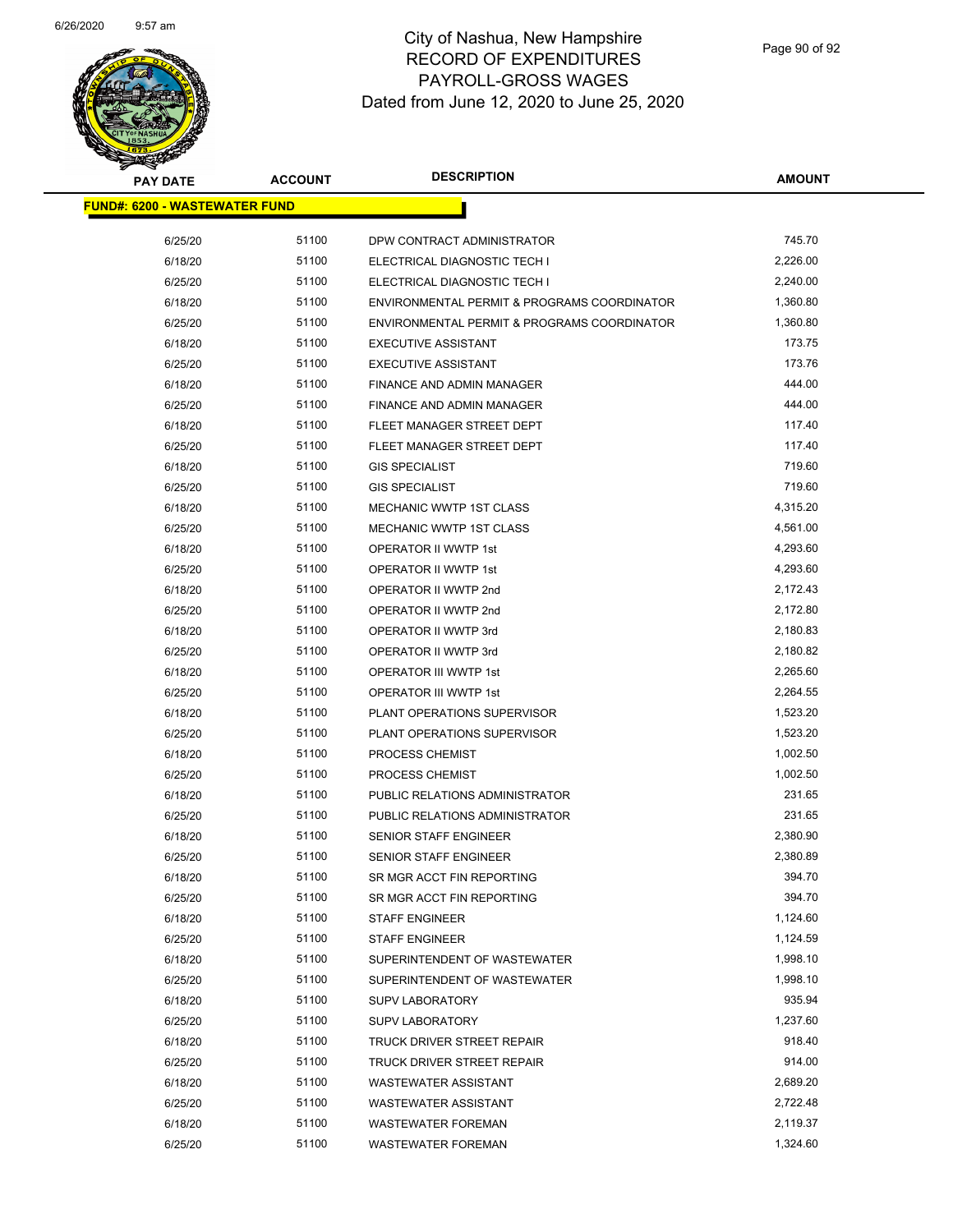

| <b>PAY DATE</b>                          | <b>ACCOUNT</b> | <b>DESCRIPTION</b>                 | <b>AMOUNT</b> |
|------------------------------------------|----------------|------------------------------------|---------------|
| <b>FUND#: 6200 - WASTEWATER FUND</b>     |                |                                    |               |
| 6/18/20                                  | 51100          | <b>WASTEWATER PROJECT ENGINEER</b> | 1,578.70      |
| 6/25/20                                  | 51100          | WASTEWATER PROJECT ENGINEER        | 1,578.70      |
| 6/25/20                                  | 51300          | <b>COLLECTION SYSTEMS OPERATOR</b> | 110.21        |
| 6/25/20                                  | 51300          | COLLECTION SYSTEMS TECHNICIAN      | 119.16        |
| 6/25/20                                  | 51300          | DPW COLLECTIONS SPEC III           | 3.90          |
| 6/18/20                                  | 51300          | ELECTRICAL DIAGNOSTIC TECH I       | 10.50         |
| 6/25/20                                  | 51300          | ELECTRICAL DIAGNOSTIC TECH I       | 126.86        |
| 6/25/20                                  | 51300          | <b>MECHANIC WWTP 1ST CLASS</b>     | 488.03        |
| 6/18/20                                  | 51300          | <b>OPERATOR II WWTP 1st</b>        | 994.74        |
| 6/25/20                                  | 51300          | OPERATOR II WWTP 1st               | 973.19        |
| 6/18/20                                  | 51300          | OPERATOR II WWTP 2nd               | 327.13        |
| 6/18/20                                  | 51300          | OPERATOR II WWTP 3rd               | 983.64        |
| 6/25/20                                  | 51300          | OPERATOR II WWTP 3rd               | 985.92        |
| 6/25/20                                  | 51300          | OPERATOR III WWTP 1st              | 10.77         |
| 6/18/20                                  | 51300          | PROCESS CHEMIST                    | 150.38        |
| 6/25/20                                  | 51300          | PROCESS CHEMIST                    | 169.17        |
| 6/18/20                                  | 51300          | <b>SUPV LABORATORY</b>             | 452.49        |
| 6/25/20                                  | 51300          | <b>SUPV LABORATORY</b>             | 208.84        |
| 6/18/20                                  | 51300          | <b>TEMPORARY LAB ASSISTANT</b>     | 127.50        |
| 6/25/20                                  | 51300          | TRUCK DRIVER STREET REPAIR         | 4.80          |
| 6/25/20                                  | 51300          | <b>WASTEWATER ASSISTANT</b>        | 202.55        |
| 6/18/20                                  | 51300          | <b>WASTEWATER FOREMAN</b>          | 471.90        |
| 6/25/20                                  | 51300          | <b>WASTEWATER FOREMAN</b>          | 422.22        |
| 6/18/20                                  | 51400          | SEASONAL                           | 1,224.00      |
| 6/25/20                                  | 51400          | SEASONAL                           | 1,360.00      |
| 6/18/20                                  | 51400          | TEMPORARY LAB ASSISTANT            | 680.00        |
| 6/25/20                                  | 51400          | TEMPORARY LAB ASSISTANT            | 680.00        |
| 6/25/20                                  | 51600          | <b>OPERATOR II WWTP 1st</b>        | 400.00        |
| 6/25/20                                  | 55118          | TELEPHONE-CELLULAR                 | 325.05        |
| <b>TOTAL FUND 6200 - WASTEWATER FUND</b> |                |                                    | \$104,868.53  |

#### **FUND#: 6500 - PROPERTY & CASUALTY FUND**

6/18/20 51100 LOSS & ADA SPECIALIST 6/18/20 1,400.05 6/25/20 51100 LOSS & ADA SPECIALIST 6/25/20 1,400.05 6/18/20 51100 PROGRAM SUPV 3 20 19 1,424.80 6/25/20 51100 PROGRAM SUPV 6/25/20 1,424.80 6/18/20 51100 PROPERTY AND CASUALTY ADJUSTER 2,491.14 6/25/20 51100 PROPERTY AND CASUALTY ADJUSTER 2,491.15 6/18/20 51100 RISK MANAGER 1,911.60 6/25/20 51100 RISK MANAGER 1,911.60 6/25/20 55118 TELEPHONE-CELLULAR 100.00 6/18/20 59207 WORKERS COMPENSATION CLAIMS 8,032.08